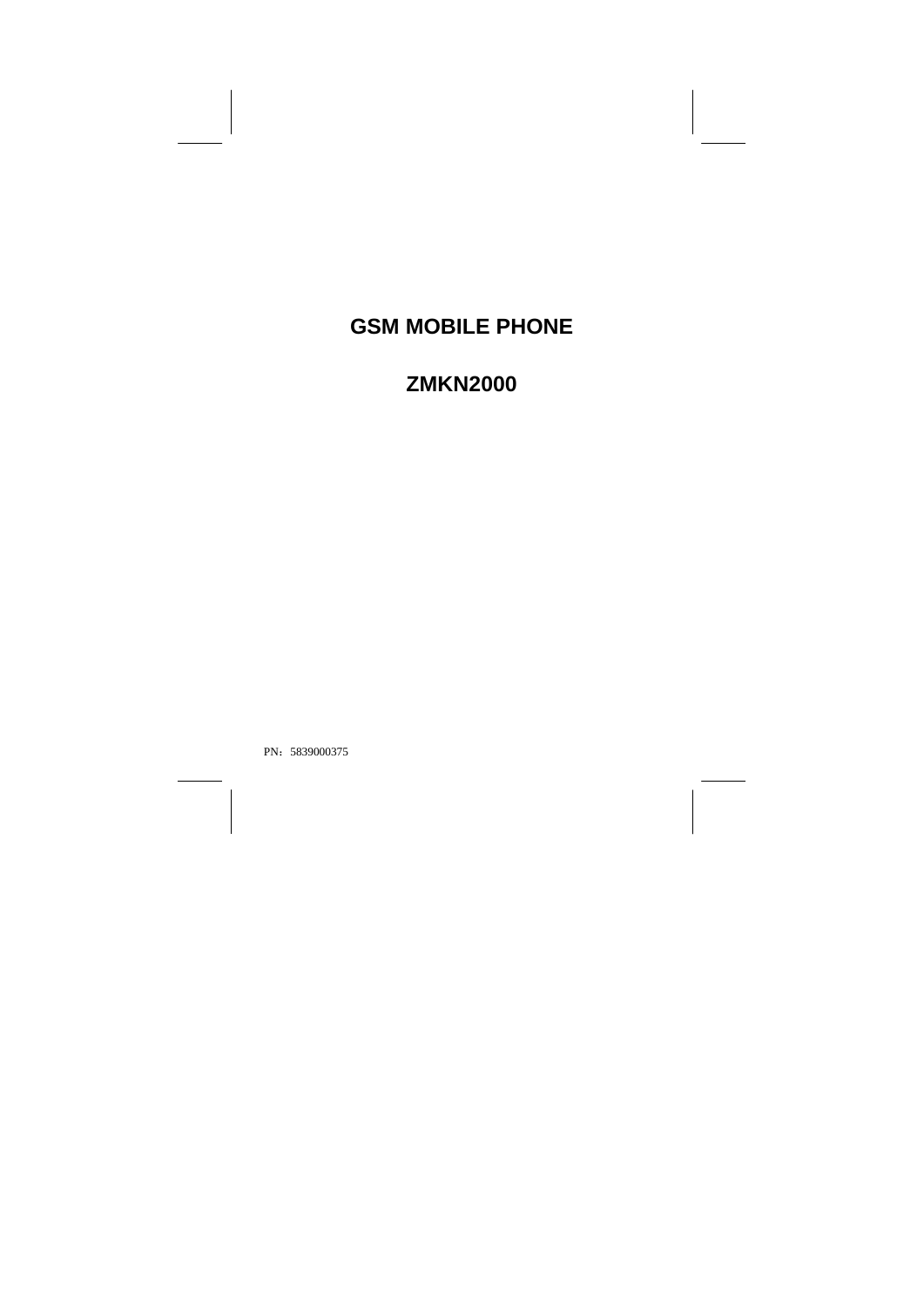Improvements and changes may be made to this manual without prior notice.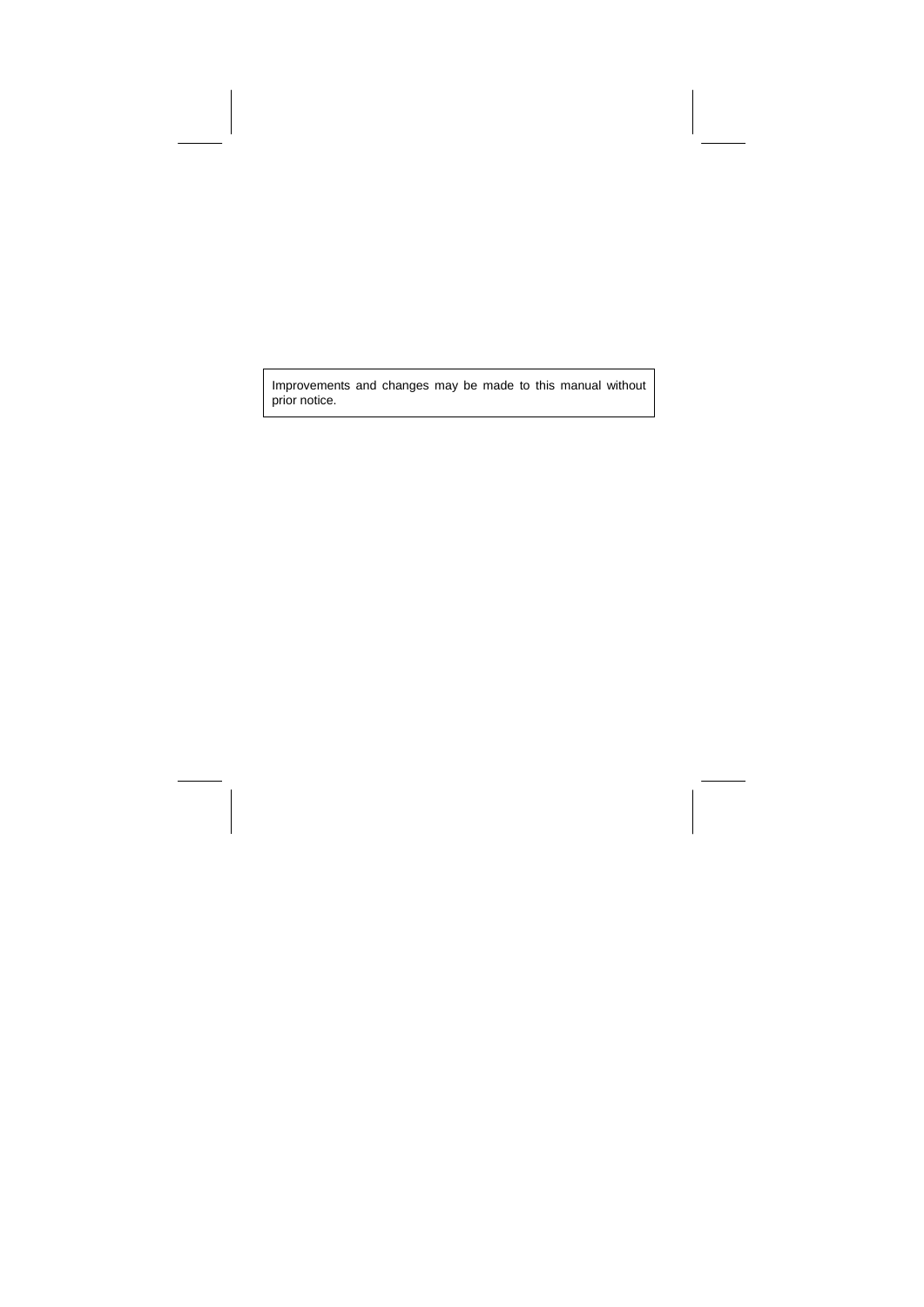| 1            | GUIDELINES FOR SAFE AND EFFICIENT USE 5 |  |
|--------------|-----------------------------------------|--|
| 11           |                                         |  |
| 1.2          |                                         |  |
| 1.3          |                                         |  |
| 1.4          |                                         |  |
|              |                                         |  |
| 1.6          |                                         |  |
|              |                                         |  |
| 1.8          |                                         |  |
|              |                                         |  |
|              |                                         |  |
| $\mathbf{2}$ |                                         |  |
| 21           |                                         |  |
| 2.2          |                                         |  |
|              |                                         |  |

 $\mathcal{A}_{\mathcal{F}}$  .

 $\mathbb{R}^2$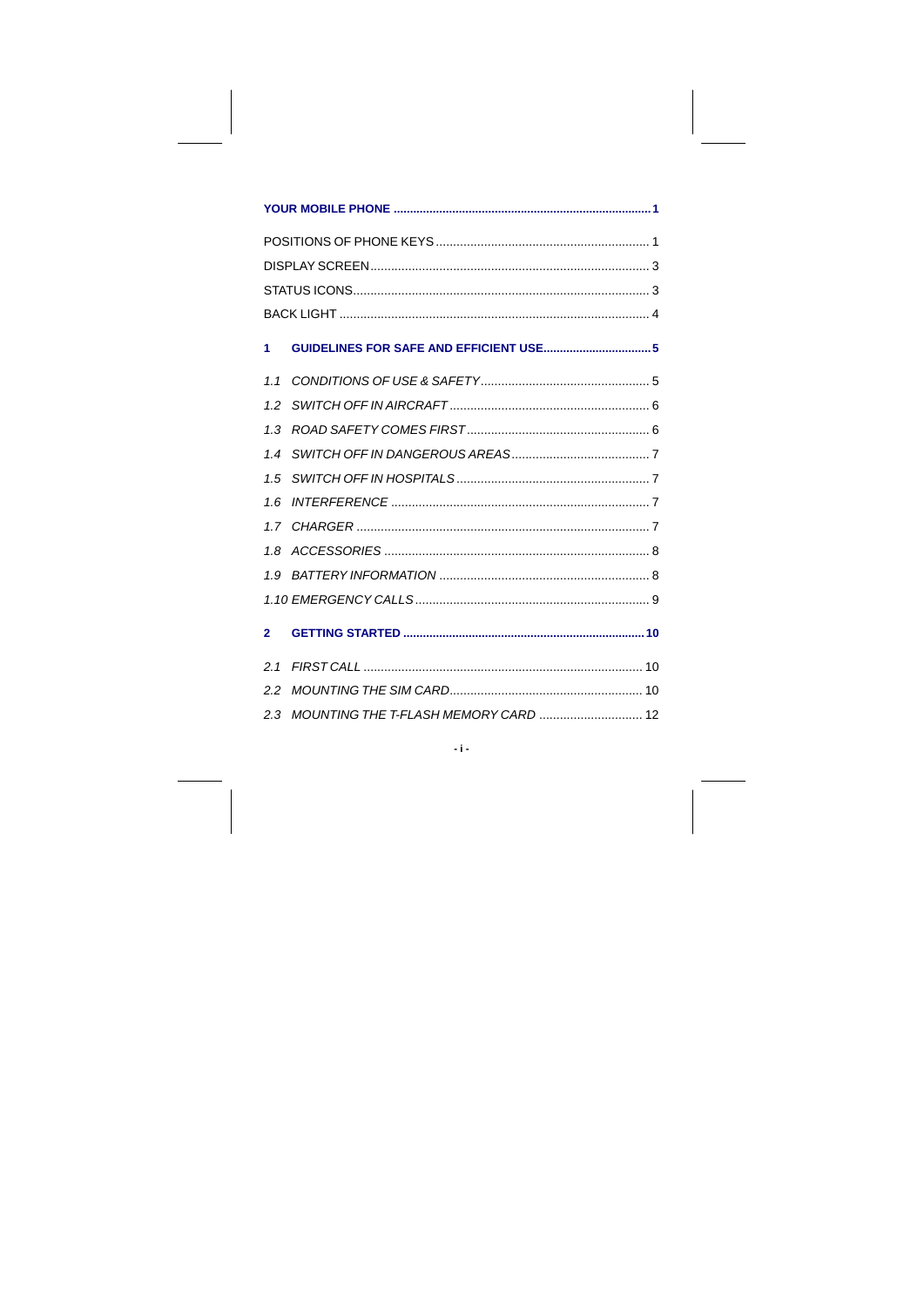| $2.5^{\circ}$ |            |  |
|---------------|------------|--|
| 2.6           |            |  |
|               |            |  |
| 3             |            |  |
|               |            |  |
|               |            |  |
|               |            |  |
|               |            |  |
| 4             |            |  |
|               |            |  |
| 4.1           |            |  |
|               |            |  |
| 4.3           |            |  |
|               |            |  |
| 4.5           |            |  |
|               | 4.6 WAP 49 |  |
|               |            |  |
|               |            |  |
|               |            |  |
|               |            |  |

 $\overline{\phantom{a}}$ ii -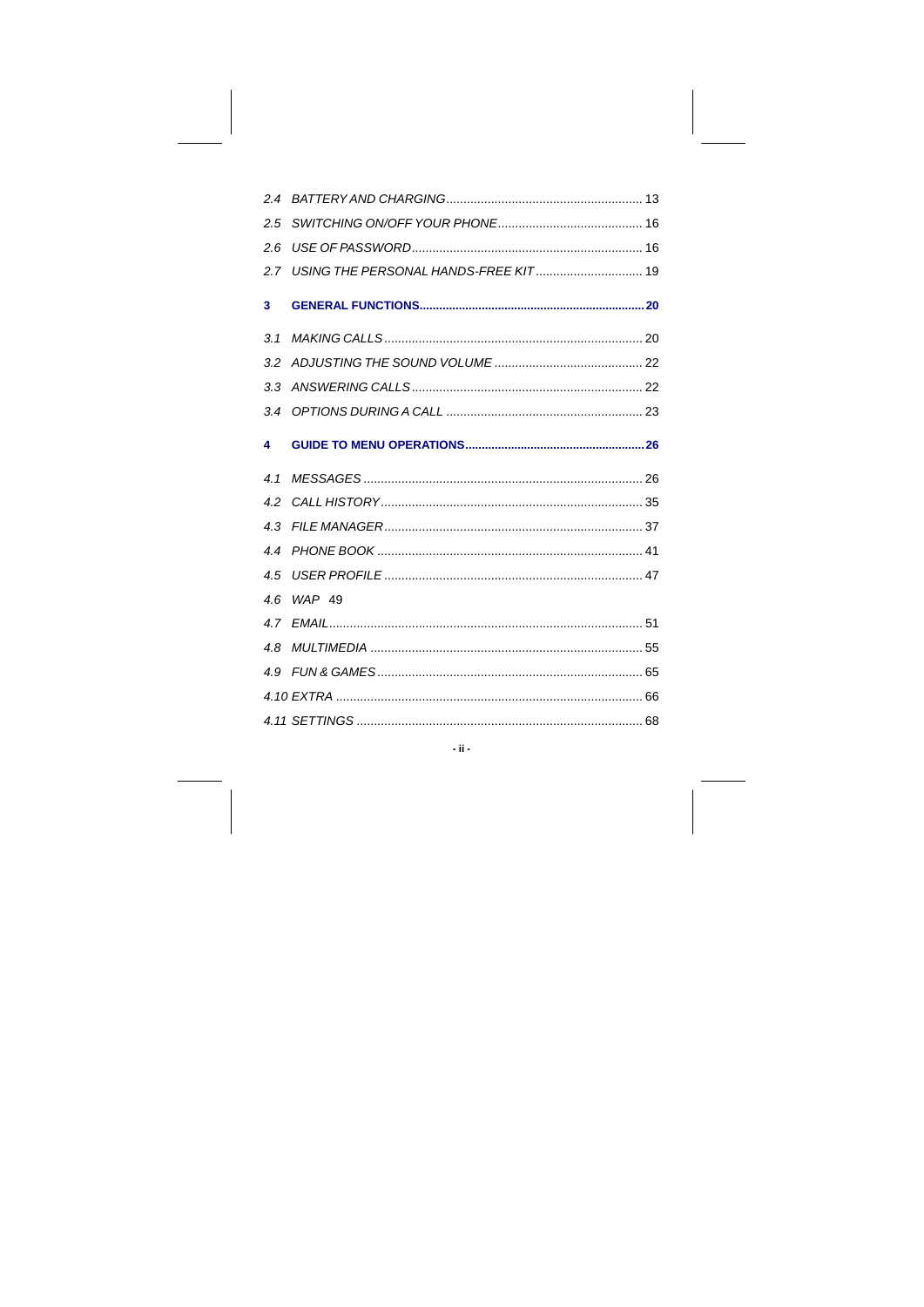| $5 -$ |                                                       |  |
|-------|-------------------------------------------------------|--|
|       | 5.1 APPENDIX A. GUIDANCE ON ENTRY METHODS  83         |  |
|       | 5.2 APPENDIX B: MAINTENANCE AND TROUBLE SHOOTING 85   |  |
|       | 5.3 APPENDIX C: INTRODUCTION OF AVAILABLE ACCESSORIES |  |
|       | 87                                                    |  |
|       |                                                       |  |
|       | 5.5 APPENDIX E: 1 RF EXPOSURE INFORMATION AND         |  |
|       |                                                       |  |

**- iii -**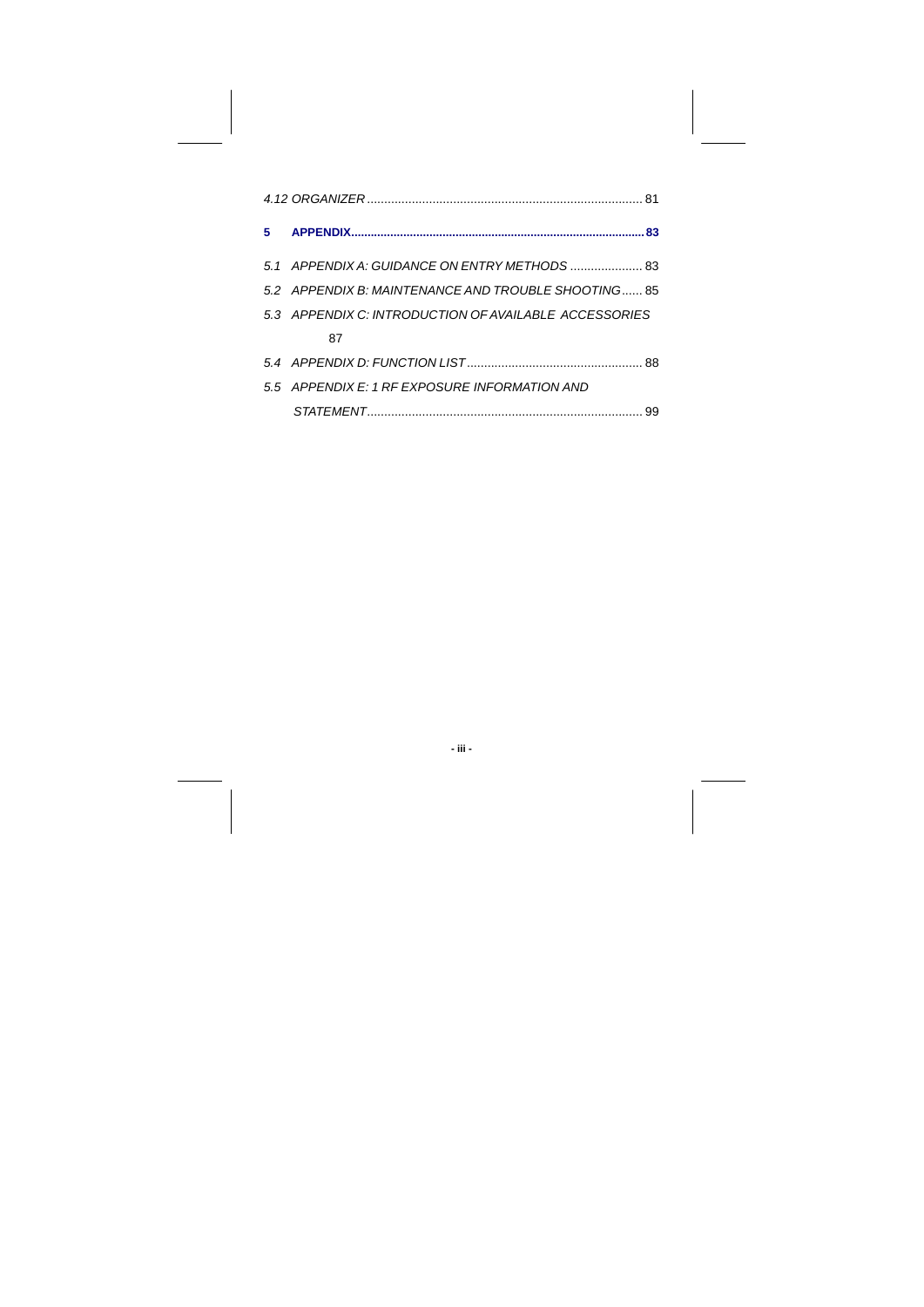## **YOUR MOBILE PHONE**



## **POSITIONS OF PHONE KEYS**

- **1. LED 12. Side key**
- **2. Earpiece 13. T-Flash card slot**
- 
- 
- **5. Soft Key 16. Cord hole**
- **6. Selection Key 17. Speaker**
- **7. Center Select Key 18. Flashlight**
- **8. Pick Up Key 19. Camera Cover**
- 
- 
- 
- 
- 
- **3. Screen 14. Camera Key**
- **4. Glass block 15.Charger and accessories connector**

- 
- 
- 
- **9. Hang Up Key 20. Camera Lens**
- **10. Number keys 21. Self-shoot mirror**
- **11. Headset Jack 22. Battery Cover** 
	- **1 -**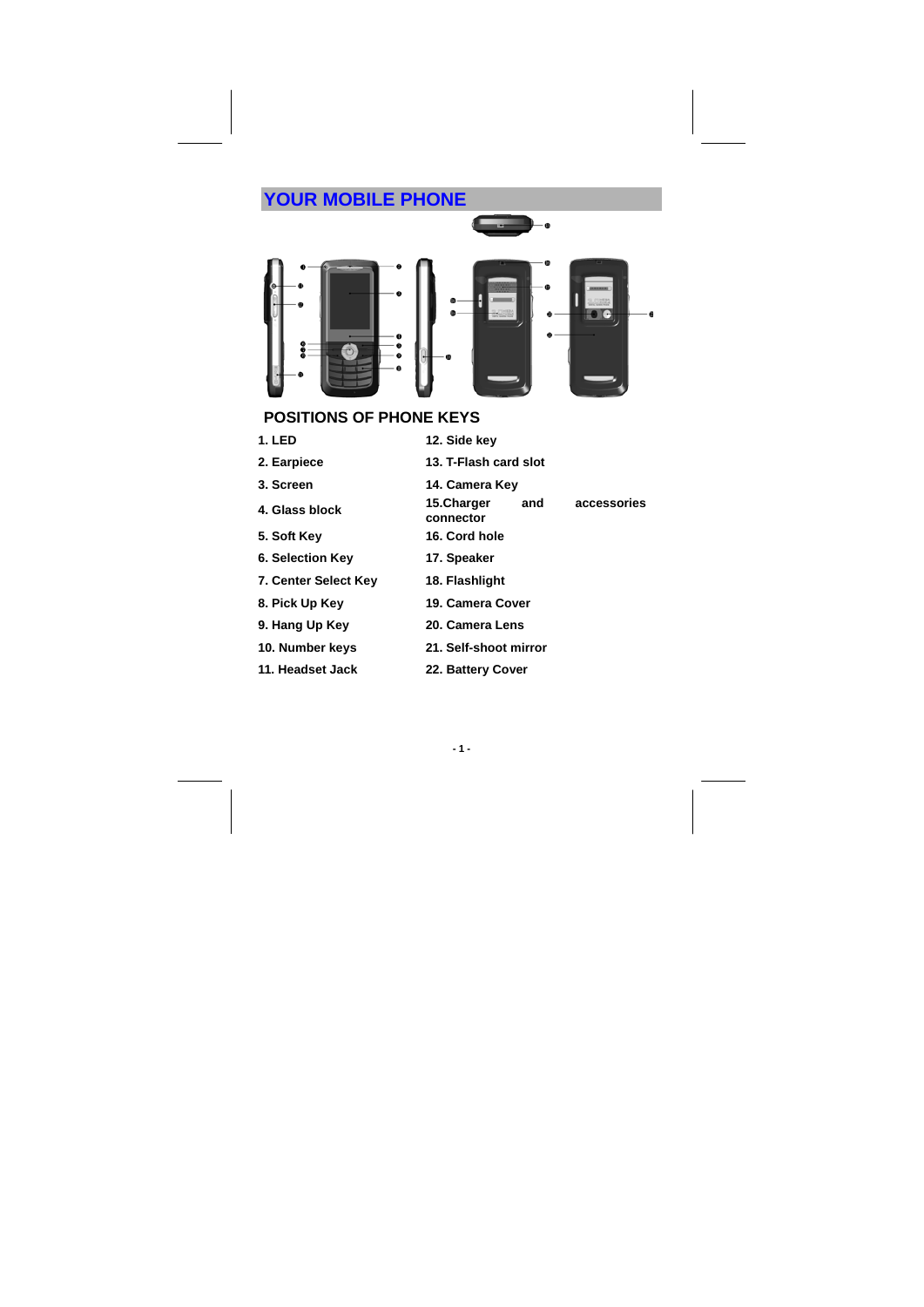## **FUNCTIONS OF KEYS**

| Key                     | Name             | <b>Description</b>                                                                                                                                                                                                                                                                                                                                                                                                                          |
|-------------------------|------------------|---------------------------------------------------------------------------------------------------------------------------------------------------------------------------------------------------------------------------------------------------------------------------------------------------------------------------------------------------------------------------------------------------------------------------------------------|
|                         | Pick Up<br>Key   | Makes and answers a call in idle mode, you<br>can browse dialed numbers when you<br>press it.                                                                                                                                                                                                                                                                                                                                               |
|                         | Hang Up<br>Kev   | For ending a call.<br>Press and hold this key to turn on or off<br>mobile phone.<br>In menu mode, returns to idle mode or<br>cancels current operations.                                                                                                                                                                                                                                                                                    |
|                         | Soft Keys        | These are divided into the Left Soft Key and<br>the Right Soft Key. Press these keys to<br>select the functions that appear in the<br>bottom line of the display right above these<br>keys.                                                                                                                                                                                                                                                 |
|                         | Selection<br>Key | Enables scrolling through options in the<br>function list or phone book.<br>In edit mode, it is used for moving the<br>cursor.<br>In idle mode, press it to enter a specified<br>function.                                                                                                                                                                                                                                                  |
| šπ<br>- 3<br>u<br>-- 84 | Numeric<br>Keys  | Used for entering numbers, letters and<br>some special characters.<br>In idle mode, press and hold # key to<br>activate Quiet mode and turn off sound.<br>In edit mode, you can press # key to switch<br>entering methods.<br>In capture mode, press Numeric Keys to<br>switch to the corresponding function setting<br>quickly.<br>In video record mode, press Numeric Keys<br>to switch to the corresponding function<br>setting quickly. |

**- 2 -**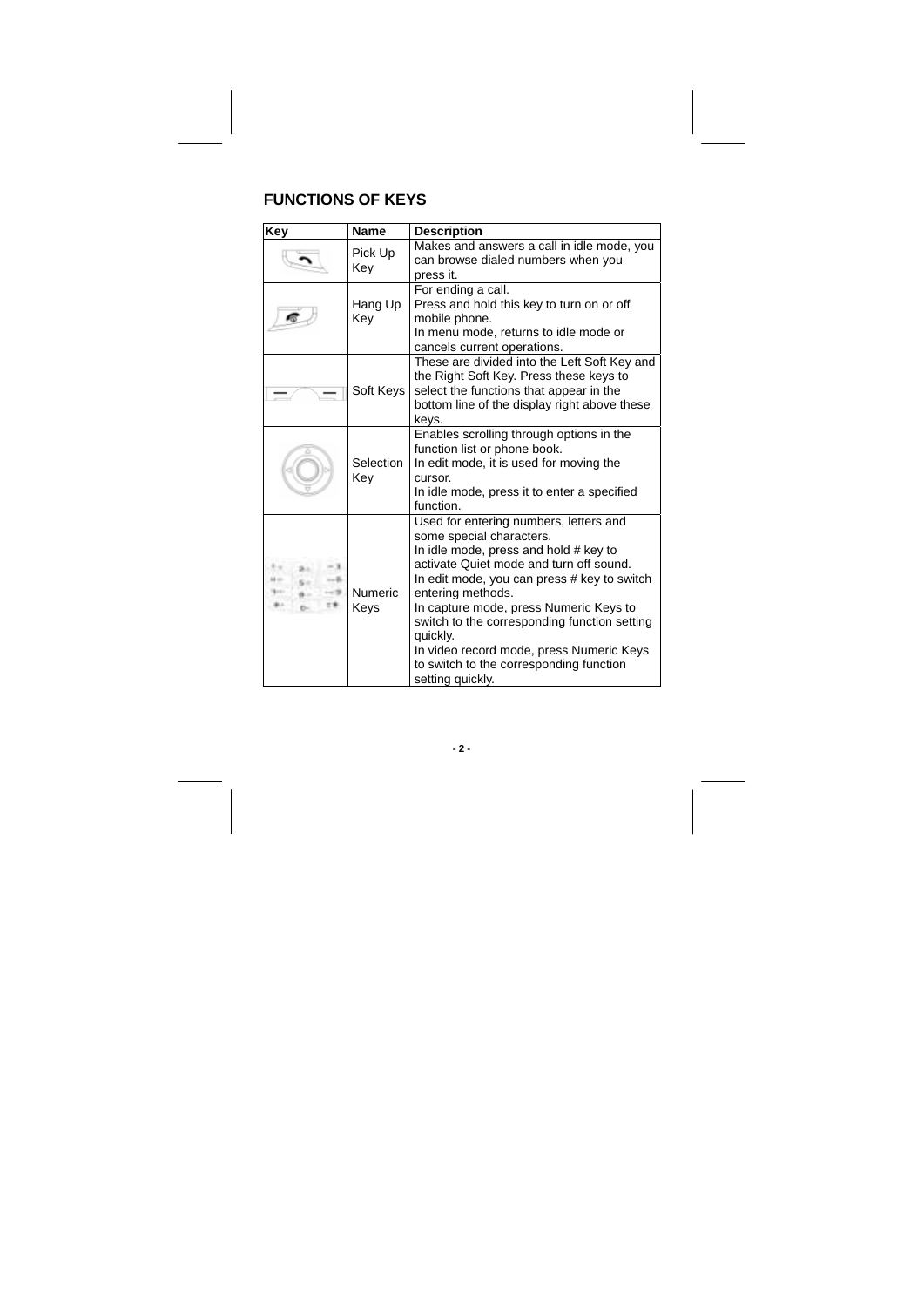| Side Key      | In idle mode, press the Up Side Key to<br>increase key tone volume or the Down Side<br>Key to decrease key tone volume.<br>During a call, press the Up Side Key to<br>increase earpiece volume or the Down Side<br>Key to decrease earpiece volume;<br>Press and hold the Up Side Key to start<br>recording or the Down Side Key to stop<br>recording.<br>Whenever you are viewing a video or<br>enjoying music, you can press the Up Side<br>Key to increase the volume or the Down<br>Side Key to decrease the volume. |
|---------------|--------------------------------------------------------------------------------------------------------------------------------------------------------------------------------------------------------------------------------------------------------------------------------------------------------------------------------------------------------------------------------------------------------------------------------------------------------------------------------------------------------------------------|
| Camera<br>Kev | In capture mode, press the Camera Key to<br>take photos.<br>In the Video Record mode, press the<br>Camera Key to start video recording.                                                                                                                                                                                                                                                                                                                                                                                  |

### **DISPLAY SCREEN**

Your mobile phone has a single LCD display which consists of three main areas:

- The First line displays status icons, which indicate signal strength, remaining power of the battery, etc.

- The Middle lines display text and graphics, including numbers, text and animated icons and also the information you enter.

- The Last line displays the functions currently assigned to the two left and right soft keys.

## **STATUS ICONS**

Network Signal Connecting GPRS and using GPRS

**- 3 -**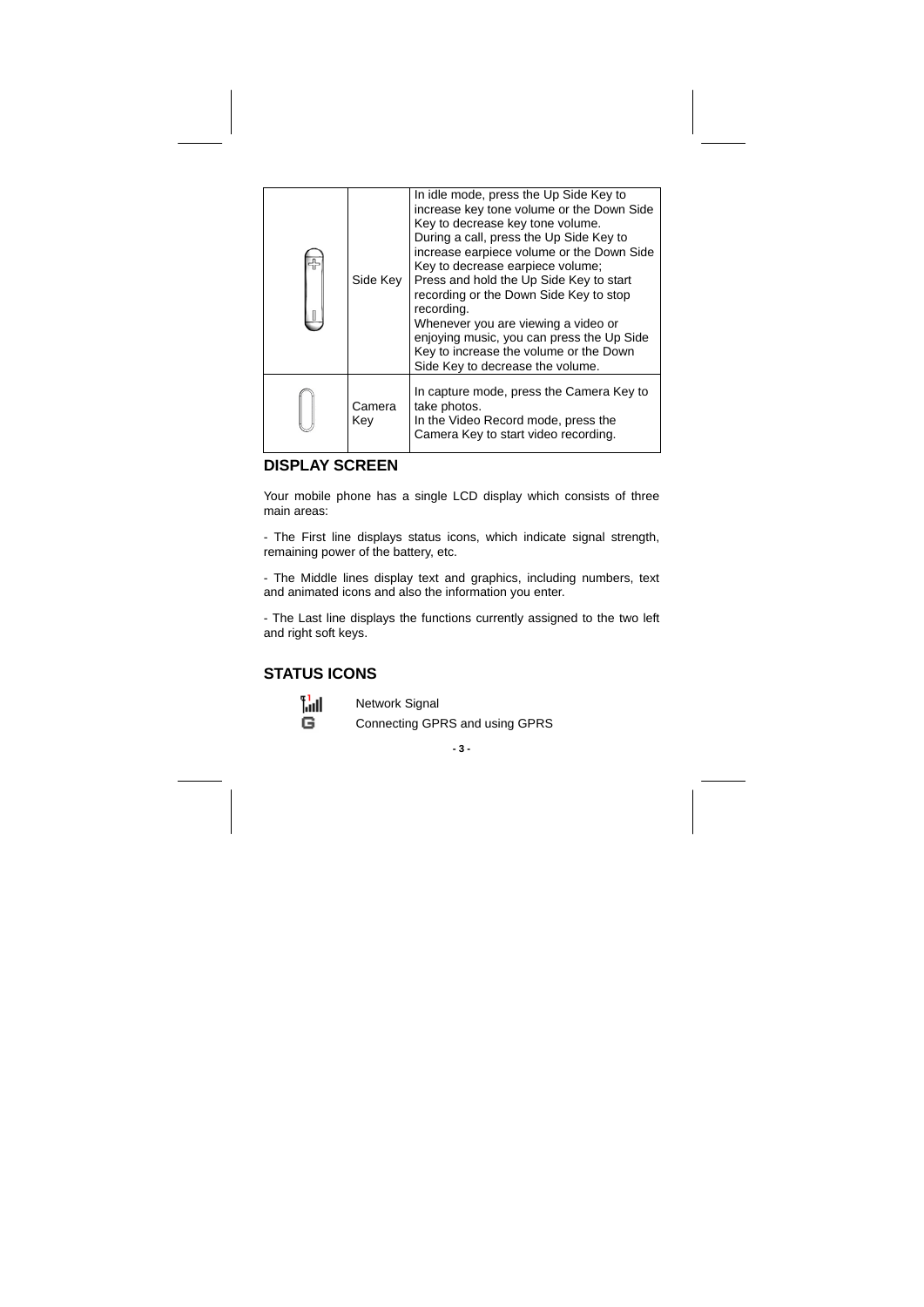| Connecting GPRS but no data alternating |  |
|-----------------------------------------|--|
|-----------------------------------------|--|

- Divert all Voice Calls
- Auto Keypad Lock
- **BABBBB** Alarm Clock is activated
	- Battery Status
	- Missed Calls
	- New Message or Message Memory Full
- 03 MMS is busy
- M New MMS
- 鷆 Mute Startup during call
- Ò Roaming Startup
- ∦ Bluetooth Startup
- € WAP Message
- Line 1 R

## **Sound Status**

| ν |  |
|---|--|
|   |  |
|   |  |

Ringing Vibrating Vibrating then Ringing Vibrating and Ringing

### **BACK LIGHT**

You can set up the Back Light for the display and keypad through options in the menu. If there is no key operation within a given period of time, it will turn off automatically.

**- 4 -**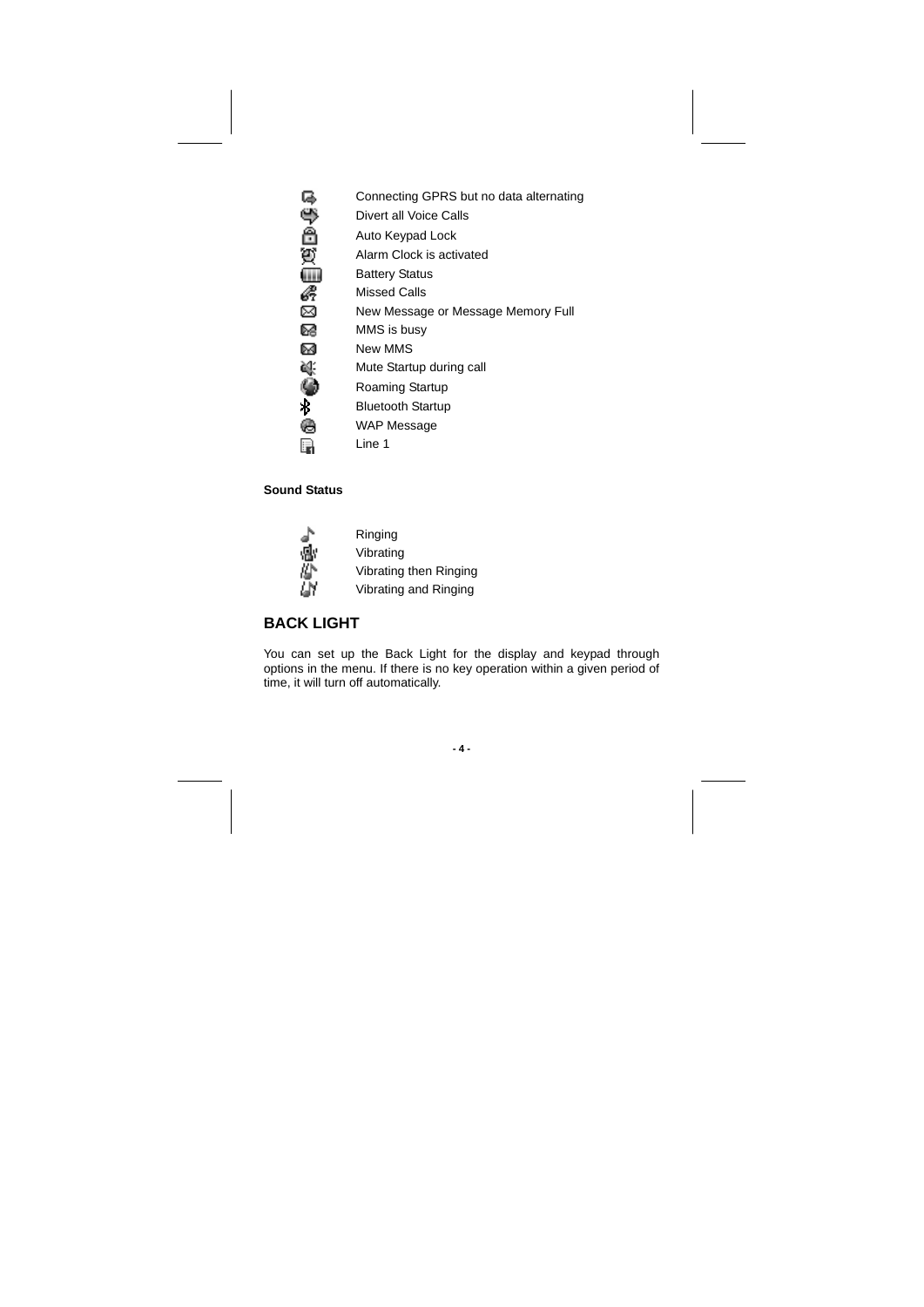## **1 GUIDELINES FOR SAFE AND EFFICIENT USE**

We recommend that you carefully read this chapter before using your phone. The manufacturer disclaims any liability for damage, which may result as a consequence of improper use or of use contrary to the instructions contained in this manual.

The manufacturer reserves the right to make changes and improvements in this document without prior notice.

### **1.1 CONDITIONS OF USE & SAFETY**

#### **Conditions of use:**

- Your phone is not water-resistant. Keep it dry.
- Do not use or store the phone in dusty, hot or cold areas.
- Do not use chemicals, solvents or detergents to clean the phone.
- Do not paint the phone.
- Minimum and maximum operating temperatures recommended by the manufacturer are between -10°C and 55°C.
- In order to avoid erasing magnetic records, it is recommended not to leave credit cards or other magnetic storage media next to the phone for long periods of time.
- Respect privacy: You must respect the laws and regulations in force in your country regarding taking photographs and recording sounds. It is the user's sole responsibility to ensure that prior authorization is obtained, if necessary, in order to record conversations or take a photograph. The manufacturer, the seller or reseller of your mobile phone (including the operator) disclaim any liability, which may result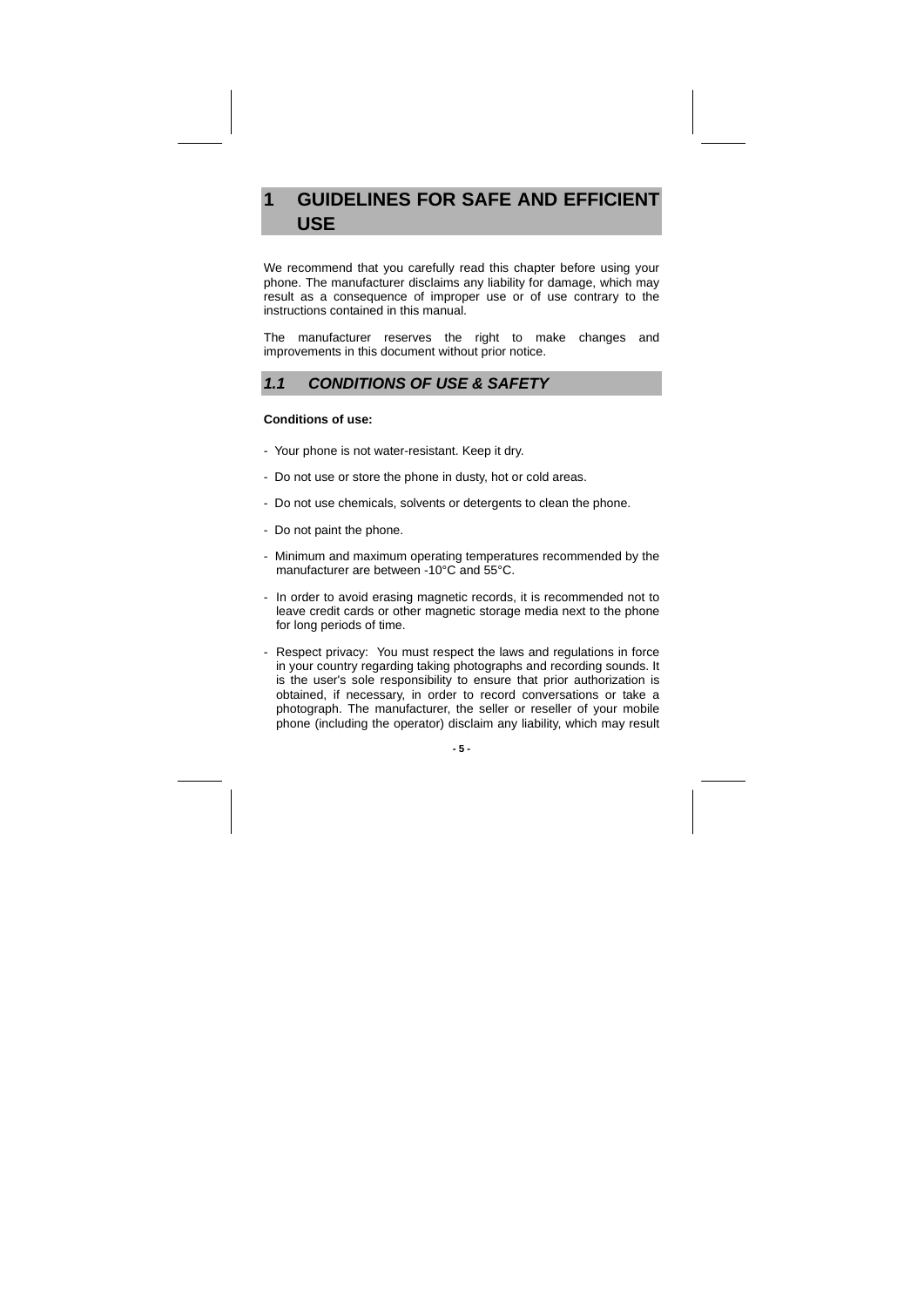from improper use of the mobile phone. Switch your phone off in any facility where posted notices require it.

#### **Safety:**

- Do not switch on the phone where wireless phones are prohibited or when they may cause interference or danger (hospitals, airports and other prohibited areas).
- Do not use the phone at a refueling point, near fuel or chemicals.
- Do not use the phone where blasting is in progress.
- Do not expose your phone to flames.
- Do not allow children to use the mobile phone without supervision.
- Keep the phone and all its parts and accessories out of the reach of children.
- Do not throw, drop, knock, shake or try to bend the phone.
- Do not attempt to open the phone. Only qualified persons may repair the phone.

### **1.2 SWITCH OFF IN AIRCRAFT**

Turn off your mobile phone before boarding any aircraft to prevent interference with communication systems. It is illegal to use any mobile phone in a plane.

### **1.3 ROAD SAFETY COMES FIRST**

 - Recent studies show that the use of mobile phones while driving (whether the phone is hand-held or hands-free) constitutes a real risk to drivers. Drivers are requested to refrain from using either hand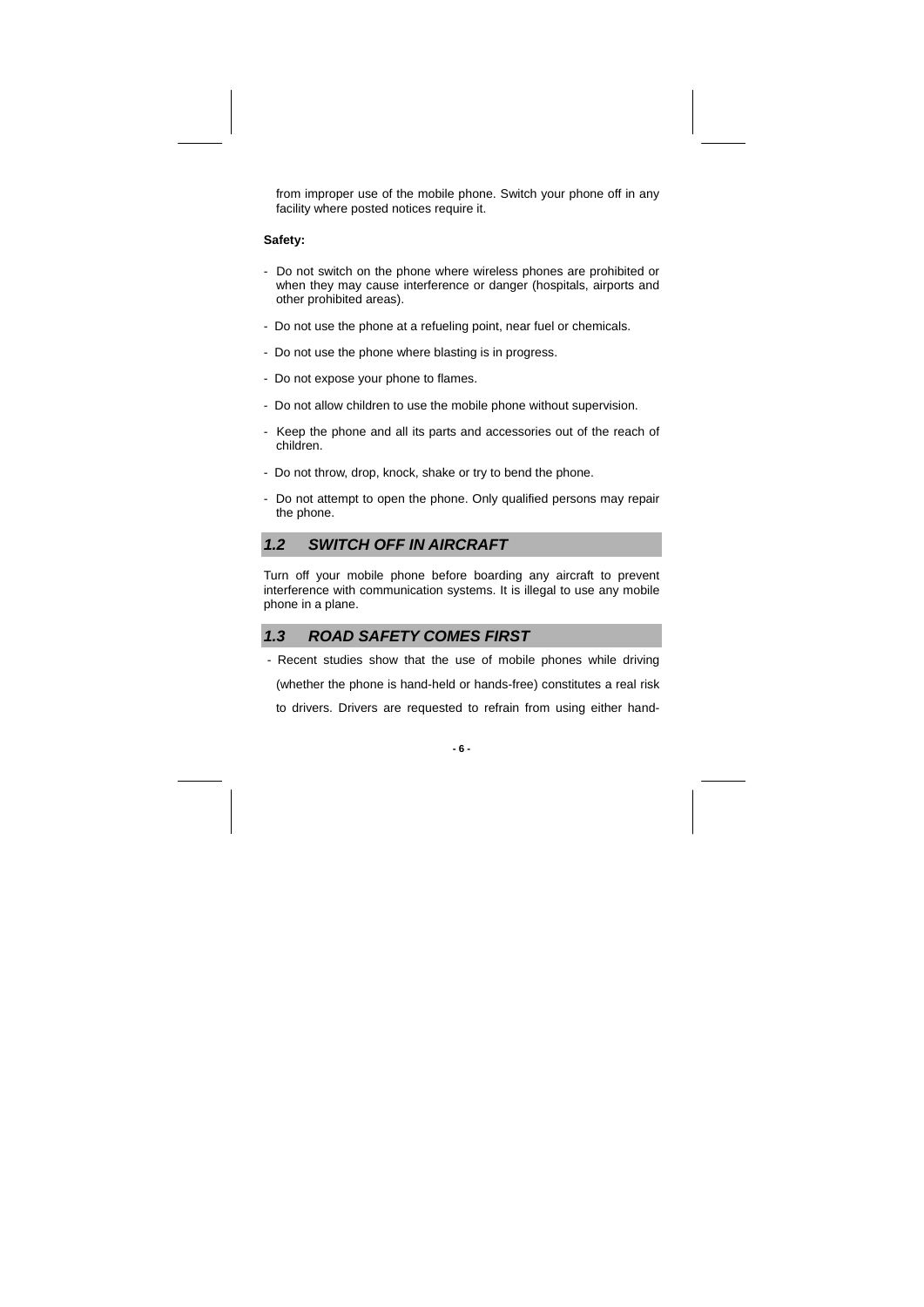held or hands-free phones.

- Your phone emits electromagnetic waves when switched on. These waves can interfere with a vehicle's electronic systems. Therefore, do not place your phone on the dashboard or within an airbag deployment area. Check with your dealer or car manufacturer to make sure that the electronic components and systems of the car are well insulated.

### **1.4 SWITCH OFF IN DANGEROUS AREAS**

Turn off your mobile phone in a gas station or any area with fuel, chemicals or any other dangerous substances.

### **1.5 SWITCH OFF IN HOSPITALS**

Observe the relevant rules and codes of the hospital in using your mobile phone and turn it off near medical facilities. Any radio transmission equipment, including mobile phones, may interfere and affect the operation of medical facilities and other electronic devices. For any queries, please consult doctors or the medical facility supplier.

#### **1.6 INTERFERENCE**

Radio devices may disturb the mobile phones which in turn may affect your mobile phone's performance.

### **1.7 CHARGER**

Do not use any accessories and batteries other than those approved by the mobile phone manufacturer.

- Your mobile phone's charger is designed to be used within the temperature range of 0°C to 40°C.
- The charger designed for your mobile phone meets with the standard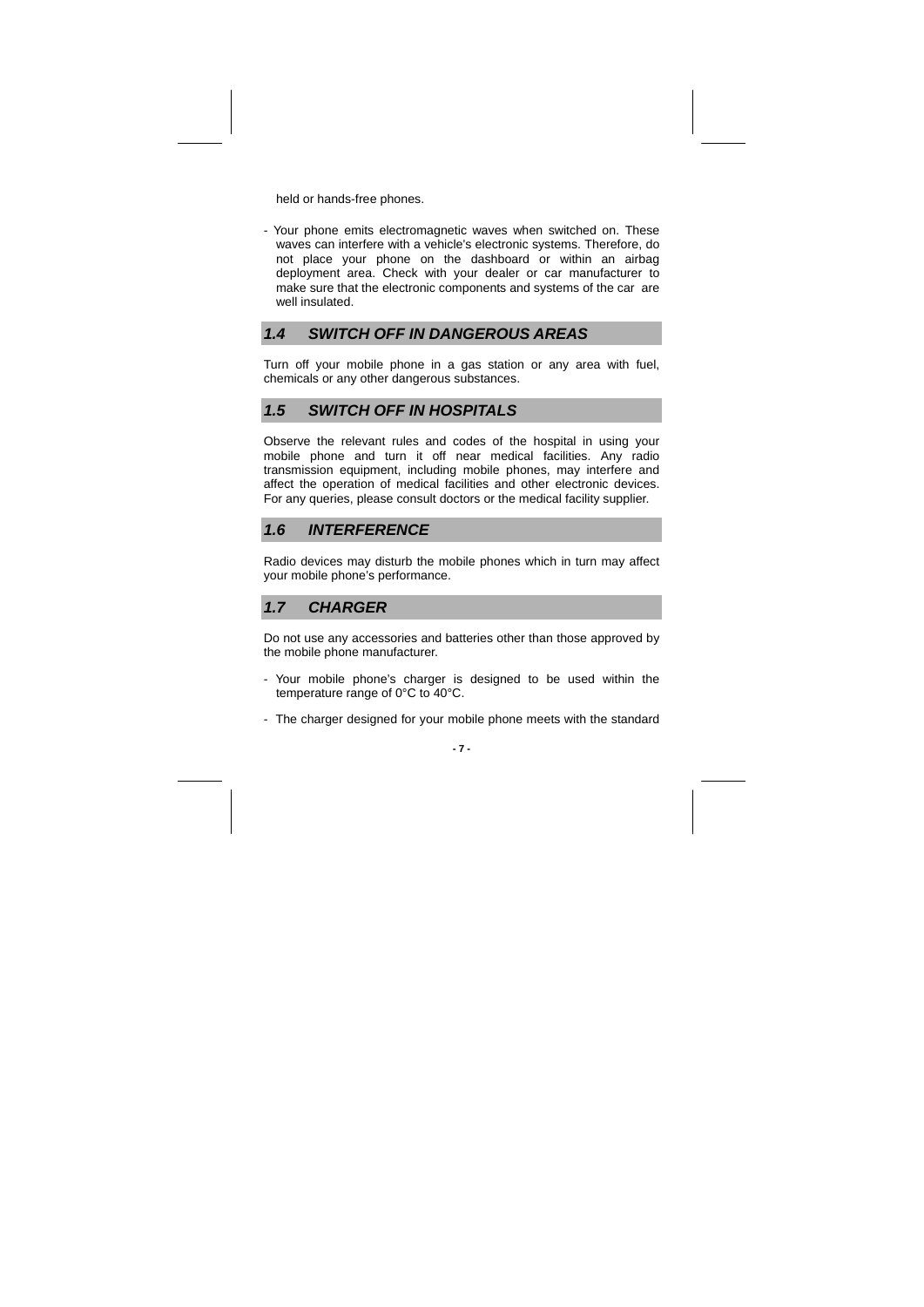for safety of information technology equipment and office equipment use. It must be used for this purpose only.

- The manufacturer disclaims any liability for damage caused by the use of any other charger.

### **1.8 ACCESSORIES**

Use only accessories approved by the phone manufacturer for use with this particular phone model. The use of any other types of accessories may damage the product.

### **1.9 BATTERY INFORMATION**

Your phone is powered by a rechargeable battery - DC 3.7 V / 900 mAh. Full performance of the battery is achieved only after two or three complete charge and discharge cycles.

- Use only batteries approved by the phone manufacturer for use with this particular phone model. The use of any other types of batteries may damage the product. The manufacturer disclaims any liability for damages caused by the use of any other batteries.
- Extreme temperatures can affect battery life. Leaving the battery in hot or cold places, such as in a closed car in summer or winter will reduce the capacity and lifetime of the battery. Always try to ensure that the battery is kept within a temperature range of 15 °C and 25°C.
- Use the battery only for its intended purpose.
- Do not short-circuit the battery.
- Do not leave the battery connected to a charger for too long, since overcharging may shorten its lifetime.
- Do not dispose of batteries in fire.
- The batteries could split or leak if incorrectly inserted, opened or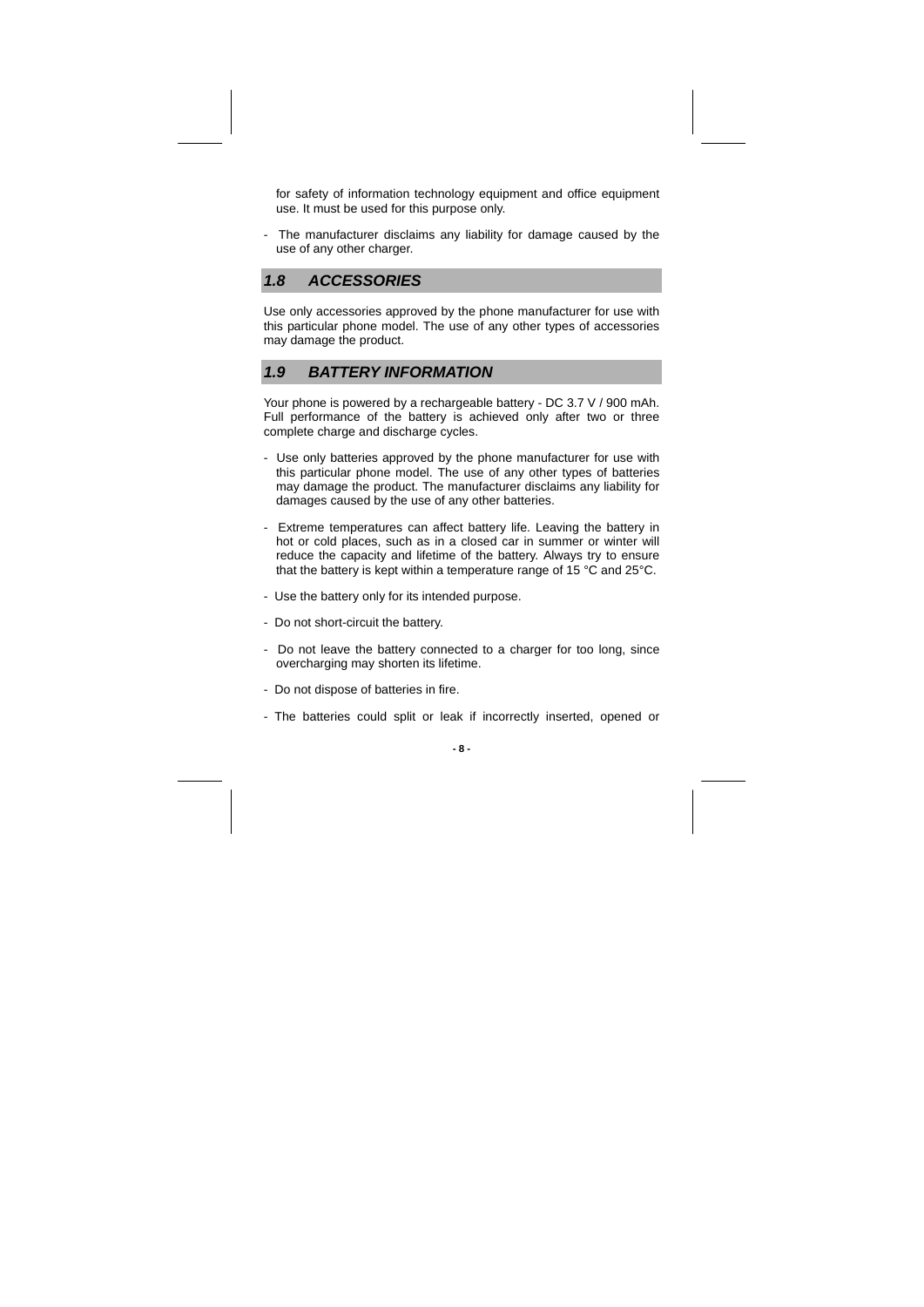exposed to heat.



- Used phone batteries must be disposed of in compliance with current environmental protection regulations.

## **1.10 EMERGENCY CALLS**

This phone, like any wireless phones, operates using radio signals, wireless and landline networks. Connectivity is network operator dependant and hence cannot be cannot be guaranteed at all times. Emergency calls may not be possible on all mobile phone networks or when certain network services or phone features are in use. Check with your local service provider.

#### **To make an emergency call:**

You must switch on the phone and check for adequate signal strength. Some networks may require that a valid SIM card is properly inserted in the phone. Then press "\* "to dial the official emergency number.

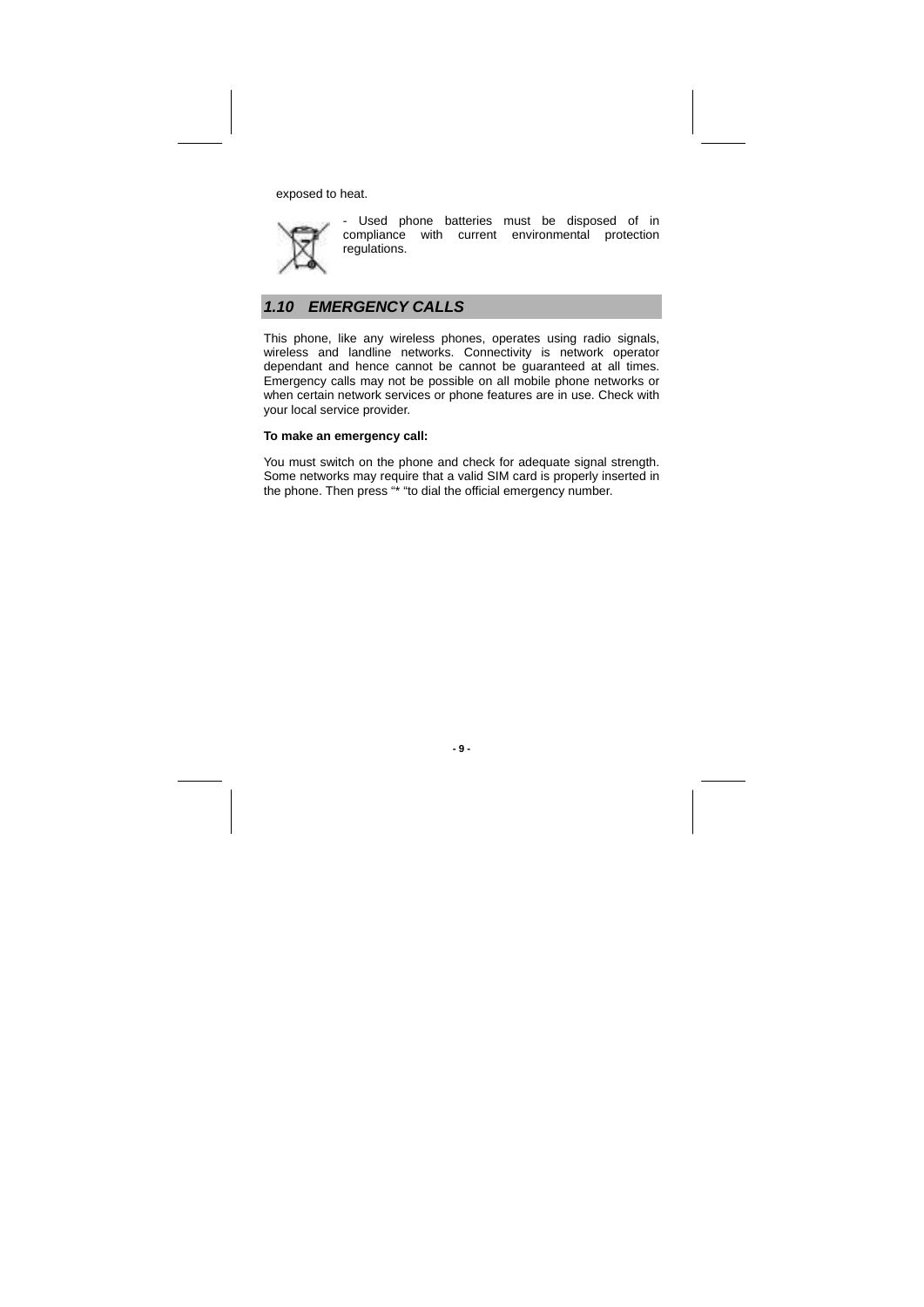## **2 GETTING STARTED**

### **2.1 FIRST CALL**

**Insert a SIM card (first switch off your phone and remove the** battery). Enter the area code and the phone number and press Pick Up Key

**Note**: Before you get started, you must insert a valid SIM card in your phone and charge the battery first.

- SIM Card: for relevant detailed guidance on installation, please refer to "2.2 Mounting The SIM Card".
- Charging the battery: please refer to "Section 2.4 Batteries and Charging the Battery" for details.

### **2.2 MOUNTING THE SIM CARD**

Your mobile phone number, PIN (Personal Identification Number), PIN2, PUK (Personal Unlock Key), PUK2 (Personal Unlock Key2) and IMSI (International Mobile Subscriber Identity) and network information, phonebook data, SMS (short messages) and other data are stored in your SIM card.

- **Note**: This particular phone model supports the SIM cards of 1.8V and 3V only.
- At present, not all network operators offer PIN2 and PUK2. Due to this, the functions that need the above passwords in this phone may be unavailable.
- **Please handle the SIM card carefully. Scraping or bending the SIM** card may damage it easily.

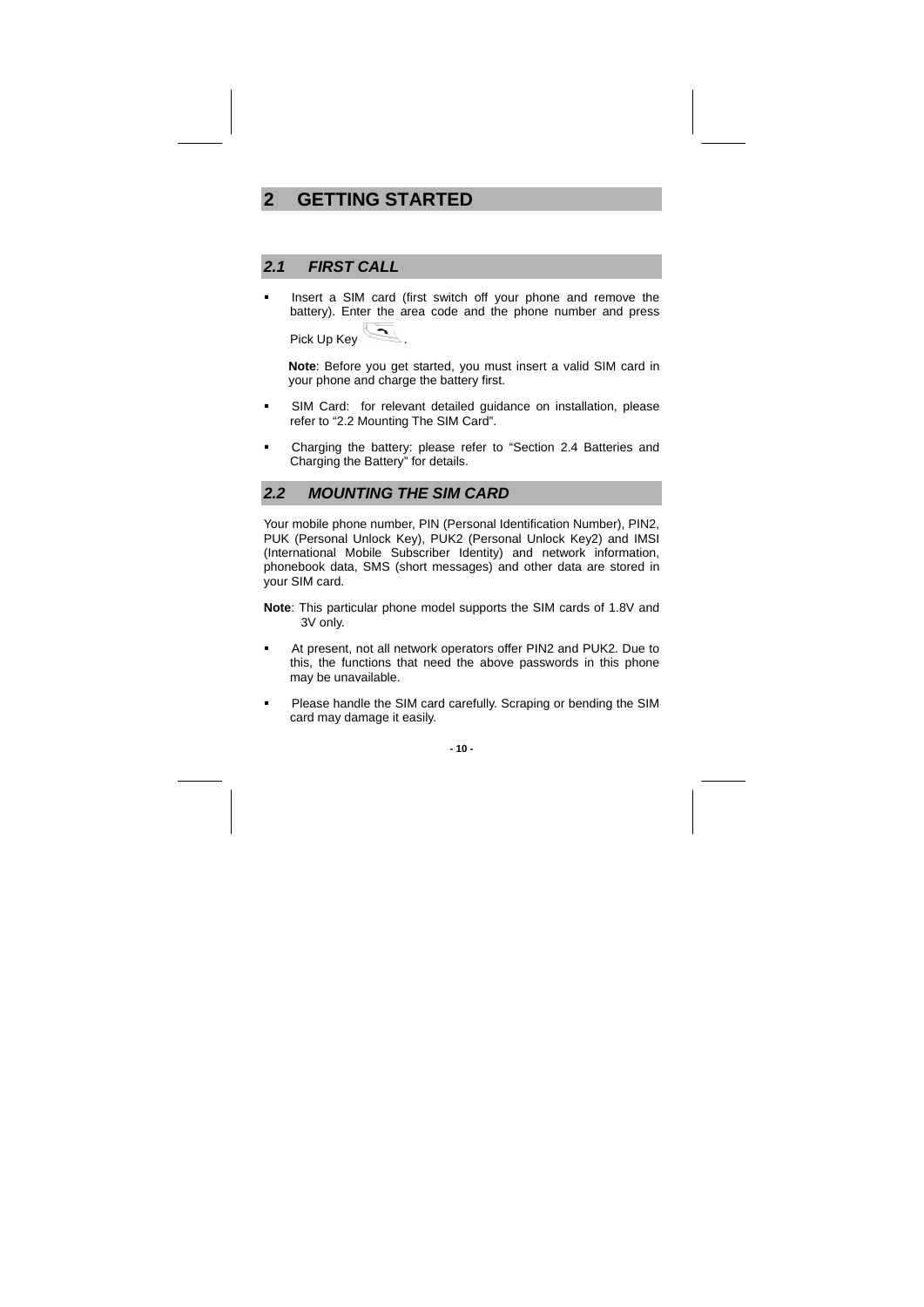Please store your phone, SIM card and other tiny components of the accessories in a proper place and keep them out of children's reach.

**Warning:** Switch off the phone for a few seconds before inserting or removing the SIM Card, as not doing so may damage the SIM Card.

### **2.2.1 Mounting**

- 1) Press and hold Hang Up Key **For a few seconds to switch** off your phone and then remove the battery.
- 2) The SIM Card should face the phone. Please ensure that you align the notch on the SIM card with the notch on the SIM slot. Carefully push the SIM card into the slot of the SIM card base.



3) Remove the SIM Card, first pulls out the holder and the SIM Card, then push the holder back the home position, and takes out the SIM Card.



4) Reinstall the battery and close the cover.

**- 11 -**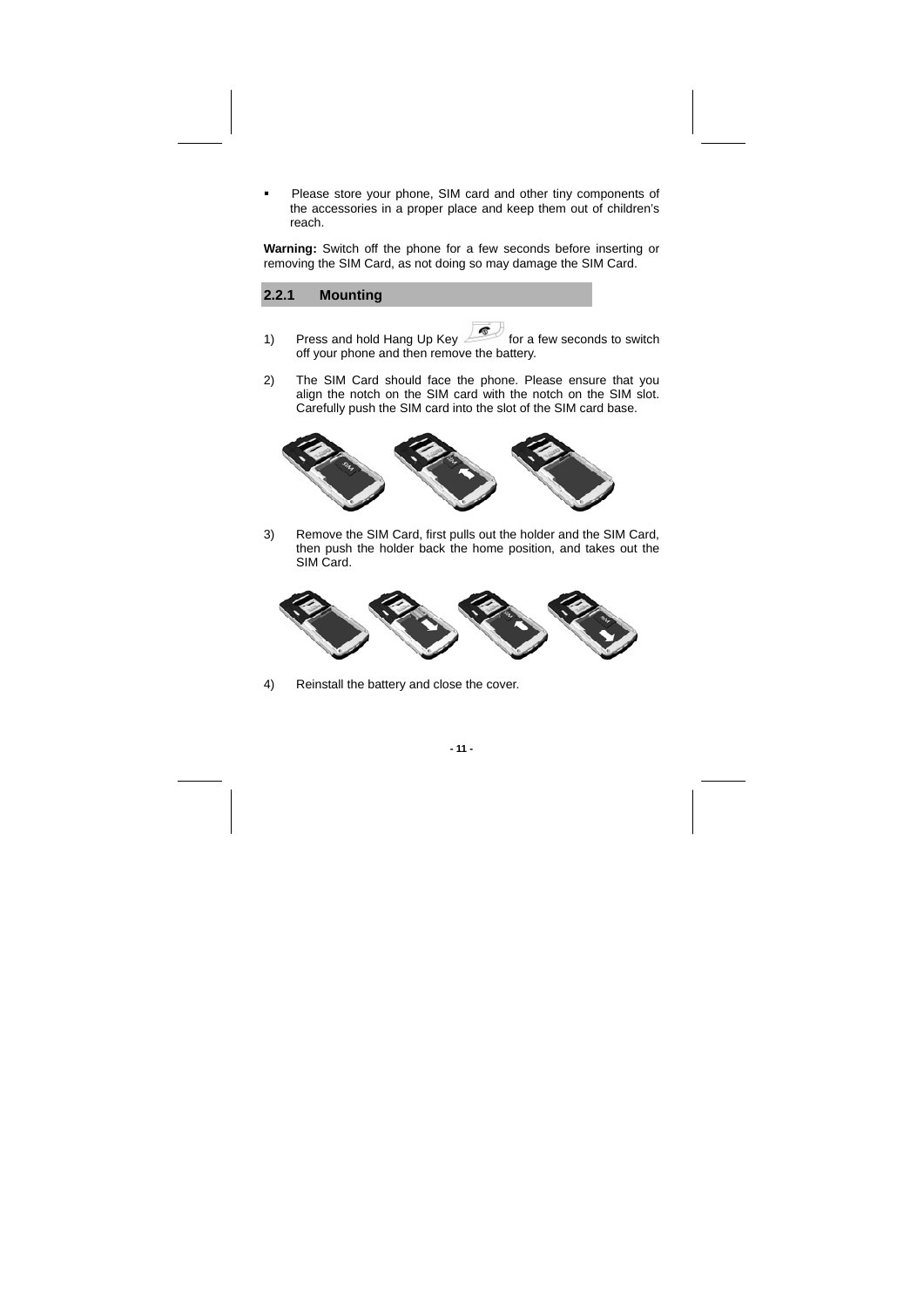

#### **Note:**

- If you insert the SIM Card improperly or the SIM card is damaged, "Insert SIM" will be displayed on the LCD screen after you switch on your phone. Remove the SIM Card and check the diagram showing the correct way to insert the SIM. Then insert it properly in the phone again.
- If "Insert SIM" appears on the screen even after you have inserted the SIM correctly, then the SIM may be damaged or faulty. Please send it to the network operator for repair.
- If the screen displays that the SIM card is permanently locked, please consult your network operator.

### **2.3 MOUNTING THE T-FLASH MEMORY CARD**

The mobile phone supports expandable memory. You can use standard T-Flash Memory Cards available in the market. The method of inserting the T-Flash memory card is illustrated in the figure below: Align the card to the arrow and push it inside, then a click will be heard to indicate that it is ready. To remove the card, push it inward and it will be ejected out automatically.



**- 12 -**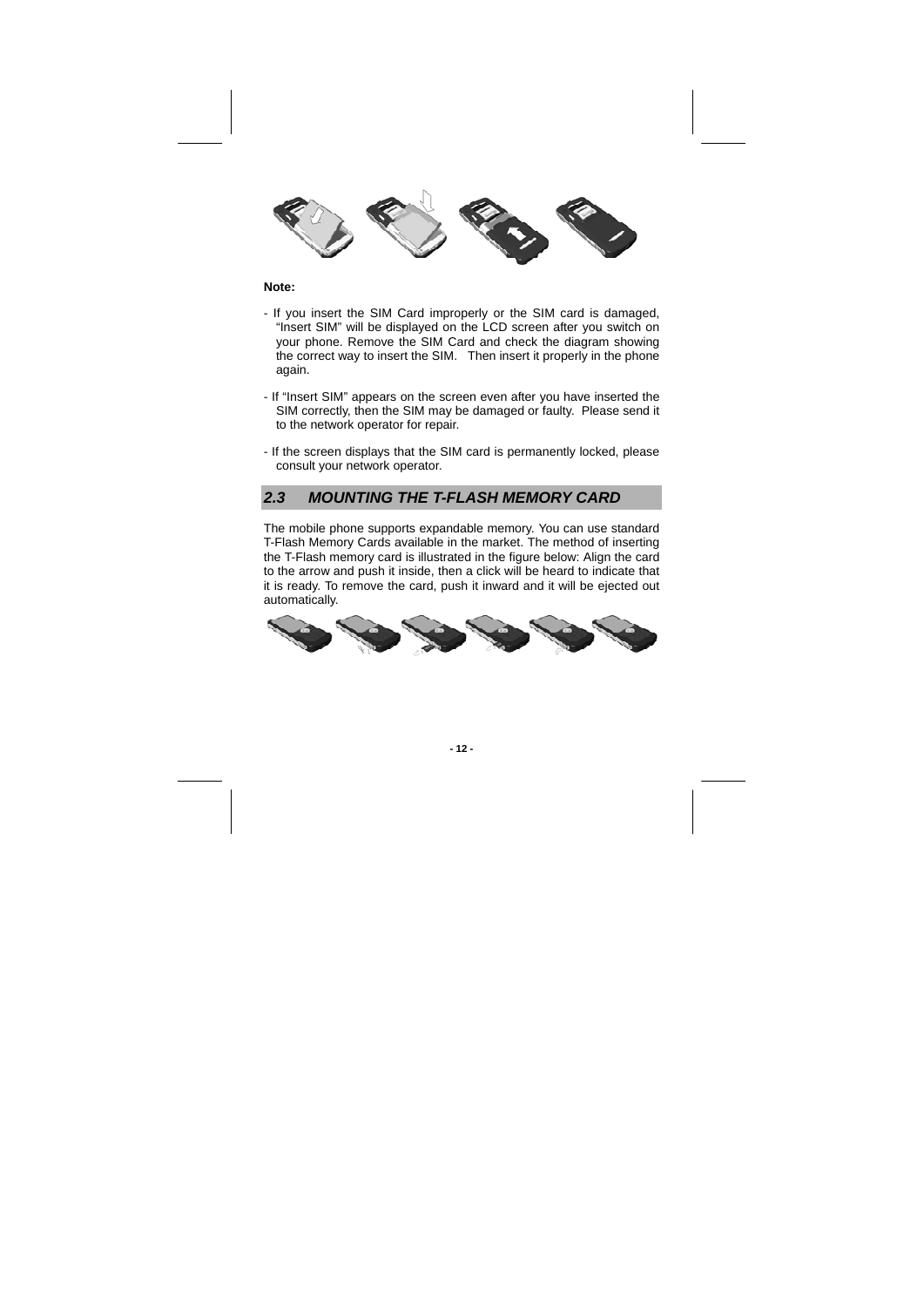### **2.4 BATTERY AND CHARGING**

### **2.4.1 Battery Status**

Your phone can monitor and display the relevant information on the battery power level.

- Under normal conditions, you can view the level of battery consumption from the battery icon on the upper right corner of the LCD screen.
- When the battery level is low, "Low Battery" will be displayed on the LCD screen. If you have selected Alert Tone (Warning Tone of any profile in Profiles), the phone will sound the alert tone.
- **EXECO FIGHT Charging of battery is represented by an animated battery on your** phone until it is fully charged.
- The phone is equipped with 900mAh (li-ion) battery, which gives a standby time 220 hours and talk time 3.0~3.5 hours under normal operating conditions. Operations time may vary depending on the network, usage and actual settings of the phone.

### **2.4.2 Tips on the Battery**

Please don't leave the battery in environments where the temperature is too high or too low as it will affect the service life of the battery and decrease the standby time. . The service life of the battery is limited and after you use it for a period of time, you will notice a significant decrease in the standby and talk time. When you notice the decrease in the battery's performance, we recommend that you replace the old battery with the manufacturer's original battery so that you can continue enjoying your mobile phone.

**Note:** Do not leave the battery connected to the battery charger for too long a time (not more than 12 hours). Remove the battery as early as possible after the battery is fully charged to prevent the battery from

#### **- 13 -**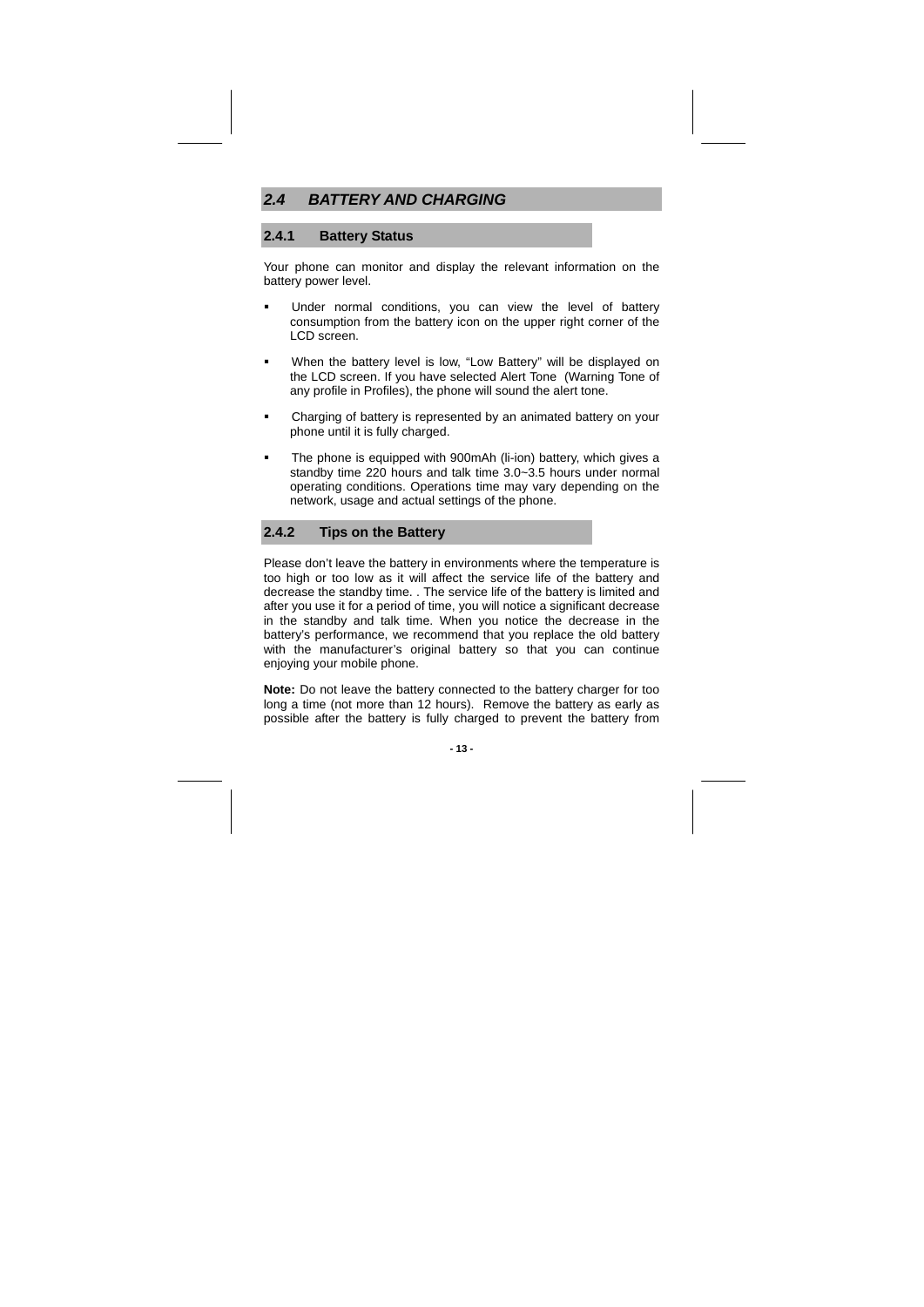getting damaged or dangerous situations from occurring.

#### **2.4.3 Using the Travel Charger**

You can use the travel adapter to charge the battery through the phone.

1. When you need to charge the battery, install the battery in the phone.

2. Connect the connector of the travel adapter to the input/output jack of the phone.



3. Plug the travel adapter into a proper AC wall outlet.

4. When charging is finished, the battery icon indicates the full power level of the battery. After charging, please disconnect the travel adapter from the input/output jack of the phone.



**Note:** If the battery voltage is too low to power on the phone, the battery icon will take longer time to fill up while charging. You can switch your phone on or off while it being charged.

**Warning:** You must ensure that the standard voltage and power of the place where you are charging the battery match the rated voltage and power of our travel adapter.

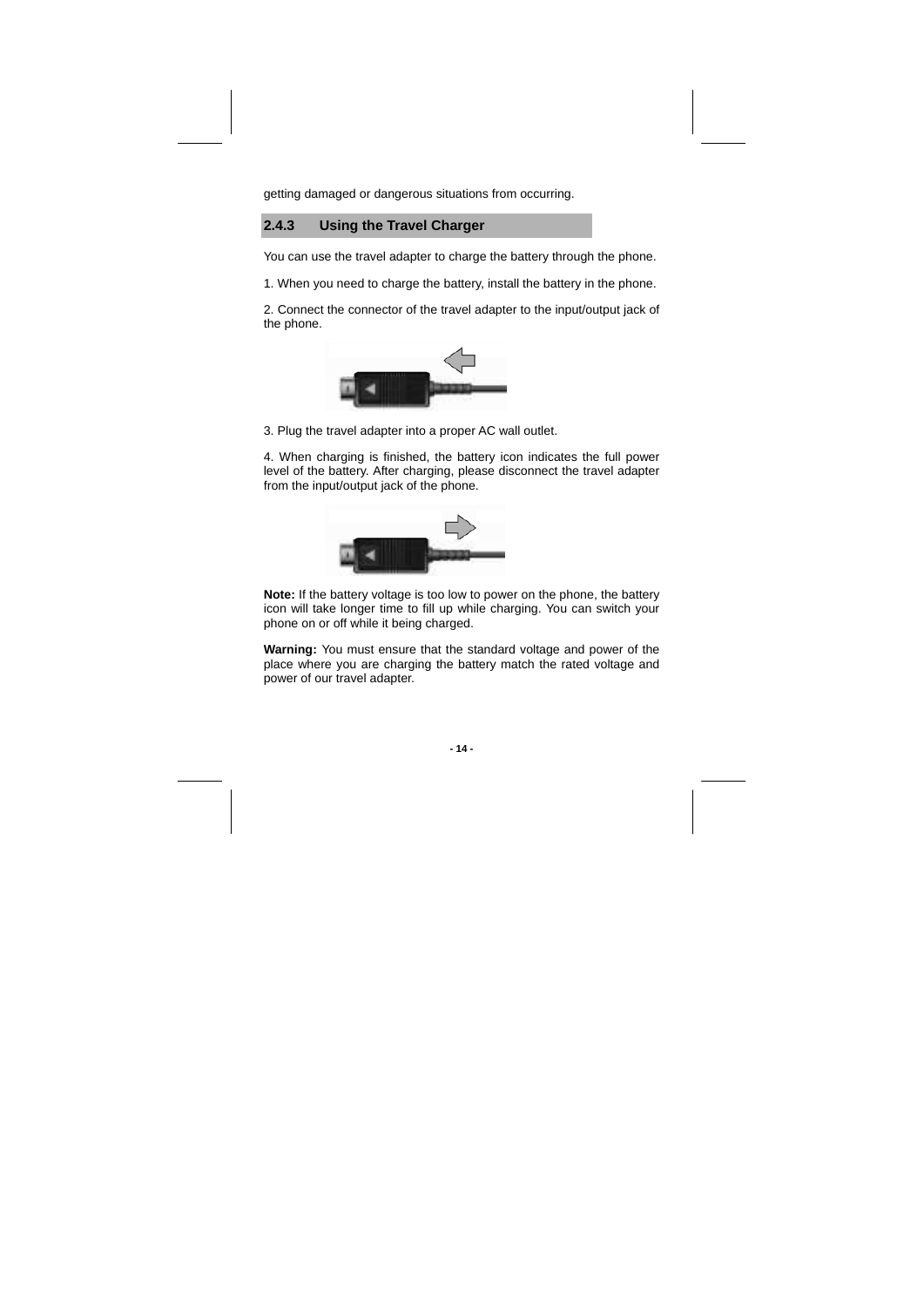### **2.4.4 Precautions on Using the Battery**

- Before you remove the battery, please ensure that you switch off your phone.
- **Please use the battery carefully. If you use metallic objects (such** as coins, clips, etc.) to connect the anode (+) and cathode (-) of the battery, it might cause a short circuit and may damage the battery and metallic objects. If you remove the battery from the phone and put it in your bag, you should ensure that you don't let the metallic objects (such as your key) come in close contact with the anode and cathode of the battery at same time.
- Do not dispose the battery in fire, nor use the battery in places where the temperature is extremely high.
- Do not dismantle or modify the battery.
- **Do not put the battery in places where there is a risk of a strong** mechanical shock. Do not strike the battery with any hard objects.
- **•** You should keep the battery in a cool and dry place; never expose the battery to high temperatures (over 60 centigrade). Keep the battery away from direct sunshine.
- If you smell any strange odour from the battery or find that the battery is overheated, you should immediately stop using it. You may approach authorized AfterService Center in your region.
- If you find that the battery has any crack, deformation or other type of damage, or if the electrolyte has leaked out, you should stop using the battery immediately.
- **If the leaked out electrolyte come into contact with your skin or** clothes, you should immediately use soap and clean water to clean it; if you inadvertently let the electrolyte come into your eyes, you should thoroughly wash your eyes with clean water and take medical advice immediately.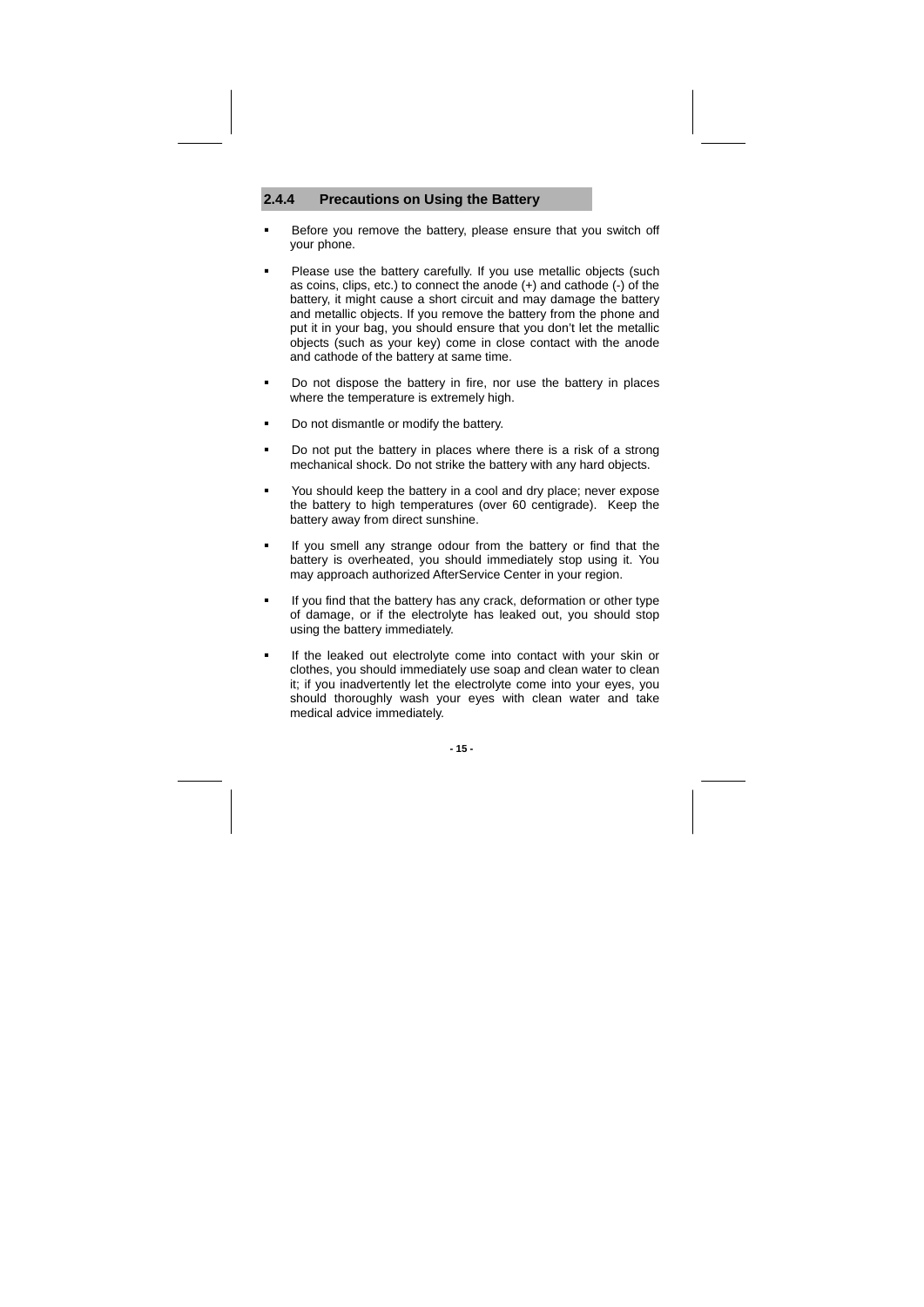- Original battery should be charged only with the specified travel adapter that comes with your phone, otherwise improper charging may cause damage or injury.
- Never use the battery when the temperature is very low, you can not obtain maximum standby/talk time at low temperatures.
- Do not clean the battery with water or any organic solvent.
- If you don't use the battery for a long time, please fully charge the battery before you store it.
- It is recommended that used batteries should be returned to the mobile phone manufacturer or put into the specified public battery recycling area.

### **2.5 SWITCHING ON/OFF YOUR PHONE**

- **Press and hold Hang Up Key (red button) for a few** seconds to switch your phone on. Startup animation will be displayed on the LCD screen.
- If you are prompted to enter the phone password, enter the password (at the time of leaving the factory, the password is preset to 1234) and press "OK" . If you are prompted to enter the PIN, enter the PIN and press "OK". Your SIM card and PIN are supplied by your network operator.
- **Enter the idle screen.**
- To switch your phone off, press and hold Hang Up Key a few seconds.

**2.6 USE OF PASSWORD**

Your mobile phone and SIM card have multiple passwords. These passwords prevent others from using your mobile phone and SIM card

#### **- 16 -**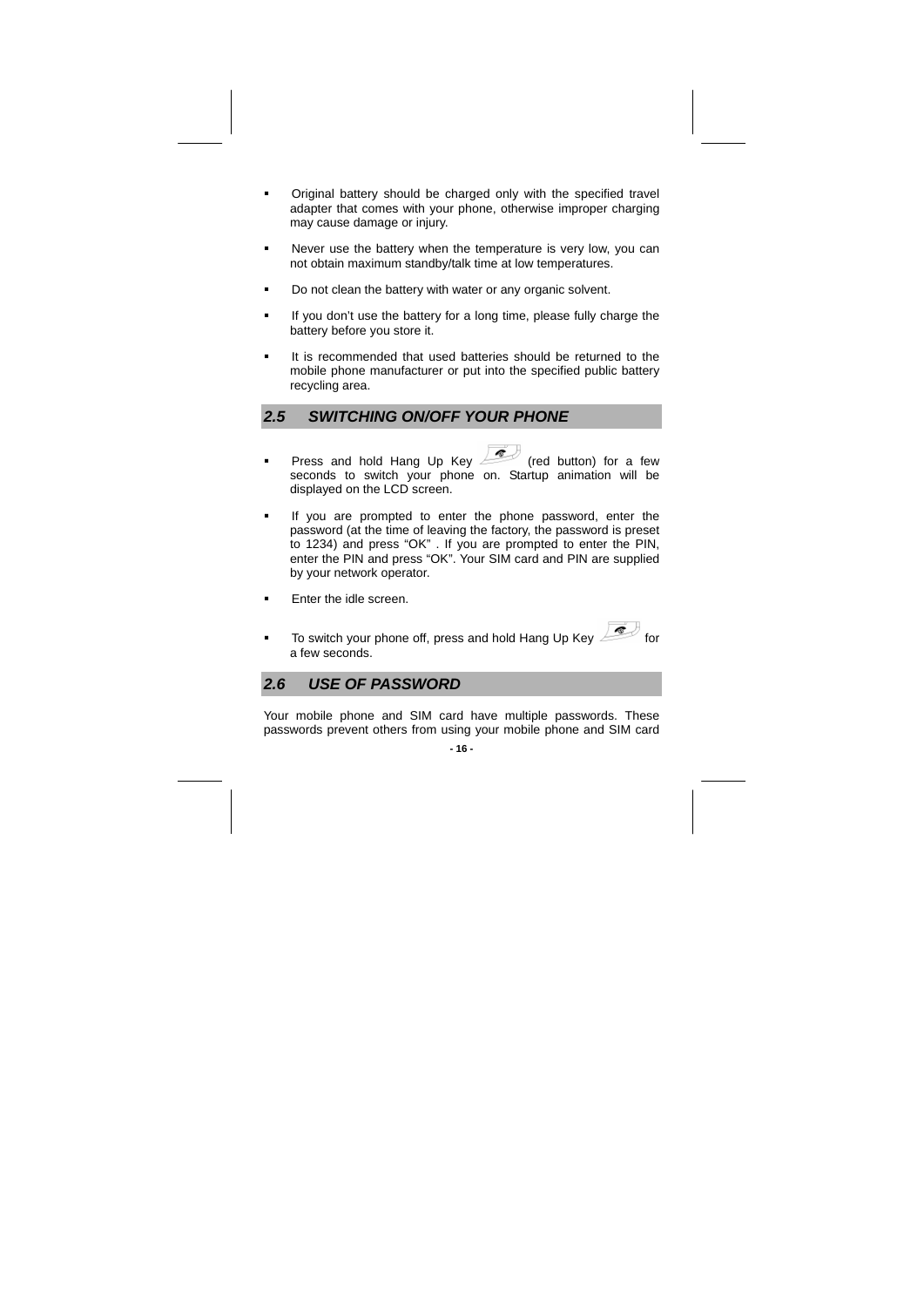without your permission. When you are required to enter any password (referred below), first enter the correct password (displayed in "\*"), then press "OK". If you enter wrong numbers, please first press "Clear" to delete the wrong entry, then enter the correct numbers. You can change PIN, PIN2 and phone password with the function list – Go to "Settings- >Security Setup->Change Password".

### **2.6.1 Mobile Phone Code**

The mobile phone password acts as the phone lock, and is used for preventing others from using your phone without your permission. Generally, the password of the mobile phone is supplied with the mobile phone. The phone password preset by the manufacturer is 1234. If phone lock is activated, you will be required to enter the phone password when you switch on your phone.

#### **2.6.2 PIN**

PIN (Personal Identification Number, 4-digit to 8-digit) is used to prevent the unauthorized use of your SIM Card. PIN is generally supplied with the SIM card by your network operator. If the PIN Check feature is activated, then you will be required to enter the PIN each time you switch on your phone. If you enter the wrong PIN three times in succession, the SIM card will be locked. Please follow the operations below to unlock it.

1. Enter the correct PUK as prompted on the display to unlock the SIM card.

- 2. Then enter the new PIN and press "OK".
- 3. When you are prompted to enter the new PIN again, enter it and press "OK".
- 4. If the PUK is correct, then the SIM card will be unlocked and the PIN will be reset.

**Warning:** If you enter the wrong PIN three times in succession, the SIM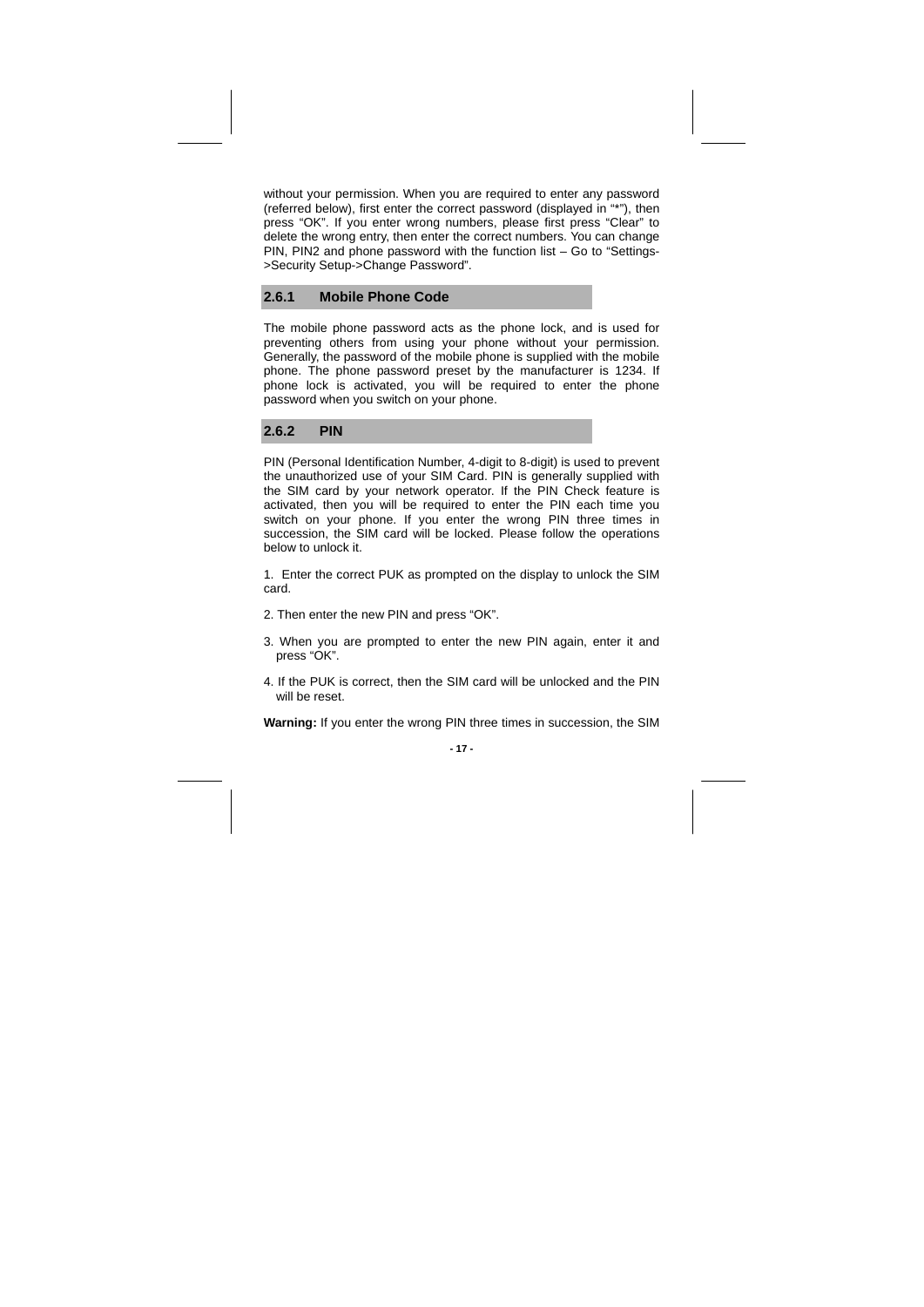card will be locked and you will need to use the PUK to unlock it. PUK is usually set by the network operator.

#### **2.6.3 PUK**

PUK (Personal Unlock Key, 8-digit) is used for unlocking the locked PIN. Please contact your network operator. If you enter the wrong PUK ten times in succession, the SIM card will be invalid and you will need to contact your network operator for exchanging your existing SIM Card with a new SIM card.

### **2.6.4 PIN2**

PIN2 (4-digit to 8-digit) is supplied with the SIM card. It is used for setting "Call Cost", "Fixed Dial" and other functions. Please contact your network operator to confirm whether your SIM card supports these functions. If you enter the wrong PIN2 three times in succession, the PIN2 will be locked; the PIN2 can be unlocked only after you enter the correct PUK2.

Please follow the operations below to unlock your PIN2:

1. Enter the correct PUK2 as prompted on the display to unlock PIN2.

- 2. Then enter the new PIN2 and press "OK".
- 3. When you are prompted to enter the new PIN2 again, enter it and press "OK" .

#### **2.6.5 PUK2**

PUK2 (Personal Unlock Key 2, 8-digit) is used for unlocking the locked PIN2. Usually PUK2 is supplied with the SIM card by the manufacturer. If not, please contact your network operator. If you enter the wrong PUK2 ten times in succession, you will be unable to apply the functions that need PIN2. If you want to apply these functions again, you will need to contact your network operator to exchange your existing SIM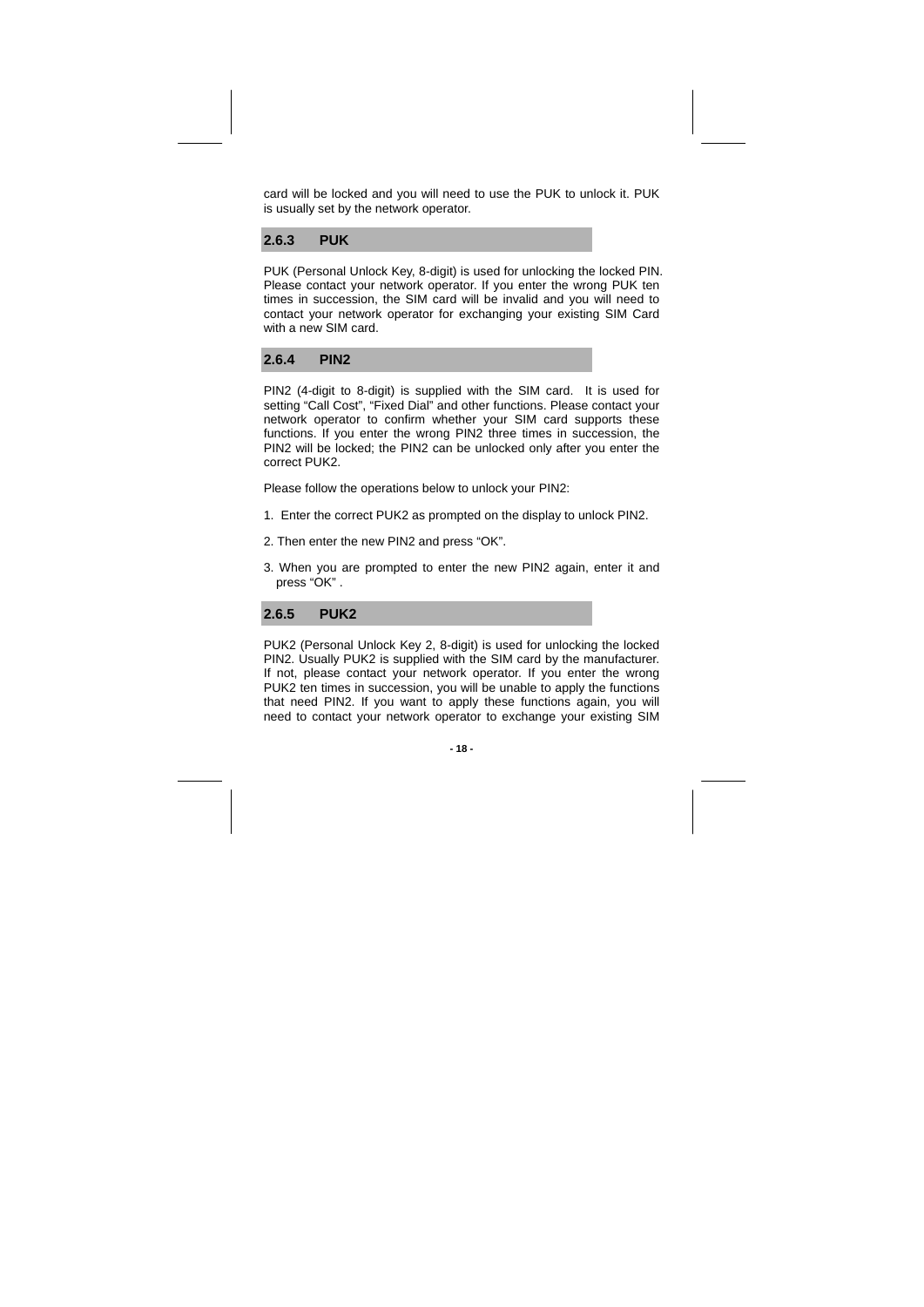Card with a new SIM Card.

**2.6.6 Barring Code** 

To activate call barring, you need a Barring Code.

The Barring Code comes with your subscription of this network function and can be obtained from your network operator.

### **2.7 USING THE PERSONAL HANDS-FREE KIT**

With personal hands free kit, you can answer a call without using your hand to hold the phone. When you insert the connector of the personal hand free kit into the earpiece jack on the phone, it will play the role of the earpiece and the microphone of the phone.

### **- 19 -**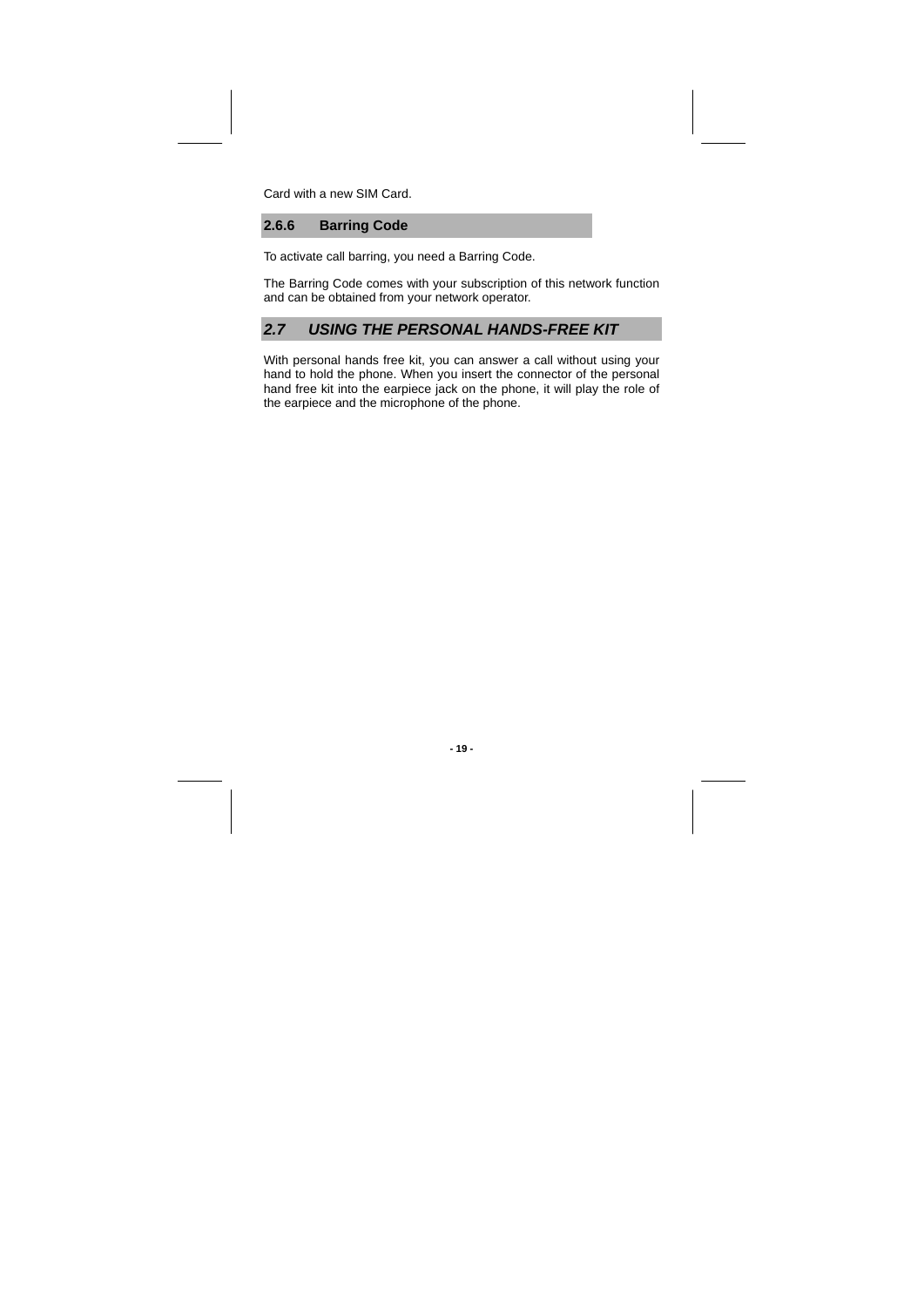## **3 GENERAL FUNCTIONS**

### **3.1 MAKING CALLS**

In idle screen, enter the area code and phone number and press the Pick Up Key (green color key) to make a call.

To end a call, press the Hang Up Key

**3.1.1 Making International Calls** 

Press the key twice in succession to enter the symbol "+". Enter the country code, area code and phone number, then press the Pick Up  $KeV$ 

### **3.1.2 Making Calls to an Extension Number**

After you enter the host number, press  $\overline{m}$  key three times in succession to enter the symbol " $p$ " or press  $\sim$  key four times in

succession to enter the symbol "w". Then enter the extension number and press the Pick Up Key

**3.1.3 Edit Wrong Inputs** 

Press the Right Soft Key to delete the last character on the display. If you want to delete all characters that you have entered, press and hold the Right Soft Key for a few seconds.

**- 20 -**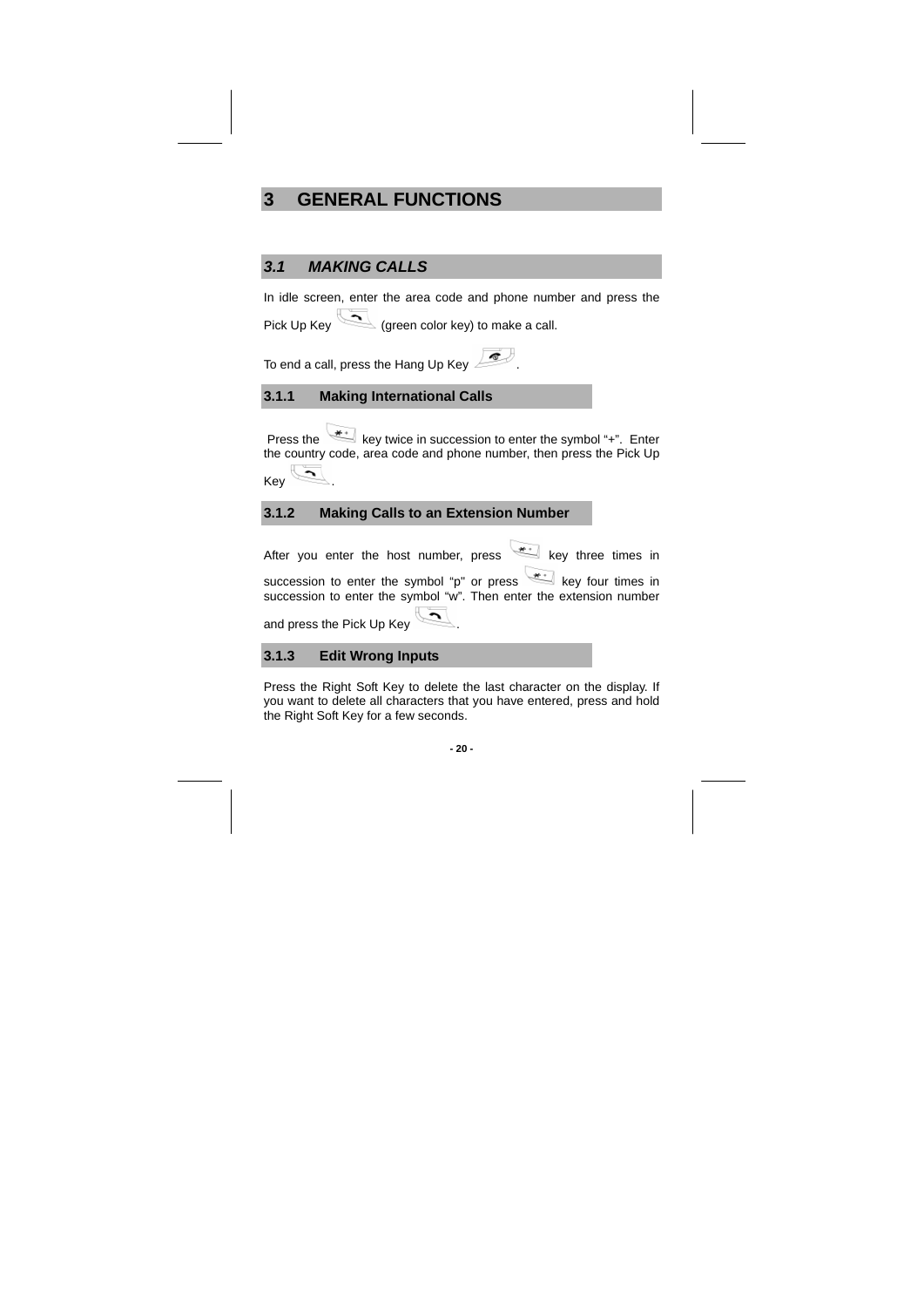### **3.1.4 Calling a Number from the Phone Book**

#### **Method 1:**

1) Scroll to the phone book by pressing the Right Soft Key. To search the entry you want, first press the number keys to enter the first character of the name, then press the Selection Key Up

or Down to get to the desired name or use the Side Key to find the name.

2) Press the Pick Up Key to call the number.

### **Method 2:**

- 1) On the standby screen, press the Left Soft key twice to enter the Phone Book.
- 2) Select "Search Entry" to find the number you want and then press the Pick Up Key to call the selected number.
- 3) In the idle screen, continuously press the Left Soft Key to enter Phone Book menu.
- **4)** Select Search by name, and after you find the number you want to dial, press the Pick Up Key to make the call.

### **3.1.5 Re-dialing a Last Called Number**

In the idle screen, press the Pick Up Key to display the Call logs.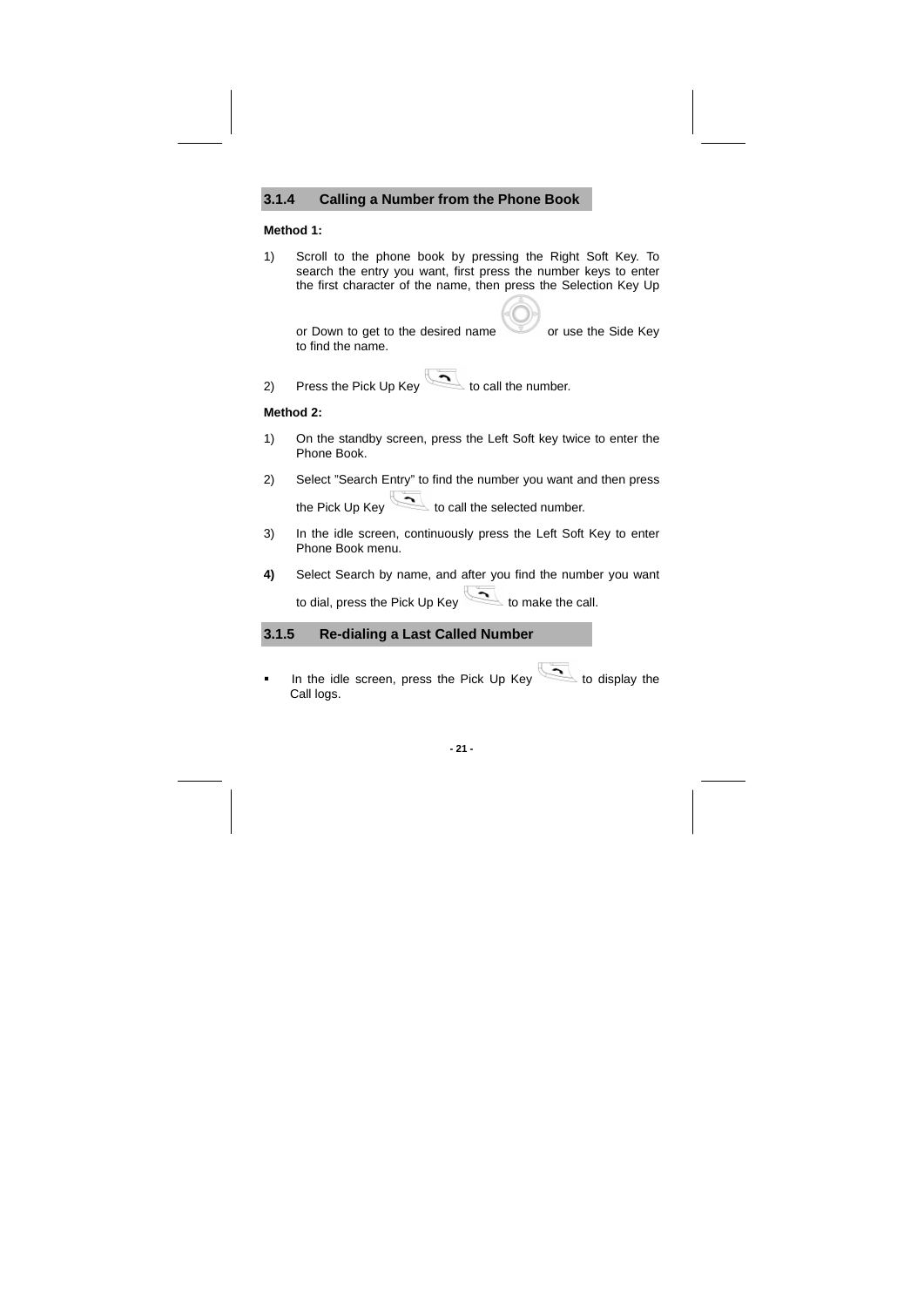• You can press the Selection Key Up or Down, or the Side Keys to select the numbers.

Press the Pick Up Key to call the selected number.

### **3.1.6 Speed Dialing**

You can assign Speed Dial Numbers for eight of your most frequently called numbers in positions 2-9. Select "Settings->Phone Setup- >Speed Dial->Set Number". Select "On" and the names and phone numbers assigned to the speed dialing keys, from 2-9, can be dialed by pressing and holding the corresponding number key.

### **3.2 ADJUSTING THE SOUND VOLUME**

During a call, you can directly press the Side Keys of the phone to adjust the earpiece volume.

### **3.3 ANSWERING CALLS**

- **When you have an incoming call, your phone will ring or vibrate;** you can press the Up or Down Side Key to stop the ringing or vibrating temporarily.
- You can answer the call by pressing the Pick Up Key the Left Soft Key.
- To end the call, press the Hang Up Key.
- If you want to reject the call, you can directly press the Hang Up Key **or the Right Soft Key.**

**Note**: If the caller can be identified, the caller's phone number will be

**- 22 -**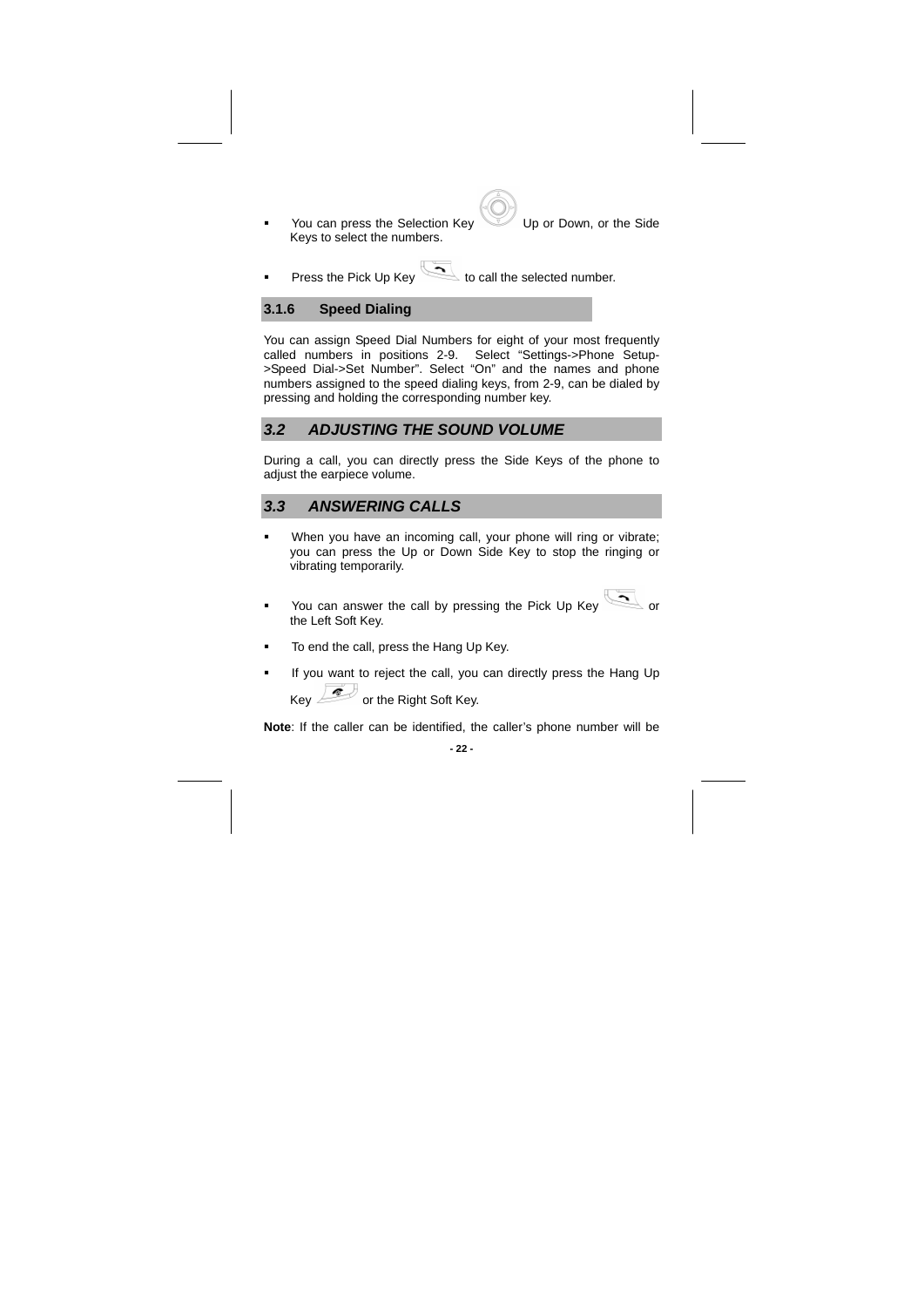displayed (if the number has been stored in the Phone Book of your phone, the caller's name and phone number will be displayed). If the caller can't be identified, the LCD screen will only display the caller's number. When you use the function list or Phone Book, you can also answer a call.

### **3.4 OPTIONS DURING A CALL**

Your phone provides a number of control functions that you can use during a call.

### **3.4.1 Call Waiting**

If the network supports Call Waiting and you have activated the Call Waiting feature, you will hear the Call Waiting tone when you have an incoming call, while you are in the middle of another call.

- If you want to answer the call during a call:
- **Press the Pick Up Key Community Community** or the Left Soft Key to answer the incoming call, and the first call will automatically be put on hold; (refer to "Hold/Switch") after you answer the incoming call.
- $\blacksquare$  Or you can press the Hang Up Key  $\blacktriangleright$  or the Right Soft Key to reject the incoming call and continue the current call.
- Or you can press the Left Soft Key to select End to end the current call and receive the incoming call.

#### **3.4.2 Hold/Switching**

When you have a call on hold and another one in progress:

 You can press the Left Soft Key to select Switch, which will hold the call in progress and answer the call on hold, so that you can talk with the other party.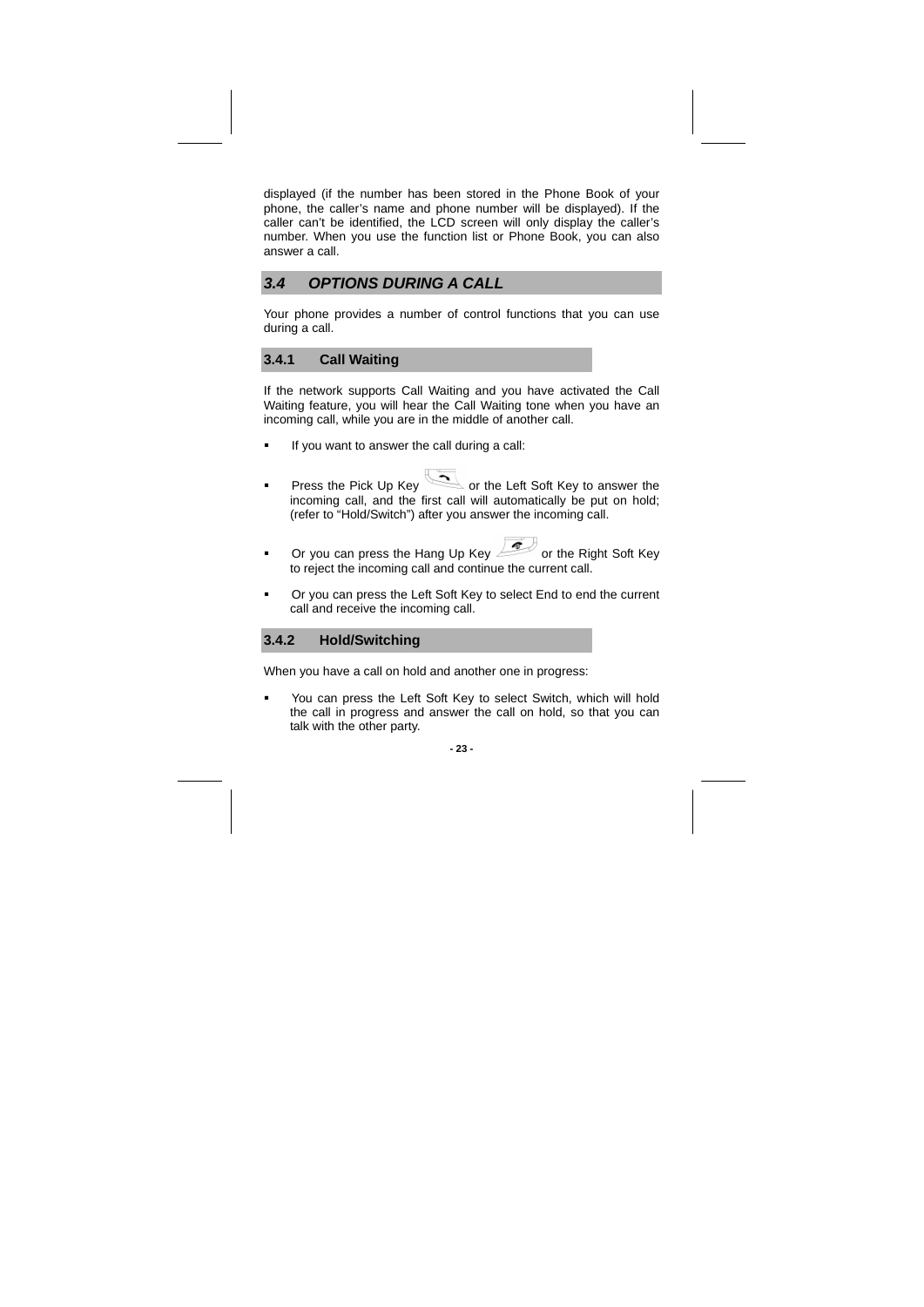- Or you can press the Left Soft Key to select End Call to end the current call or the call on hold.
- You can also press the Hang Up Key  $\overline{\mathscr{A}}$  to end the current call.
- Or you can press the Left Soft Key to select End All to end both the current call and the call on hold.

#### **3.4.3 Call Hold**

If the network supports Call Holding, you can make another call while you have a call in progress:

#### **Method 1:**

- Directly enter the phone number or press the Left Soft Key to dial the phone number you want to call from the phonebook, or press the Left Soft Key to select New Call, enter the phone number, then
	- press Pick Up Key to make a second call.
- **The first call (in progress) will be automatically put on hold.**

#### **Method 2:**

Press the Left Soft Key to select mute to put the current call on hold. Then start making another call.

After the call is answered, one call is in progress and the other one is on hold; and you can switch between the two calls. (refer to "Hold/Switch" for details)

### **3.4.4 Mute/Un-mute**

With this function, you can turn off/on the microphone of the phone and any other microphones that are connected to the phone. The "Mute" function can prevent others from hearing your voice.

#### **- 24 -**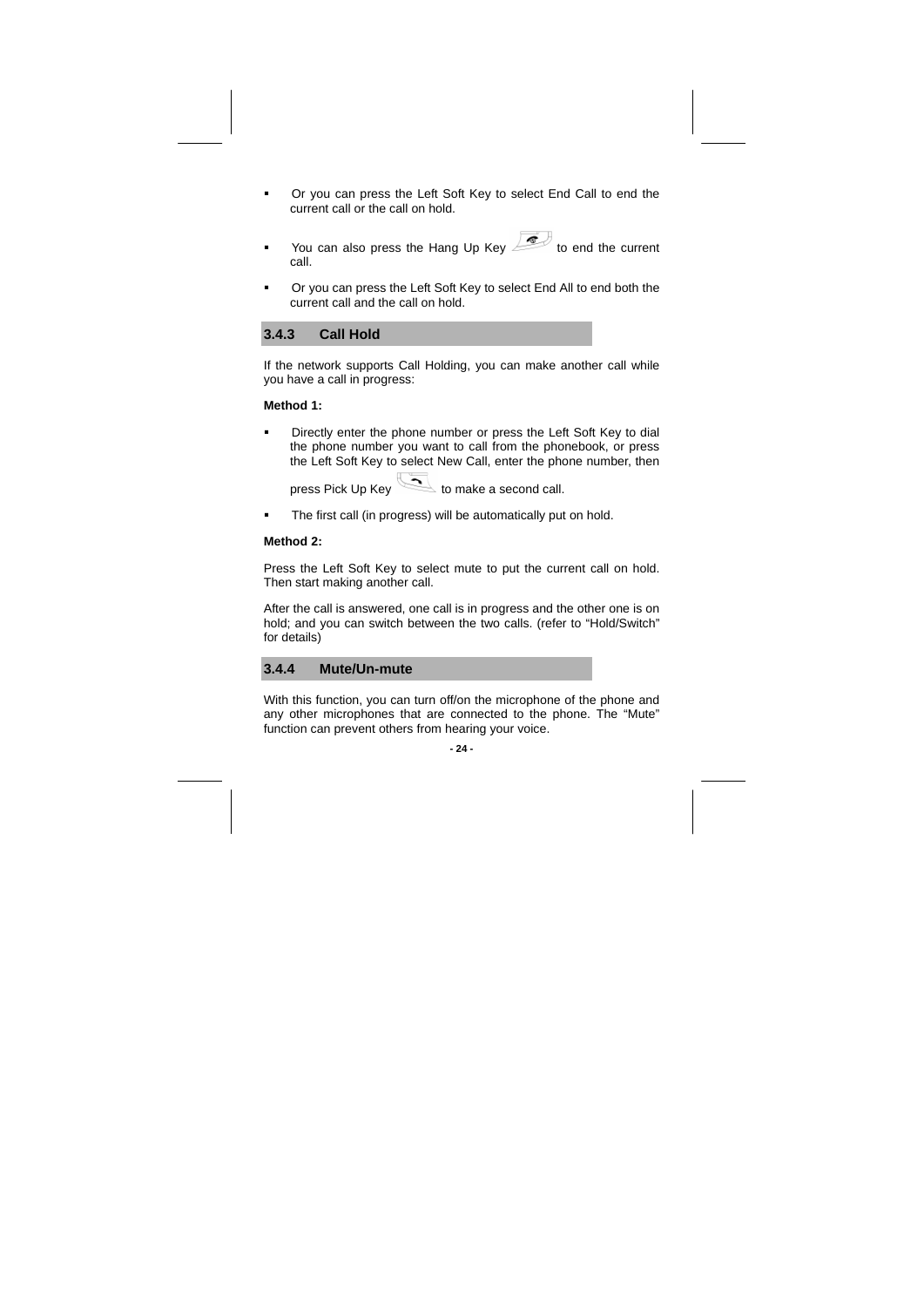During a call, you can press the Left Soft Key to enter "Option→->Mute" to turn on/off the mute function.

## **3.4.5 Other Options during a Call**

During a call, you can enter the Phone Book, SMS, Sound Recorder and other functions. (Please refer to Menu Guidance for details.)

**- 25 -**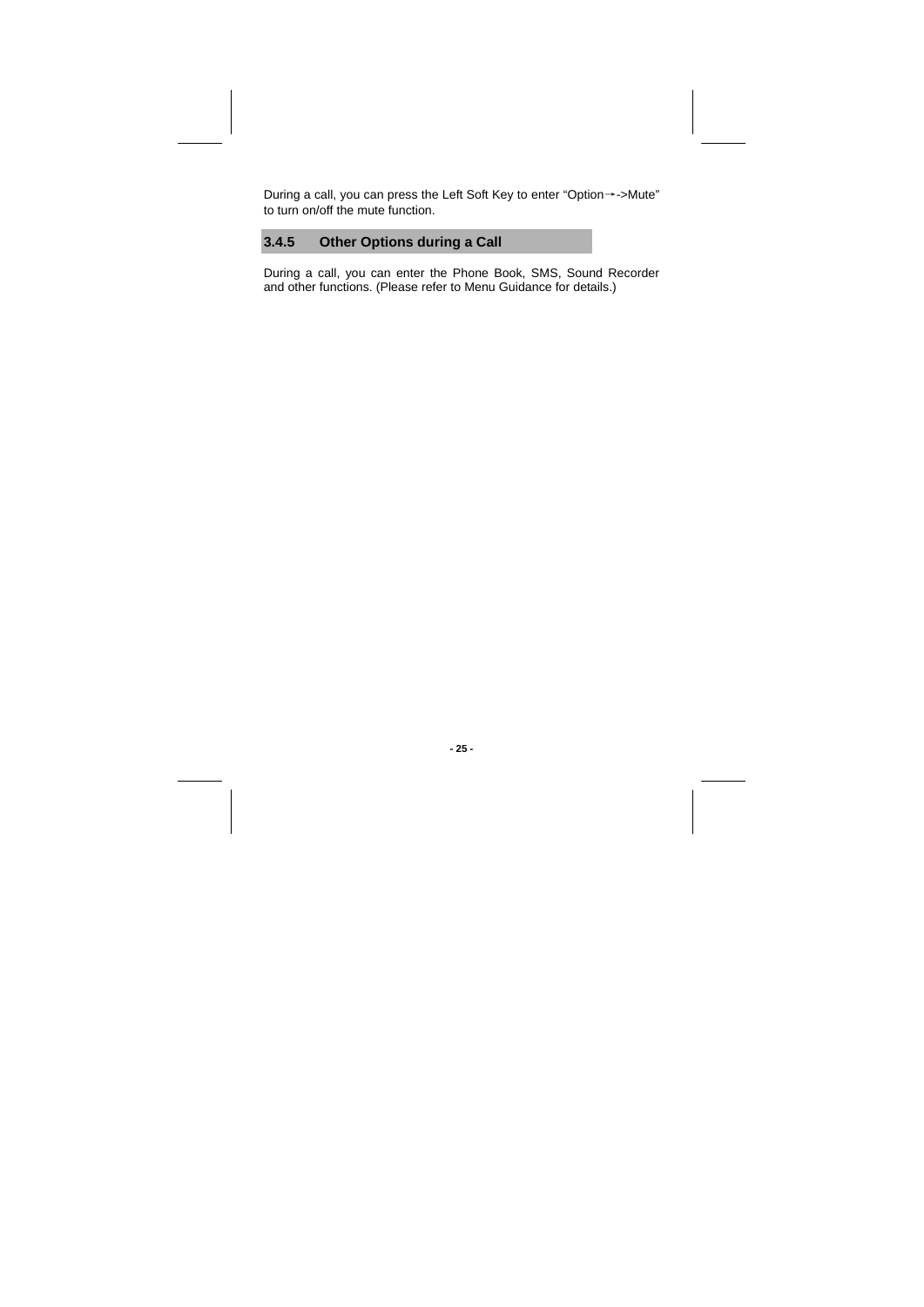## **4 GUIDE TO MENU OPERATIONS**

The functions available in this particular mobile phone model are listed below along with their brief descriptions. If you want to view these functions, refer to "Appendix D: Function List".

### **4.1 MESSAGES**

#### **4.1.1 SMS**

Short Message Service (SMS) is a kind of network service, and the network in which your phone operates, may not always support this service. If you want to send short messages, you need the number of Short Message Service Center (you can get the number from your network operator).

In the idle mode, press the Left Soft Key to enter the menu and

scroll to "Messages" by pressing the Selection Key Left/Right or Up/Down.

Press "OK" twice to enter this function.

#### **4.1.1.1 Inbox**

When receiving new short messages or when short message box is full, the screen will display  $\mathbb{Z}$  status icon. If the short message box is full, you will not be able to receive new messages. Please delete all unnecessary messages to continue receiving new messages.

- When you select "Inbox", the screen will display all the messages in the inbox. Unread messages will have this  $\overline{\mathbb{Z}}$  icon displayed next to them.
- Press "OK" to browse the current message.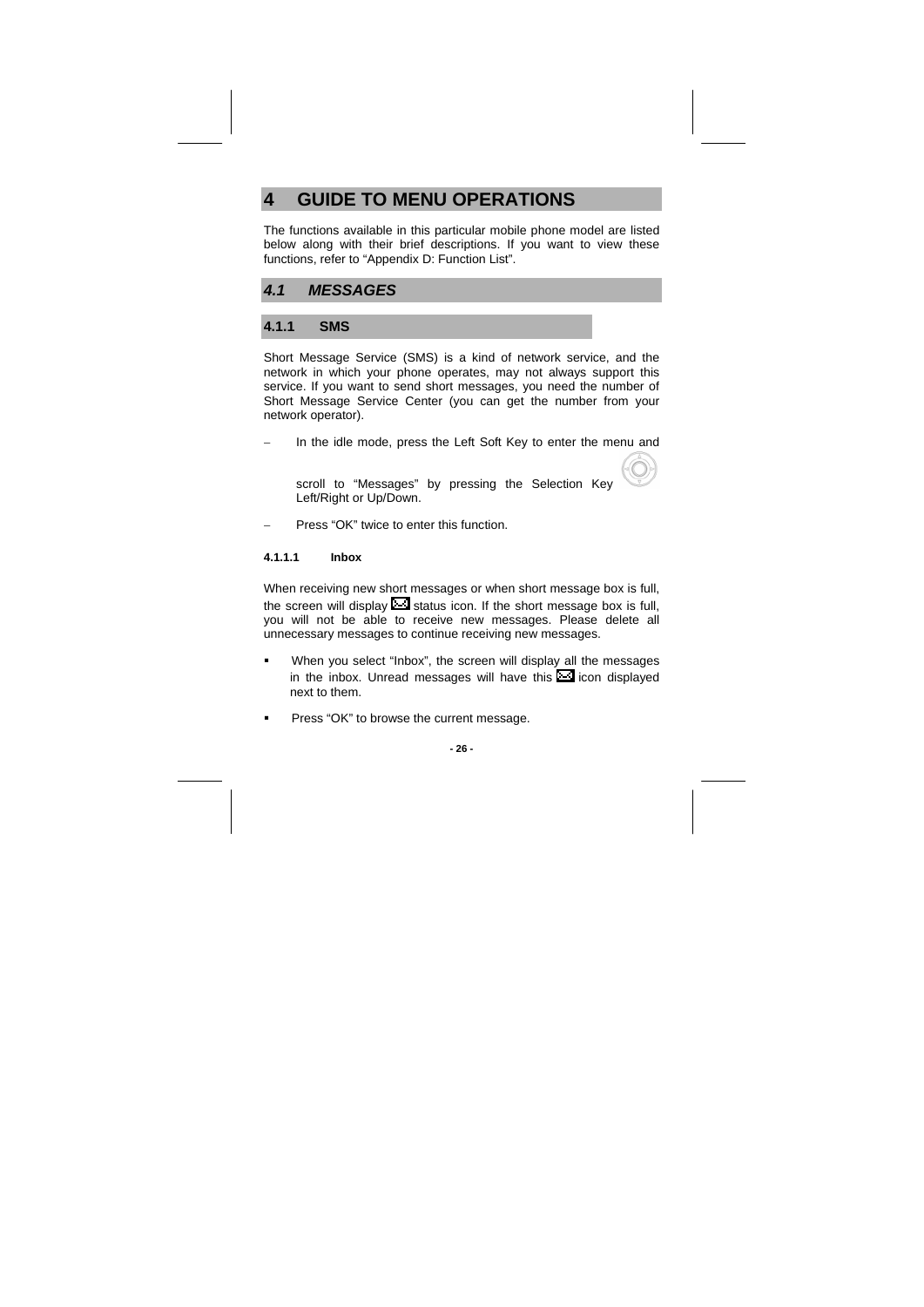Read the message and then press "Option" to select the following options:

**Reply:** Reply to the message of the sender.

**Delete:** Delete the message.

**Edit:** Edit the message.

**Forward:** Forward or edit the original text message and send it to the specified number.

**Copy to phone/Copy to SIM:** Copy the message between the SIM card and the phone's memory.

**Move to phone/Move to SIM:** Move the message between the SIM card and the phone's memory.

**Chat:** Chat with the number.

**Delete All:** Delete all messages in the inbox.

**Copy all:** Copy all messages between the SIM card and the phone's memory.

**Move all:** Move all messages between the SIM card and the phone's memory.

**Use Number:** Extract all phone numbers and save them to the SIM Card or phone.

**Use URL:** Extract URLs from the message.

**Save Objects:** Save extracted pictures and Melody.

**Note:** Contents in Preset Animation and Sound cannot be saved.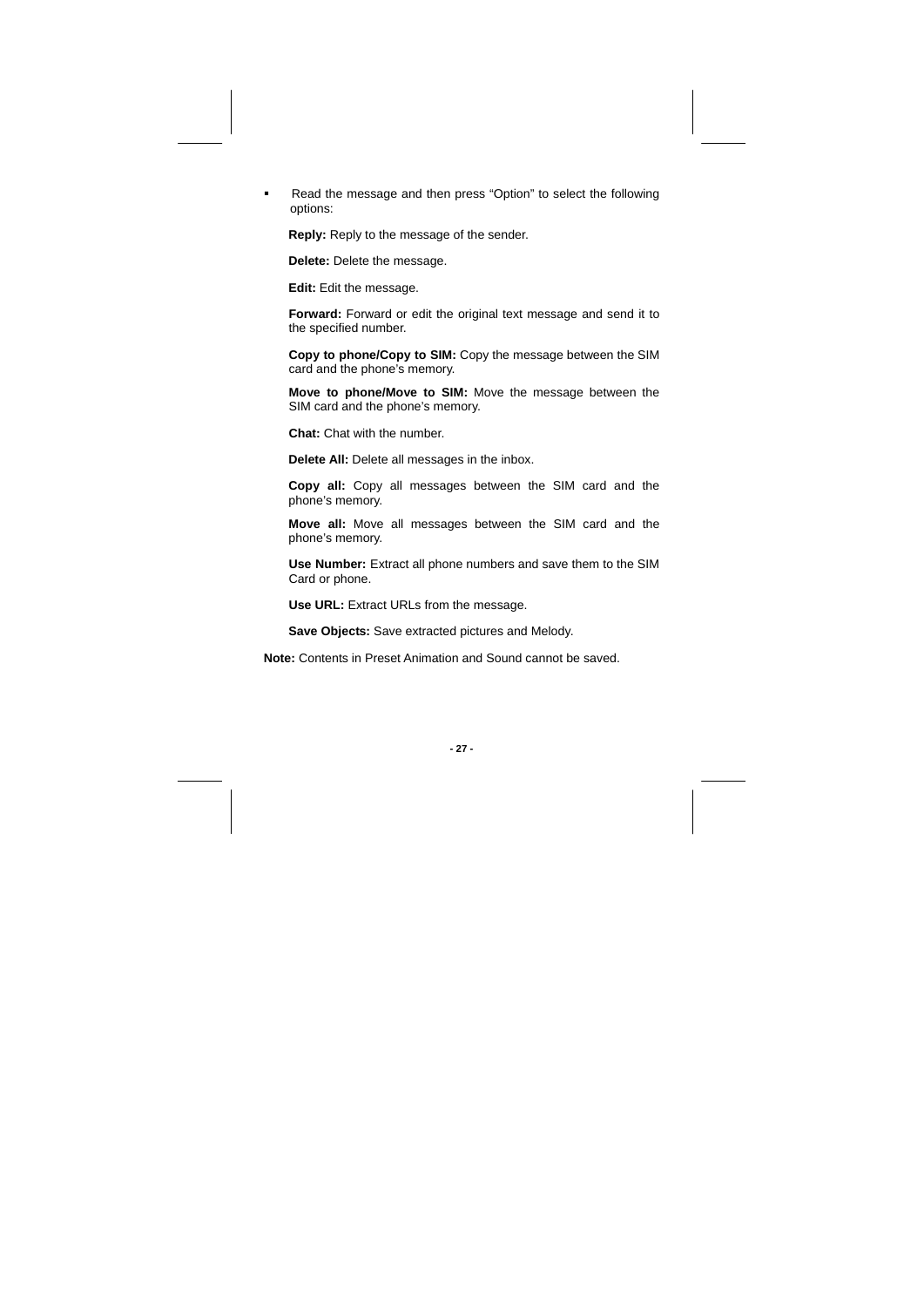#### **4.1.1.2 Outbox**

 Select "Outbox" and the screen will display all the messages in the outbox. Messages with this icon  $\hat{\mathbb{C}}$  are the messages that have

been successfully sent.

- **Press "OK" to browse the current messages.**
- Read messages and then press "Option" you can select Send, Edit, Delete, Copy to SIM/Phone, Move to SIM/Phone, Delete All, Copy All, Move All, Use Number, Use URL options:

(Please refer to "Write Messages" for operation details.)

#### **4.1.1.3 Drafts**

When you choose to save the message, it will be saved to the Drafts。

Please refer to "Inbox" for operation details.

#### **4.1.1.4 Write Messages**

Press  $\frac{1}{2}$  to switch entry methods when editing messages. You can enter 612 letters or figures and also insert pictures and tones while editing messages. (support EMS service)

- Enter your message. Press **that** to insert the special symbol in entry mode.
- **Press "Option" to select the following options:**

**Done:** Message Editing Completed.

**Use Template:** Templates are pre-stored before the phone leaves the factory.

#### **- 28 -**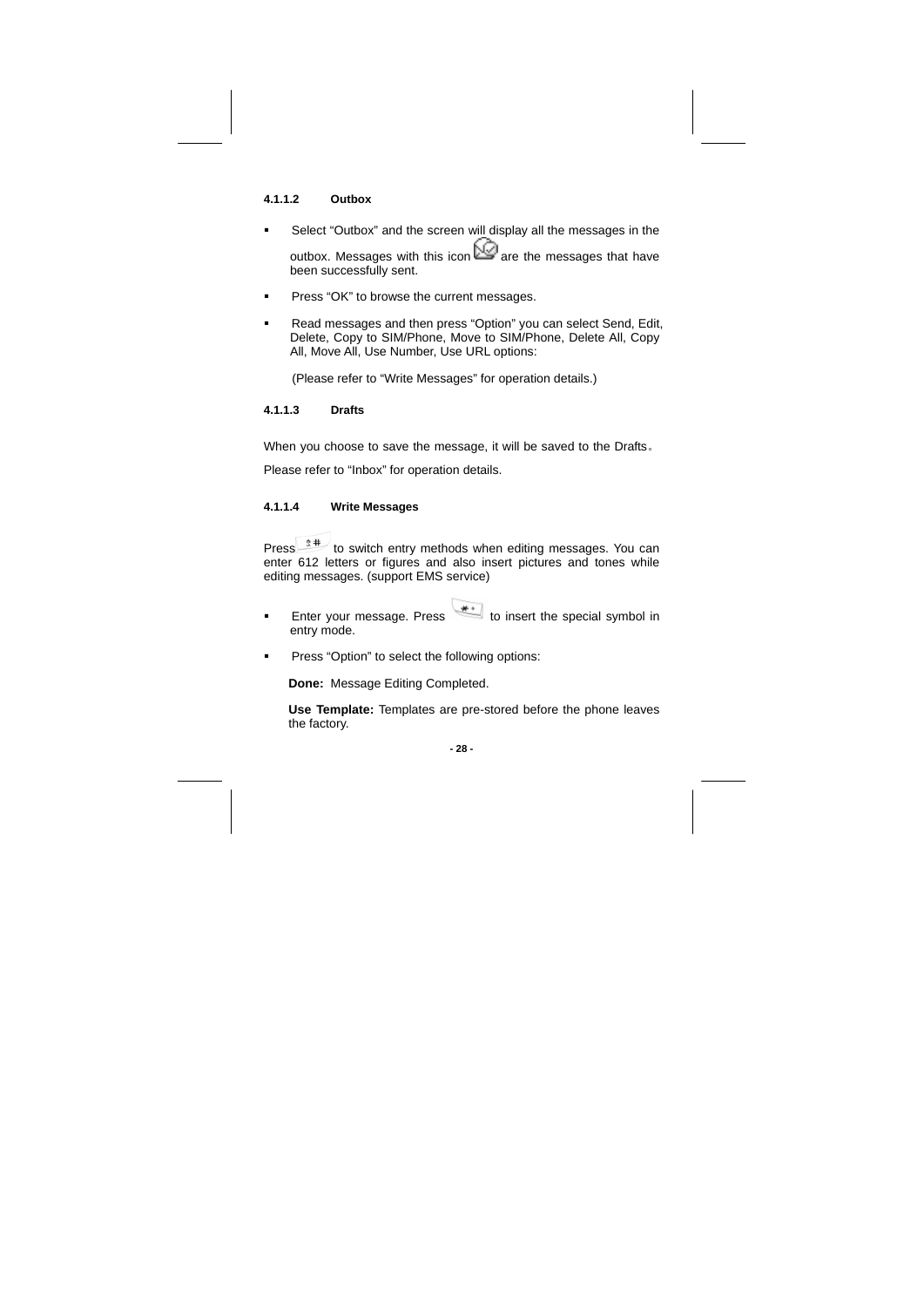**Insert Object:** Insert picture, animation, melody, sound.

**Format Text:** Set up Size, Style, Alignment, Paragraph of the text you edit.

**Input Method:** Switch input method.

**Select the following options after selecting "Done" in above Step:** 

**Send Only:** Send messages.

**Save and Send:** Save the short message to the outbox and send it out.

**Save:** Save the message to Drafts without sending it out.

**Send To Many:** Send messages to more than one person at one time.

**Send By Group:** Send messages to one group.

Select "Send Only" or "Save and Send" in Step 2 and enter the phone number of the receiver or select the phone number from the phone book and press "OK" to send it out.

#### **4.1.1.5 Message Template**

Ten template messages are saved in the phone and users can edit or delete them. After deleting, the template section will become blank.

#### **4.1.1.6 Message Setting**

You can set the default information about SMS properties with this function.

Profile Setting: You can save or modify the Short Message Center number required for sending messages; the number can be obtained from the network operator.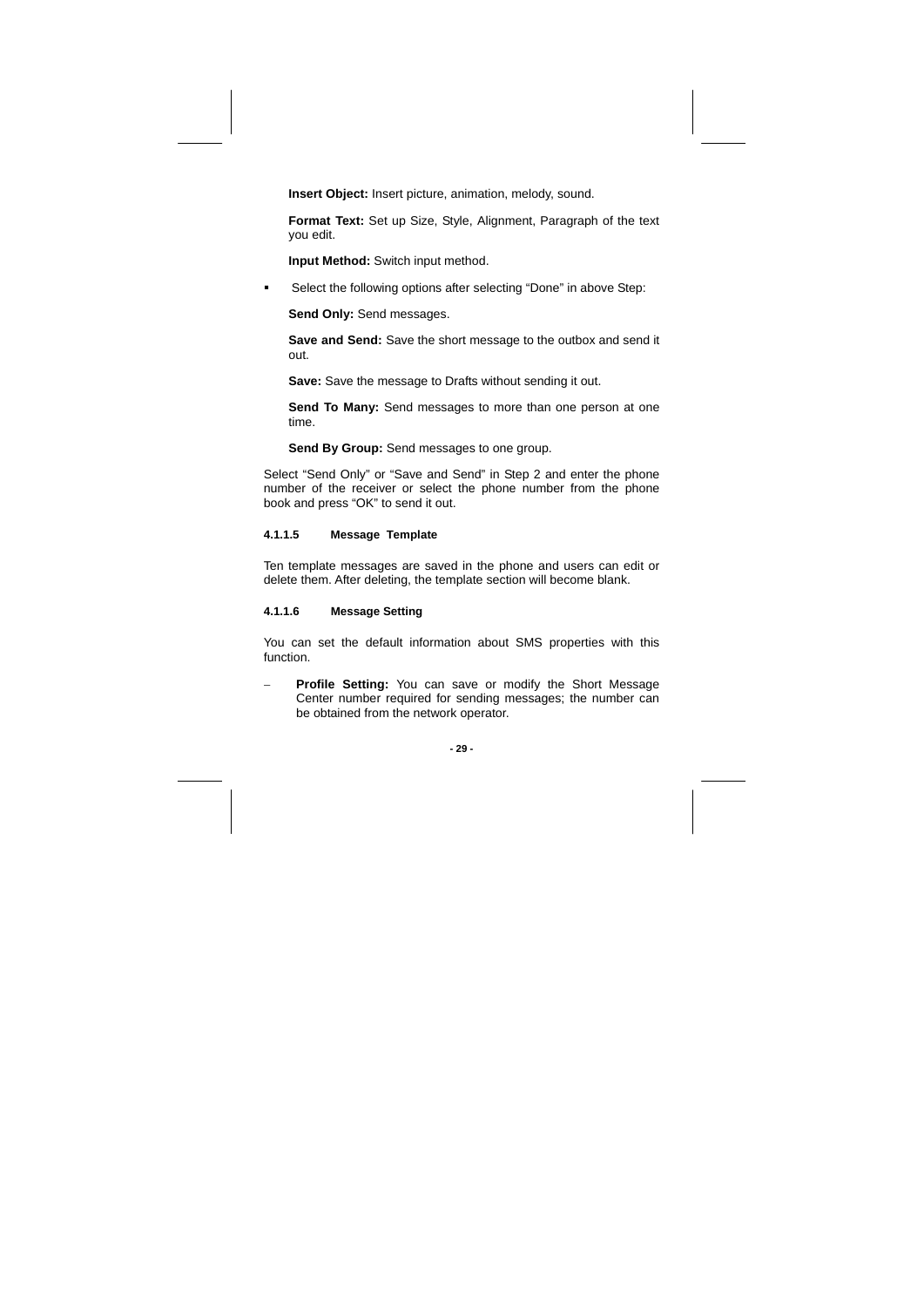- − **Common Setting:** Message Information Report and Route for Reply-Path can be set. Selecting Information Report function enables you to receive the status report on whether the short messages have been sent successfully or not. This function is dependent on network services offered by your network operator.
- **Memory Status:** Check the percentage of short messages stored in SIM card and phone in their total capacity; the exact capacity depends on the message contents, the phone and the SIM card.
- **Pref. Bearer:** You can choose GPRS priority, GSM priority, only using GPRS, or only using GSM to process the sending of message.

**Note:** Your selection of location for saving, only affects the message outbox.

**4.1.2 MMS** 

Users need to apply to the network vendor for using the MMS services.

#### **4.1.2.1 Write Message**

When writing message, you can choose To, Cc, Bcc, Subject or Edit content.

- − **"To"**: maybe the telephone number or E-mail address.
- − **"Cc"**: Choosing Cc, you can send the MMS at the same time to others. Cc can be the telephone numbers or E-mail addresses.
- − **"Bcc":** Send MMS secretly at the same time to others. The Bcc can be telephone numbers or E-mail addresses.
- Subject: You can edit the Subject of the MMS.
- − **Edit content:** You can enter the text; insert image, insert audio, or insert an attachment.

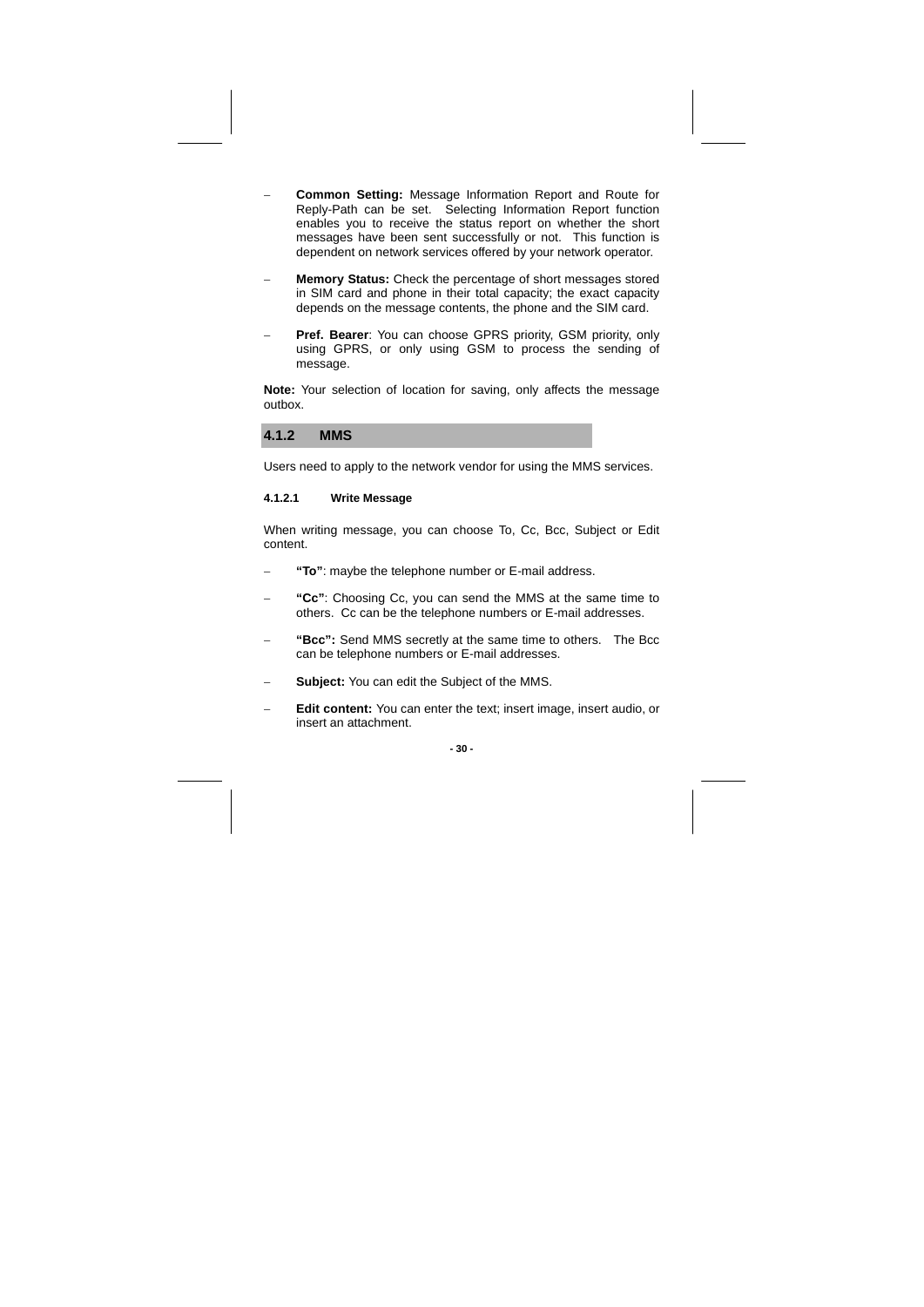### **4.1.2.2 Inbox**

The phone will save the received MMS into the inbox.

After entering the listing of the inbox, you will see the received messages. There will be a not-read icon on the left of the new MMS.

You can press the Selection Key Up or Down to scroll and view the listing of MMS with the senders' numbers or names. If you view the MMS, it will become as a read MMS and its corresponding icon will become read. In the listing of MMS, press the Left Soft Key and select "Option" to proceed with the following operations:

- **View**: View this MMS.
- **Properties**: View the particular information, including From, Cc, Subject, Date and the size of the MMS.
- **Reply:** Reply to the Sender.
- **Reply to all:** Reply to all the Senders.
- **Forward:** Forward this MMS to others
- **Delete**: Delete this MMS.
- **Delete All:** Delete all MMS in the inbox
- **Use Number:** Extract appointed phone number, and then save it into the SIM card or phone for use. You can also dial the extracted phone numbers directly.

**- 31 -**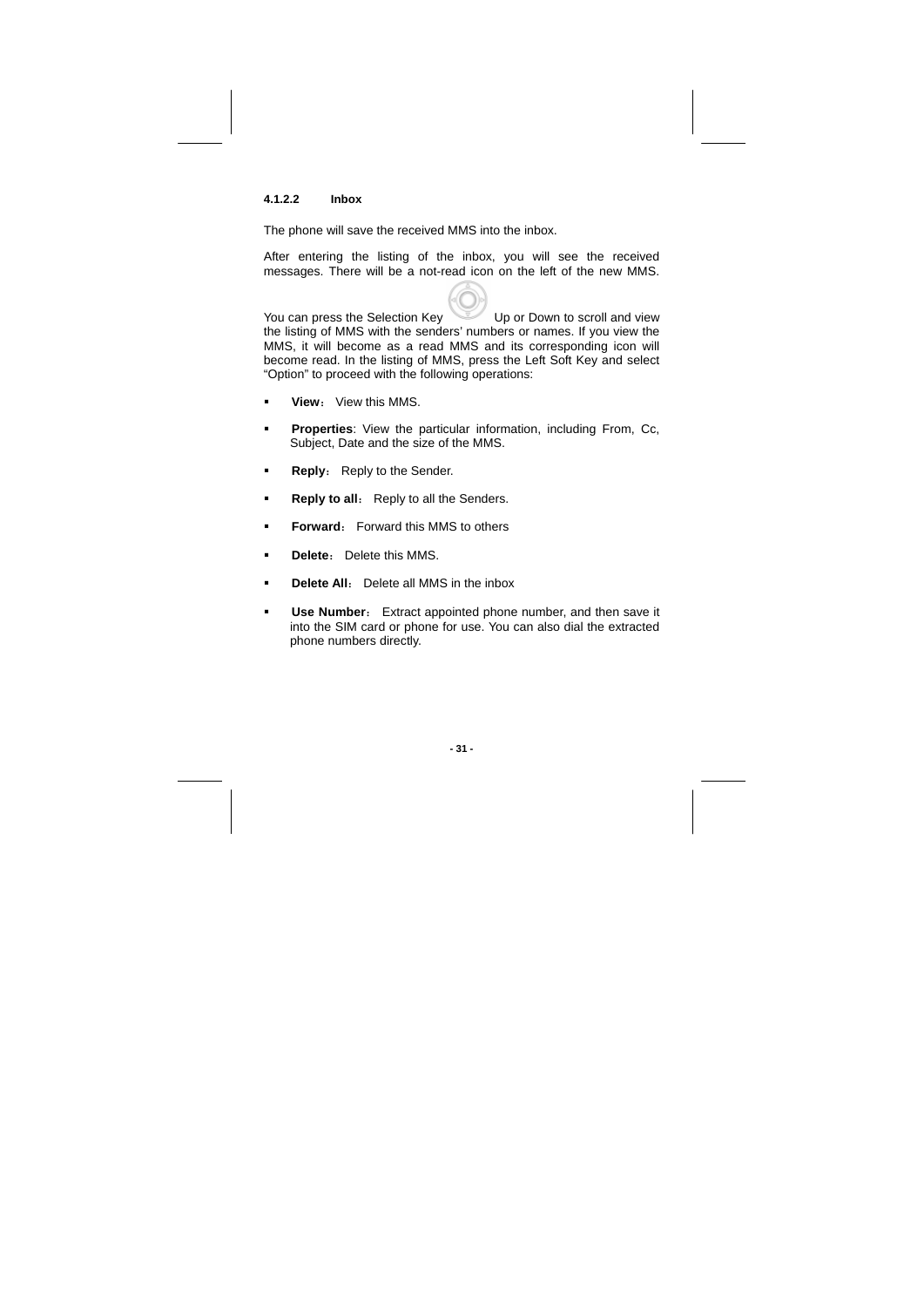### **4.1.2.3 Outbox**

After entering Outbox, press "Option" to choose the following options:

- ·**View**: View this MMS.
- ·**Properties**:View the particular information, including From, Cc, Subject , Date and the size of the MMS.
- ·**Send to Others**: Send this MMS to others.

**Note**: If the MMS has failed to be sent, it will be saved into Outbox. You can then send this MMS by choosing "Resend".

- ·**Delete**: Delete this MMS.
- ·**Delete All**: Delete all MMS in the Outbox

·**Use Number**: Extract appointed phone number, and then save it into the SIM card or phone for use. You can also dial the extracted phone numbers directly.

#### **4.1.2.4 Drafts**

After entering drafts, press "Option" to choose the following options:

- View: View this MMS.
- Properties: View the particular information, including From, Cc, Subject, Date and the size of the MMS.
- Send: Send the MMS to the destination.
- · **Edit message** : Enter the editing board of this MMS draft. (Reference "Write Message".)
- ·**Delete**: Delete this MMS.

#### **- 32 -**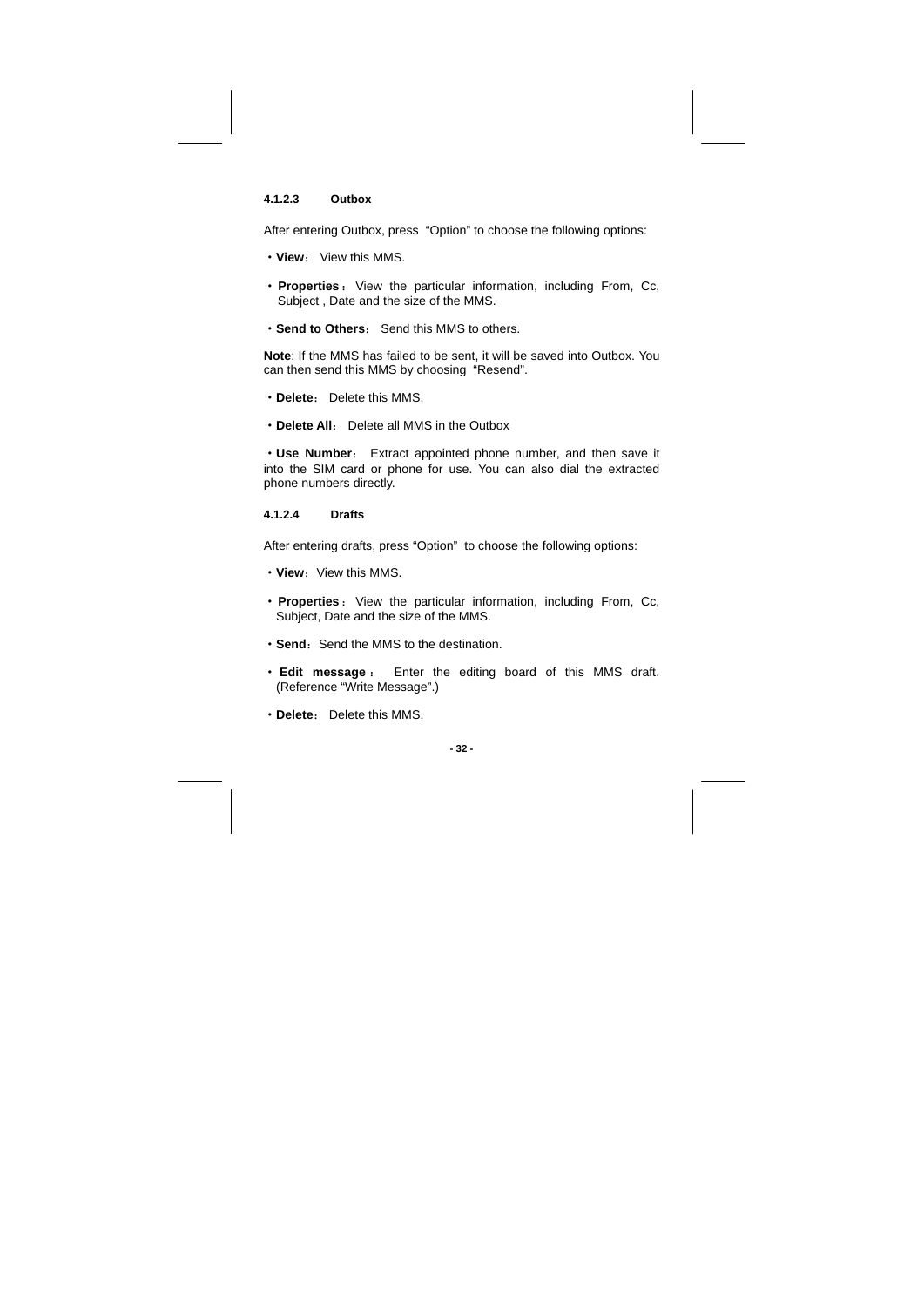- ·**Delete All**: Delete all MMS in the Drafts
- ·**Use Number**: Extract appointed phone number, and then save it into the SIM card or phone for use. You can also dial the extracted phone numbers directly.

#### **4.1.2.5 Message Templates**

Five Templates are saved in the phone. Users can access these templates - View, Properties and Write Message of the Template

#### **4.1.2.6 Message Settings**

In the idle state: Enter main menu, and then choose Message→MMS→Message Setting. Thereafter, you can process the following operations:

·**Compose**: You can change the Creation mode, Image resizing, Auto signature and the contents of signature.

- ·**Sending**: You can set Validity period, Delivery Report, Read Report, Priority, Slide Timing, Delivery Time.
- · **Retrieval**: You can set Home Network, Roaming, Read Report, Delivery Report.
- ·**Filters**: You can set Anonymous, Max Size, Advertisement.
- ·**Edit Profile**-: You can choose one of the five Profiles to activate or edit it.
- ·**Memory Status**: You can view the Usage, Total Memory and Free Memory.

**4.1.3 Chat** 

You can chat with any body via SMS.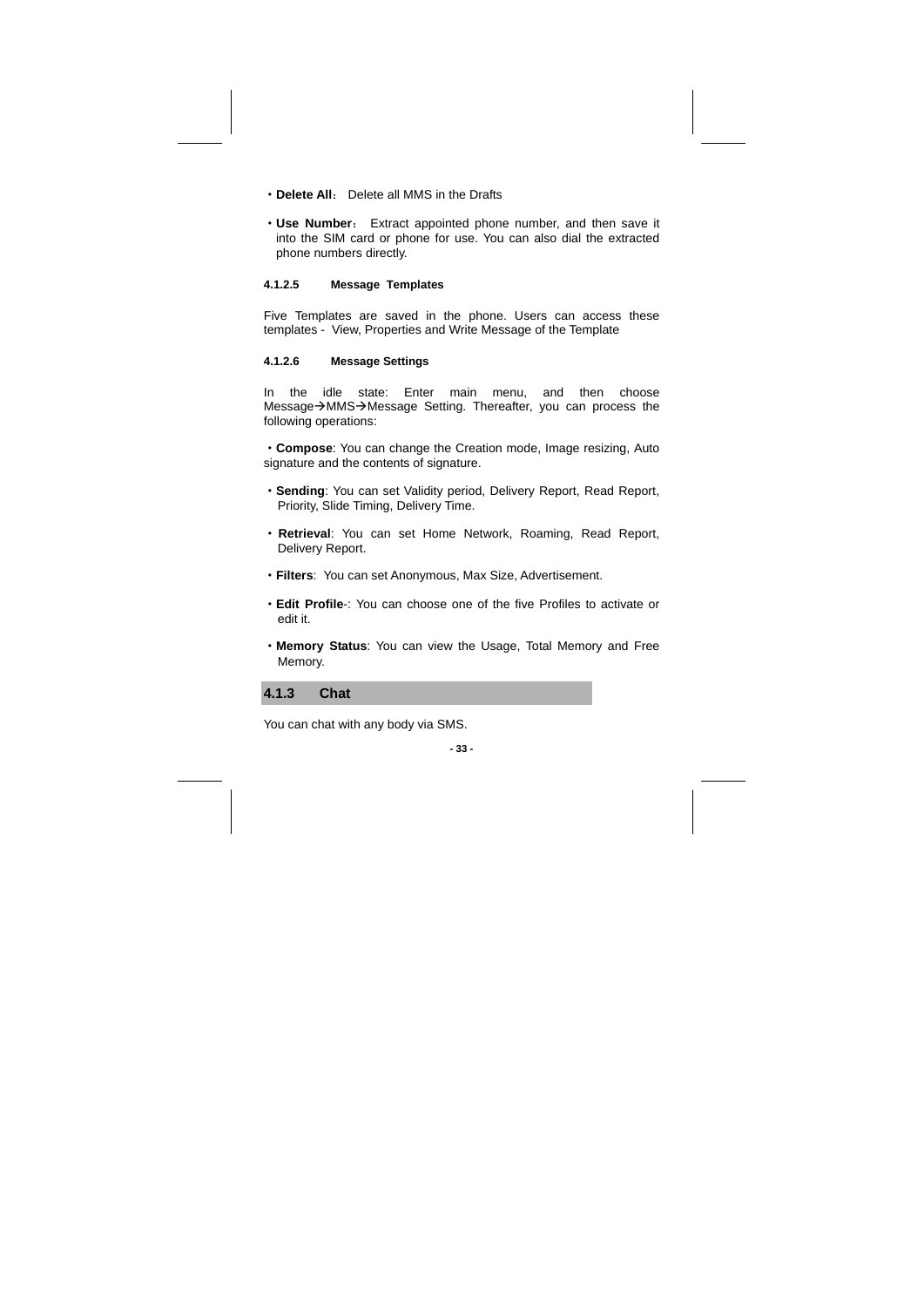**Chat Room Info**: select a chat room and set your name and the phone

number of the other person.

**Start New:** input message and start to chat with the number preset.

### **4.1.4 Voice Mail Server**

Press Up/Down keys to select "Voice Mail Server" in the "Messages" menu, and press "OK" to enter the Voice Mail Server.

- **Edit:** Input or modify the number of voice mailbox.
- **Connect to Voice:** You can hear messages in the voice mailbox with this function.

**Note:** The service offered by the network resembles the answering machine which enable the caller to leave voice messages when you cannot or are not willing to answer the phone. Your phone number of the voice mailbox is saved in the phone. Press and hold the Numeric Key 1 to dial the number of the voice mailbox in the idle mode after the voice mailbox number is set. Please contact the network operator for details.

# **4.1.5 Broadcast Message**

The network service enables you to receive various text messages, such as those containing information about weather or transportation. Only a few networks across the world provide such a service. Please refer to the network operator for details.

− **Receive Mode:** Turn on or off the Cell Broadcast.

**Read Message:** Press the Selection Key Up/Down to select the message.

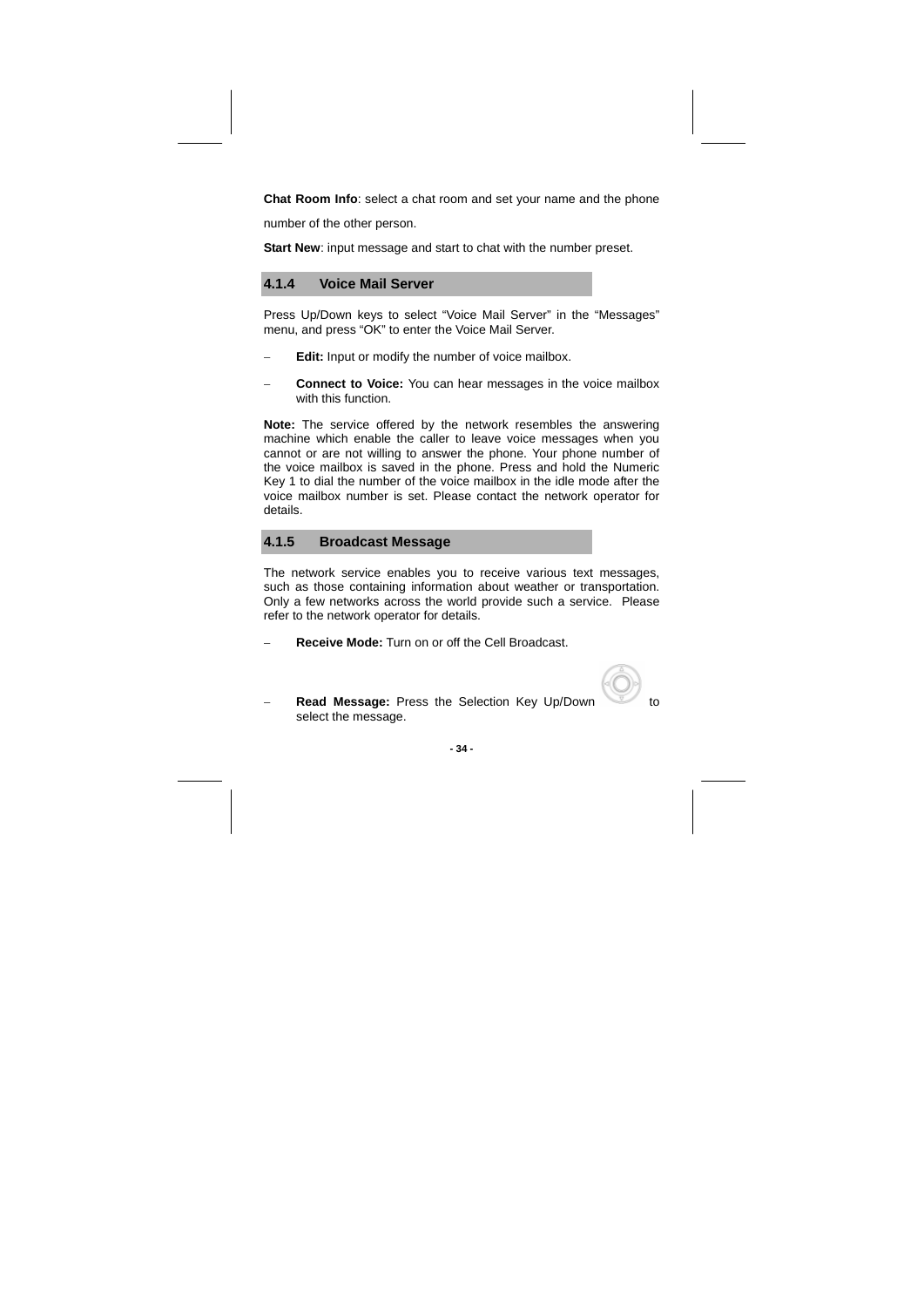Languages: Select the required language to display the broadcast message.

**Note:** Language support depends on the network operator.

− **Channel Setting:** Select Add/Edit/Delete the Broadcast Channel. You can selectively receive the broadcast messages.

## **4.2 CALL HISTORY**

In the idle mode, press the Left Soft Key to enter the menu and select "Call History".

# **4.2.1 Missed Calls**

You can view the last missed calls with this function.

**Enter the Missed Calls function, and then press the Selection Key** 

Up/Down to select one phone number.

**Press "Option" to conduct the follow operations:** 

**Delete:** Delete the number from the list of missed calls.

**Save to Phone book:** Save the selected numbers to SIM card or the phone.

**Dial:** Dial the selected phone number.

**Edit:** Edit the selected number and save it to SIM card or the phone.

**4.2.2 Dialed Calls** 

You can view the last dialed calls with this function. You can delete, save, dial or edit the selected call after entering the function. (Please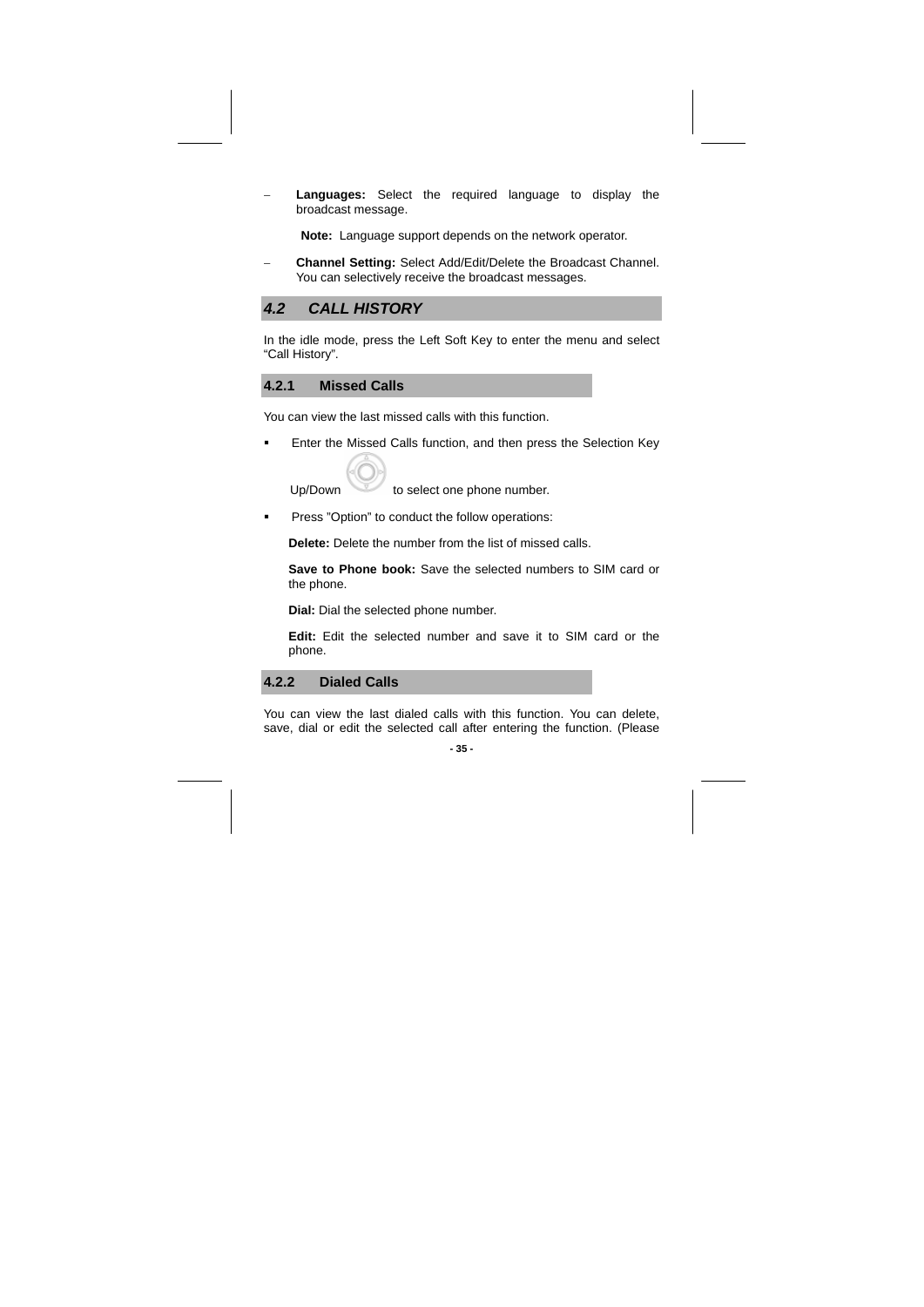refer to "Missed Calls" for details.)

**4.2.3 Received Calls** 

You can view the last received calls with this function. You can delete, save, dial or edit the received call selected by you after entering the function. (Please refer to "Missed Calls" for details.)



You can remove all records of missed, dialed or received calls with this function.

# **4.2.5 Call Time**

With this function, you can view the call time for the last call, total calls made and the total received calls and reset all the times.

- Last Call time: The last call time can be checked.
- − **Total Calls Made:** Total call time for the Total Calls Made can be checked.
- Total Calls Received: Total time for received calls can be checked.
- − **Reset All Times:** Reset the counters.

# **4.2.6 SMS Counter**

You can set Sent and Received SMS with this function.

- Sent: You can check and clear the number of sent messages.
- **Received:** You can check and clear the number of received messages.

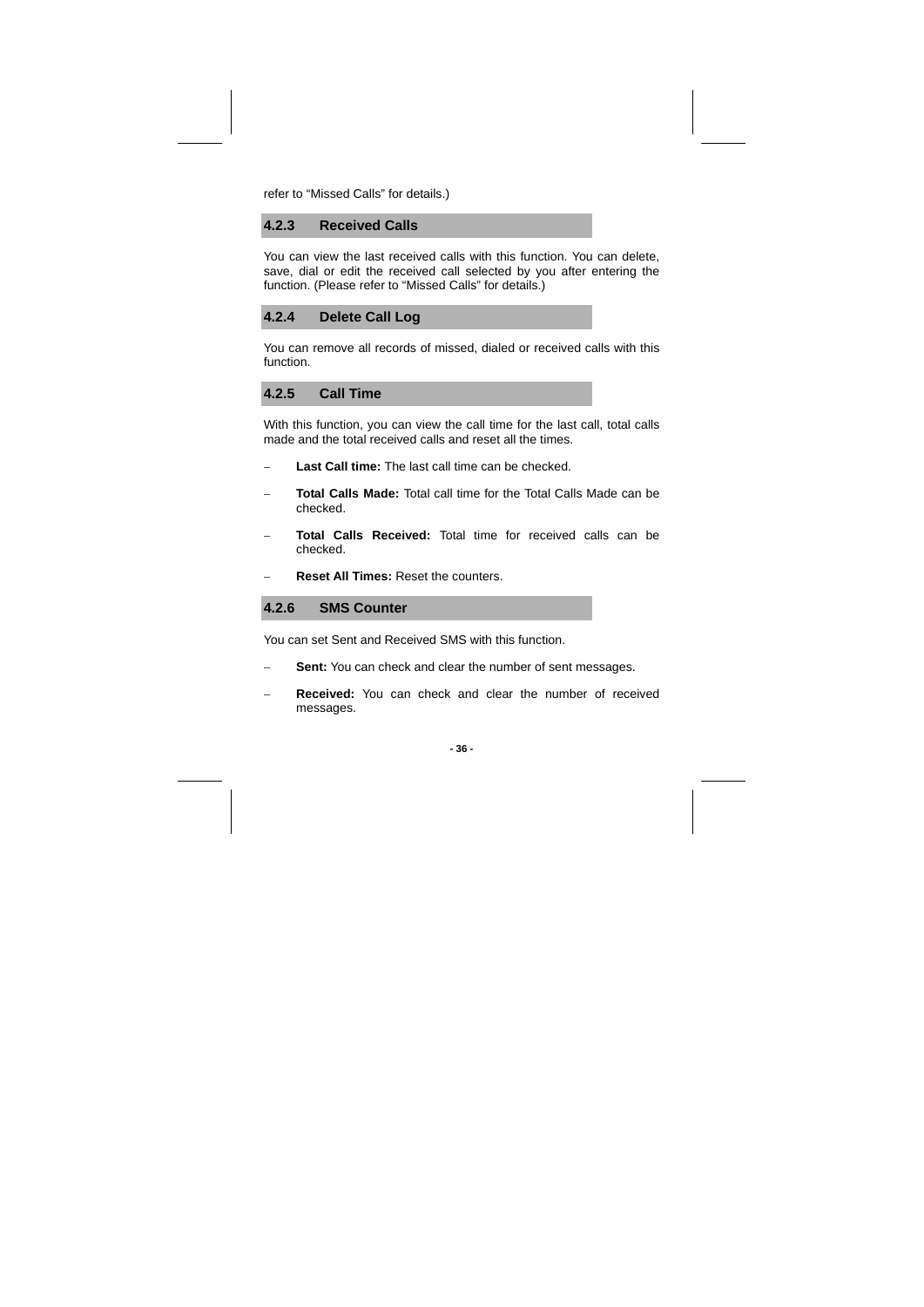**Note:** This function has nothing to do with the SIM card, i.e. replacing SIM card does not change the number of sent and received messages.

## **4.2.7 GPRS Counter**

You can view the flux Last Sent, Last Received, All Sent, All Received and Reset the Counter.

# **4.3 FILE MANAGER**

The phone provides the function of file manager; you can use the function to manage all types of files stored in the phone or the memory card. Select "Menu" to enter the main menu from the idle screen and then select File Manager to enter the function of File Manager.

#### **4.3.1 Phone**

Use the menu, you can view all files stored in the phone. Press "option" to access the following options.

#### **Open**

Enter the root directory of USB disk with this function. In the system default folders, the folders created by user and user files will be presented (there are only system default folders when the first time the Power is turned On or when the user does not change the directory).

- ·If the specified one is 'folder', press "Option" to conduct the following operations:
	- − **Open:** You can open the specified folder.
	- Create Folder: You can create a new folder in the specified folder.
	- **Rename:** You can rename the specified folder.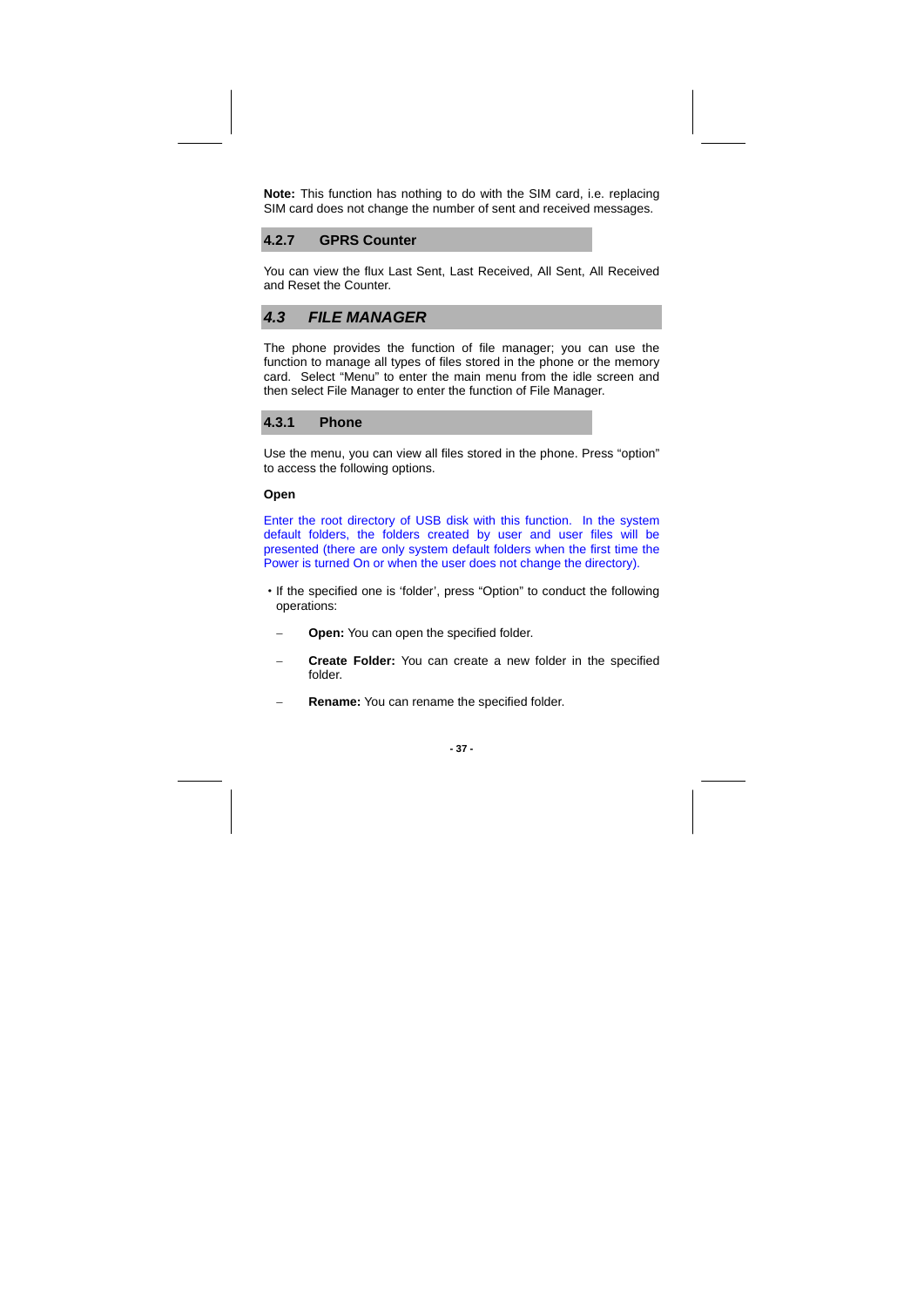- Delete: You can delete the specified folder.
- **Sort:** You can sort all files in the USB disk and display them in a new order; you can choose to Sort By Name, By Type, By Time, By Size and None.

·If the specified item is a file, press "Option" , and based on different kinds, you can operate as follows:

- View (Play): You can browse or play the music/photo/video file.
- Forward: You can send the audio file to User Profile; and send the picture file to wallpaper, to screen saver or to the Phone Book, etc.
- − **Detail:** You can list the date and size of the appointed file.
- − **Rename:** You can rename the appointed file.
- Copy: You can copy any type of authorized files on your phone as the phone's memory is being recognized as a USB Drive by your PC/Laptop. Press "Back" to cancel the Copy function; if the space is not enough to finish the operation of Copy, the phone will display the clues.
- − **Move:** You can move the specified file to a specified place.
- − **Delete:** You can delete the specified file.
- − **Delete All Files:** You can delete all the files subject to the list that the specified file locates.
- Sort: You can sort all files in the USB disk and display them in a new order; you can choose to Sort By Name, By Type, By Time, By Size and None.

### **Create Folder**

Using this function you can create a new folder at a specified place.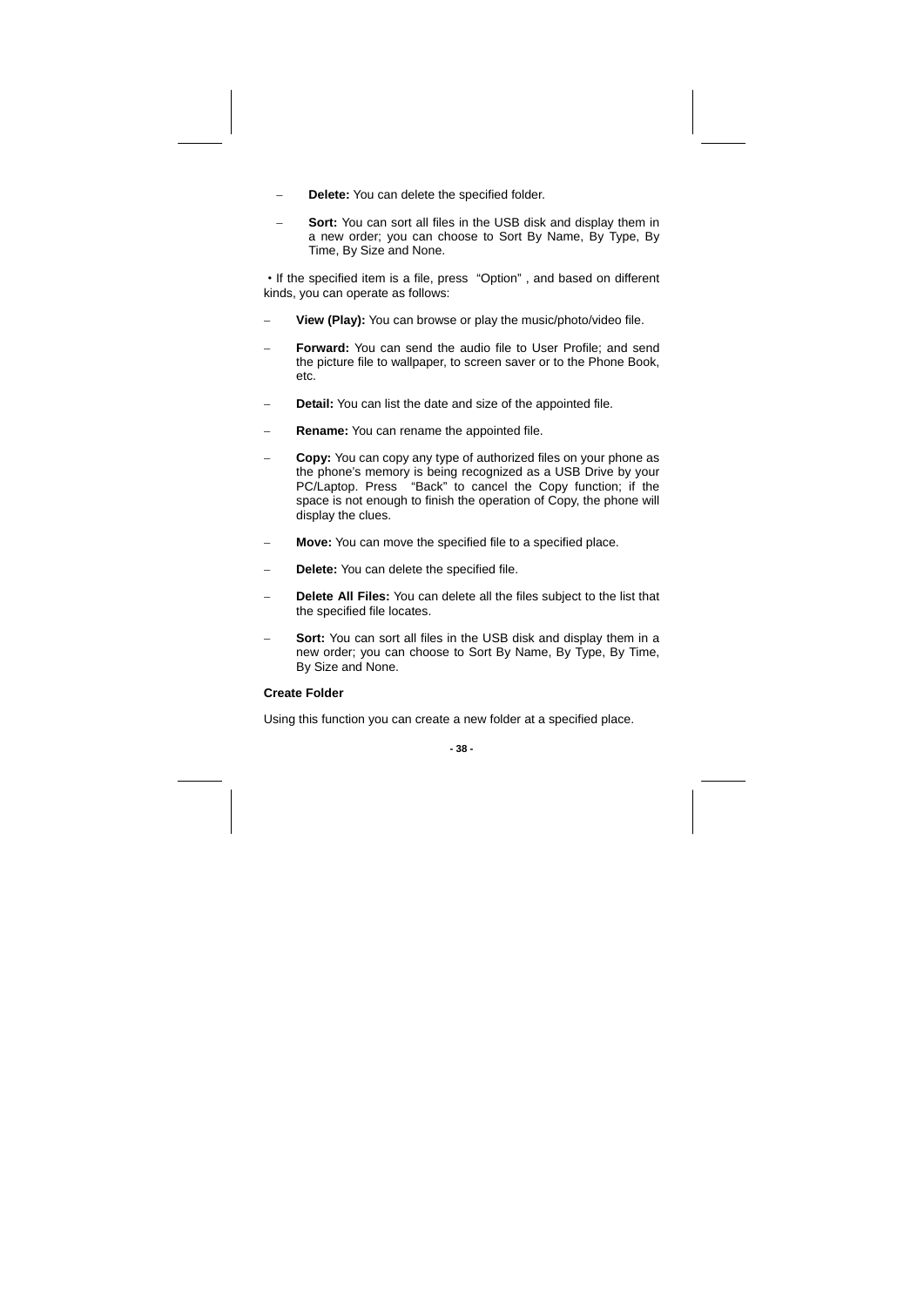#### **Format**

Using this function you can format all data in the USB disk; the system will recreate a new folder. The formatted data cannot be recovered, so please use this function carefully.

**Note**: Select the FAT system when you format the card via your PC.

## **4.3.2 DRM Rights**

As a result of the Digital Rights Management (DRM) system, some of the media items you download from the Internet or receive by MMS may require a license key to access them.

# **4.3.3 Memory Card**

This option is available when a Memory Card is in the phone. Press "option" to access the following options:

#### **Open**

Enter the root directory of USB disk (phone's internal memory/memory card) with this function. In the system default folders, the folders created by user and user files will be presented (there are only system default folders when the first time the Power is turned On or when the user does not change the directory).

- ·If the specified one is 'folder', press "Option" to conduct the following operations:
	- − **Open:** You can open the specified folder.
- Create Folder: You can create a new folder in the specified folder.
- **Rename:** You can rename the specified folder.
- − **Delete:** You can delete the specified folder.

**- 39 -**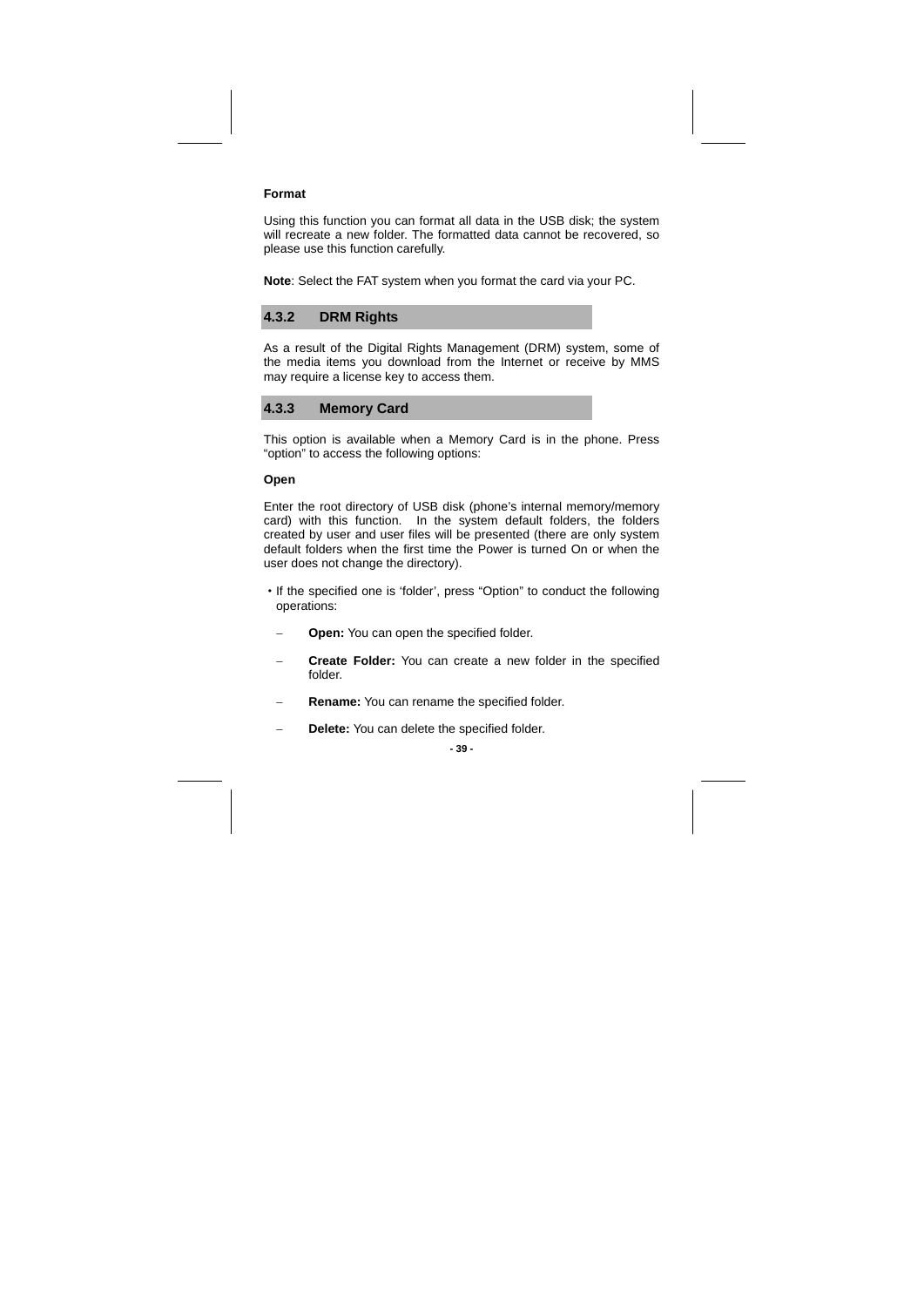Sort: You can sort all files in the USB disk and display them in a new order; you can choose to Sort By Name, By Type, By Time, By Size and None.

·If the specified item is a file, press "Option" , and based on different kinds, you can operate as follows:

- − **View (Play):** You can browse or play the music/photo/video file.
- − **Forward:** You can send the audio file to User Profile; and send the picture file to wallpaper, to screen saver or to the Phone Book.
- **Detail:** You can list the date and size of the appointed file.
- − **Rename:** You can rename the appointed file.
- Copy: You can copy any type of authorized files on your phone as the phone's memory is being recognized as a USB Drive by your PC/Laptop. Press "Back" to cancel the Copy function; if the space is not enough to finish the operation of Copy, the phone will display the clues.
- − **Move:** You can move the specified file to a specified place.
- − **Delete:** You can delete the specified file.
- − **Delete All Files:** You can delete all the files subject to the list that the specified file locates.
- Sort: You can sort all files in the USB disk and display them in a new order; you can choose to Sort By Name, By Type, By Time, By Size and None.

**Create Folder** 

Using this function you can create a new folder at a specified place.

# **Format**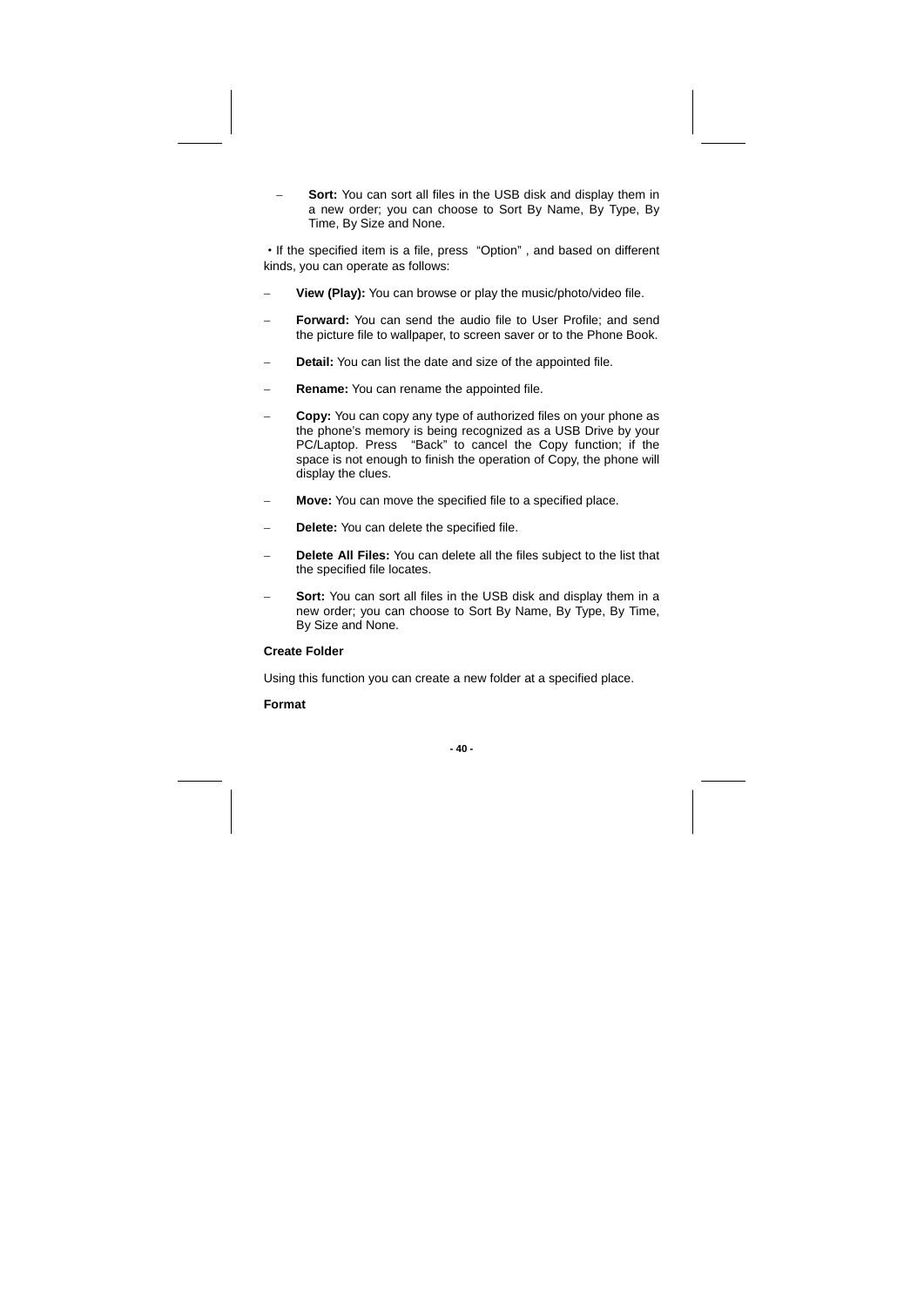Using this function you can format all data in the USB disk; the system will recreate a new folder. The formatted data cannot be recovered, so please use this function carefully.

**Note**: Select the FAT system when you format the card via your PC.

### **Remove**

You can choose whether to remove the memory card or not.

# **4.4 PHONE BOOK**

You can store a great deal of phone numbers in the memory of the mobile phone i.e the internal phone book and in the SIM Card's memory i.e. the SIM phone book.

The phone's internal phone book may save up to 500 names with numbers and textual notes for each name. The number of saved names depends on the length of the names, phone numbers and text items.

The number of phone numbers that can be stored in the SIM Card depends on capacity of the SIM Card.

The phone numbers stored in the phone and SIM card are accessible as a single Phone Book when you search for phone numbers.

# **4.4.1 Quick Search**

With this function, you can quickly locate the number of the person you wish to speak to. You can enter the initial letter of the person's name and entries which begin with this letter will be displayed in the middle

lines of the LCD; you can press the Selection key Up or Down, or Side Keys to browse the entries, then you can press the Pick Up Key

 $\sqrt{2}$  to make a call.

**- 41 -**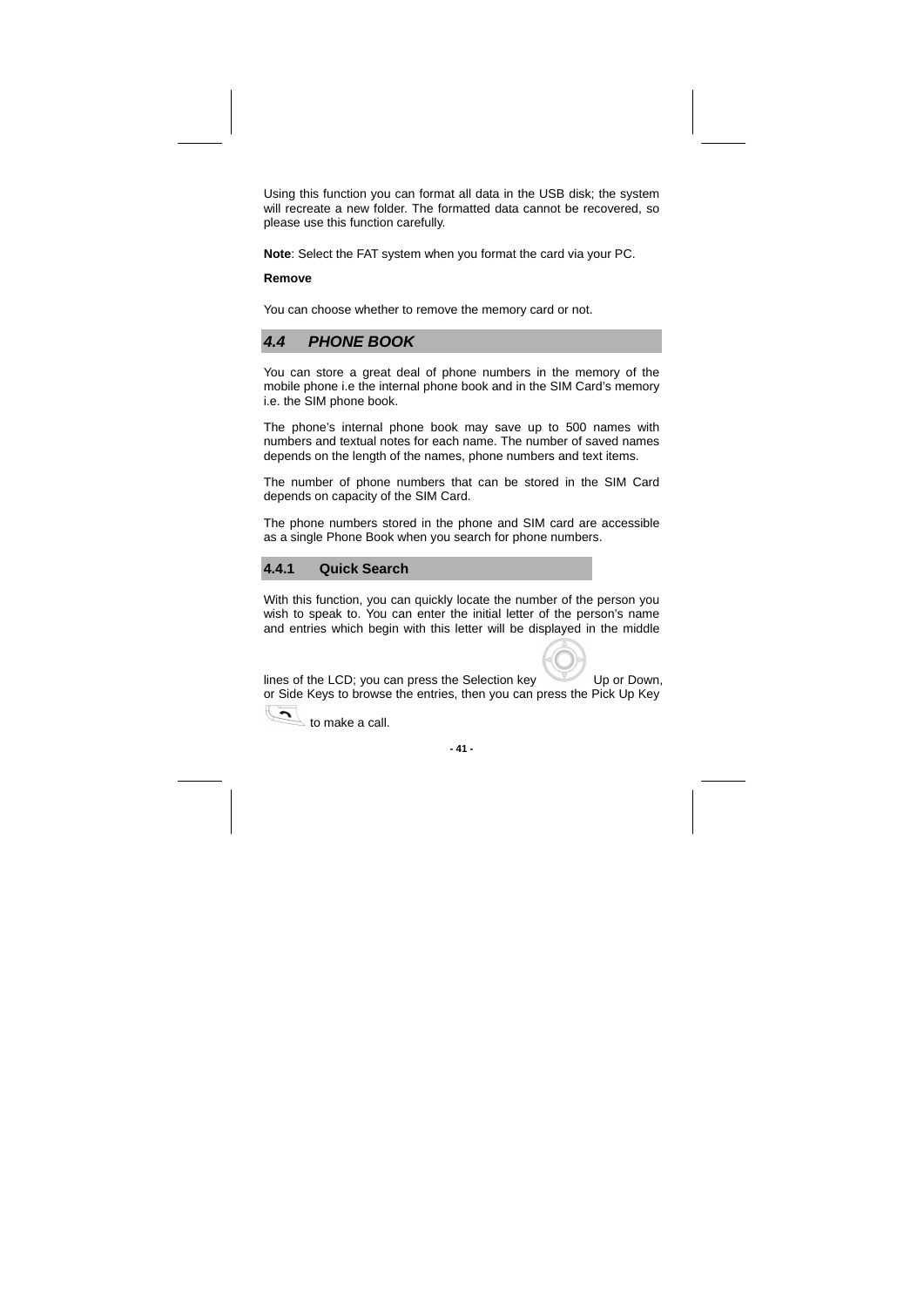# **4.4.2 Search Entry**

You can find the phone number you need in the phone book by applying this function. In the idle screen, press the "Menu" to select "Phone

Book" and then press the Selection key Up or Down to select "Search Entry". Thereafter, follow the instructions written below:

- In the "Name" box, enter all letters of the name or the initial letters of the name.
- **Press "Option" to select "Search", and then press "OK". All entries** that match the information entered by you will be listed. You can

press the Selection Key Up or Down to browse all entries, then you can press the Pick Up Key to make a call.

 You can perform following operations for each entry by pressing "Option":

**IP Dial**: If the IP Dial has been set, the IP prefix number will be m added before the phone number,

**Send SMS**: Send messages to the number.

**View**: View this entry.

**Edit**: Edit this entry.

**Delete**: Delete this entry from the Phone Book.

**Copy**: You can copy entries in the SIM card to the phone or entries in the phone to the SIM card, i.e. SIM to Phone Copy or Phone to SIM Copy.

**- 42 -**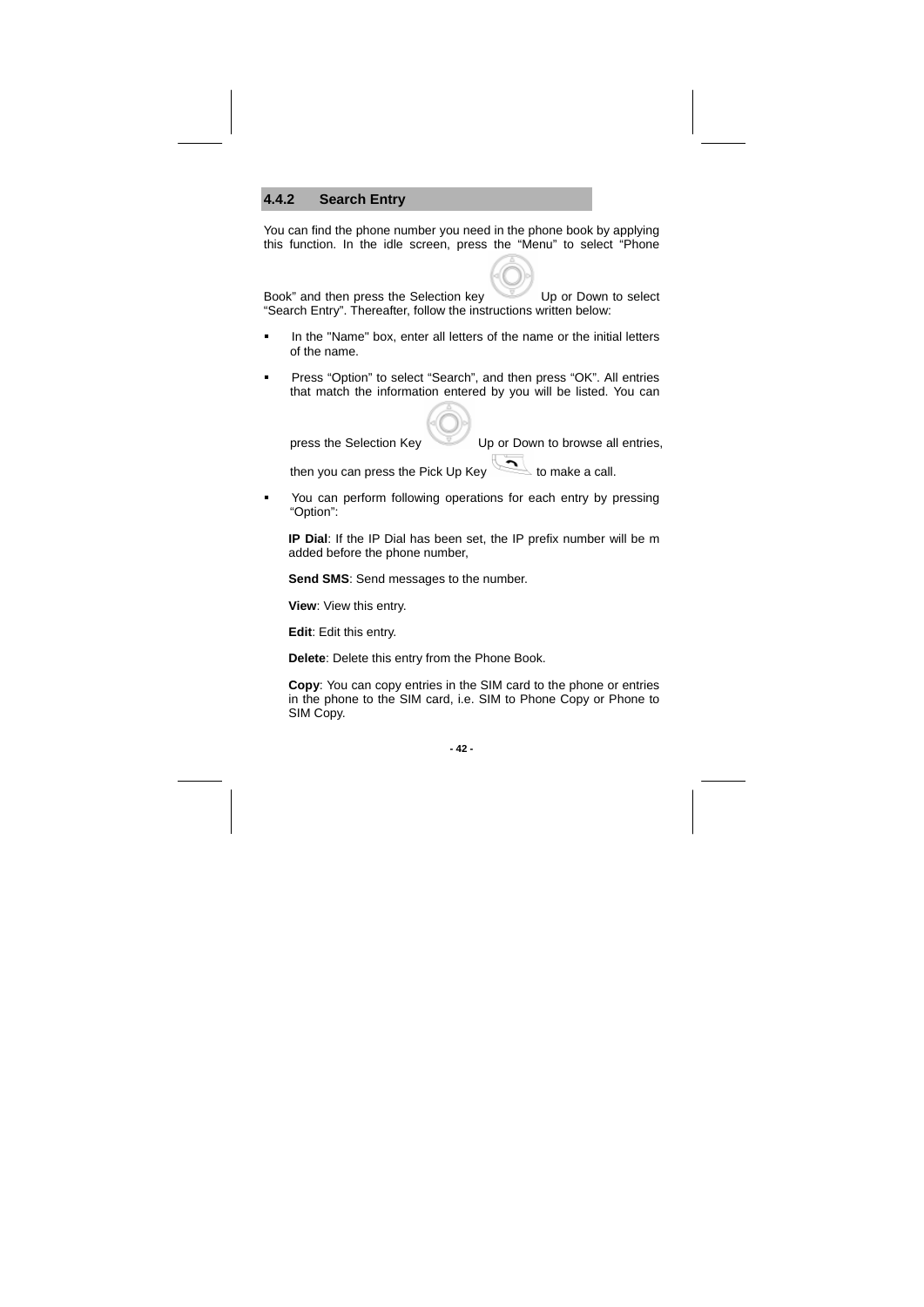**Move:** Entries saved in the SIM Card can be moved to the phone with this function. Similarly entries in the phone can be moved to the SIM Card.

**Duplicate:** You can copy the entries saved in the SIM Card to the SIM Card and entries saved in the phone to the phone, i.e. Local Copy.

**Send vCard**: send this number out via SMS, MMS, Bluetooth or just save it into a file.

**Note:** You can quickly access the name and number of the person you wish to call by using the Numeric Keys 2-9. For example if you wish to access the number of someone whose name begins with the letter 'C' , you need to press the Numeric key 2 thrice. For someone whose name begins with the letter 'A' you need to press the Numeric Key 2 only once. Similarly you can quickly access the numbers of the persons you wish to call.

# **4.4.3 Add New Entry**

With this function, you can add new entries to the Phone Book. You can add them to the SIM Card or the phone. Specific operations are as follows:

- Select "Add New Entry" in the Phone Book menu, and then select "To SIM" or "To Phone".
- If you select "To SIM", press "OK"; after you edit the names, press "Done" and then press the Selection Key Up or Down to enter the "Number", then select "Save".
- **Select "To Phone" and press "OK".**
- First enter the name, and press "Edit"; this mobile phone offers you Multitap ABC Entry Method (ABC), Multitap abc Entry Method (abc), Numeric Entry Method (123), Smart ABC Entry Method (eZi ABC), Smart abc Entry Method (eZi abc). (Refer to "Appendix A: Guidance of Entry Methods"); then press "Options" and select

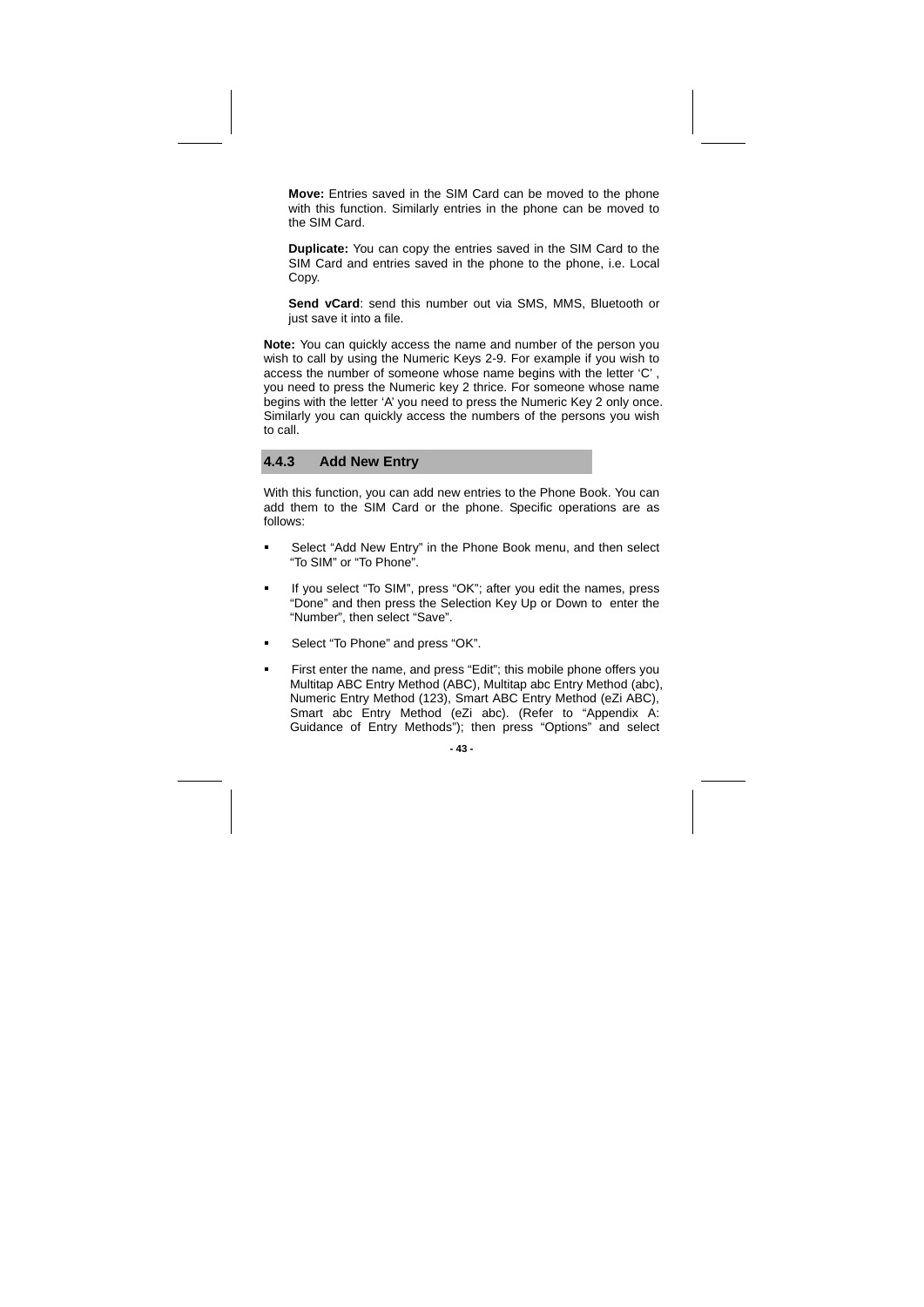"Done".

- Then press the Selection key Up or Down to select the information you want to enter: Number, Home Number, Company Name (refer to entering name for specific operations), Email Address, Office Number, Fax Number, Birthday.
- **Press the Selection Key Left or Right to set Associate** Picture, Associate Video, Associate Sound, Caller Group.
- If you enter wrong characters, press "Clear" to clear the characters you have entered. If you want to delete all characters you have entered, press and hold "Clear" for a few seconds.
- **Finally, press "Done" to complete adding new entries.**

**Note**: When editing E-mail address, press # key to switch entry methods.

**4.4.4 Copy All** 

With this function, you can copy the Phone Book entries between the phone and SIM card.

**Note:** If the storage capacity of the Phone Book in the phone is different from the storage capacity of the Phone Book in the SIM card, then the Phone Book with the smaller storage capacity will be the one that will function during copying.

**4.4.5 Delete** 

With this function, you can completely delete all contents in the Phone Book of the phone or the SIM card; you will be prompted and asked

**- 44 -**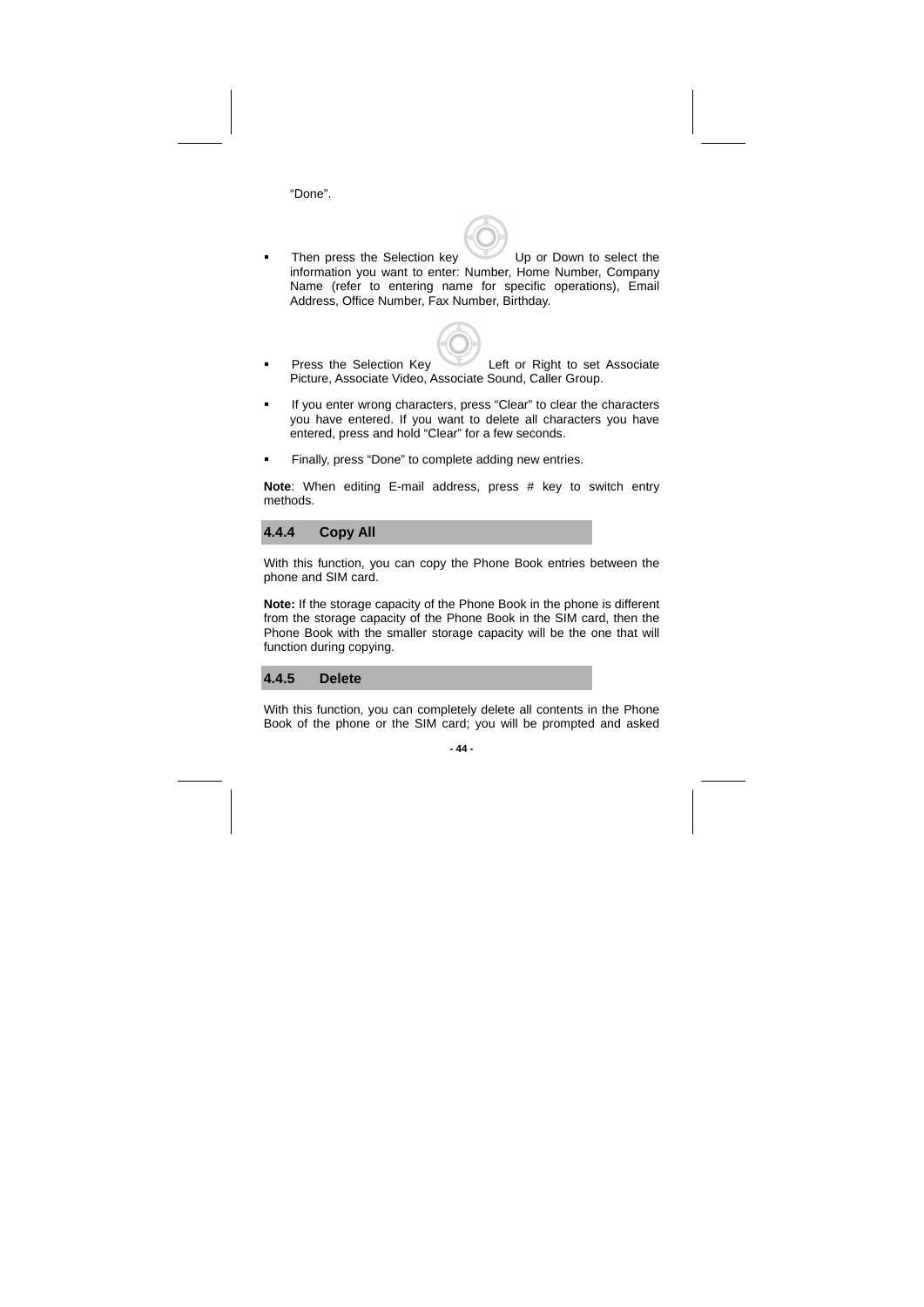whether you want to delete all entries before you actually delete all entries.

### **4.4.6 Caller Group**

You can set the group name, ringing type, associate sound, associate picture, associate video and member list here. You can arrange the names and phone numbers saved in the Phone Book into Caller Groups. For each Caller Group, you can set the phone to sound a specific ringing tone and show a selected picture on the display when you receive a call from a phone number in the group.

### **4.4.7 Extra Number**

You can set Owner Number, Service Dial Number and SOS Number here.

- For Owner Number, you can enter a group of a number and a name and you can also edit or erase it. After you finish editing, press "OK" to save the Owner Number.
- You can enter service dial numbers if your SIM Card supports this function.
- You can enter five groups of SOS numbers.

**Note**: If the keypad is locked, you can dial SOS numbers that you edit.

# **4.4.8 Settings**

- Memory Status: Displays the used space and total space of phone book in the phone and phone book in the SIM card.
- − **Preferred Storage:** You can choose and set where you want to store the new added entry; you can set it to SIM or Phone.
- Fields: When adding a new entry to the phone, you can select the

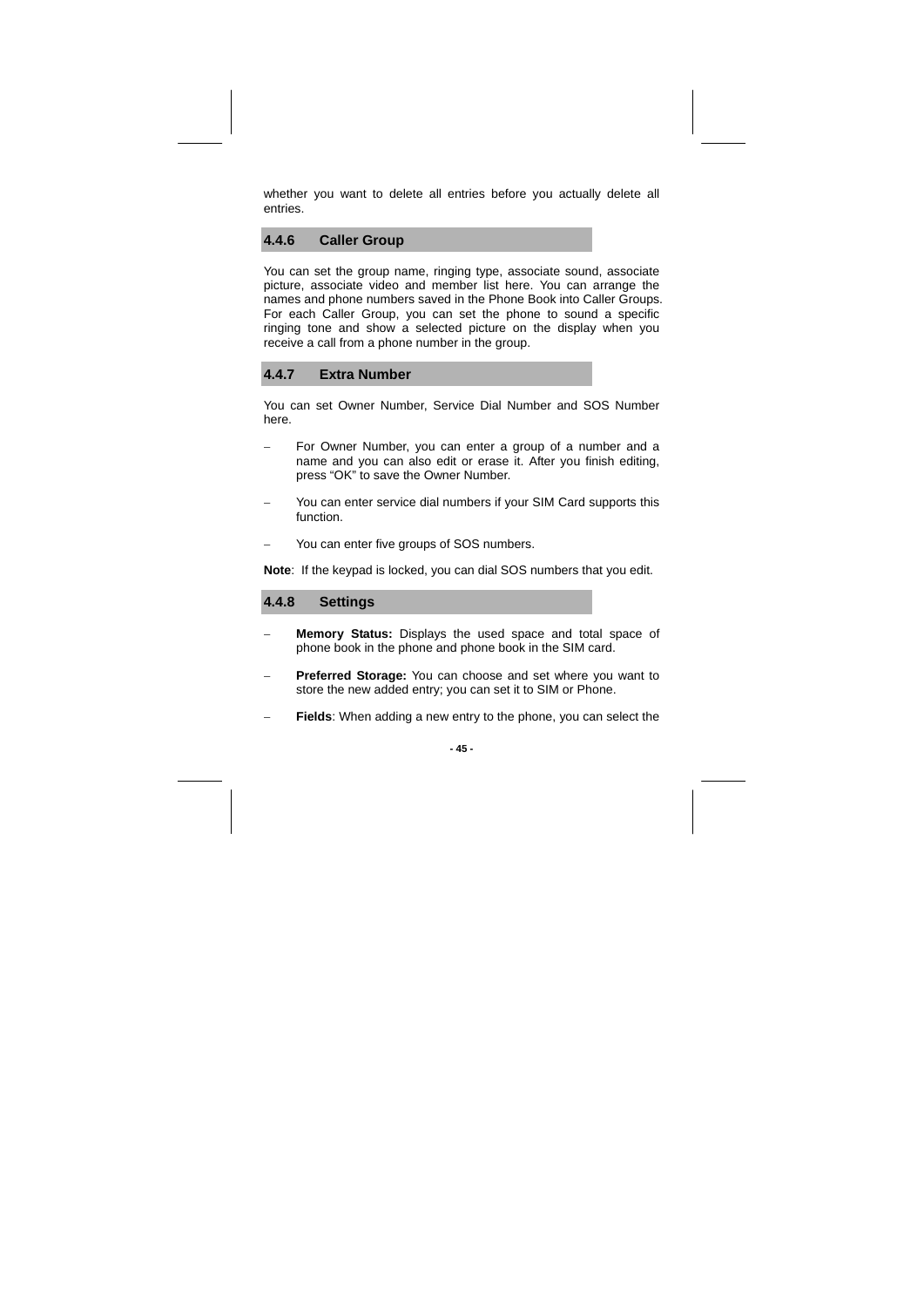fields you need, including Home Number, Company Name, Email Address, Office Number, Fax Number, Birthday, Associate Video, Associate Picture, Associate Sound and Caller Group.

**My vCard:** Use this menu to create a name card and send it to other people.

### **4.4.9 Caller Picture**

Select a picture and press OK key to access the following options:

- To New Entry: select the picture to new entry.
- To Selected Entry: select the picture to selected entry.
- To Caller Group: select the picture to caller group.

# **4.4.10 Caller Ring Tone**

Select a Ring Tone and press OK key to access the following options:

- To New Entry: select the ring tone to new entry.
- To Selected Entry: select the ring tone to selected entry.
- To Caller Group: select the ring tone to caller group.

# **4.4.11 Caller Video**

Select a Video and press OK key to access the following options:

- To New Entry: select the video to new entry.
- To Selected Entry: select the video to selected entry.
- To Caller Group: select the video to caller group.

**Note:** After you switch on the phone and it find the network, you view the phonebook immediately and "Processing" is displayed on the LCD,

#### **- 46 -**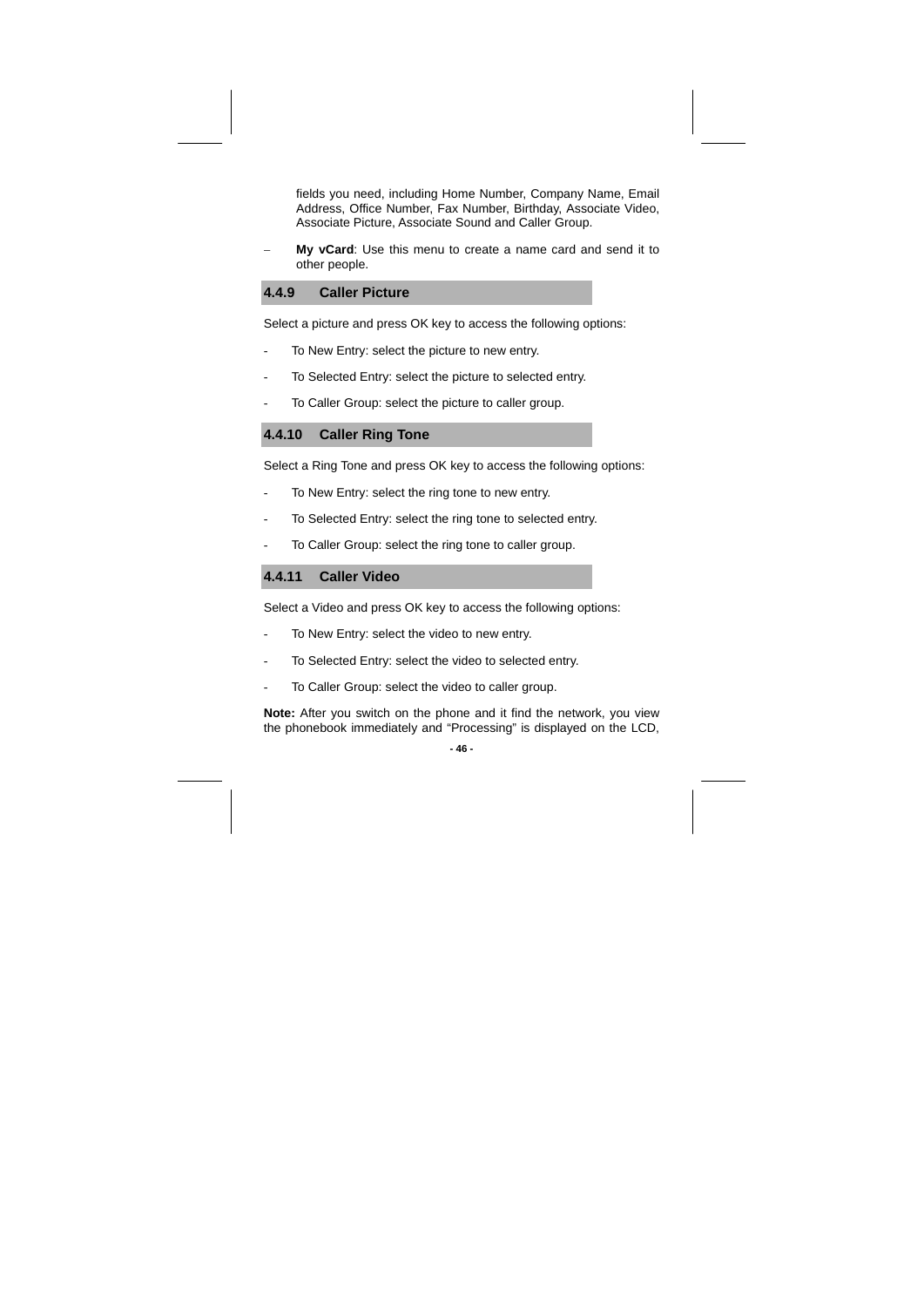it means that the phonebook is under initialization, please view the phonebook after a few seconds.



# **4.5.1 General**

#### ·**Activate**

·**Customize** 

**Tone Setup**: Includes Incoming Call, Alarm, Power On, Power Off, Message Tone, and Keypad Tone. You can choose the built-in ring tones, or the tones composed by you.

**Volume:** Includes the volume setting of Ring Tone and Key Tone; the degree from one to seven can be chosen.

### **Alert Type:**

- **Ring**: Just ringing, no vibration when receiving a call.
- − **Vibration Only:** Just Vibrating
- Vibra and Ring: Vibrating and ringing when receiving a call.
- − **Vibra Then Ring:** Ringing after vibration when receiving a call.

### **Ring Type:**

- Single: Rings once when receiving a call.
- **Repeat:** Rings continuously when receiving a call.
- Ascending: Rings continuously and the volume increases gradually.

**Note:** Human singing tone cannot be played in Ascending Ring.

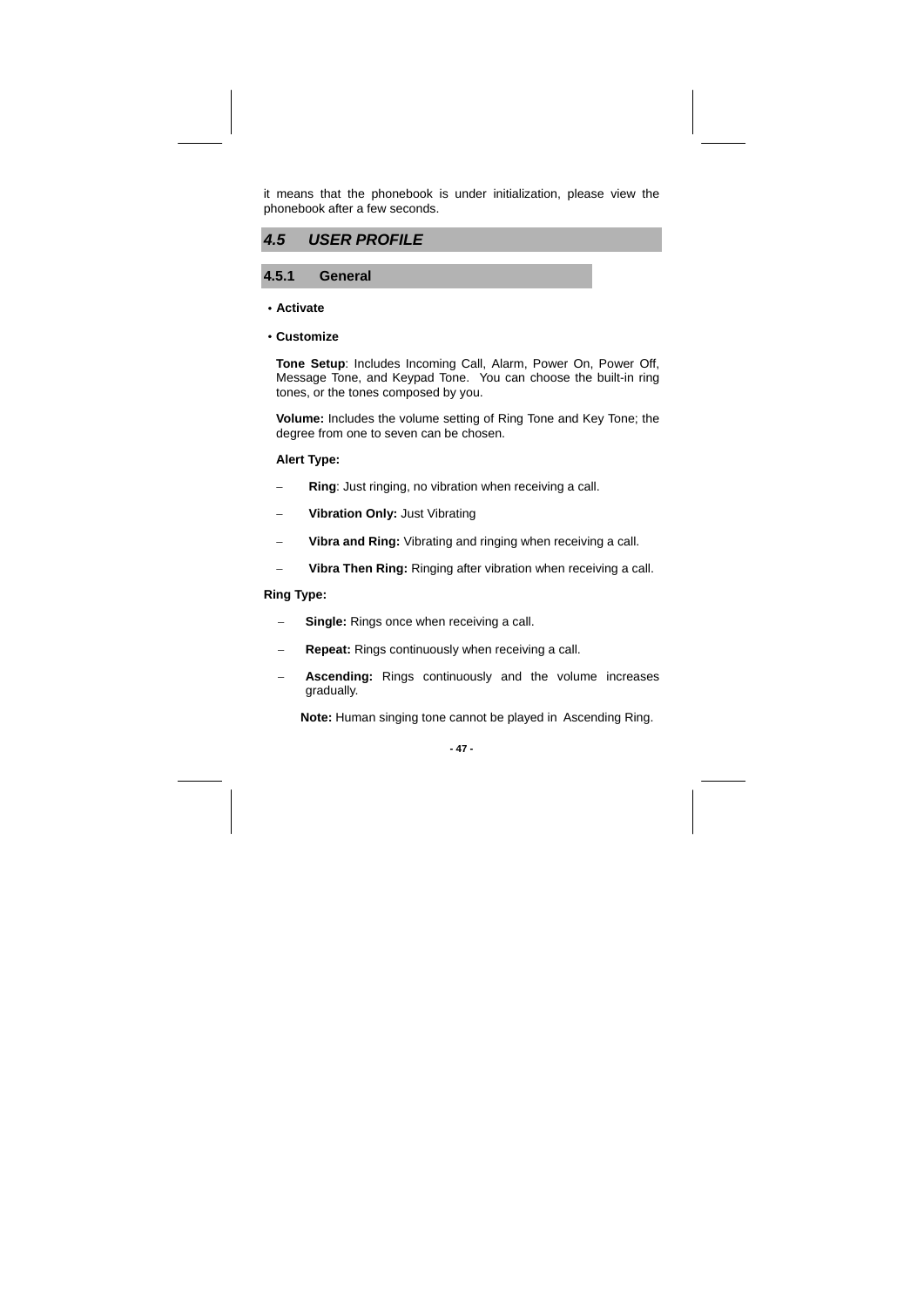### **Extra Tone:**

- Warning: When necessary you will be warned with the prompt tone.
- Error: You will be alerted by a tone if you make a mistake.
- **Camp On:** A prompt tone will be heard after searching the network successfully.
- − **Connect:** A prompt tone will be heard after getting through to the dialed number.

# **Answer Mode:**

Any Key: Press any key except the Side Keys to answer a call (with the exception of Hang Up Key and Right Soft Key)

**4.5.2 Meeting** 

The detailed operation is same as shown in the "General".

# **4.5.3 Outdoor**

The detailed operation is same as shown in the "General".

**4.5.4 Indoor** 

The detailed operation is same as shown in the "General".

# **4.5.5 Headset**

Insert the earphone and enter into the Headset mode automatically. This mode has no Activate option; the detailed operation has been shown in the "General". If you choose the automatic option in the earphone mode supplied by the answer mode, the phone will be answered automatically when you receive a call.

#### **- 48 -**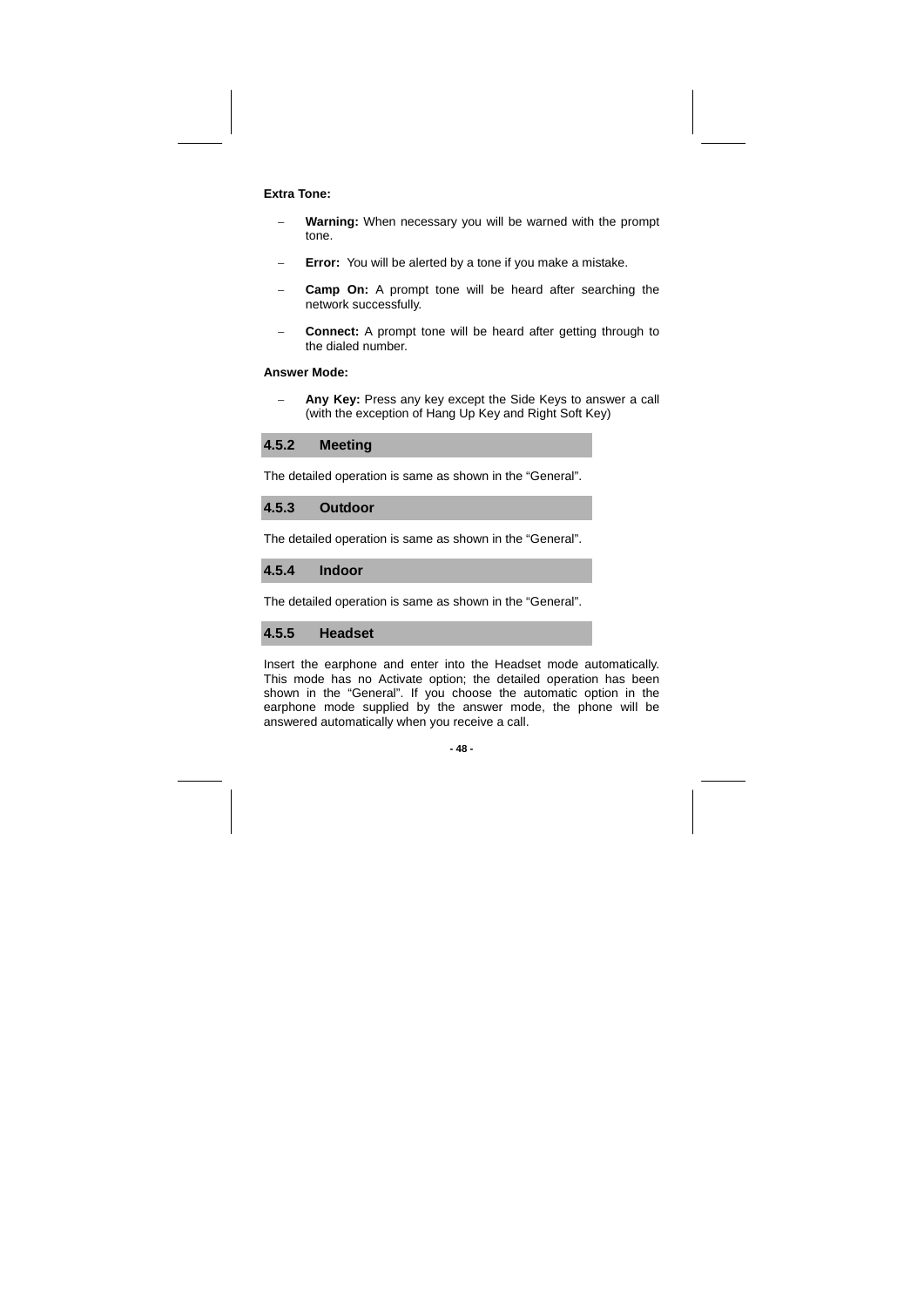**Note**: Press and hold the key, to activate or deactivate the silent mode. In the Silent mode you can no hear no sounds except the vibration indicating an incoming call, Clock or an SMS is the one set to silence.

# **4.5.6 Bluetooth**

You will enter into Bluetooth mode after you activate the Bluetooth function. This mode has no Activate option; the detailed operation has been shown in the "General".

### **4.6 WAP**

You can browse various WAP web sites on the Internet with this service.

**Note:** You can't visit the Internet unless you have registered the data service function from Network Operators. Please ask local Network Operators for details.

When using the WAP browser for the first time, you should first set WAP.

**Note:** Some of the items on your Mobile Phone have been set as the WAP parameters of certain Network Operators when leaving the factory. If you are a customer of these Network Operators, you can use the Mobile Phone directly without setting, otherwise you must reset the Mobile Phone.

#### ·**Homepage**

Select to enter the home page. You can set the website of homepage beforehand.

·**Bookmarks** 

Bookmarks can be used for maintaining, browsing, editing, deleting and adding the websites that you frequently visit.

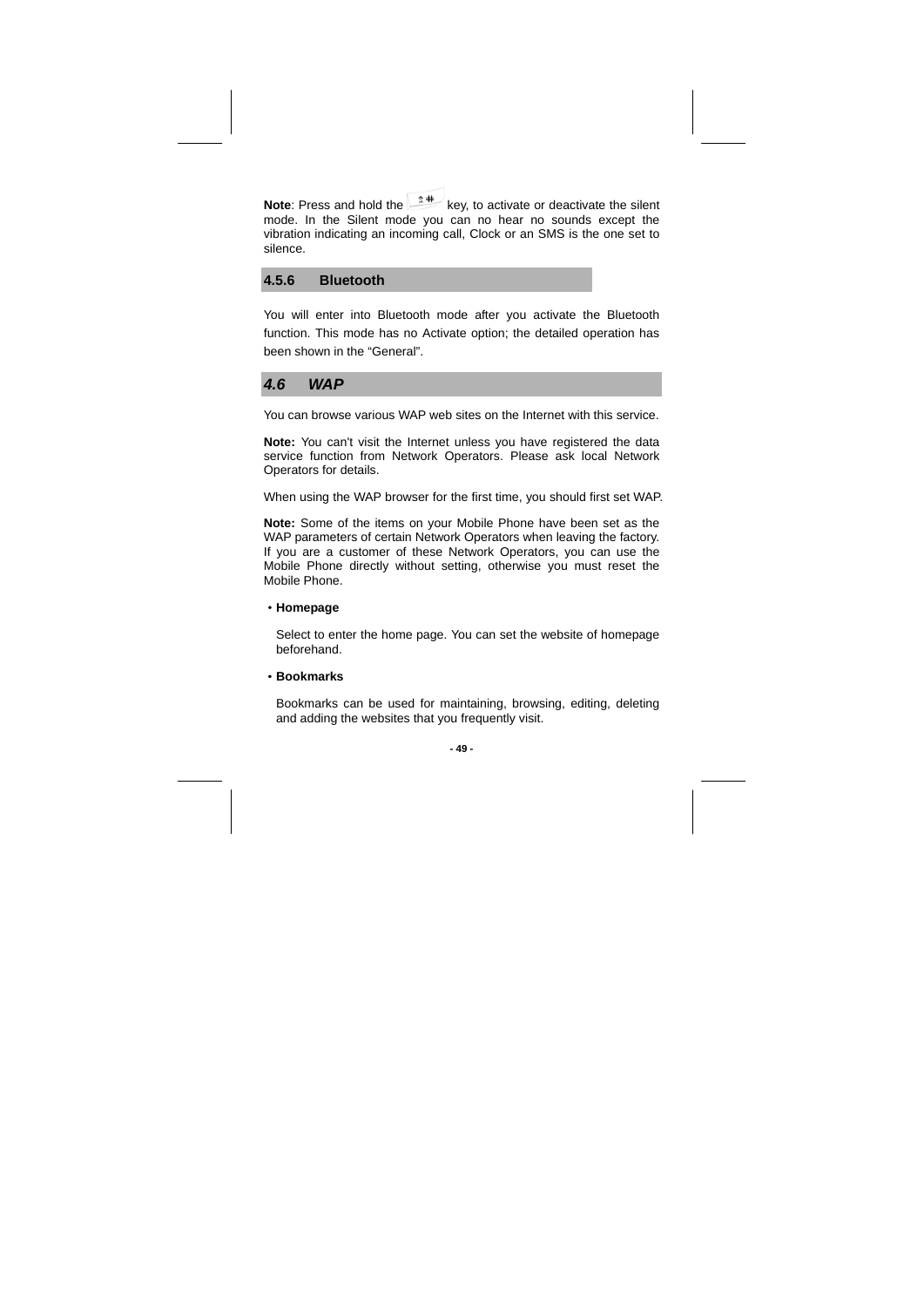# ·**Recent Pages**

Select this option to enter the websites you have visited recently.

·**Enter Address** 

Select this option to enter the website of the webpage which you would like to visit.

·**Service Inbox** 

The Service Inbox is used for reading received network information.

·**Settings** 

### **Edit Profile**

Five sets of different modes are available to Edit Profiles. You can activate, use and edit only one of them. The detailed setting of every set is as follows:

- 1> **Rename Profile:** Used for resetting the mode name.
- 2> **Homepage:** Used for setting the website of home page.
- 3> **Data Account:** GSM Data, GPRS. You can contact your network operator for details.
- 4> **Connection Type:** The option of connection type could be temporary or permanent based on the gateway.
- 5> **User Name:** You need to log in the required user name on the WAP server.
- 6> **Password:** You need to log in the required password on the WAP server.

#### **Browser Options**

1> **Timeout:** This option is used for setting the time limit. The

#### **- 50 -**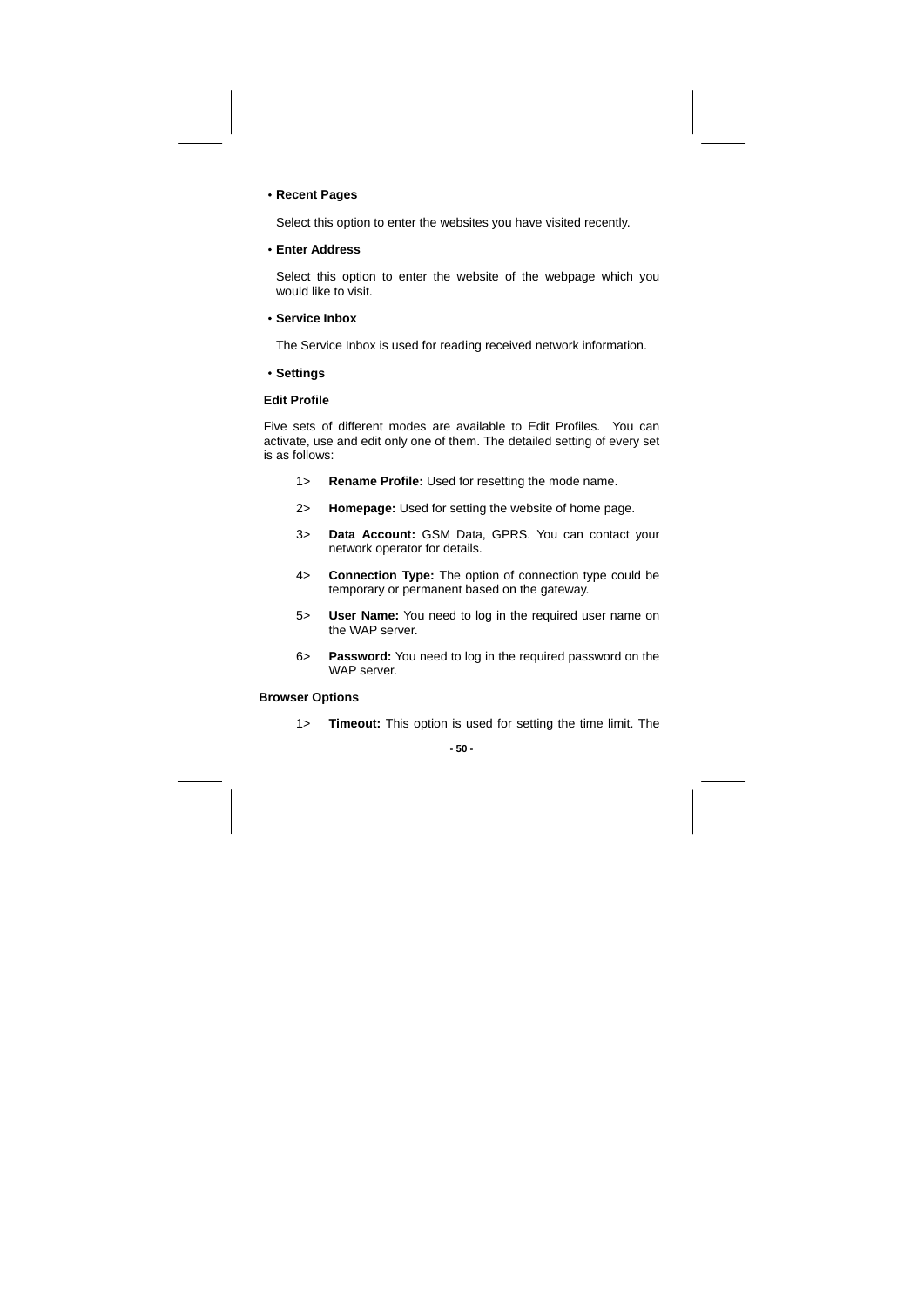server will disconnect automatically if no data is input or transferred beyond the time limit.

2> **Show Images:** This option is used for opening or closing the picture display function.

**Service Message Settings:** This option is used for receiving or rejecting network information.

**Clear Cache:** This option is used for clearing Cache files.

**Clear Cookies:** This option is used for clearing files of Cookies.

**Trusted Certificates:** This option is used for view the certificate.

**Note:** Please consult local Network Operators about the specific parameters and settings of WAP. If you can't browse the WAP site or if the WAP site and its contents are changed by the Internet provider. Please ask Network Operators and Internet content supplier for the latest information in this regard.

**4.7 EMAIL**

You can send and receive email messages with your phone.

**Note**: you must have an Internet connection to send and receive email messages. Email services and options vary according to technologies available to each service provider. You may consult your service provider for details of email account and messaging, if necessary.

### **4.7.1 Send and Receive**

You must set up your email mailbox before you can send and receive email messages. For detail setting, refer to "Email Profile".

Use the menu, you can view sent and received emails.

**- 51 -**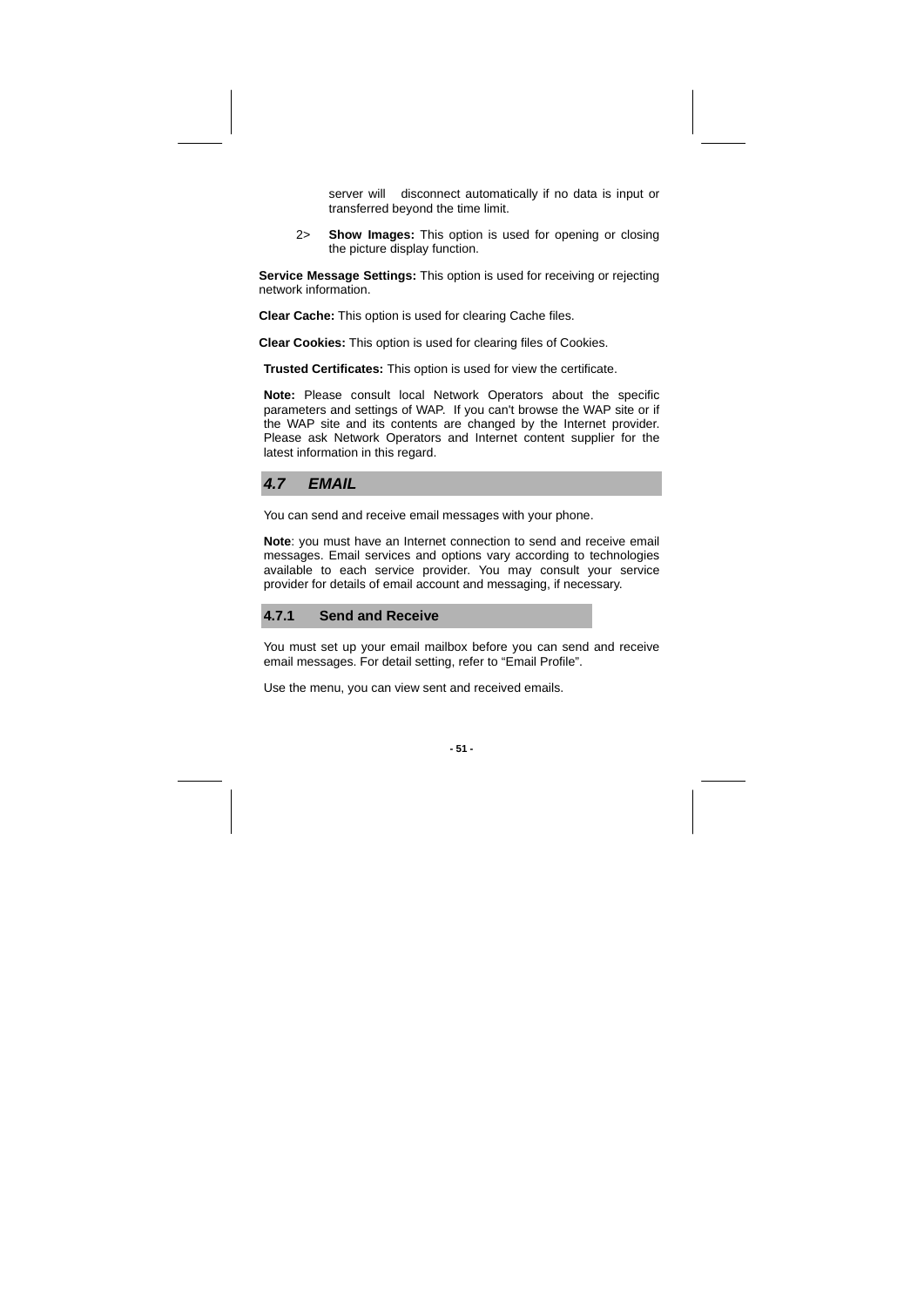# **4.7.2 Write Email**

You can send an email message to one or more recipients. You can manually enter each recipient's email address, or select addresses from the address book.

**To**: Edit recipient's email address.

**CC**: Edit additional recipient's email address.

**Subject**: Enter a subject for the message.

**Attachment**:: Attach a contact, calendar event, task, or media object to the message.

**Priority:** Set message priority.

**Content:** press "Edit" to enter text, press "#" key to switch the input methods.

Select the following options after selecting "Done" in above step:

**Send**: Send the email.

**Send and Save**: Send and save the email.

**Save to Drafts**: Save the email to drafts only.

**Quit without saving**: Select the option, not save the email when quit.

**4.7.3 Inbox** 

Enter the inbox, here display email messages you have received. Press up/down of selection key to browse the email messages consist subject and time. Press left soft key to read the message. Press "Option" to access the following options:

**Reply**: reply the message with the original content.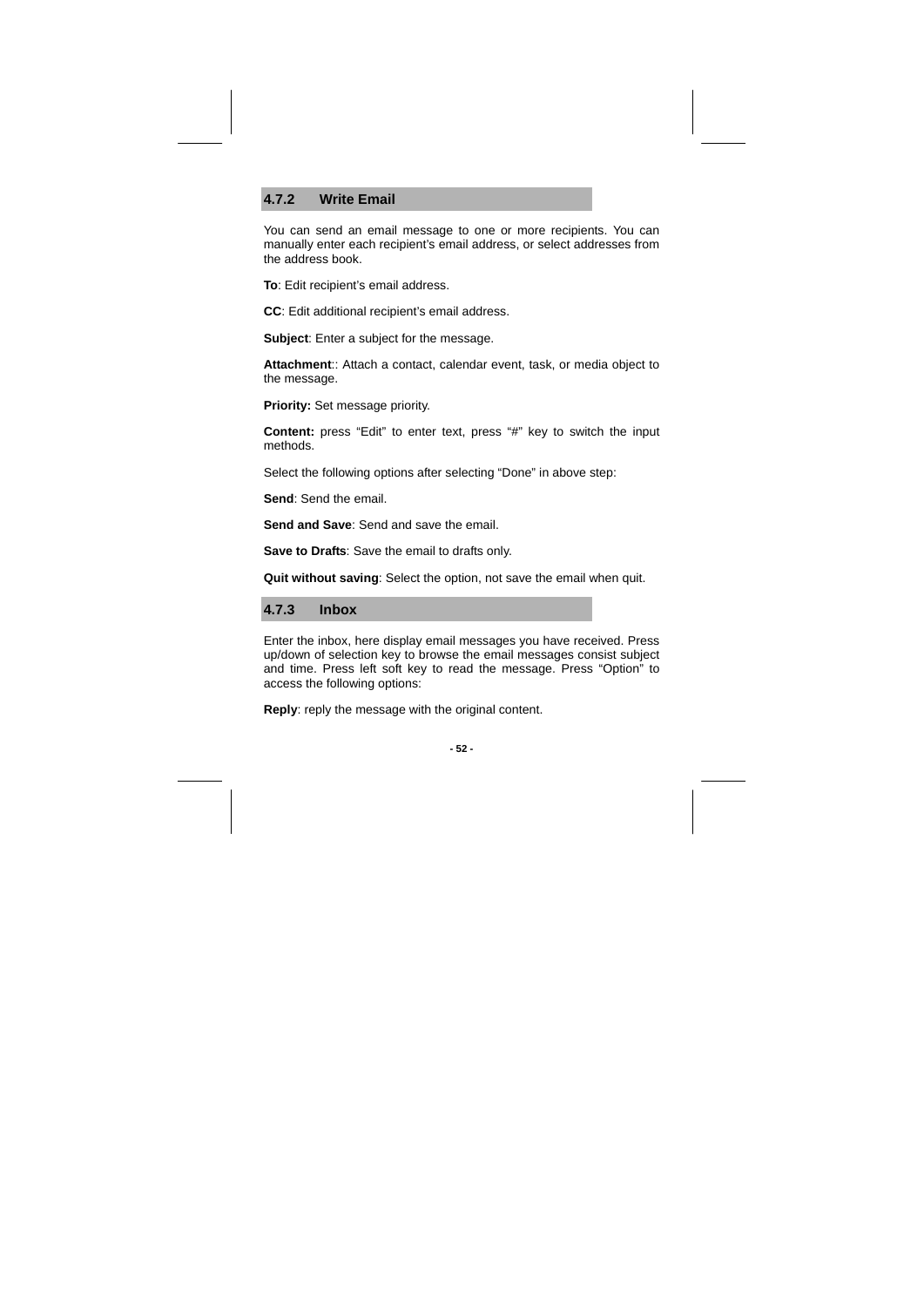**Reply without content:** reply the message without original content.

**Reply all:** reply the message to all with the original content.

**Reply ass without content:** reply the message to all without the original content.

**Forward:** forward the message to the specified address.

**Delete:** delete the message.

# **4.7.4 Unsent**

The Unsent box saves the messages sent unsuccessfully. Please refer to "inbox" for operation details.

**4.7.5 Sent** 

When send the message select "send and save", the sent message will be saved to the sent box. Please refer to "inbox" for operation details.

**4.7.6 Drafts** 

When you select "save to drafts", it will be saved to the drafts. Please refer to "inbox" for operation details.

# **4.7.7 Delete All Folder**

Use the menu, you can delete inbox messages, unsent messages, sent messages, drafts messages or delete all folder.

**4.7.8 Email Profile** 

Select a profile to setup, you can use the function when you have setup and activated the profile.

**- 53 -**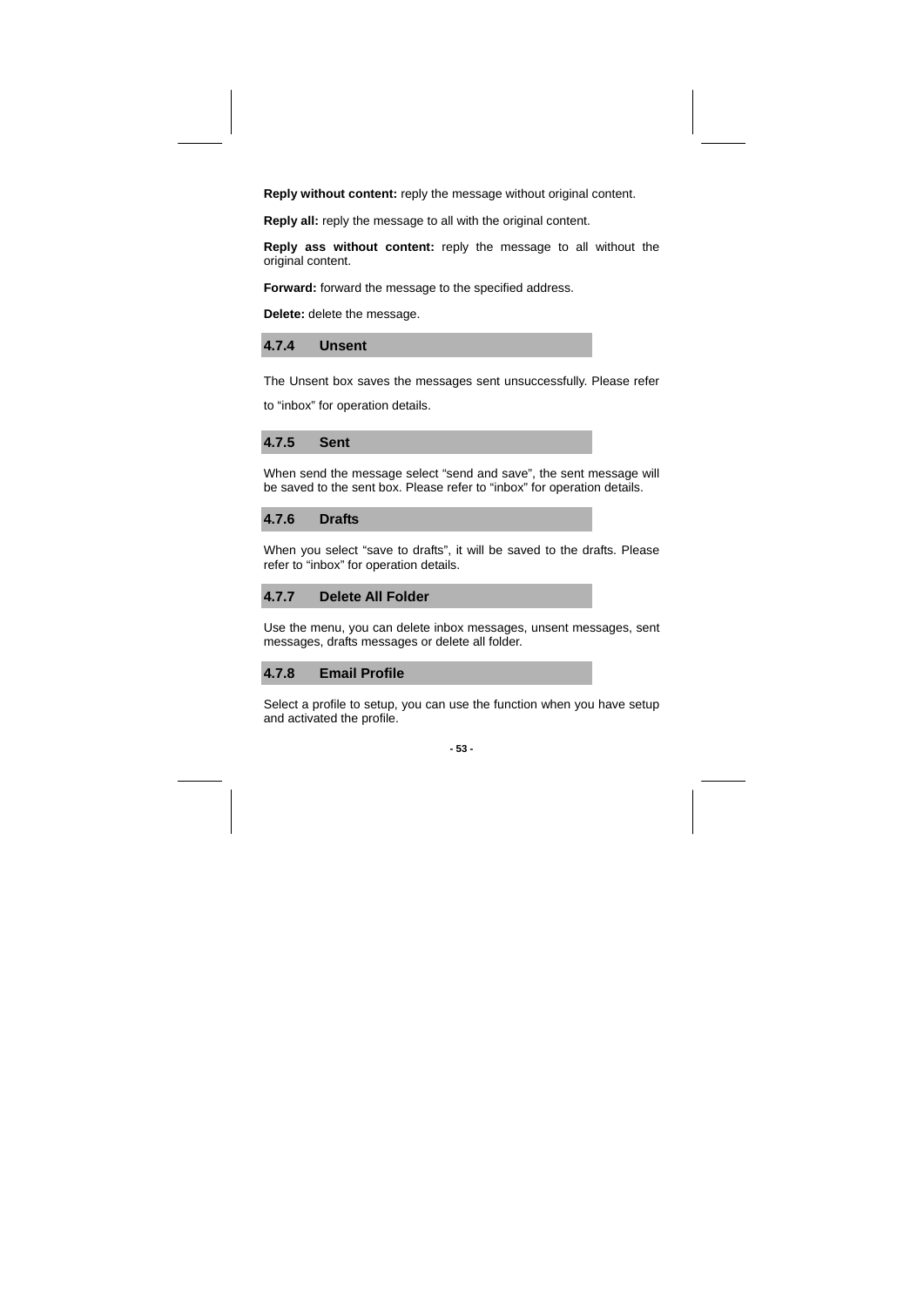# **Profile setting:**

- 1> **Profile name**: you can edit the name or remain the name.
- 2> **Data account:** Select the data account, consult your service provider for details.
- 3> Protocol: POP3
- 4> Check interval: off
- 5> Download size: 102400

# **Outgoing server:**

- 1> Outgoing server: smtp.itelcel.com
- 2> Outgoing port: 25
- 3> Display name: mensaje
- 4> E-Mail address: mensaje@itelcel.com
- 5> Username: mensaje.
- 6> Password: enter the email password.

# **Incoming server**

- 1> Incoming server: pop3.itelcel.com
- 2> Incoming port: 110
- 3> Username: mensaje
- 4> Password: enter the email password.

**Note:** after complete the setup, select "settings->network setup->data account->GPRS", select a data account, edit the APN, enter "cmnet".

**Signature:** when set on, the signature will automatically append to the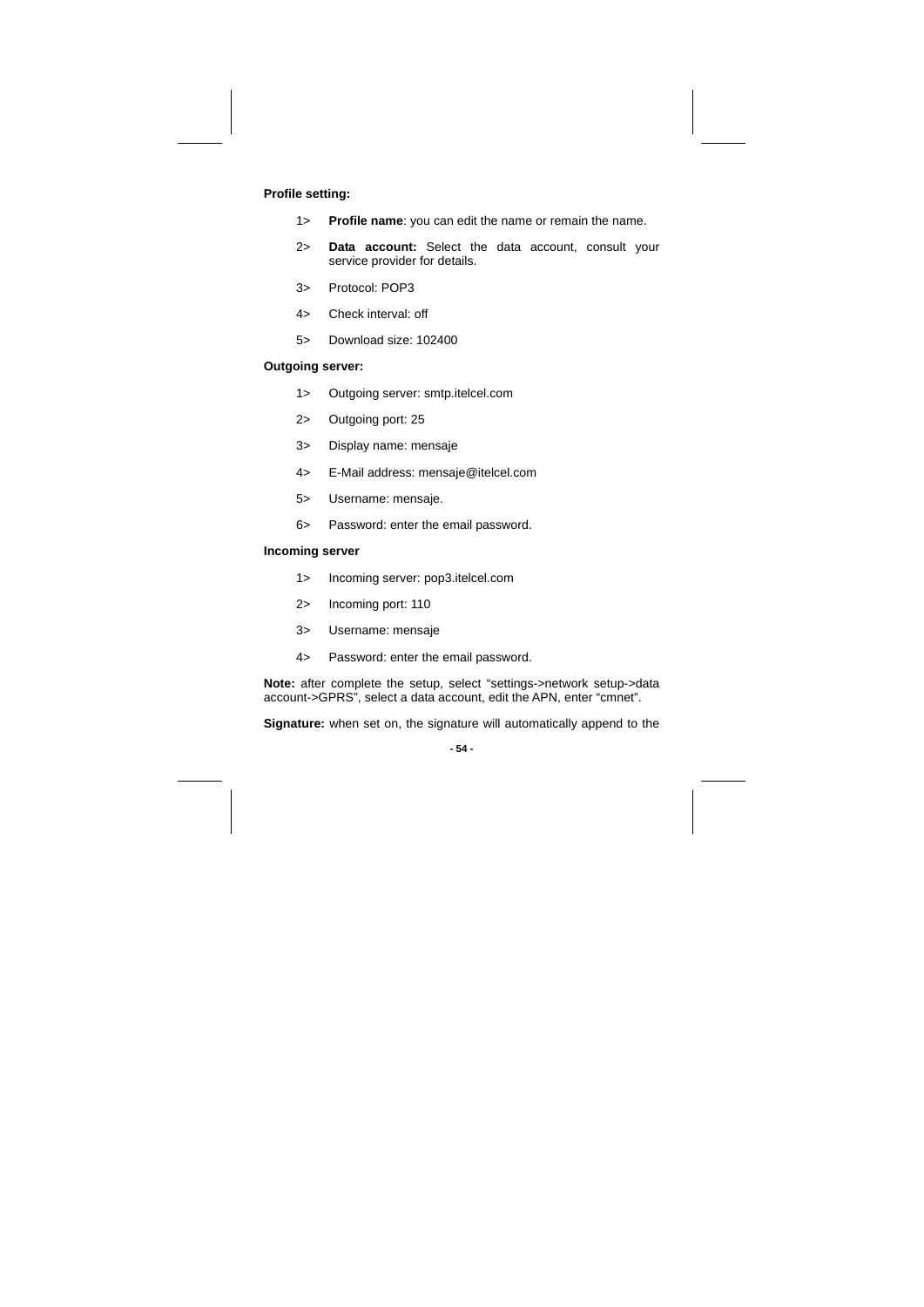email, send with the message together.

# **4.8 MULTIMEDIA**

# **4.8.1 Camera**

A powerful 3.0 Megapixel camera with a 4x Digital Zoom is built in to your mobile phone. Digital zoom depends on the picture size. Press Up key/Down Key to zoom in or zoom out. You can take pictures wherever you are with the camera and also send them as picture messages using the MMS. MMS is a network operator dependent feature and you would need to get this service activated on your SIM card.

Press camera key  $\bigcup$  to enter Camera function, press camera key or center key to take a photo. Press "Option" to conduct the following operations:

- ·**To Image Viewer:**
- **View:** Browse the specified picture files.
- **Image Info:** View image information.
- **Browse Style:** Select browse style.
- **Forward:** Send to a specified location.
- **Rename:** Rename the specified picture files.
- **Delete:** Delete the specified picture files.
- **Delete All Files:** Delete all picture files.
- **Sort:** Sort all picture files by name, type, time, size and none.
- **Storage:** You can choose Phone or Memory Card to your pictures.

**- 55 -**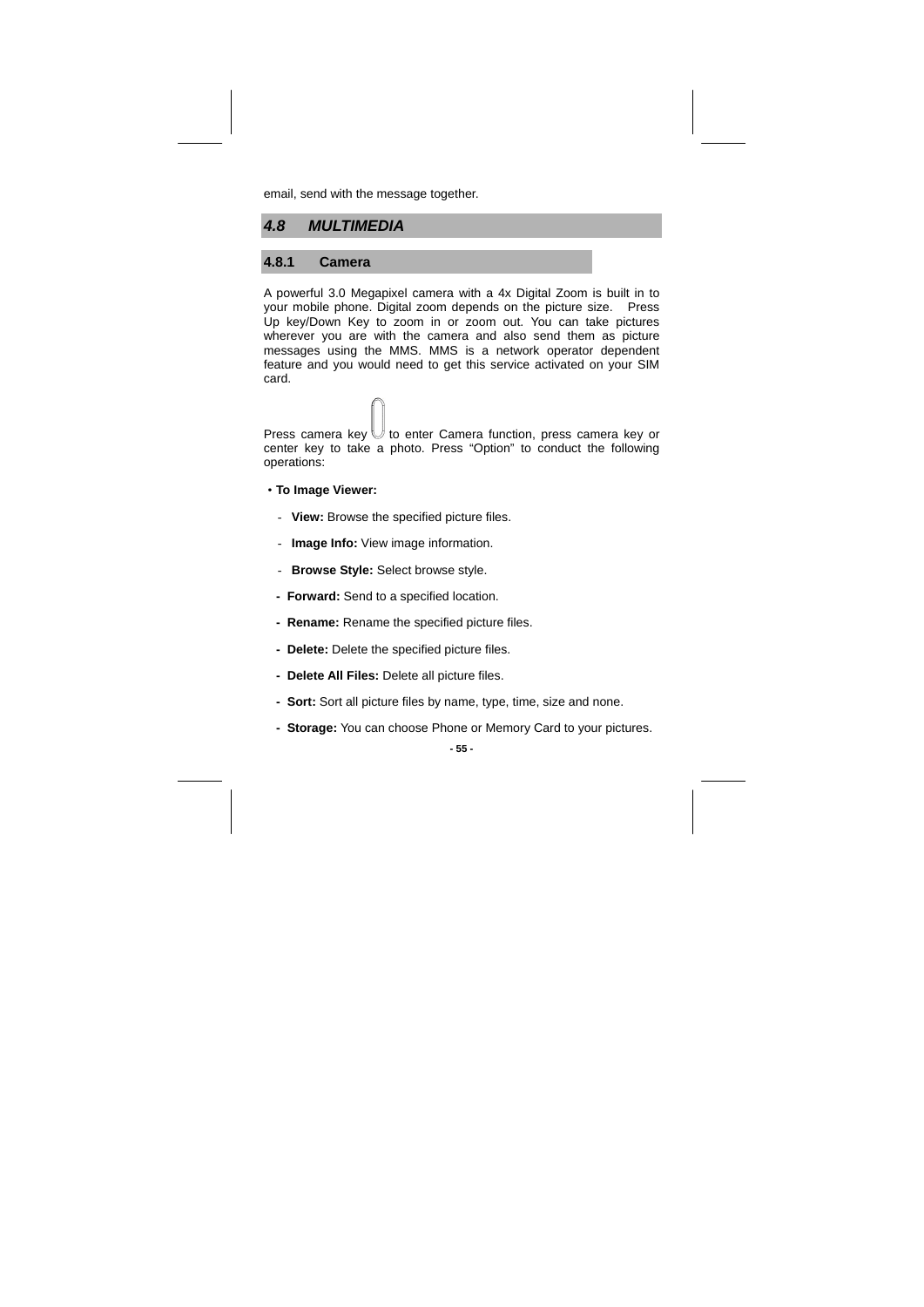- ·**Camera Setting:**
- **Flash:** you can choose to keep the Flash On or Off.
- **Shutter Sound:** Set a shutter sound or off.
- **Exposure Value:** You can adjust exposure value to improve the image quality according to the actual conditions .
- **Night Mode:** you can choose to keep the Night Mode On or Off.
- **Band**: 50Hz, 60Hz.
- **Delay Timer**: Off, 5 seconds, 10 seconds, and 15 seconds.

Cont Shot: Off, One Shot, Burst Shot. The burst shot function is applicable only for photos of 240\*320 size.

·**Image Setting:** 

**Image Size**: You can take and store pictures in various sizes. The larger the image size the more memory space it will occupy on your phone's memory.

**Note:** Image size of 240\*320 can be used as a picture for incoming call. If the image size is set to 240\*320, 800\*600, 1600\*1200 or 2048\*1536, zooming is not supported. You can zoom by press Up/Down if the image size is set to 240\*320 or 640\*480.

**Image Quality:** Normal, High, Low. Higher Quality images will take up more space.

- ·**White Balance**: Adjust the colour balance of the image. You can make your photo appear warmer or cooler.
- ·**Effect Setting:**

You can add a distinct appeal to your pictures use the menu.

·**Add Frame:** 

$$
-56 -
$$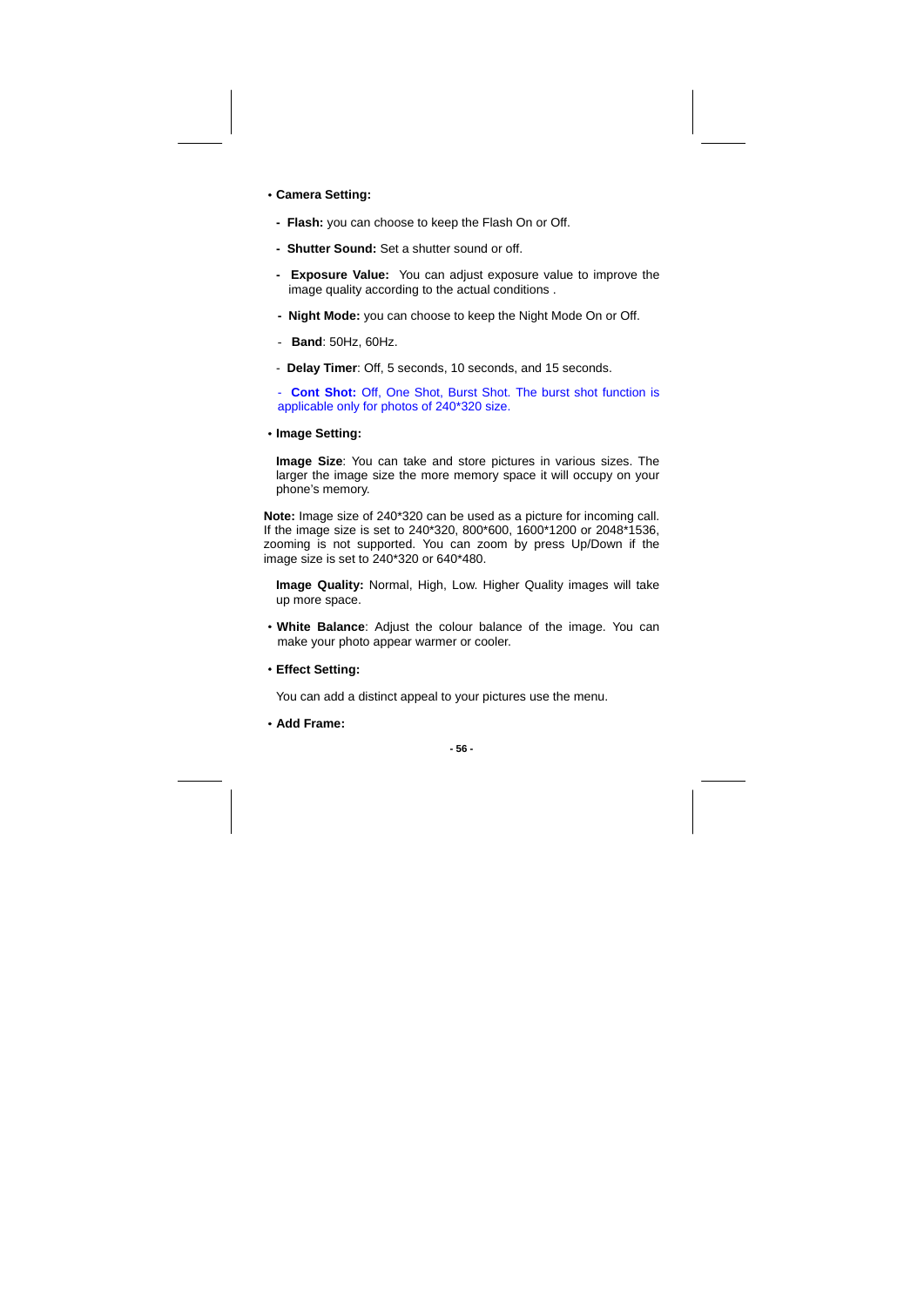This function provides frames for the user to select from. The Add Frame function is applicable only for photos of 240X320 size.

·**Storage**:

You can choose the Phone Memory or a Memory Card to store your pictures.

#### ·**Restore Default:**

Camera Parameters will be restored to factory parameters with this function.

### **4.8.2 Image Viewer**

The Image Viewer provides you with a quick view of the picture functions. Please refer to the Image Viewer operations of the Camera for details.



You can record videos of special moments with this function. Select "Video Recorder" in the "Multimedia" menu. Press center key or camera key to start recording.

#### **Video Caller ID**

Your mobile phone has a unique Video Caller ID feature with which allows you to personalise and add a special touch to every call that you receive.

You can record Video of your loved ones and assign it to a specified number in your phonebook contacts of the phone memory. Each time you receive a call from that number, the Video that you have assigned to that number will play on the screen.

You can also download video clips and assign them to specified numbers.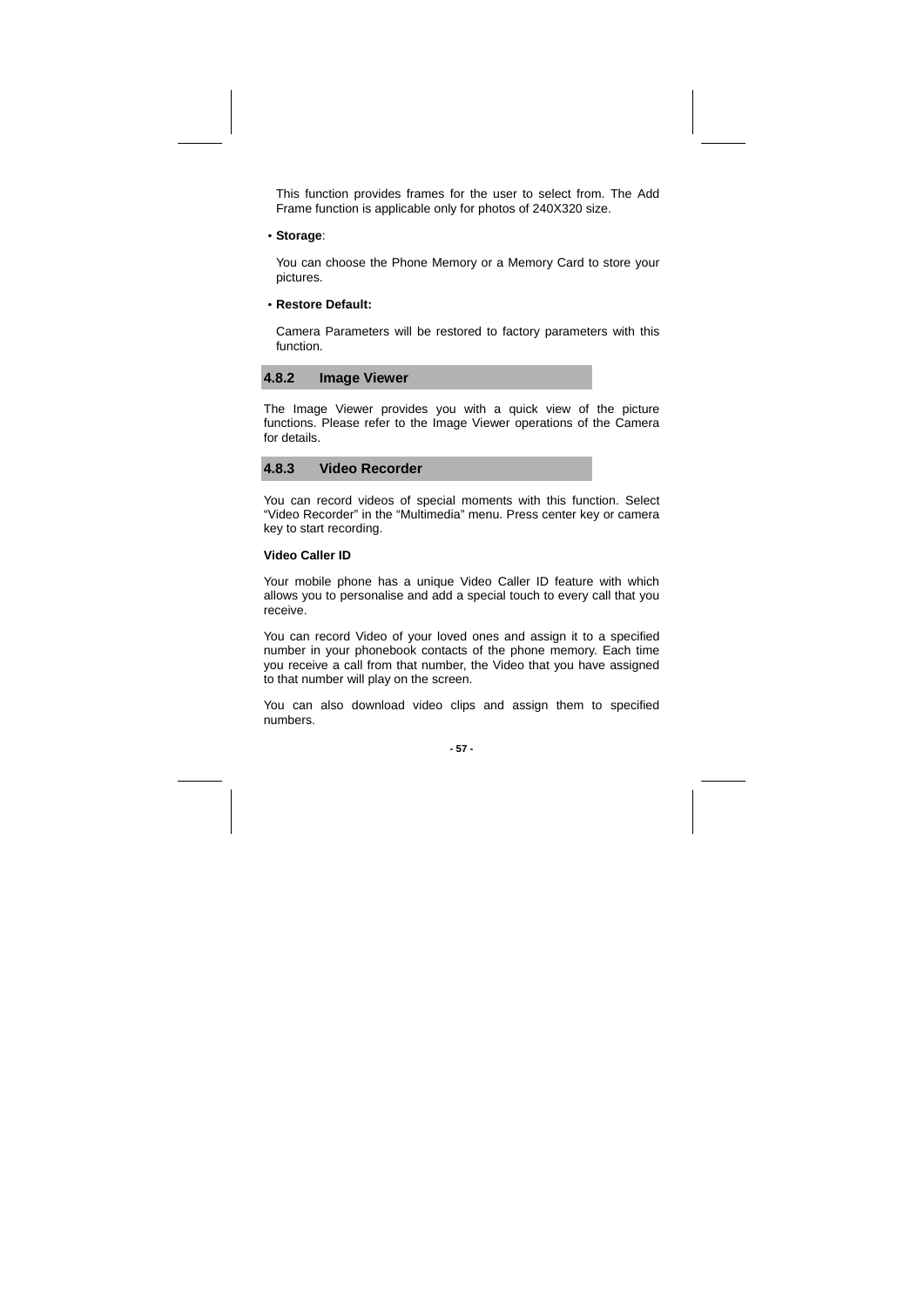Press "option" to access the following options:

- ·**To Player**:
- **Play**: You can play the specified video.
- **Forward**: You can forward the video to a specified location.
- **Rename:** You can rename the specified video.
- **Delete:** You can delete the specified video.
- **Delete All Files**: You can delete all videos.
- **Sort:** You can sort all video files and display them in a new order; you can choose to Sort By Name, By Type, By Time, By Size and None.
- **Storage:** You can choose the Phone Memory or a Memory Card to store your videos.
- ·**Camcorder Setting**:
	- **White Balance:** Adjust the colour balance of the image. You can make your photo appear warmer or cooler.
- **LED Highlight**: Set on or off.
- **Exposure Value**: You can adjust the exposure value to improve the video quality according to the actual conditions.
- **Night Mode:** You can choose to keep the Night Mode On or Off.
- **Banding**: 50Hz, 60Hz.
- ·**Video setting**:
	- **Video Size:** Select video size.
- **Video Quality:** You can choose from the following Video Quality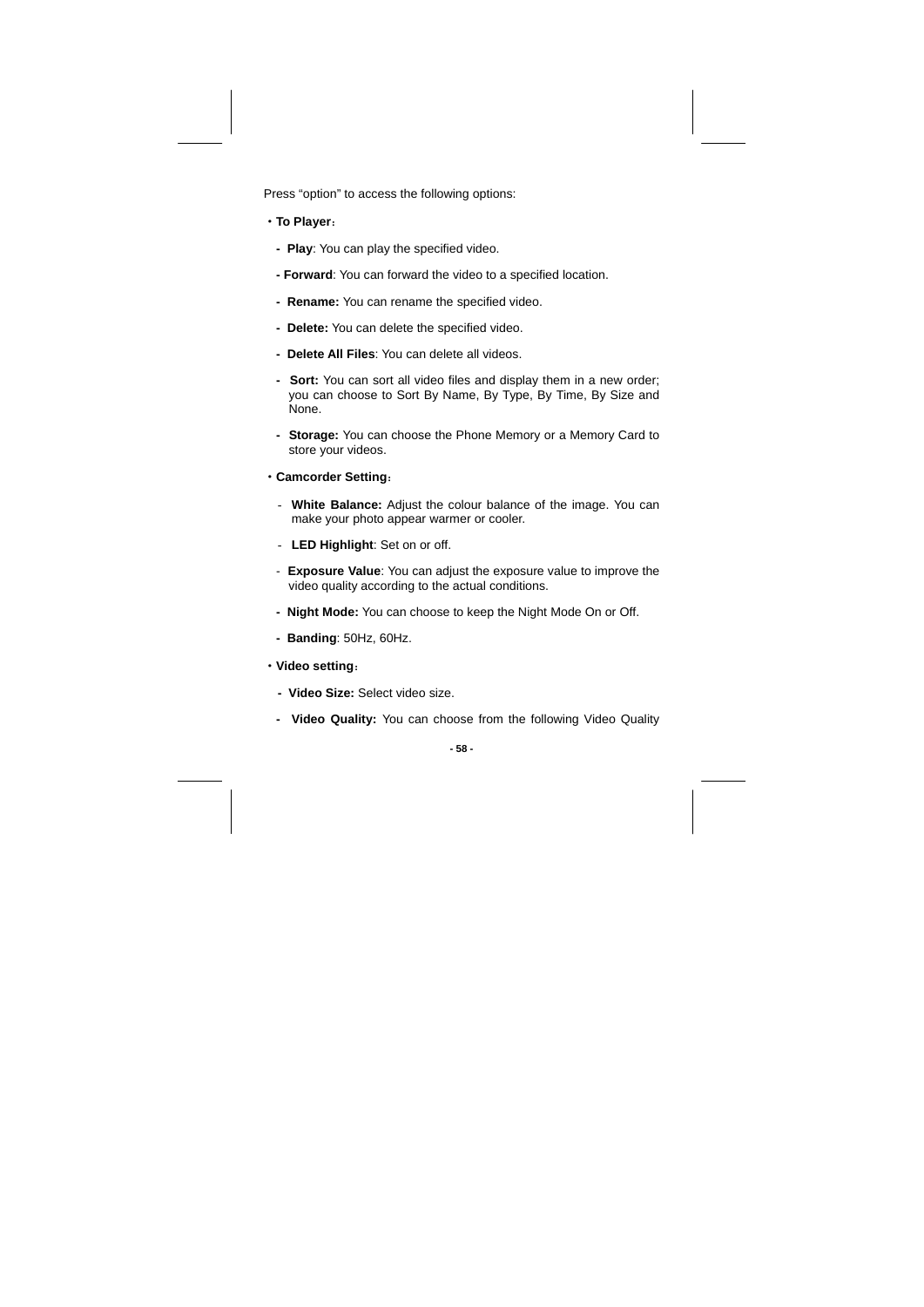settings: Normal, High, Fine or Low. Higher Quality Videos take up more space.

- **File Size Limit:** You can choose from No Limit, 200k, 50k, and 25k to limit the size of the file.
- **Recording Time Limit:** You can choose No limit, 60s, 30s or 15s to limit the Video Recording Time.;
- **Record Audio:** You can turn the Record Audio option On or Off
- **Encode Format:** 3GP and MP4 are the two options you can choose from for Encoding Format.
- ·**Effect Setting**:

You can add a distinct appeal to your Videos with the Effect Settings.

·**Storage**:

You can choose the Phone Memory or the Memory Card to store your videos.

#### ·**Restore Default**:

Video Recorder Parameters will be restored to factory parameters with this function.

# **4.8.4 Video Player**

You can enjoy the spectacular video effects offered by the Video Player of your mobile phone. After entering the Video Player function, you can perform the following operations:

- − **Play:** You can play the specified video.
- Forward: You can forward the video to a specified location.
- − **Rename:** You can rename the specified video.

**- 59 -**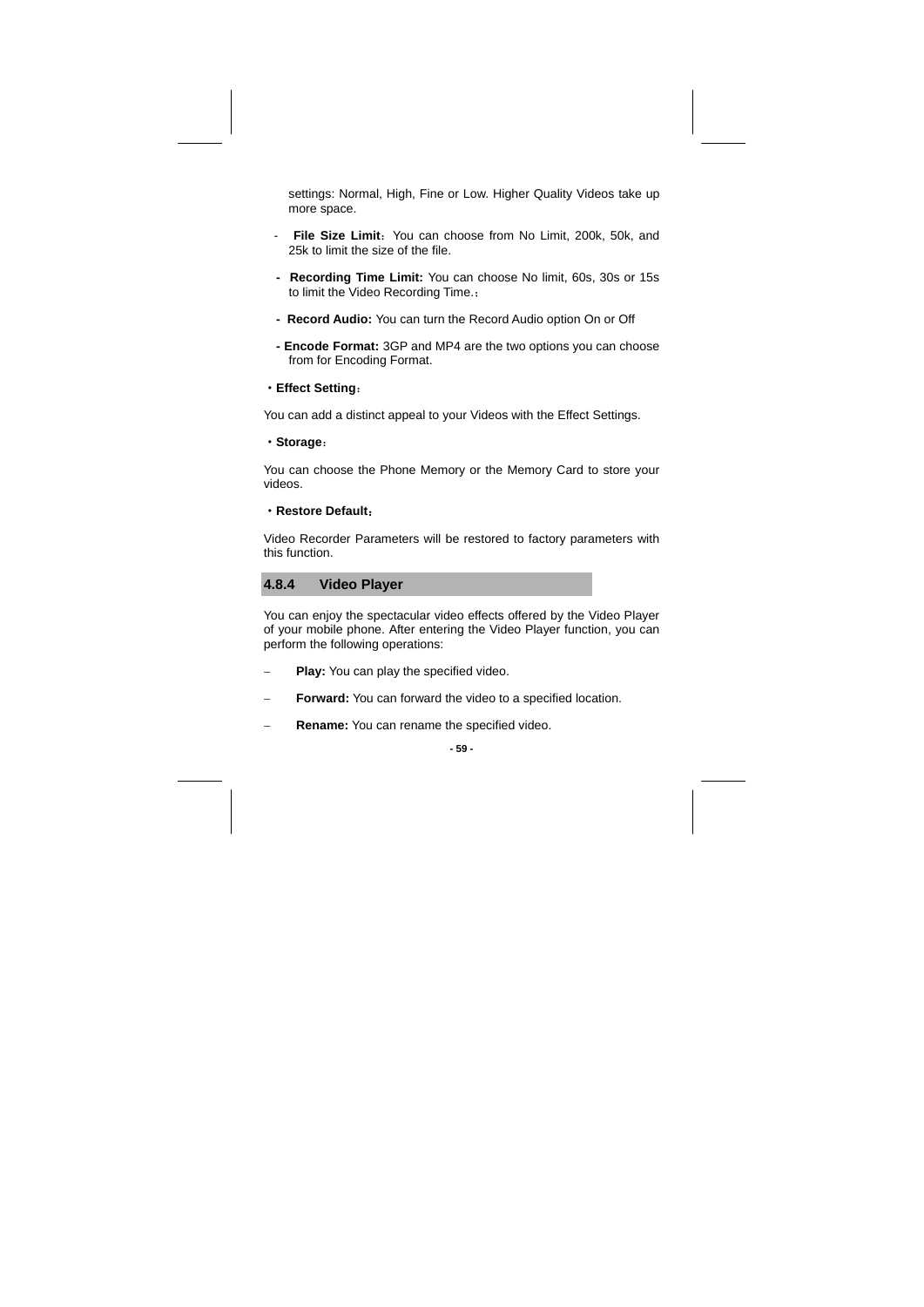- − **Delete:** You can delete the specified video.
- − **Delete All Files:** You can delete all videos.
- Sort: You can sort all video files and display them in a new order; you can choose to Sort By Name, By Type, By Time, By Size and None.
- Storage: You can choose the Phone Memory or Memory Card to store your videos.

**Note:** The video player automatically puts the video files (recorded from phone camera) in the "Video" folder of Phone Memory or T-Flash card. The user has to save the downloaded Video to the "Video" folder of phone memory or T-Flash card so that the video player playlist can pick up the Video files.

**Wide screen Video** Your phone is equipped with another unique feature of Wide Screen Video Playing. In the video playing mode just press the \* key to switch from the normal mode to a wide screen horizontal mode and enjoy your favorite downloaded videos.

### **4.8.5 Photo Artist**

Use this menu to edit your photos using various editing tools.

Select the photo that you want to edit from the file manager.

#### **Auto Resize:**

Select the "option" to access the following option:

- 1> Save as: save the picture modified as a new file.
- 2> Add effect: select an effect. Use left and right of selection key to change the effect, press "done" to add.
- 3> Add frame: select a frame. Use left and right of selection key to change the frame, press "done" to add.
- 4> Add icon: select an icon. Use up, down, left and right of selection

**- 60 -**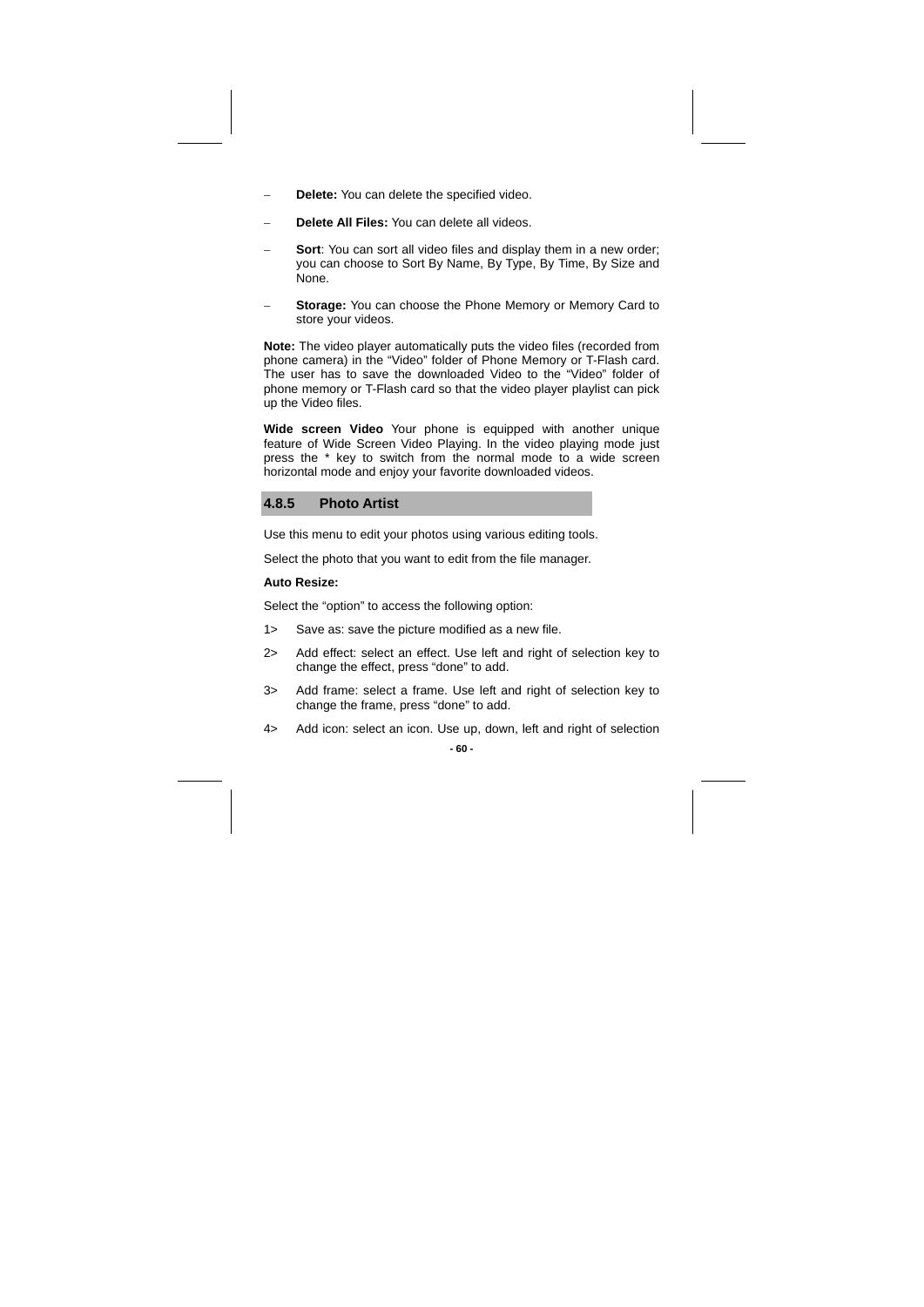key to move the icon, press "done" to stamp.

- 5> Add text: edit and add text. Use up, down, left and right of selection key to move the icon, press "done" to stamp.
- 6> Adjustment: adjustment the photo.
- 7> Flip: flip the photo.
- 8> Expand canvas: expand the photo.
- 9> Help: how to use the tool.

# **MainLCD Clip**

The detailed operation is same as shown in the "Auto Resize".

# **4.8.6 Audio Player**

The Play, Stop, Back, Forward functions of the Audio Player correspond

to Up, Down, Left and Right directions of the Selection Key ; the available music formats include: MP3, WAV, AMR, MIDI, and IMY. Press List to enter the Play List.

**Note:** The current system does not support some MP3s with a nonstandard format.

Press "option" to access the following options.

- **Play:** You can play the specified music;
- **Detail:** Filename, Channel, Quality, Size, Time and so on;
- **Add to Rings:** You can use MP3 music as the ring tone for incoming calls.
- **Refresh List:** You can refresh the music file list of phone memory's "Music" directory.
- **Settings:**

**- 61 -**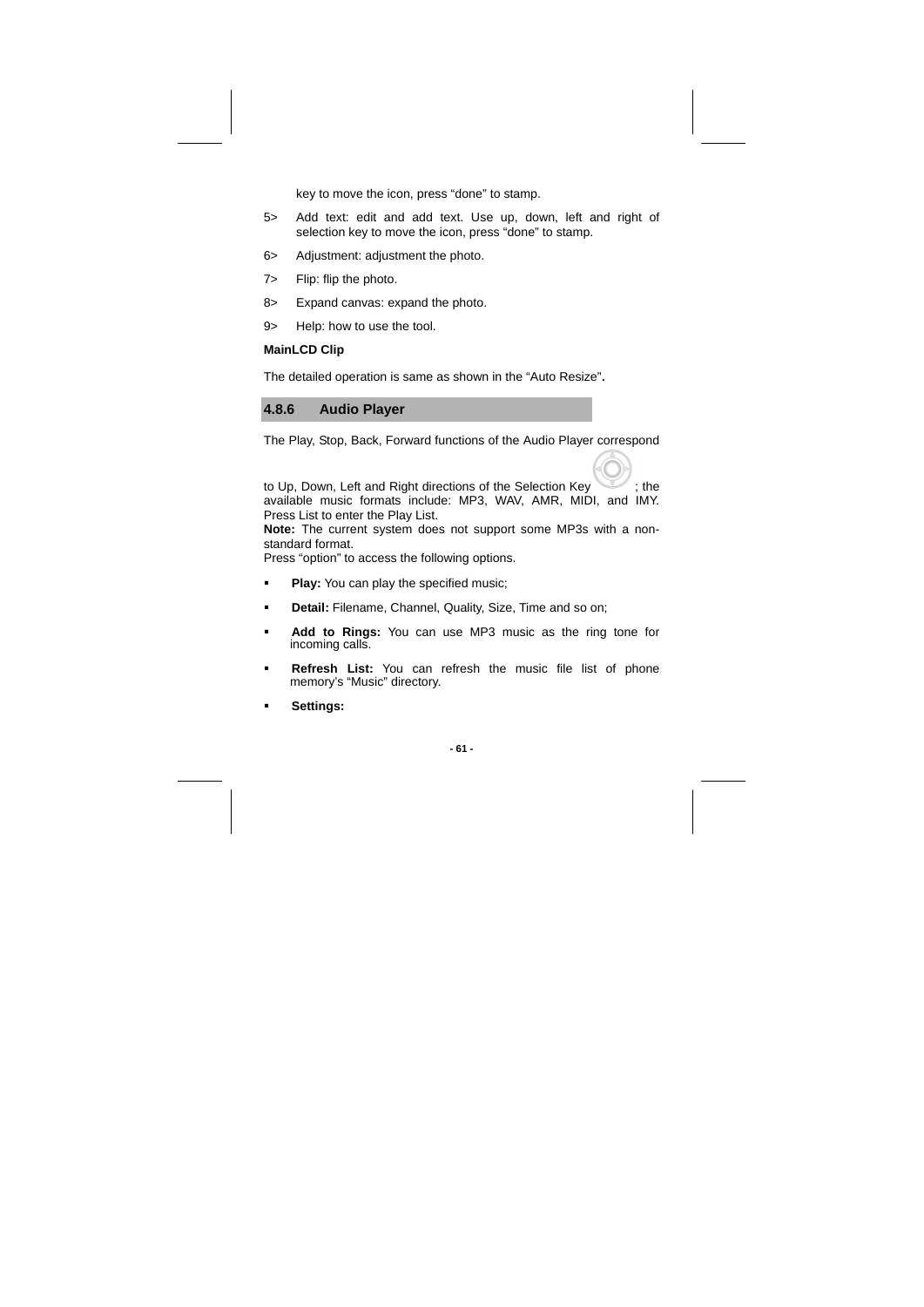- Play List: You can chose to select the playlist, either from phone's internal memory or the Memory card.
- − **List Auto Gen:** You can choose to keep it On or Off. When you select Off, press "Option" in Play List, and the system will show the options of Add, Remove and Remove All besides the above functions (but the Refresh List function will not be provided).
- − **Skin:** Select skin.
- − **Repeat:** You can select Off or One or All
- **Shuffle:** You can choose to keep the Shuffle option On/Off.
- Background Play: When set to ON, the music will continue playing even if you exit the Playing Screen (music will stop when there is an incoming call) You can adjust the volume with the Side Keys of the phone. When set to OFF, the music will stop playing when you exit the Playing Screen.
- **Equalizer:** Select an equalizer to adjust the effect to music.
- **Playing speed:** You can select a playing speed from normal, fast, very fast, very slow or slow.
- Audio 3D effect: you can select an effect from None, concert, shower, church, small room, opera or bath room.

**Note:** To enjoy non-stop music, please download music to the "Music" directory of phone's internal memory recognized as a USB disk on your PC. The Audio Player of the phone will automatically play music files from the "Music" directory. You may need to refresh it manually from the settings in case you have earlier opted for manual refresh settings.

**Warning:** When you are using the audio player, please ensure that the volume is adjusted properly to avoid harm to your ears.

**- 62 -**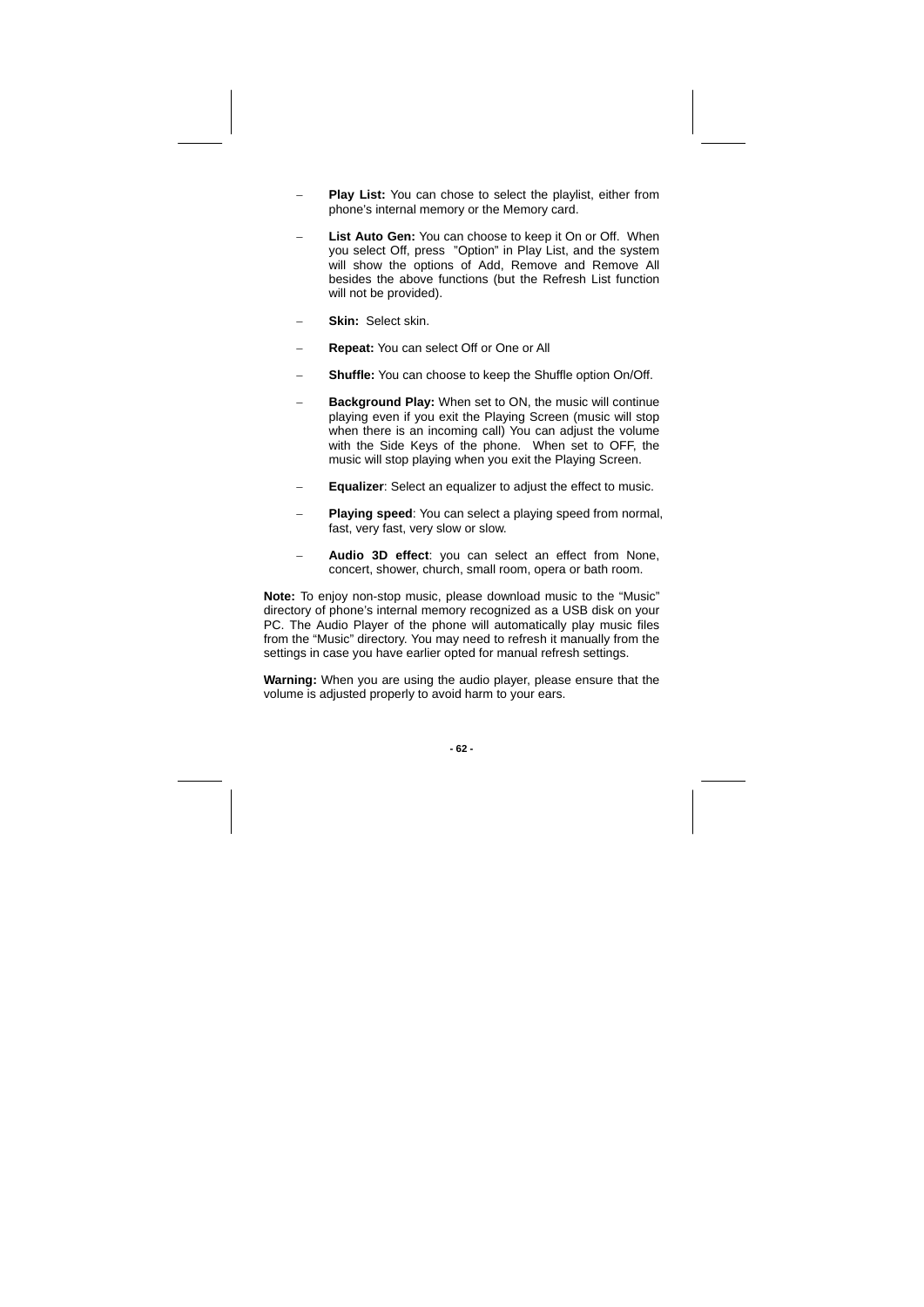# **4.8.7 Sound Recorder**

The mobile phone supports two recording formats: WAV and AMR and you can choose either of the formats. You can record phone conversations and these by default shall be saved to the Ring Tone folder under the File Manager; To start recording, press the soft key to Record, Play, Append (only for AMR), Rename, Delete, Delete All, Forward and go to Settings.

Note: the Microphone is located below the numeric keys, so therefore the best results are achieved with the folder open; If there is an incoming call while you are recording, the recording will be cut off and the data before the incoming call will be automatically saved; AMR adopts dynamic compression and provides a longer recording time than WAV while utilizing the same storage space.

# **4.8.8 Melody Compose**

The mobile phone enables you to compose your favorite music as the tone of incoming call, alarm or memo.

**Note:** The phone can save multiple tones edited by you according to the volume of tones.

- ·When the Tone Editing List is blank, you can edit your favorite tones by pressing "Add". After you have finished editing, press "Option" to select a music instrument or playing speed to play the editing tones. You also can save the editing tones.
- ·Select the edited music, and press "Option" to conduct the following operations:
	- **Play:** You can play the specified self-edit tones.
	- **Edit**: You can edit the specified self-edit tones.
	- Add: You can add new self-edit tones.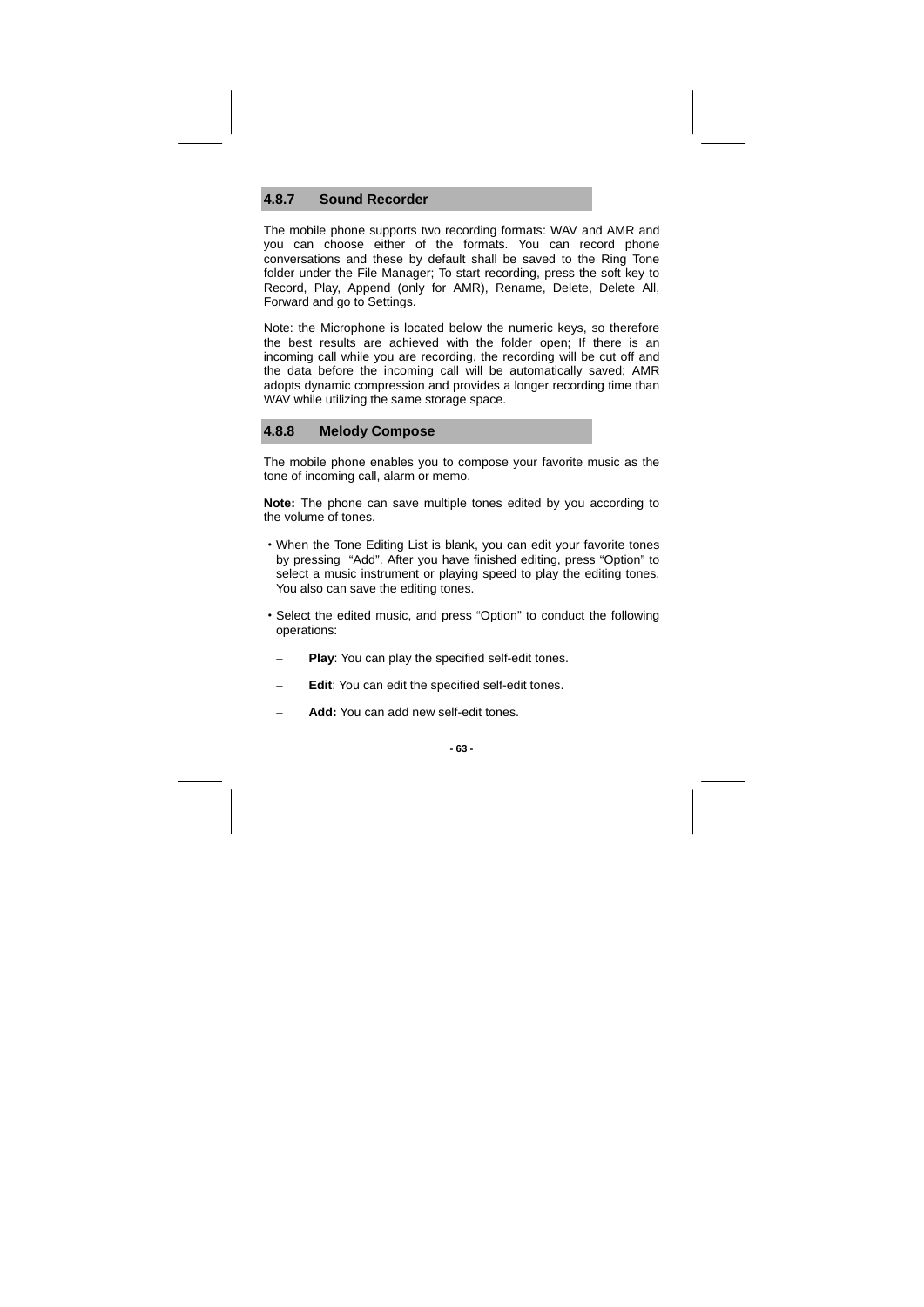**Note:** A maximum of 150 notes can be edited with a piece of self-edit tone.

- **Rename:** You can modify the name of the selected self-edit tone.
- Delete: You can delete the selected self-edit tone.
- − **Delete All Files:** You can delete all self-edit tones.
- − **Forward:** You can send the self-edit tones to User Profile or EMS, etc.
- ·In the window of Tone Editing, press "Option" to conduct the following operations:
	- − **Play:** You can preview the edited tone.
- − **Play Speed:** You can set the playing speed of the current editing tone.
- − **Select Instrument:** You can select the music instrument playing the tone.
- − **Save:** You can save the tone.
- ·The rules by which the tone is composed as follows:
- 0: Insert one pause;
- 1: Insert Do;
- 2: Insert Re;
- 3: Insert Mi;
- 4: Insert Fa;
- 5: Insert So;

**- 64 -**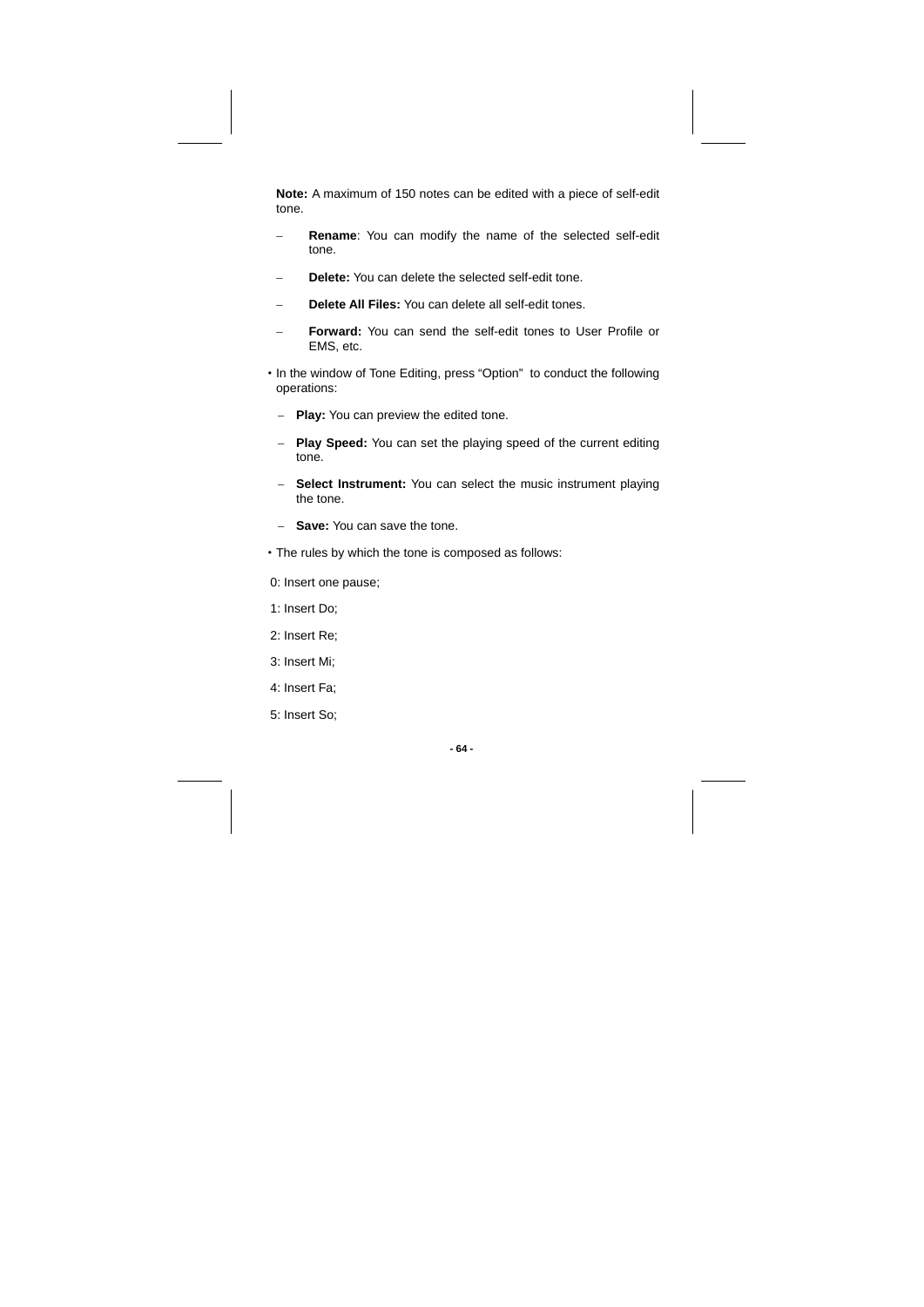- 6: Insert La;
- 7: Insert Si;
- 8: Insert a vibration note;
- 9: Insert a back light;
- \*: Modify the playing rhythm of the current tone;
- #: Modify the current note with halftone;
- ↑: Modify the tone of current note (high, middle, low);
- ↓: Modify the tone of current note (high, middle, low).

# **4.8.9 Ebook Reader**

 You can choose this option to read text. This text reader only supports TXT format text. The default is "txt" format file under "My Documents" directory in the mobile phone and memory card.

| <b>FUN &amp; GAMES</b> | 4.9 |  |  |  |
|------------------------|-----|--|--|--|
|------------------------|-----|--|--|--|

**4.9.1 Java** 

You can play the Java games.

# **4.9.2 Games**

Choose "Games" from the "Fun & Games".

#### ·**Puzzle**

Playing Instructions: Move the small pictures to form the original image. Use key 2(or up-arrow key) to make a picture go upwards, key 4(or left-arrow key) to make a picture go left, key 6(or right-arrow key) to make a picture go right, and key 8(or down-arrow key) to make a picture go downward.

#### **- 65 -**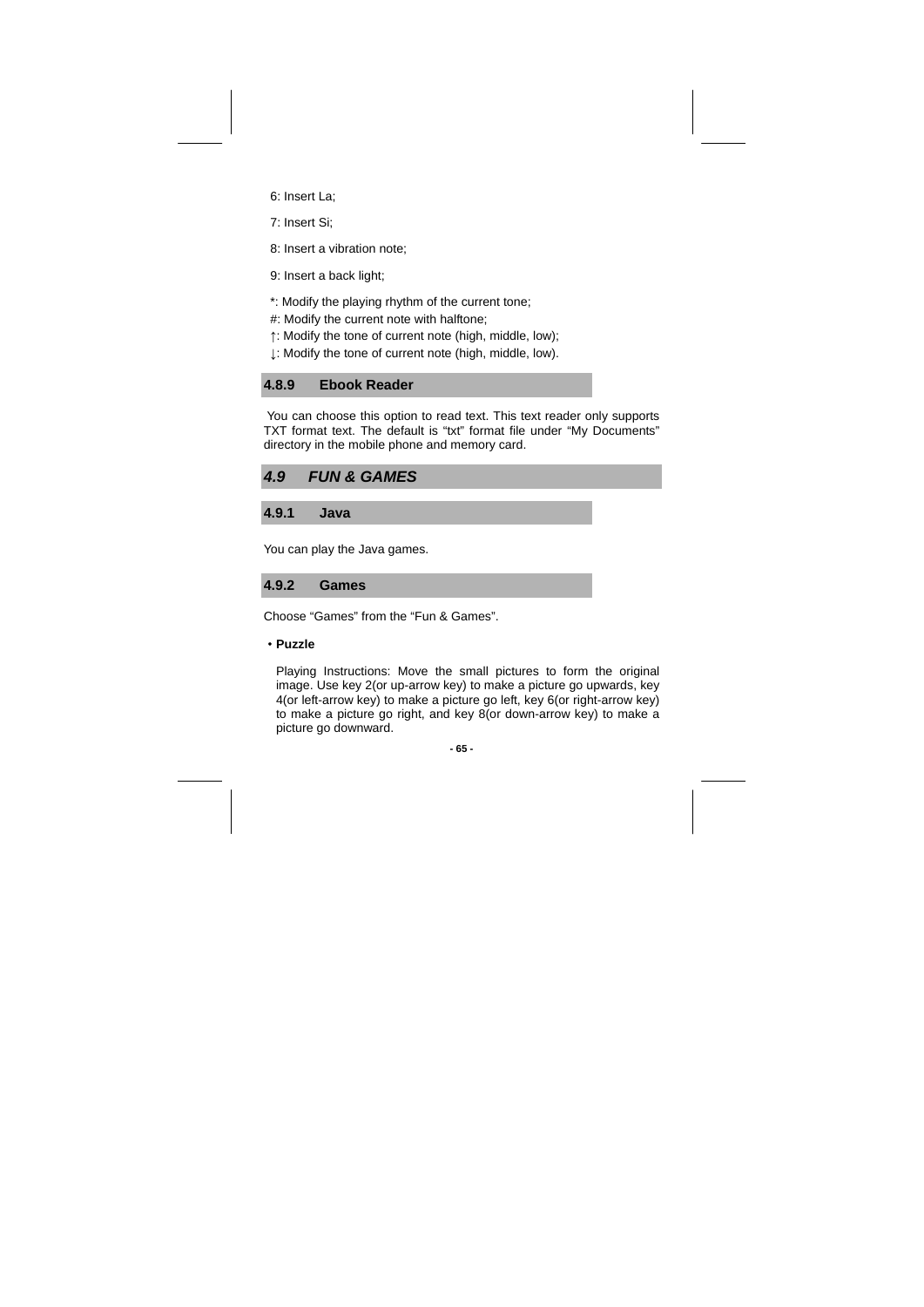**Note:** Game menu includes Start Game, Game Level, Best Grades and Game Help.

·**Magicsushi:** 

Playing Instructions: Remove sushi before time runs out by the following ways: (1) make three or more sushi with the same pattern align together vertically or horizontally by swapping one sushi with any neighboring one. (2) click on the following three special blocks; start block: randomly remove sushi with a certain pattern; cross block: remove the whole row and whole column it resides; ball block: remove 8 sushi surrounding it.

**Note:** Game menu includes Start Game, Best Grades and Game Help.

### **4.9.3 Game Setting**

This function includes the settings of BGM (back ground music), Sound Effect and Game Vibration.

**4.9.4 Java Setting** 

This function includes the settings of Java Audio and Java Vibration.

#### **4.10 EXTRA**

### **4.10.1 Calculator**

The mobile phone has a calculator which can add, subtract, multiply and divide. Follow these simple steps to use the Calculator:

- Entering the first number: when "0" appears on the screen, please enter the first number in the calculation (press "#" key to input the decimal point).
- **Entry Operations:** The up, down, left and right directions of the

**- 66 -**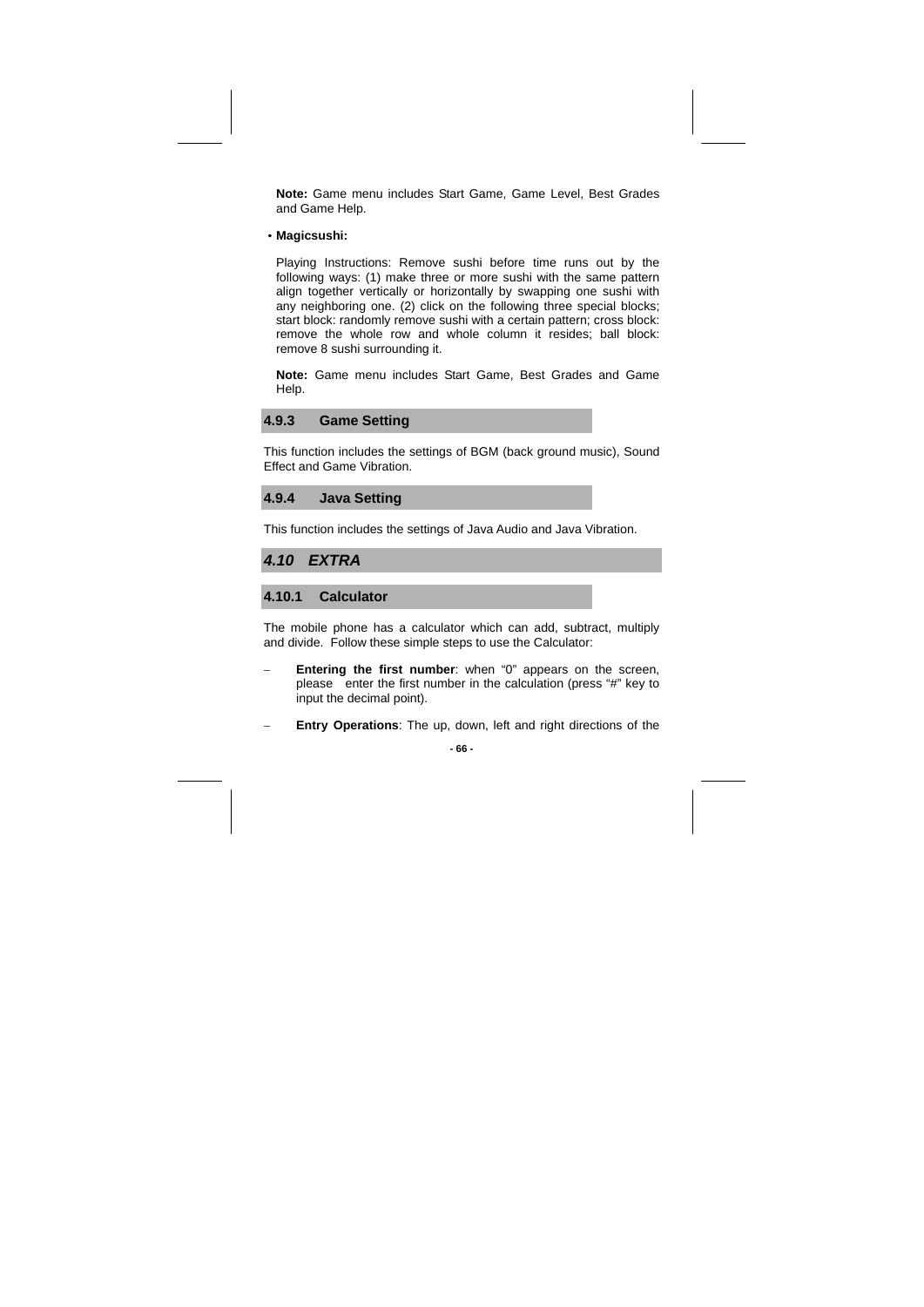Selection Key and OK soft key correspond to the signs of +, -,  $*$ , /, = respectively.

- − **Enter the second number**.
- − **Calculating the Result**: Press the "OK" and the result will appear on the screen.
- **Count On:** If you use the existing result to count, you should press the Left/Right directions or the Up/Down directions of the

Selection Key  $\mathbb{R}$  to enter the Count On operation, and then you should enter the second number.

- − **Clear:** Press and use "Clear" according to the existing entry situation. If you have got the result, clear it to "0". If you are entering the operand or operator, press the clear soft key to quit step by step.
- Quit This Function: Press "Return" to quit a function. If there "Return" doesn't appear on the screen, press the "Clear" to quit the function step by step.

# **4.10.2 Units Converter**

With this function, you can make the units conversion of weight and length. Enter the number you want to convert into the corresponding column, and then press the "OK" to get the result.

# **4.10.3 Currency Converter**

Using this function, you can make currency conversions. Press OK after entering the exchange rate, then enter the number of the currency you want to convert, and then press the OK to get the result.

#### **- 67 -**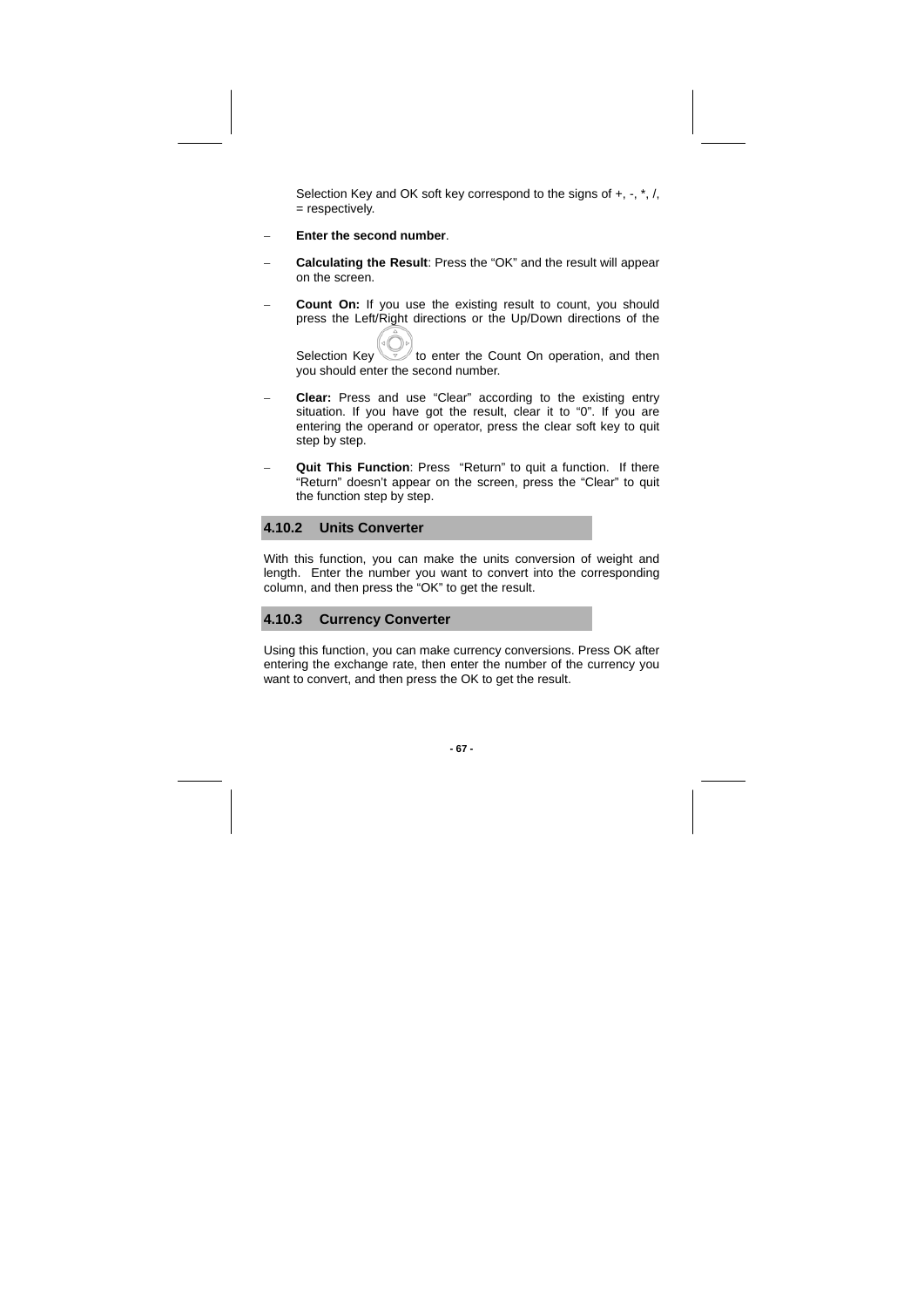### **4.10.4 Health**

Provides the reference of body mass index (height, weight and sex), and the reference of menstrual period.

### **4.10.5 STK Services**

This service is offered in accordance with the SIM card service provided by the network operator.

### **4.11 SETTINGS**

Press "Menu" in idle mode. Press the Selection Key Left / Right or

Up/Down key to select "Settings". Press "OK" to enter the desired function.

### **4.11.1 Phone Setup**

**Time and Date:** 

- − **Set Home City:** Select 57 cities across the world.
- − **Set Time/Date:** Set time and date.
- Set Format: Time Format can be set at 12-hour or 24-hour; Date Format: DD represents Date, MM or MMM represents Month and YYYY represents Year. LCD display will change according to the date format settings.

**Schedule Power On/Off:** You can set the time for auto power on /off, but before the use of this function you must get the mode started. Then set Power On/Off and set the time.

**Note:** Please disable the Schedule Power On function before you board an airplane.

**- 68 -**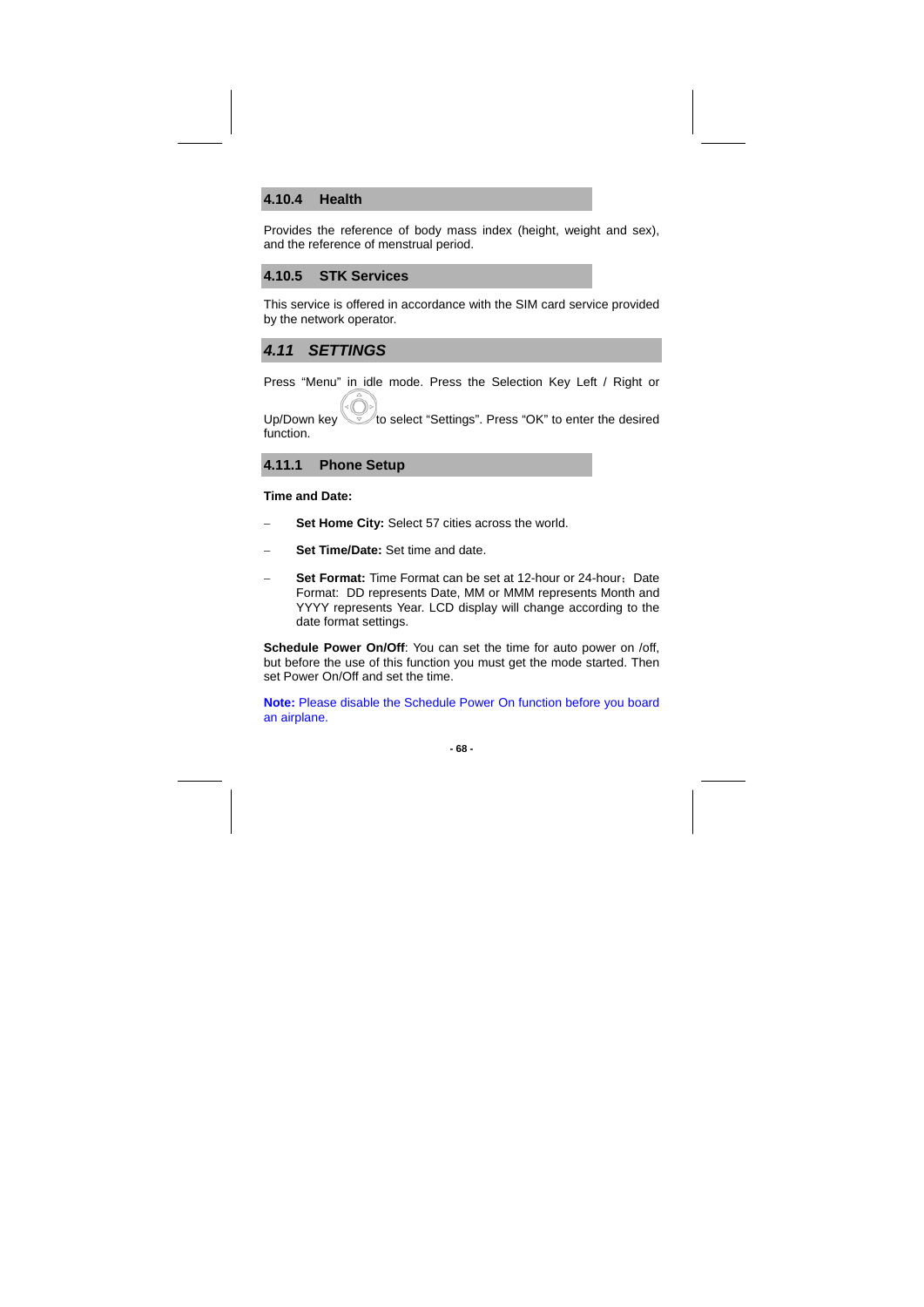**Language:** Select one of several languages for the display text.

**Preferred Input Methods:** Select one of input methods for the text editing.

#### **Display Characteristic:**

Idle Screen Display:

- − **Wallpaper:** You can select the default pictures that are available in the phone or you can also download pictures for the Wallpaper.
- Screen Saver: Set the picture and time for the Screen-Saver. First set Screen Saver on, then set the waiting time for Screen Saver, and thereafter select a picture for the Screen Saver. You may download pictures for the Screen Saver or use the pictures provided in the phone.
- Power On Display: Besides the pictures provide in the phone, you can also download pictures for the Power On Display.
- Power Off Display: Besides the pictures provide in the phone, you can also download pictures for the Power Off display.
- Main Menu Style: You can set the style of the Main Menu.
- Show Date and Time: When set to ON, time and date will be displayed on the idle frame.
- **Show Owner Number: When set to ON, the Owner Number will** be displayed on the idle screen.

**Note:** The phone number will be displayed only if you have edited the name or call of the phone number, and line 1 and line 2 are corresponding to the two sets of phone numbers respectively.

**Greeting Text:** When set to ON, greetings can be displayed when Power is switched ON.

**- 69 -**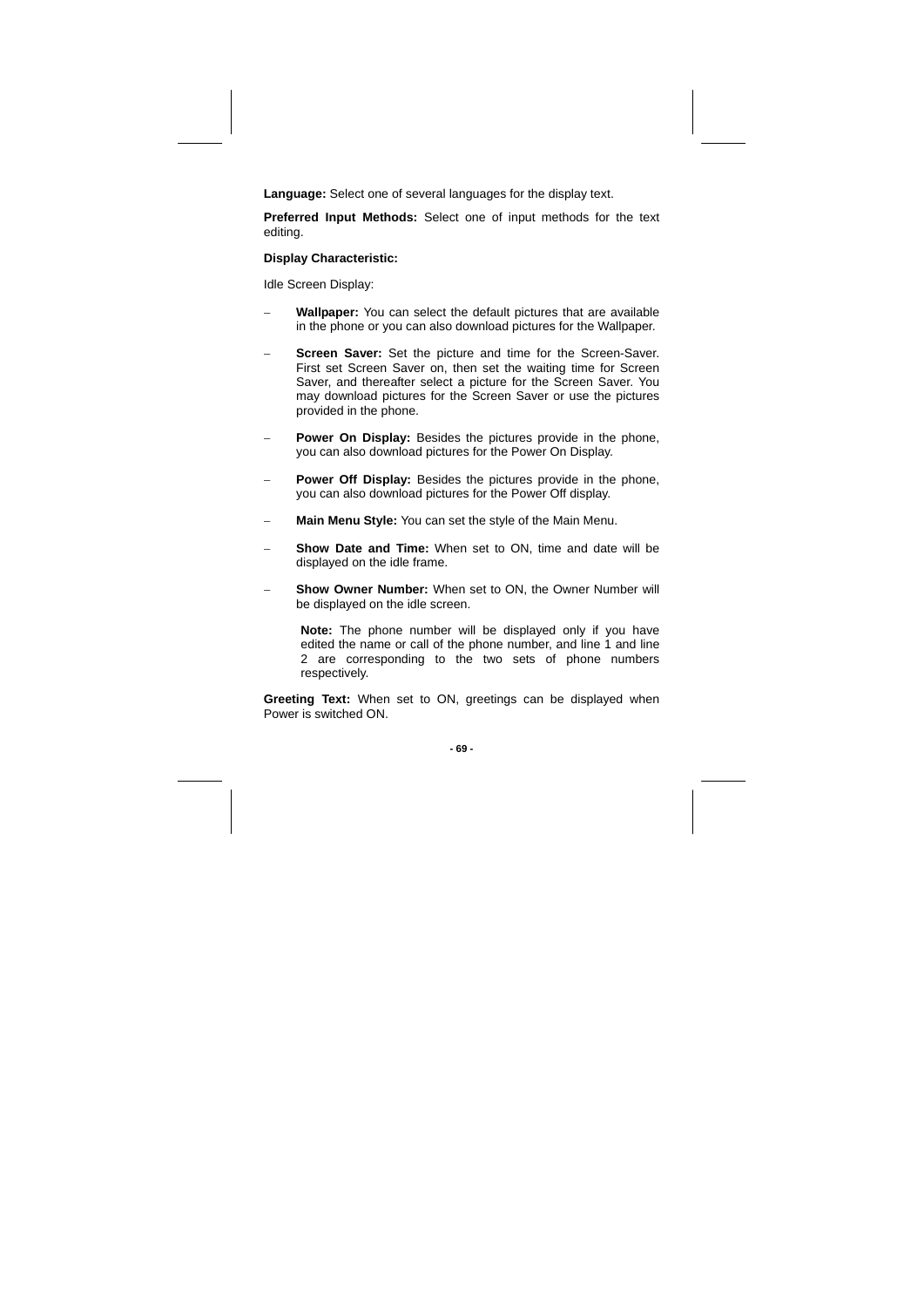**Speed Dial:** When set to ON, 8 numbers are available which you can set for Speed dialing (corresponding numeric keys 2~9). Press and hold the corresponding numeric key in the idle interface to dial the corresponding phone number.

**Short cut:** You can define the shortcut function of Up, Down, Left and

Right of the Selection Key as you like. Press the corresponding direction key to enter the specified function in idle mode.

**Auto Update of Date and Time**: It can be set to ON or OFF.

**Note**: Whether Auto Time Update is supported or not depends on the network operator.

**Flight Mode:** in flight mode you can not send or receive any signal, and the Menu has a different mode: press the OK soft key you can find 3 options namely flight mode, normal mode and Query when power on. Select Query when power on option, then you can set if go into flight mode or normal mode when power on.

**TV Out:** Via TV output function you can output the display to your TV set. Connect your phone to the TV set via the TV-OUT cable, one terminal of which connects to TV: the red terminal connects to the right volume channel, the white to left, and the yellow to video output. After connecting, turn on the TV set and switch it to AV mode. Select a same output format as the TV for your phone. You can also adjust the display via the output adjustment function.

**Misc Setting:** LCD Backlight, Set the brightness of the display for varying lighting conditions and the length of time the backlight stays on.

**Shortcuts**: You can set common functions to a shortcut. Several shortcut functions for your selection.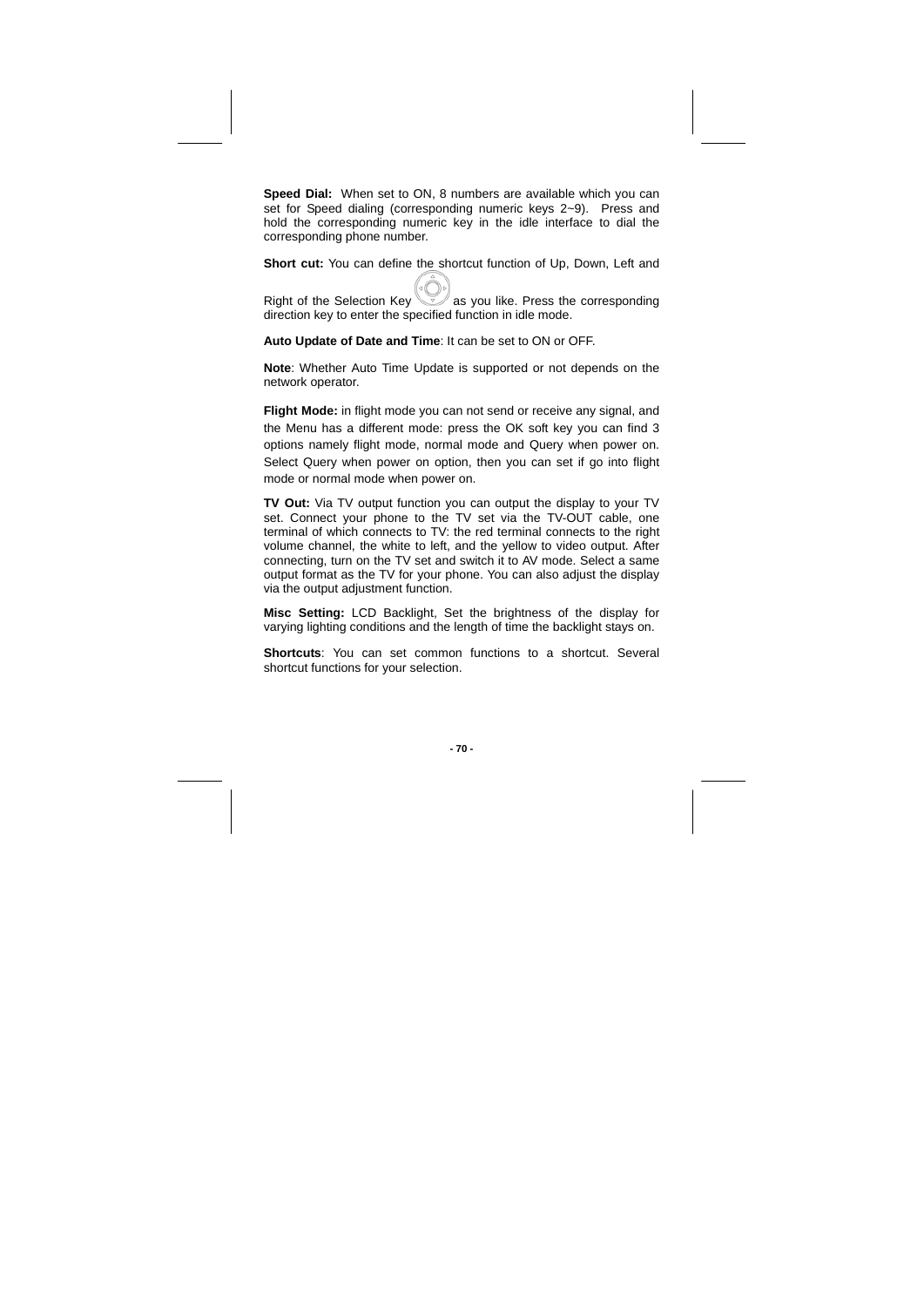### **4.11.2 Themes**

You can set the background colour of the screen to your liking. Each colour can be set up as follows:

- 1> Activate.
- 2> Update Period: You can choose Off (don't update), Hourly, Daily, Weekly, Monthly and Seasonally.
- 3> Set order: Set the order of the background colour updating every time.

**Note:** After setting the renewal frequency or order, it only can be used by choosing Activate.

#### **4.11.3 Call Setup**

**Caller ID:** You can select the system presetting provided by the network operator to hide or send the number. The default setting by the factory is Set By Network.

**Note:** This function depends on the network so selecting "Hide ID" may cause failure to dial. Before using this function, please test it by talking over the phone to ensure that everything is ok.

#### **Call Waiting:**

- **Activate:** When you activate this function, the mobile phone will be connected with the network. After a while, the network will respond by sending the message to OK your operation. When Call Waiting is activated, you will receive an alert from the network if someone calls you while you are attending another call, , and the phone number of the caller will appear on the screen.
- − **Deactivate:** If you cancel the Call Waiting function, you will not receive any alerts from the network if someone calls while you are attending another call.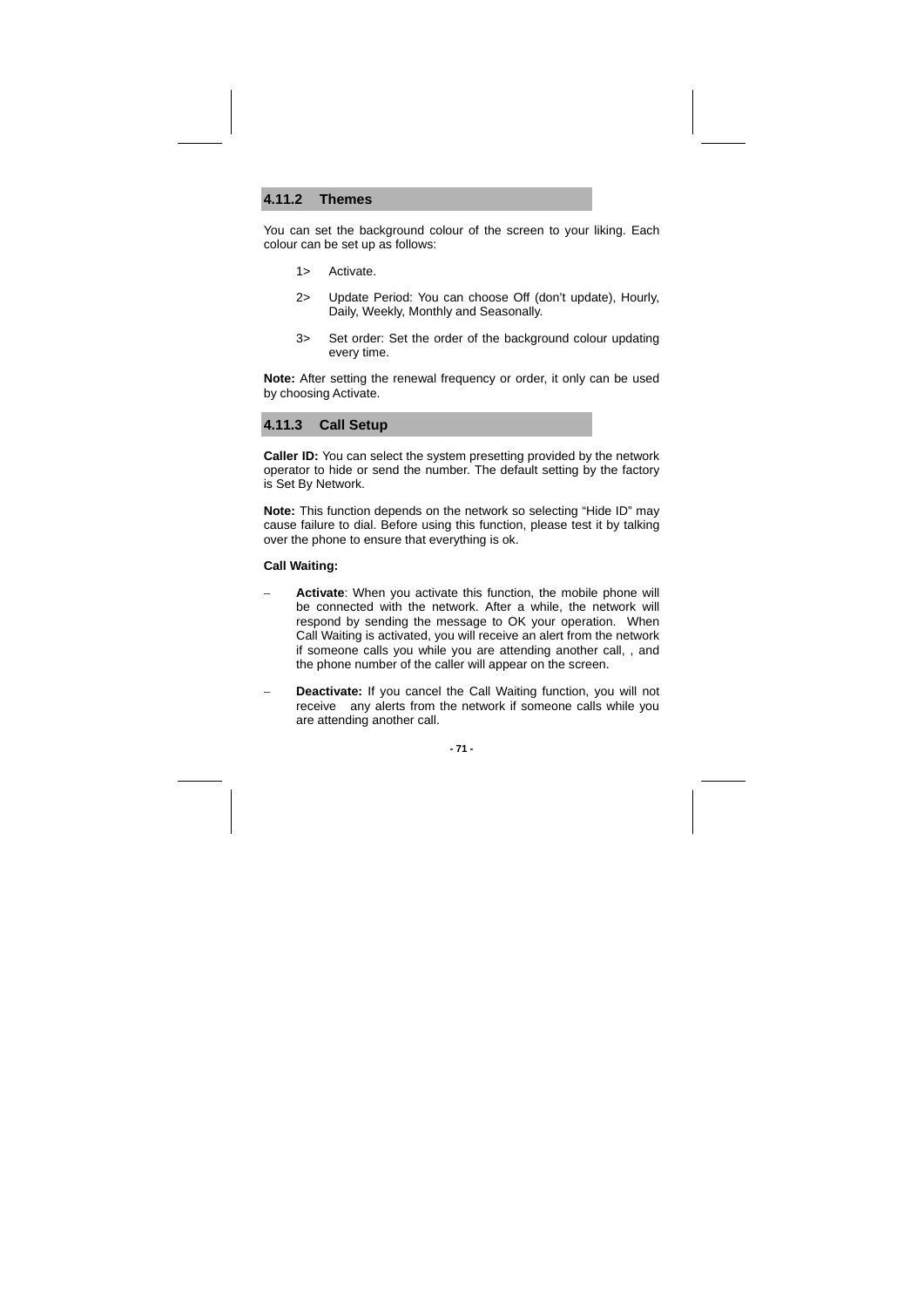Query Status: With this function you can make enquiries from the network about the current status.

**Call Divert:** Call Diverting is a network service that enables the incoming call to be transferred to another phone specified by you. Enter Call Setting, select Call Divert and press OK to use the function.

- Divert All Voice Calls: When you activate this function, all incoming calls will be diverted to the specified number. Select Activate or Deactivate to connect the phone with the network. After a while, the network will respond and advise you about the status of the Call Divert function. .
- Divert If Unreachable: When you activate this function, the incoming call will be diverted to the specified number if your number is not reachable. Select Activate or Deactivate to connect the phone with the network. After a while, the network will respond and advise you about the status of the Divert If Unreachable function.
- **Divert If No Answer:** When you activate this function, the incoming call will be diverted to the specified number if your phone is not answered within a specified time. Select Activate or Deactivate to connect the phone with the network. After a while, the network will respond and advise you about the status of the Divert If No Answer function.
- **Divert If Busy:** When you activate the function, the incoming call will be diverted to the specified number when your phone is busy. Select Activate or Deactivate to connect the phone with the network. After a while, the network will respond and advise you about the status of the Divert If Busy function.
- Divert All Data Calls: Support from the network operator is needed to divert all data calls.

**Note** on the above-mentioned five divert operations:

− Activate: Activate it after inputting the divert number.

**- 72 -**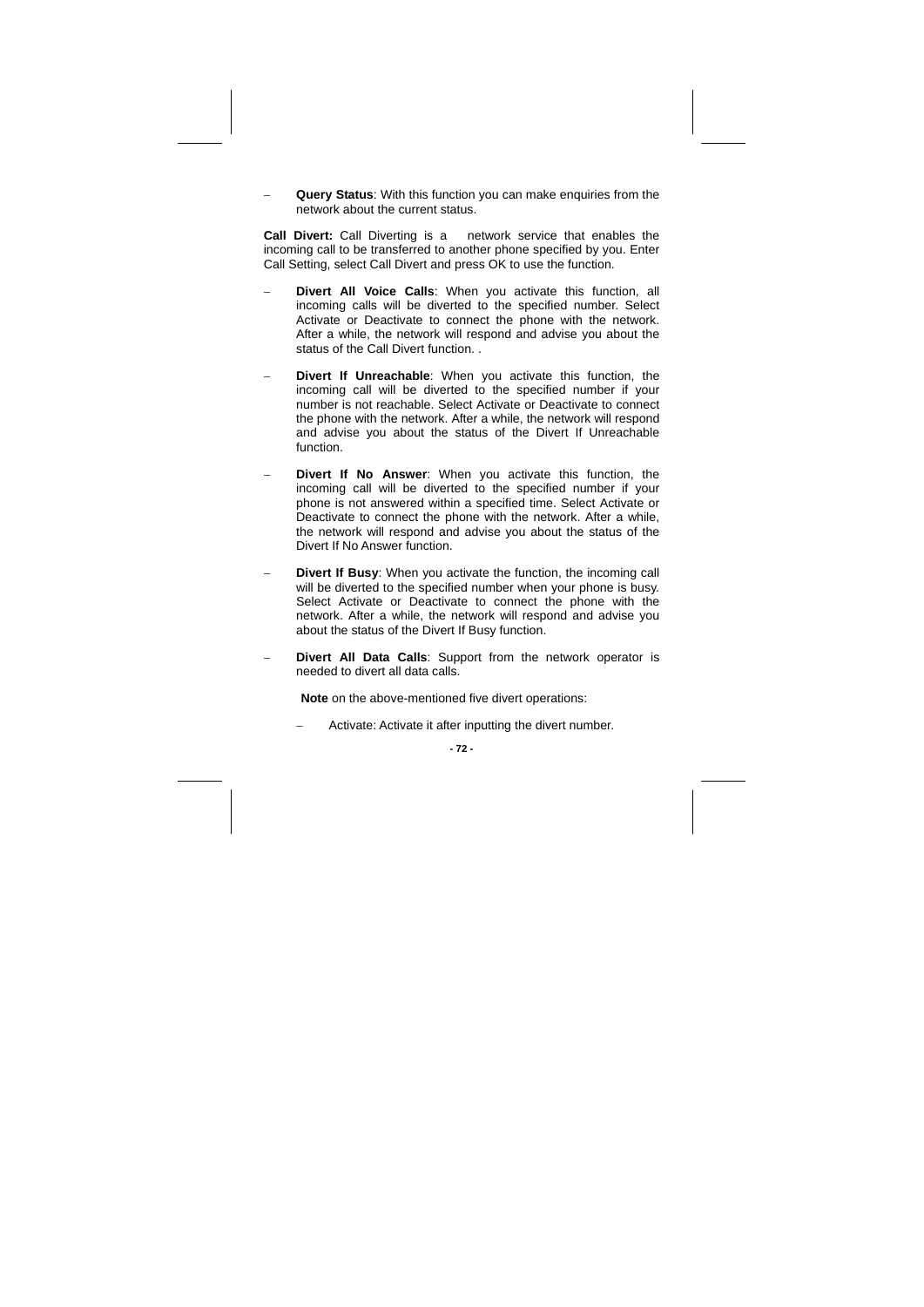- Deactivate: Cancel the function.
- Query Status: Inquire with the network about the current status of the chosen divert option. The phone will contact the network, and after a while the network will respond and inform you of the result.
- **Cancel All Divert:** Cancel various divert options with this function, i.e. set all divert functions to Deactivate. Select the function to connect the phone with the network. After about a minute, the network will respond and advise you about status of the Cancel All Divert function.

#### **Call Barring:**

You can bar all or selected calls with this function. The network bar password provided by the network operator is required to set this function. You will be advised if the password is correct or not. Press OK to select the Call Barring option, then select Activate or Deactivate. You will need to enter the bar password. The phone will then make contact with the network, and after a while, the network will respond and informs you about the status of the Call Barring function.

#### **Outgoing Calls:**

- − **All Calls**: When this option is activated, you cannot make any calls.
- International Calls: When this option is activated, you can make long distance international calls.
- **International Except Home:** When this option is activated, you can only make local calls when you are abroad or dial numbers of the country where the network provider is present.

#### **Incoming Calls:**

**All Calls:** When this option is activated, you cannot receive any calls.

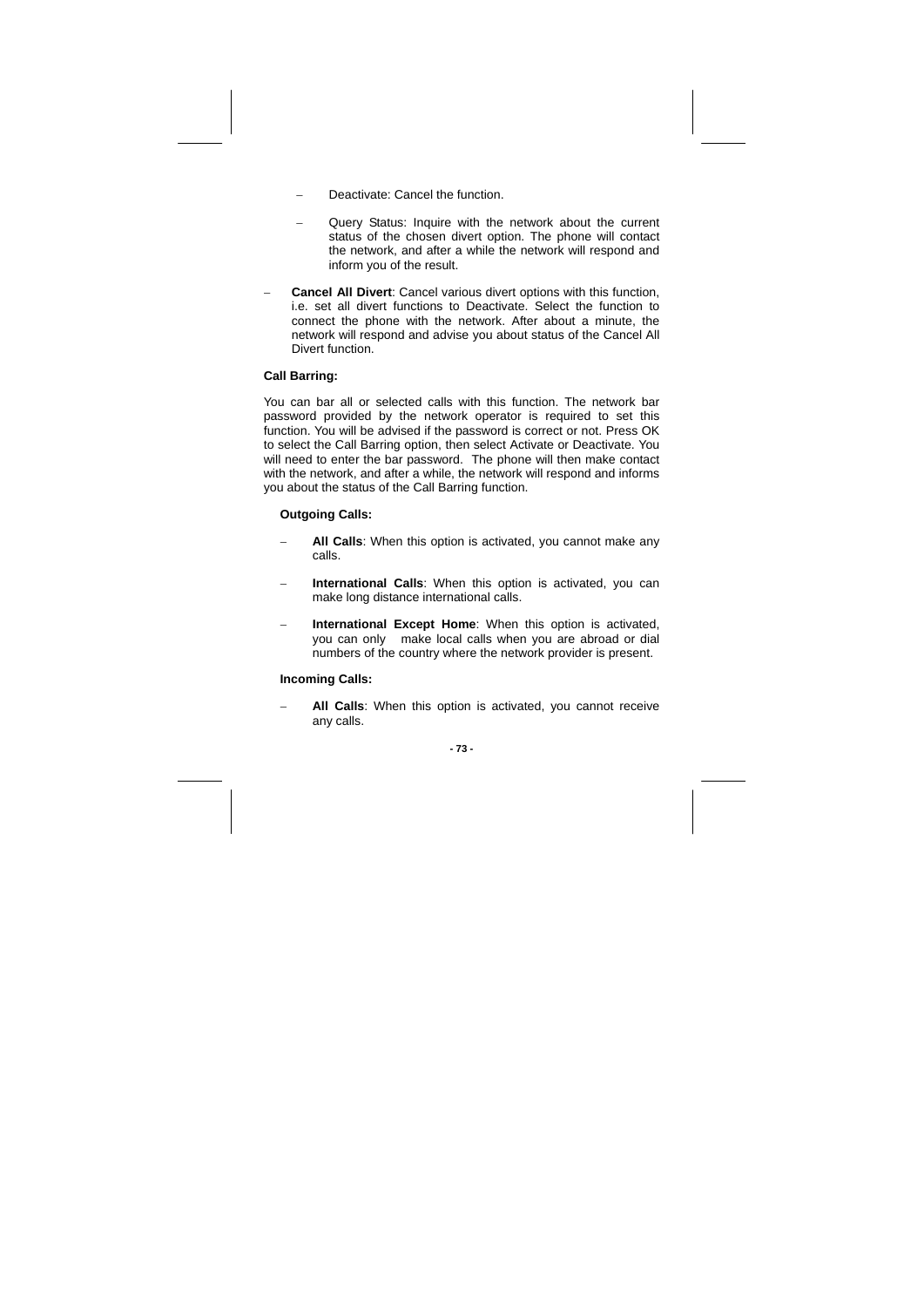When Roaming: When this option is activated, you cannot receive any incoming calls if you are out of reach of the network service.

**Note** on the above-mentioned five barring operations:

- Activate: Activate it after inputting the barring number.
- Deactivate: Cancel the barring function.
- − Query Status: Inquire with the network about the current status of the chosen barring option. The phone will make contact with the network, and after a while, the network will respond and inform you of the result.

**Cancel All:** Cancel the call barring. The network barring password provided by the network operator is required to cancel call barring.

**Change Barring Password**: You can modify the barring password with this function. Enter the original barring password when modifying.

#### **Line Switching:**

Switch to Line 1 or Line 2, the default is Line 1.

**Note**: If you select Line 2, then making calls from Line 2 depends on the network operator.

#### **Call Time Reminder:**

The function prompts you to end the call to save the call cost. The prompt options are "Off", "Single" or "Periodic"; There will be no prompts when the Call Time Reminder is set to OFF. You are required to enter a specific time value in the range of 1 and 3,000 seconds When set to "Single", the phone will automatically ring once. You are required to select a numerical value between 30 and 60 seconds when setting the prompt to "Periodic", and the phone will automatically ring once at your chosen time before the completion of every full minute.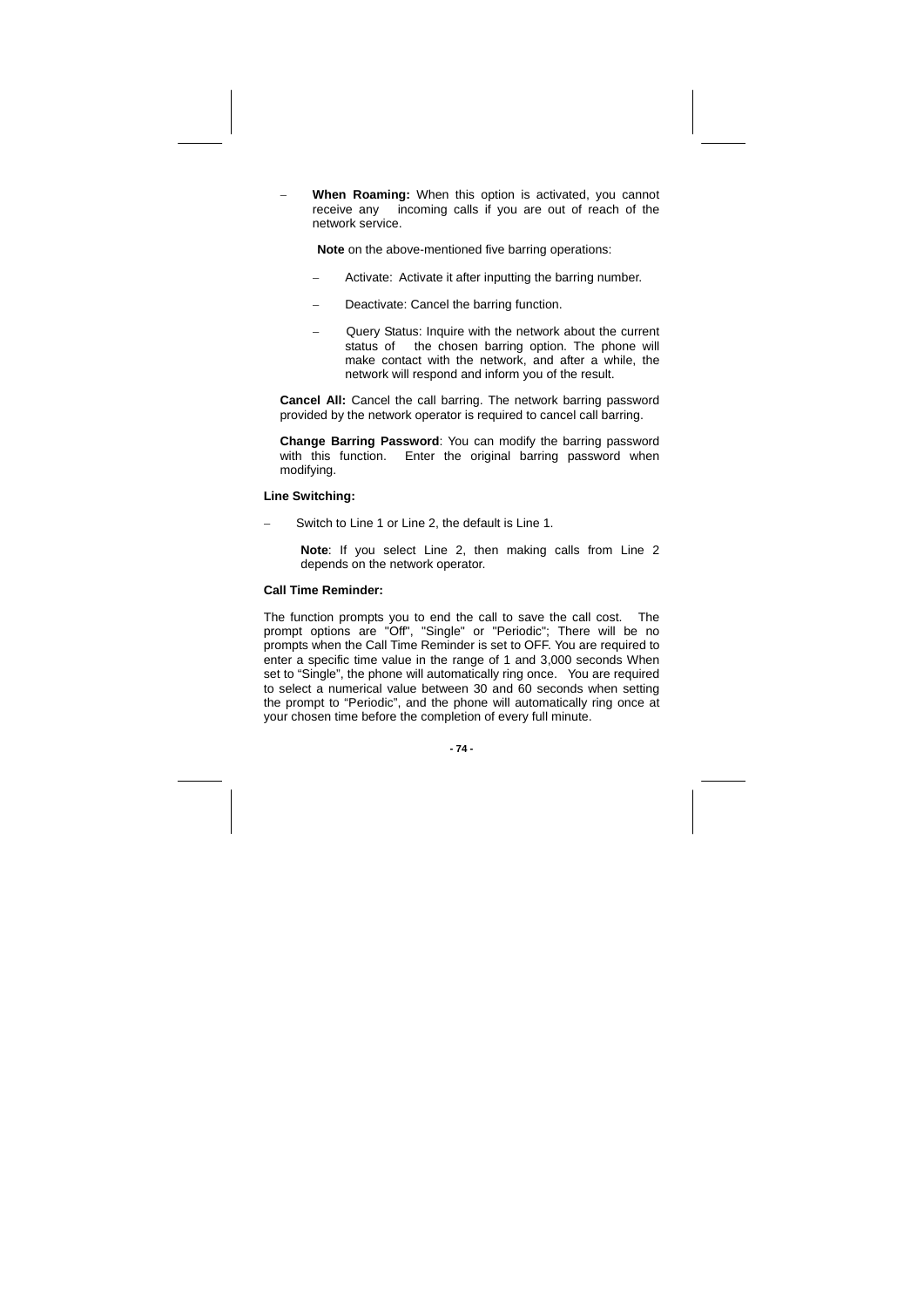#### **Call Time Display:**

You can Activate or Deactivate the Call Time Display function. When set to ON, the talk time will be displayed on the screen during the call. No call time will be displayed when this function is set to OFF.

#### **Auto Redial:**

You can Activate or Deactivate the Auto Redial function. When set to ON, the phone will automatically redial the last called number after a while if you fail to connect to the number. . Auto Redial can be done up to 10 times, and you cannot make any other call when the Auto Redial is in progress.

To end Auto Redial, press cancel.

#### **Closed User Group:**

Press left soft key to view the group list. Select "Add" to enter the group name, then press "Option" and select "Done". Thereafter, enter the serial number, and then press "OK" to complete the process of adding a new group. Select an existing group, and then press "Option" to edit, add, activate, deactivate or delete the group.

**Note**: This service is network dependent.

**IP Number:** you can edit and Activate three IP Numbers.

**Black List:** In the Blacklist feature, you can set five numbers. When this Blacklist is activated, you won't receive the calls from the numbers entered in the Blacklist.



Please contact the network operator for the following network service.

#### ·**Network Selection**

You can set it at Automatic or Manual to select the network (Auto is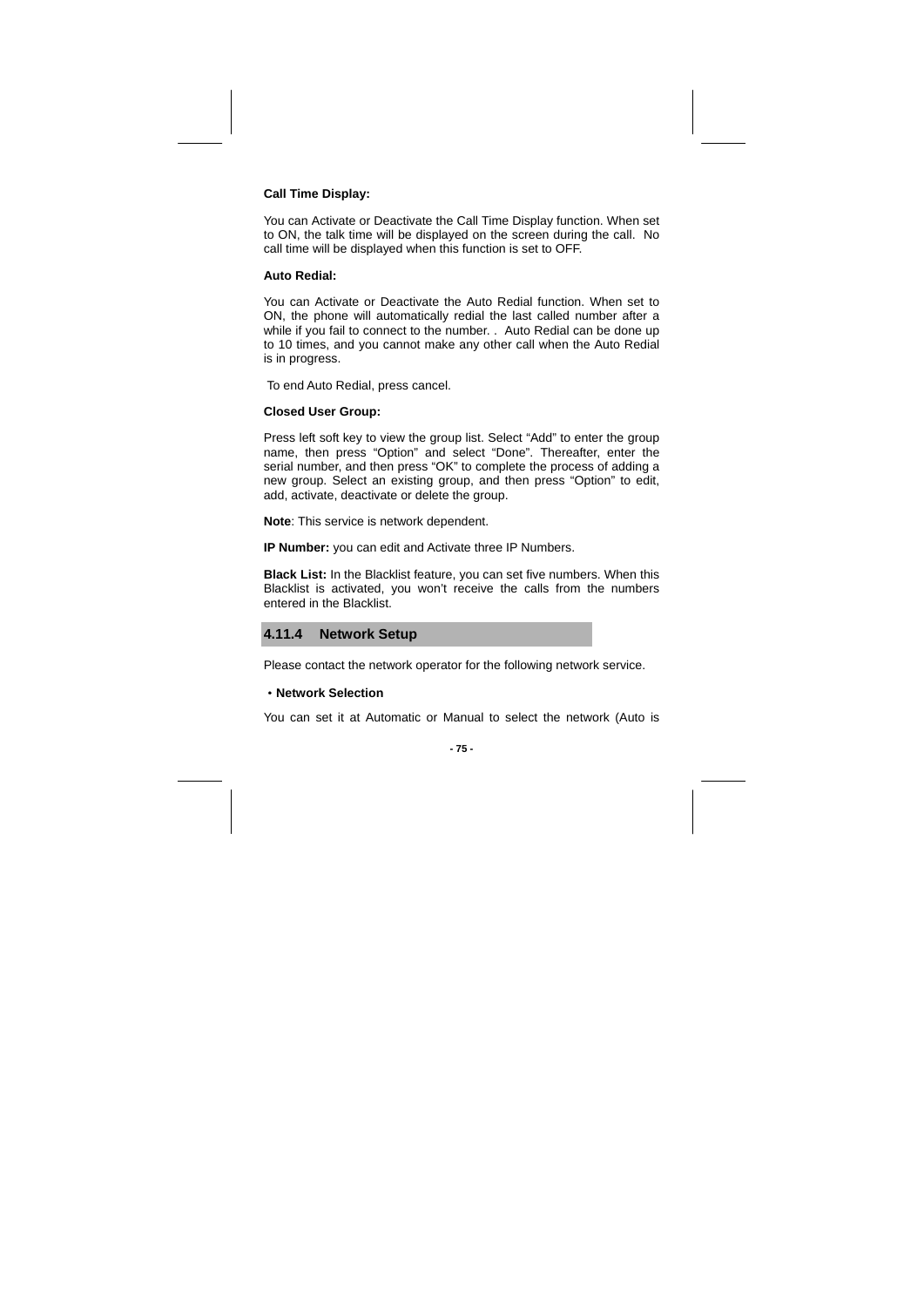recommended). When selecting Automatic, the phone will make the preferential selection according to the network in which SIM card belongs to. When selecting Manual, you are required to select the same network as the registered network with the network operator by SIM card for your use.

·**Preferred Networks** 

When selecting Preferred Networks, kindly note that the default network is the network of the SIM Card that is currently in use in your phone. Press "Option" to conduct the following operations:

- **Add From List:** Display all PLMN list.
- **Create New:** Create a new network and set the network priority.
- **Change Priority:** Reset the selected Network Priority
- **Delete:** Delete the current preferred network.
- ·**GPRS Connection**

 GPRS Connection can be set as Connecting When Needed or Always Connected.

·**Data Account** 

Default WAP Account List. Press Left Soft Key to enter "Edit".

**Note**: Please consult local Network Operators about the specific parameters and settings of WAP.

### **4.11.5 Security Setup**

The Security Set Up Options are as follows:

·**SIM Lock:** 

Enter the right PIN. When the SIM Lock is set to ON, you are required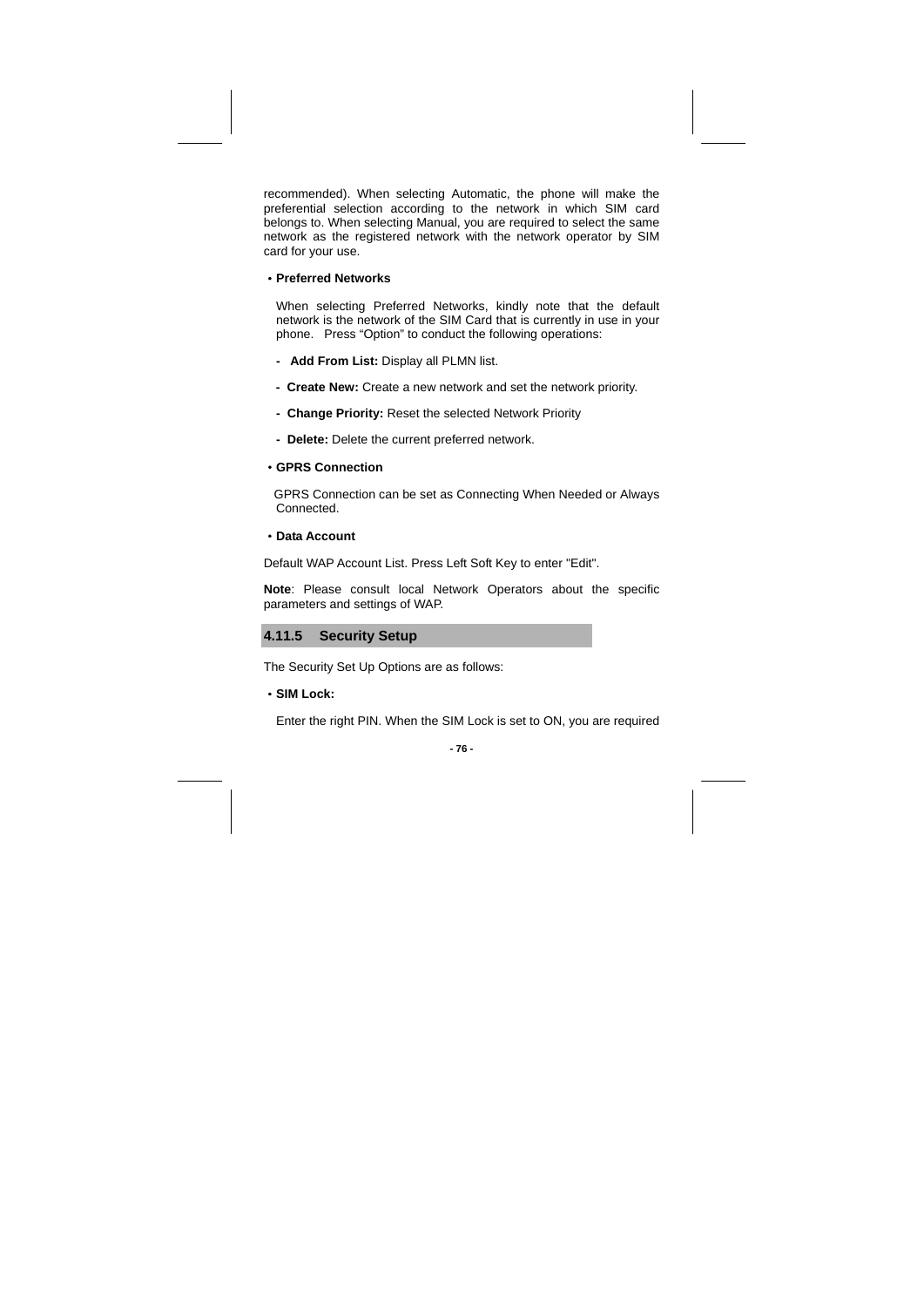to enter the PIN each time that you switch on the phone. PUK (Personal Unlock key) is required when you fail to enter the right PIN three times in succession. PUK is used to unlock and modify the locked PIN. Please contact the network operator if you are not provided with PUK or have lost the PUK.

#### ·**Phone Lock:**

You can lock or unlock the phone. Enter the password to activate or deactivate the phone lock. When the phone is locked, you will be required to enter the phone password if SIM card needs to be changed. 4-8 numbers can be used for the phone password.

#### ·**Auto Keypad Lock:**

You can lock/unlock the phone keyboard and set the Key Lock Time. The default is OFF.

·**Fixed Dial:** 

 Fixed Dialing requires a SIM Card that allows fixed numbers to be saved. If this function is activated, only phone numbers in the Fixed Dial List can be dialed. PIN2 is required for this function. Network support is also required. Note: PIN2 is not required before the phone is switched off, if you enter PIN2 after the phone is switched on. Therefore, please switch the phone off and switch it on again after your setting, if you do not want others to change the status of the Fixed Dial.

#### ·**Barred Dial:**

 Barred Dialing requires a SIM Card that allows fixed numbers to be barred. If this function is activated, the phone numbers in the barred dial list cannot be dialed. PIN2 is required for the function. Network support is also required.

#### ·**Change Password:**

You can change PIN, PIN2, and phone lock password with this function.

**- PIN**

$$
\cdot 77\cdot
$$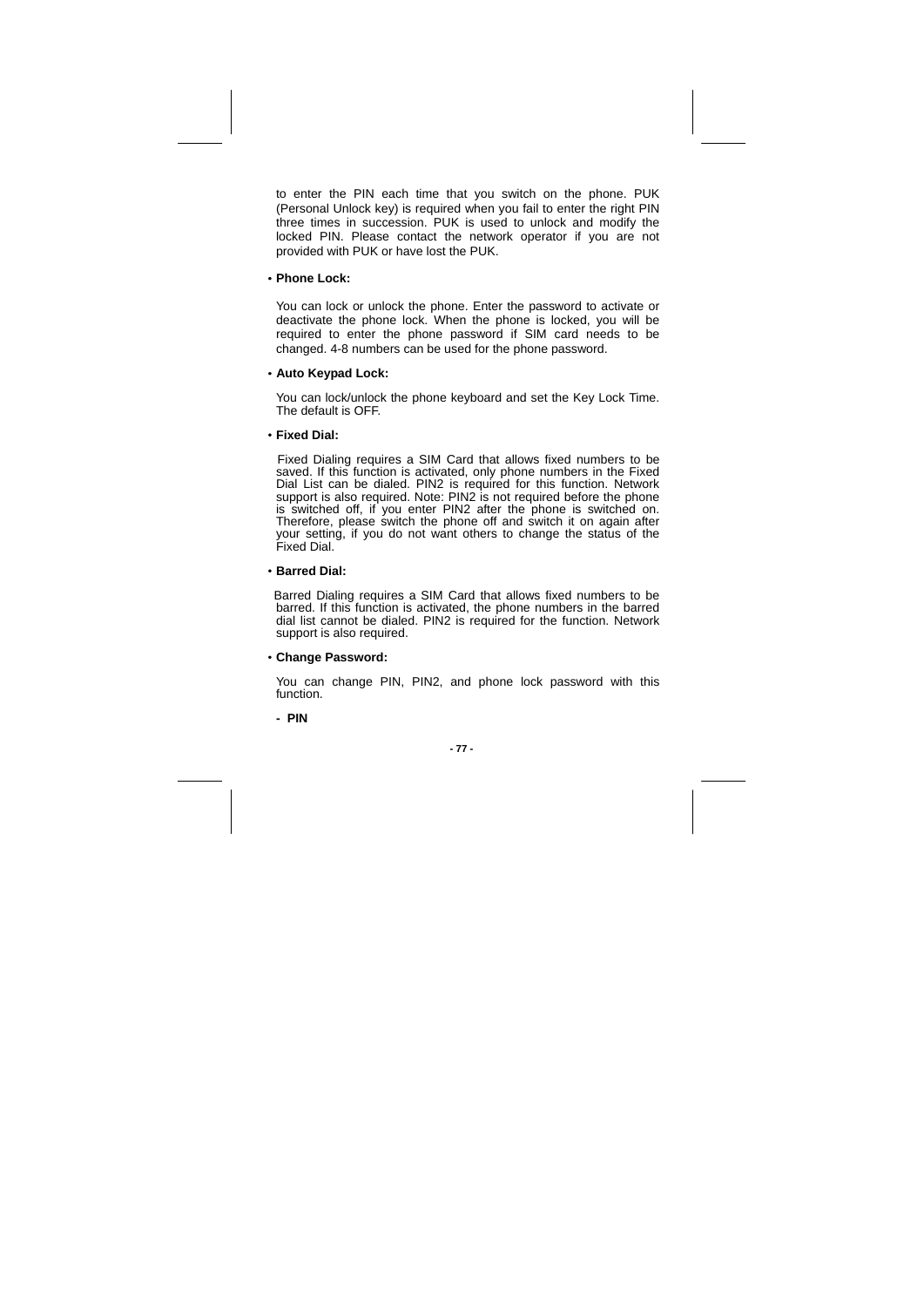Steps for changing the PIN are as follows:

The original PIN is required before changing the PIN.

Enter the new PIN. 4-8 numbers can be used for PIN.

Re-enter New PIN to OK the New PIN

**- PIN2** 

Steps for changing the PIN2 are as follows:

The original PIN2 is required before changing PIN2.

Enter the new PIN2. 8 figures can be used for PIN2.

Re-enter the New PIN2 to OK the new PIN2.

**- Phone Lock Password** 

Steps for changing the Phone Lock Password are as follows:

The current phone password is required before changing the phone password.

Enter the new phone password.

Re-enter the new phone password to OK the new phone password.

### **4.11.6 Restore Factory Settings**

Enter "Settings" to select "Restore Factory Settings", enter the phone password as prompted and press OK. All settings can be restored to factory settings with this function.

Note: Default password is "1234".

**4.11.7 Sound Effect** 

**Equalizer:** select an equalizer to adjust the effect to music.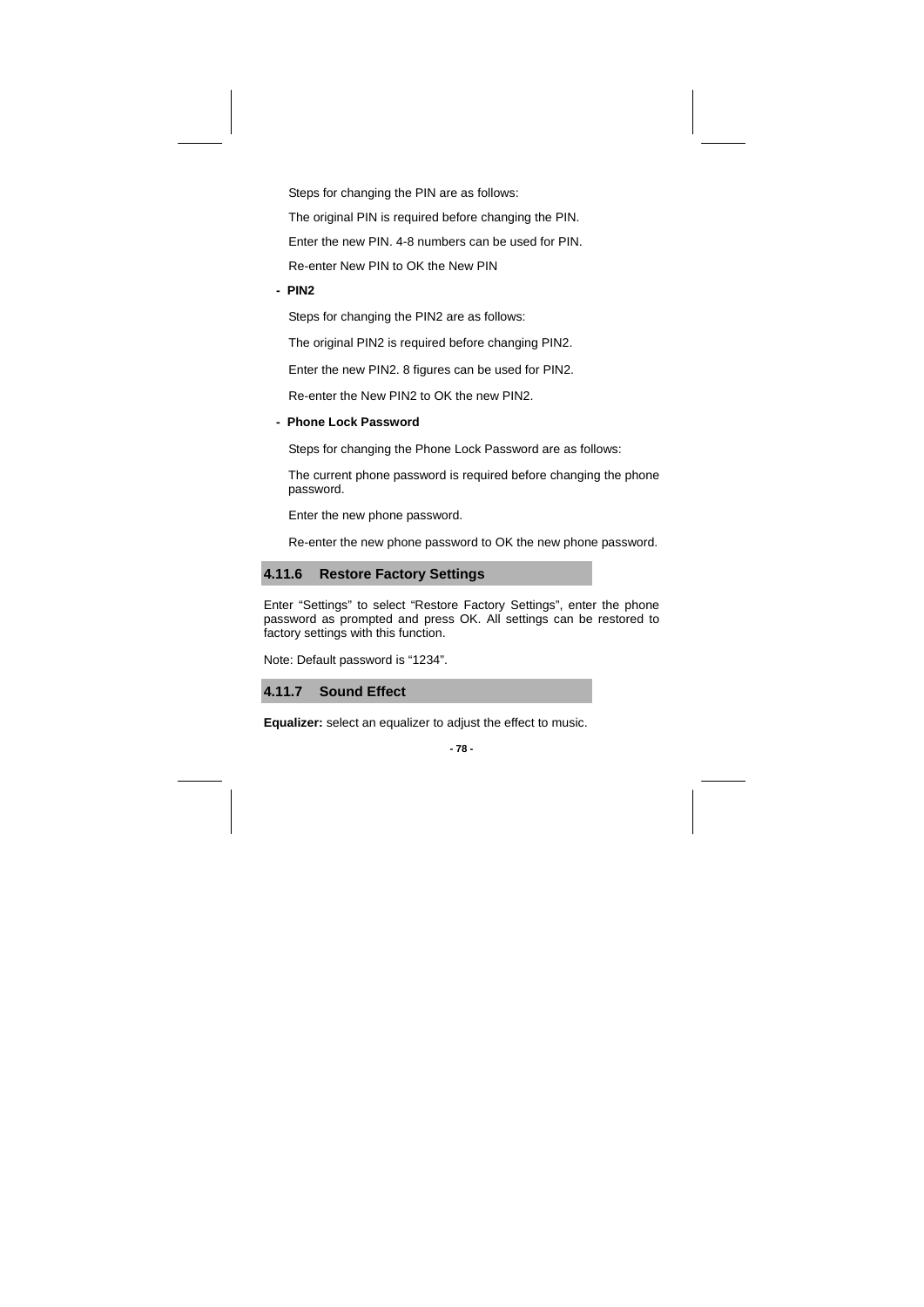**In Call Background Sound:** you can simulate a certain circumstance even in a quiet situation after you have selected a background noise for you call. Press left soft key to set the background noise, the time to play and the list.

**Audio 3D Effect:** to set 3D effect for your phone. Different selection will offer different effect for you music.

#### **4.11.8 Bluetooth**

You can establish a wireless connection with other compatible devices using Bluetooth technology. Such compatible devices include cell phone, computer, earphone and vehicle parts. For the compatibility of other devices please consult the manufacturer. You can use Bluetooth to send pictures, videos, music, notes and voice segments; or establish a wireless connection with compatible PC (to send files for example). As the communication between two Bluetooth devices is just wireless, so it's not necessary to keep the mobile phone dead against the other device. You shall ensure that the distance between two Bluetooth devices is no more than 10 meters (about 32 feet). But however, the Bluetooth connection may be interfered by obstacles like wall or other electronic devices.

In some circumstance, the application of Bluetooth may be restricted. Please consult your local authorities or service providers.

Application of Bluetooth technology in your cell phone will accelerate the consumption of electricity power and thus shorten the service life of your battery.

**Power**: select to switch on or off Bluetooth.

**Inquiry Audio Device:** Searching for hand-free devices: after confirmation, your phone will search for Bluetooth devices and a list of available devices will be displayed in the screen. Select a Bluetooth device and input a correct password to establish a security connection.

**Note**: the initial password of Bluetooth earphone is 0000 or 1234. For details please contact your device provider.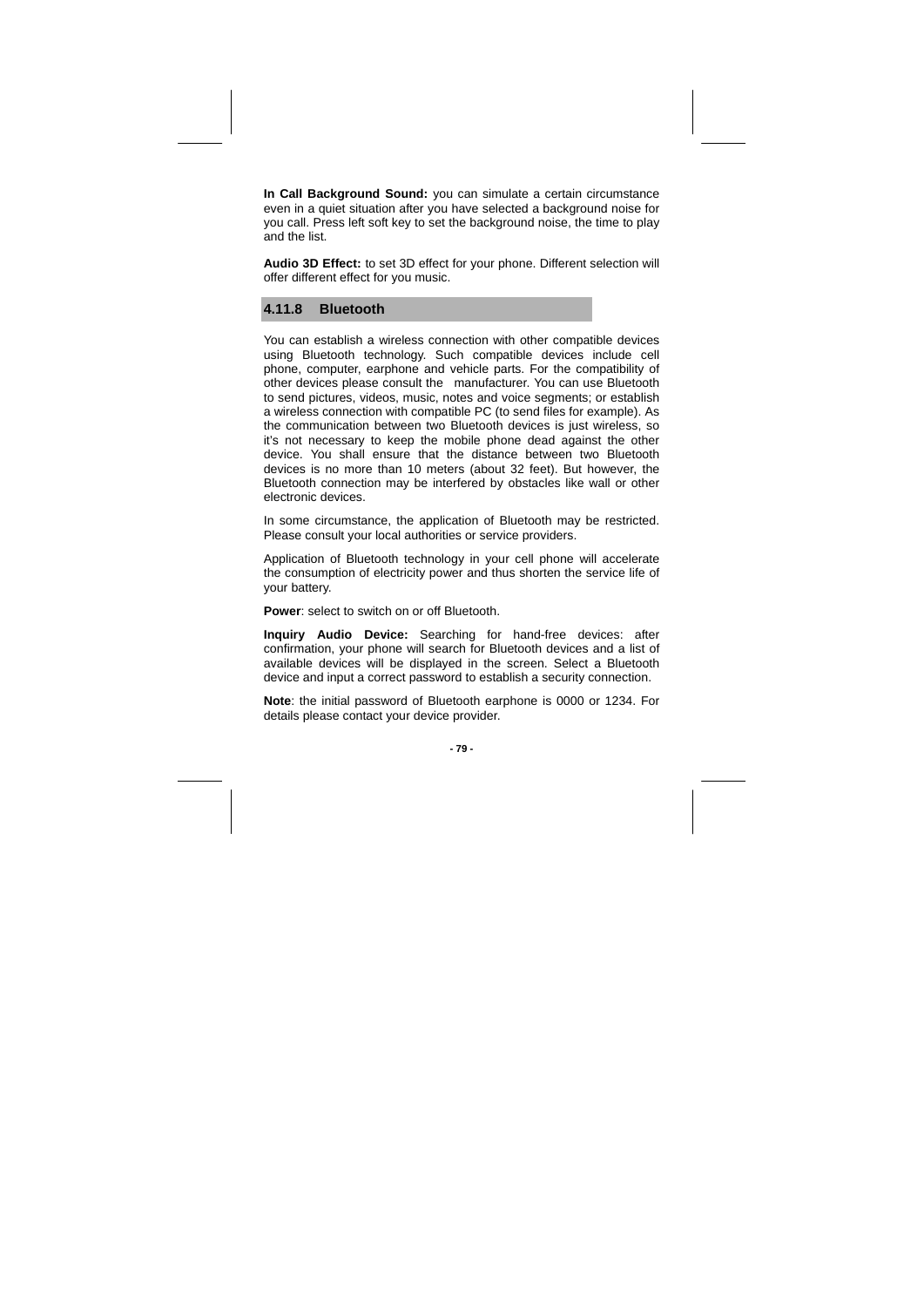**My Device:** list all Bluetooth devices within the scope of your phone. Select an available device, press OK and then you have the following options:

- − Connecting: Enter into service record option after confirmation, select advanced voice playing service to convert voice, turn on Bluetooth Stereo to enjoy MP3 music as well as answer or make a call.
- Device name: show the name of device.
- Delete: delete a device.
- Delete All: Delete all the devices.
- Service records: advanced voice playing service and earphone service, etc.
- − Inquiry new device: search for new devices.

**Active Device**: show all devices already connected.

**Setting:** after select, you have the following options:

− Visibility: after enabled, other devices can search this device.

**Note**: This function is not available if advanced voice playing is enabled.

- − Change Device name: show and edit the name of device.
- − Authentication: Enabled or disabled.
- − Audio path: save in the phone or move to hand-free kits.
- FTP setting: set the path and folder authorities for the share folder.

**About**: show detail the Bluetooth serviced provided by this phone.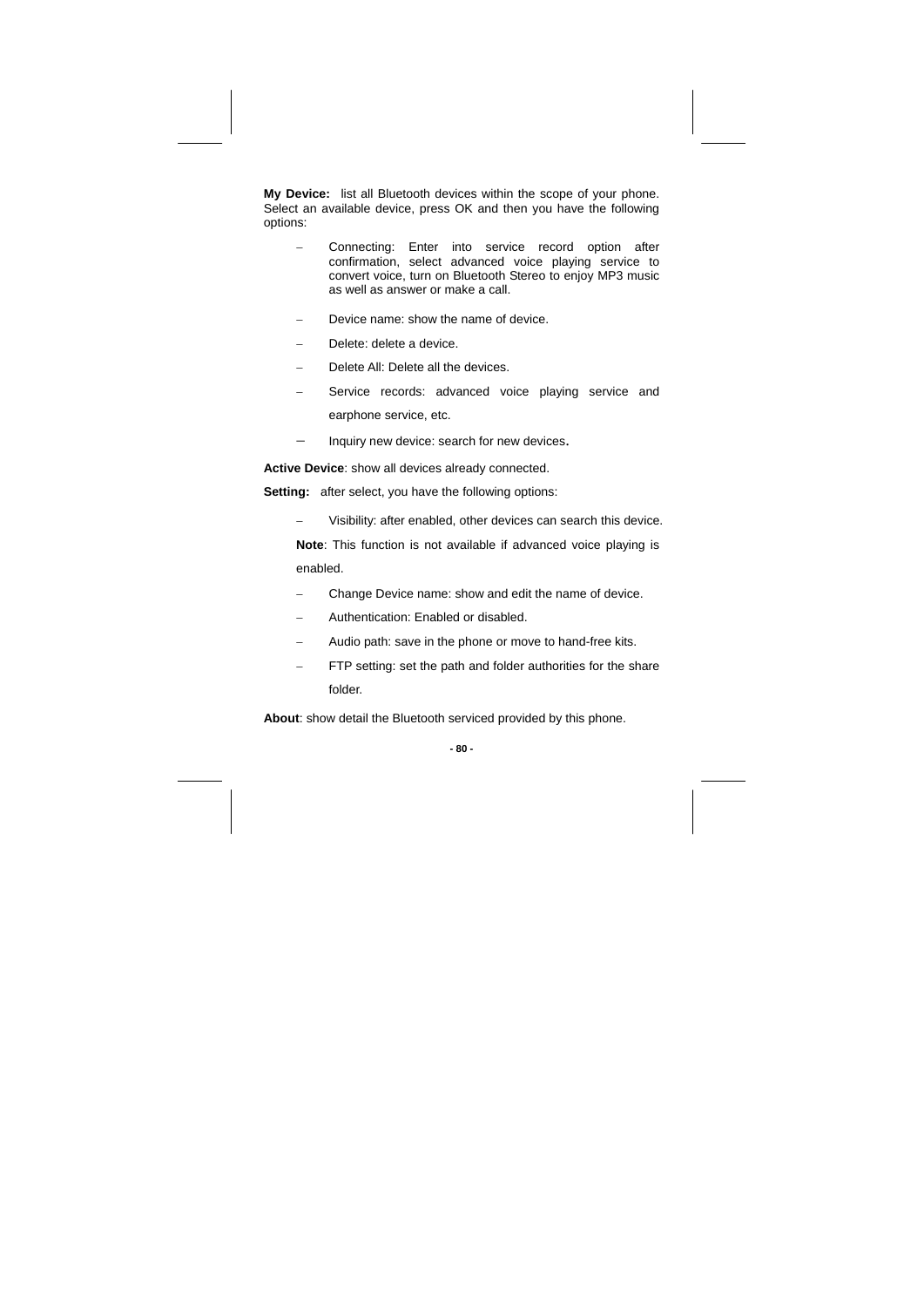### **4.12 ORGANIZER**

### **4.12.1 Calendar**

You can view and edit the memo of a specified date with this function. After choosing "Calendar" press "Option" to perform the following functions:

- − **View Tasks:** You can view or edit the daily arrangement of the day. For details please refer to the "Memo".
- Jump to Date: Skip to the specified date to view or edit the daily arrangements of the day.

### **4.12.2 To Do List**

Use the menu, you can View, Add, Edit Task, Delete Task and Delete All as required. Start up the "Memo", and press OK; Press "Option" to enter into the next step to add a new memo.

- − Set the date of activating the To Do List.
- − Set the time of activating the To Do List.
- − Input the note text of the To Do List.
- Start up the alarm and set the way of ringing.
- − When you have finished, press "Done".

### **4.12.3 Alarm**

Use the menu, you can set the alarm as you desire. If you have set the alarm, an icon will appear indicating that you have set the alarm. No icon will show if you have not set the alarm. Choose "Edit" to set the alarm: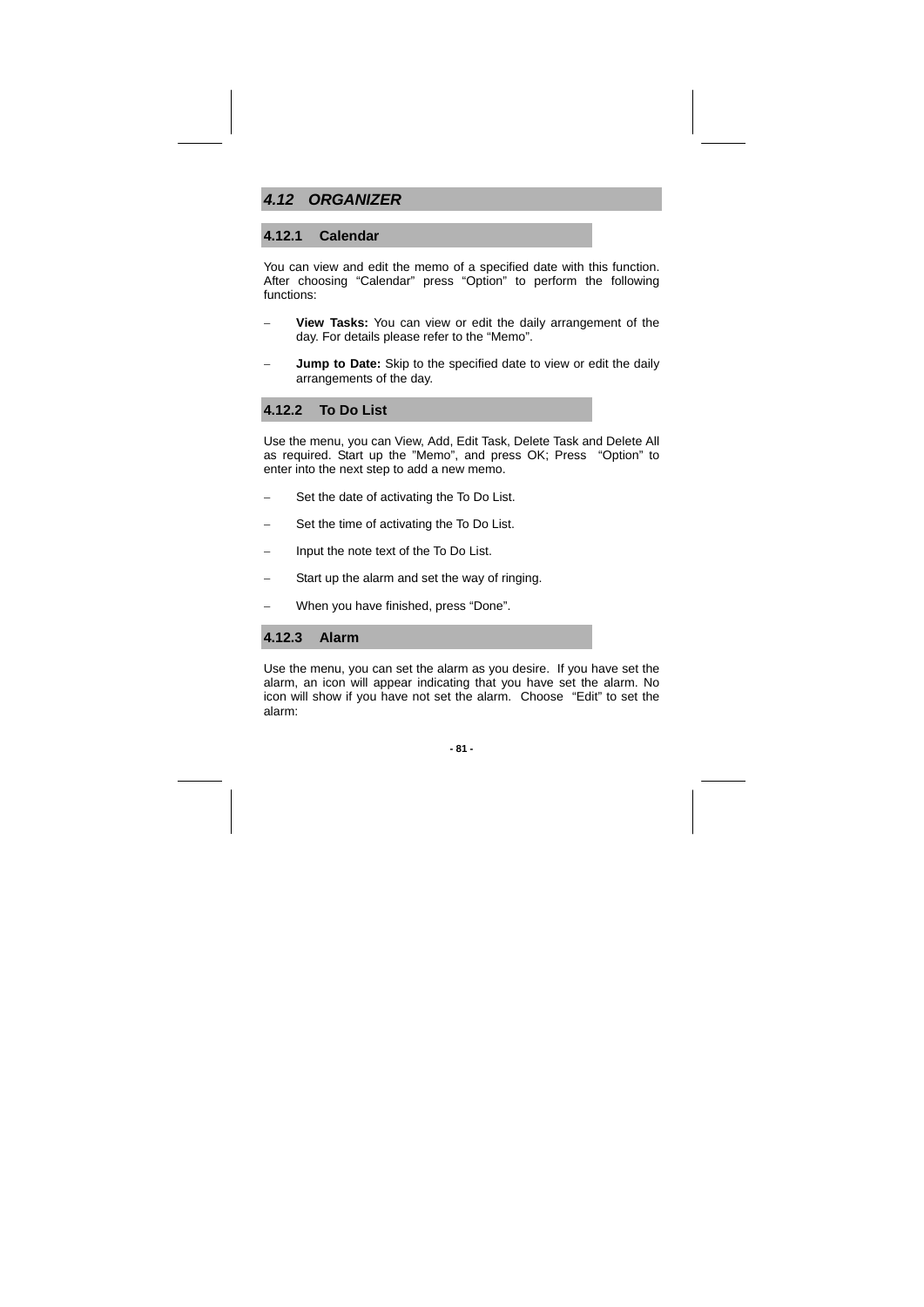- 1> Then select On.
- 2> Set the time of activating alarm.
- 3> Choose the ringing option that you need: Once, Everyday, Days (this can be accomplished by pressing the Down Key and then activating).
- 4> Press "Done".

**Note**: If you choose Snooze when the alarm is ringing or don't stop it from ringing, the default alarm setting will make the alarm ring again after 4 minutes. If you choose Snooze again the alarm will ring again after four minutes and continue to ring every four minutes.

#### **4.12.4 World Clock**

You can choose to browse the cities in the world map according to their time zones through the Left/Right directions of the Selection key. The corresponding date and time will be displayed in the bottom row of the screen.



When set to On, you can use the phone as a flashlight.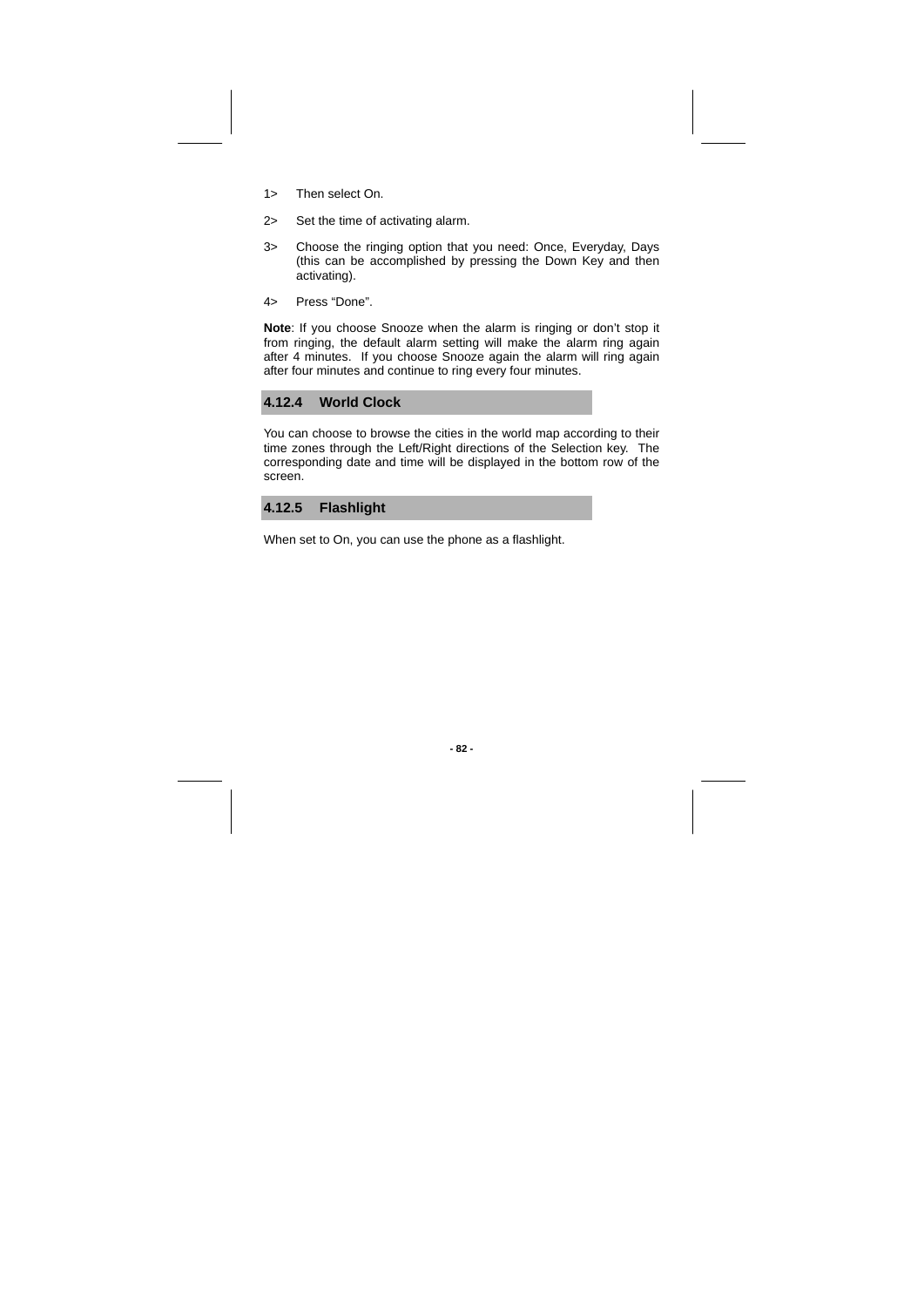# **5 APPENDIX**

## **5.1 APPENDIX A: GUIDANCE ON ENTRY METHODS**

This phone provides the input methods of Multitap ABC, Mulitap abc, Numeric, Smart ABC and Smart abc which can be used in editing the Phone Book, short messages, memos, greetings, alarms and other text applications.

### **5.1.1 The Icons of Input Methods**

After entering different kinds of edit windows (including edit phonebook, short messages. etc.), the icons of input are as follows:

- The Entry method of Numeric appears as: "123"
- **"ABC":** The entry method of Multitap ABC appears as: "ABC"
- **"abc":** The entry method of Mulitap abc appears as: "abc"
- **"eZi ABC":** The entry method of eZiText®Smart ABC appears as: "eZi ABC"
- **"eZi abc":** The entry method of eZiText® Smart abc appears as: "eZi abc"

|         |  | 5.1.2 How to switch between the input |  |
|---------|--|---------------------------------------|--|
| methods |  |                                       |  |

Press  $\frac{24}{100}$  key to switch the input methods.

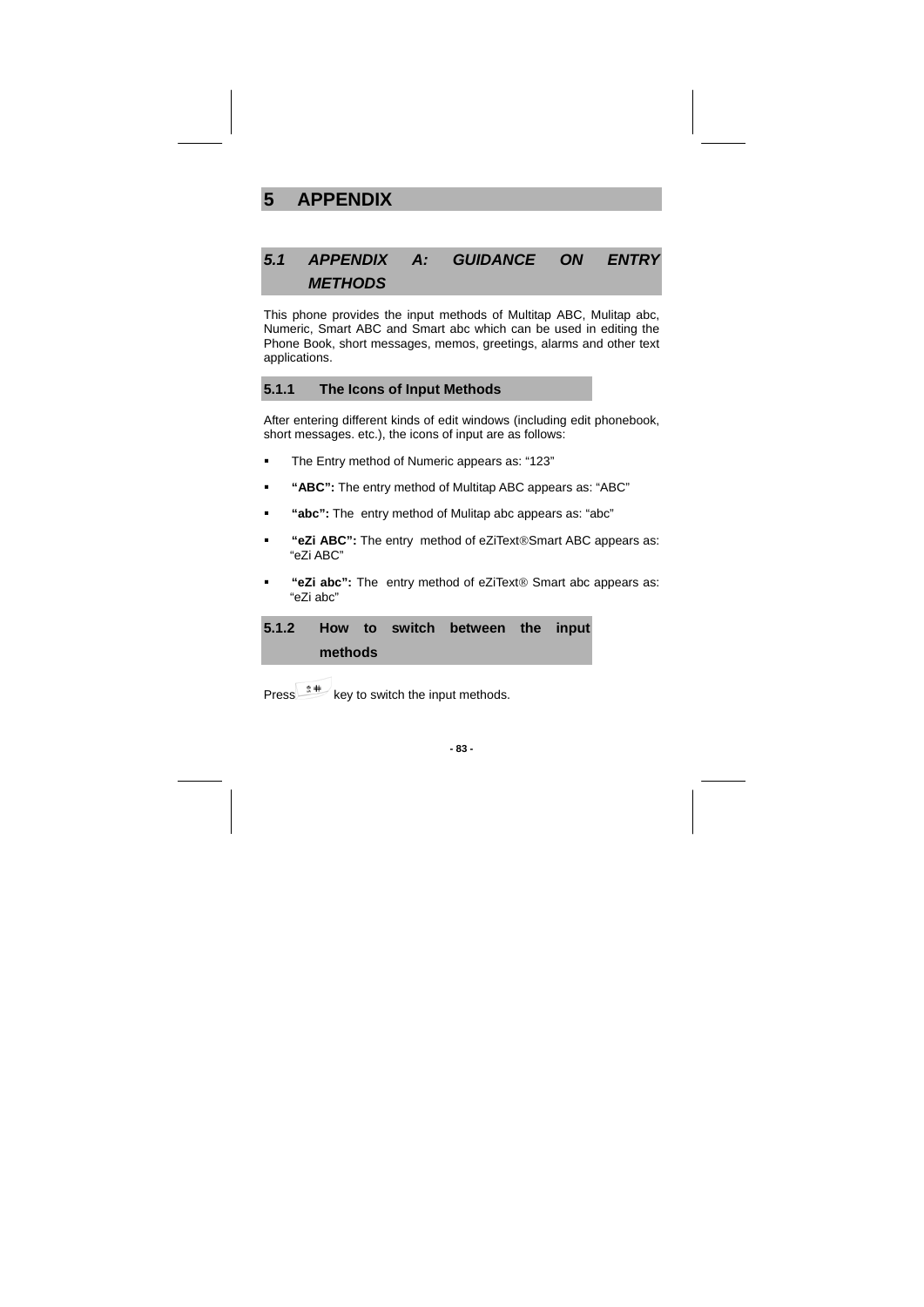e.g.: If the current input is Smart ABC the screen will show "eZi ABC".

Press  $\frac{24}{x}$  key, to go to Smart abc, and the screen will show "eZi abc".

### **5.1.3 Numeric**、**Multitap ABC and Multitap abc Input Methods**

#### ·**Numeric**

When the icon of the input method is "123", press the number keys to enter the numbers directly.

#### ·**Multitap ABC and Multitap abc**

When the icon is "ABC" or "abc", repeatedly press the number keys

 $\left( \begin{array}{ccc} e^{i\omega t} & \omega & 0 \\ e^{i\omega t} & 0 & 0 \end{array} \right)$  to view the letters you require, until the letters appear in the text area. Press the number key once for the first letter , press twice for the second letter Similarly press the number keys in the same way to reach the desired letter.

Press to enter a blank space or "0".

**Note:** when you are using Numeric entry, and if a blank space is required, please switch to the method of Multitap ABC and Multitap abc

first, then press to enter a blank space.

### **5.1.4 How to Input Special Symbols**

If you want to input special symbols, such as " $\ldots$ ! ? = < >", etc., please refer to the following steps: Press Left Soft Key to enter the Option

Menu for the "Insert Symbols" in the " Entry method" or press key to display the symbols. Press the Up/Down, or Left/Right directions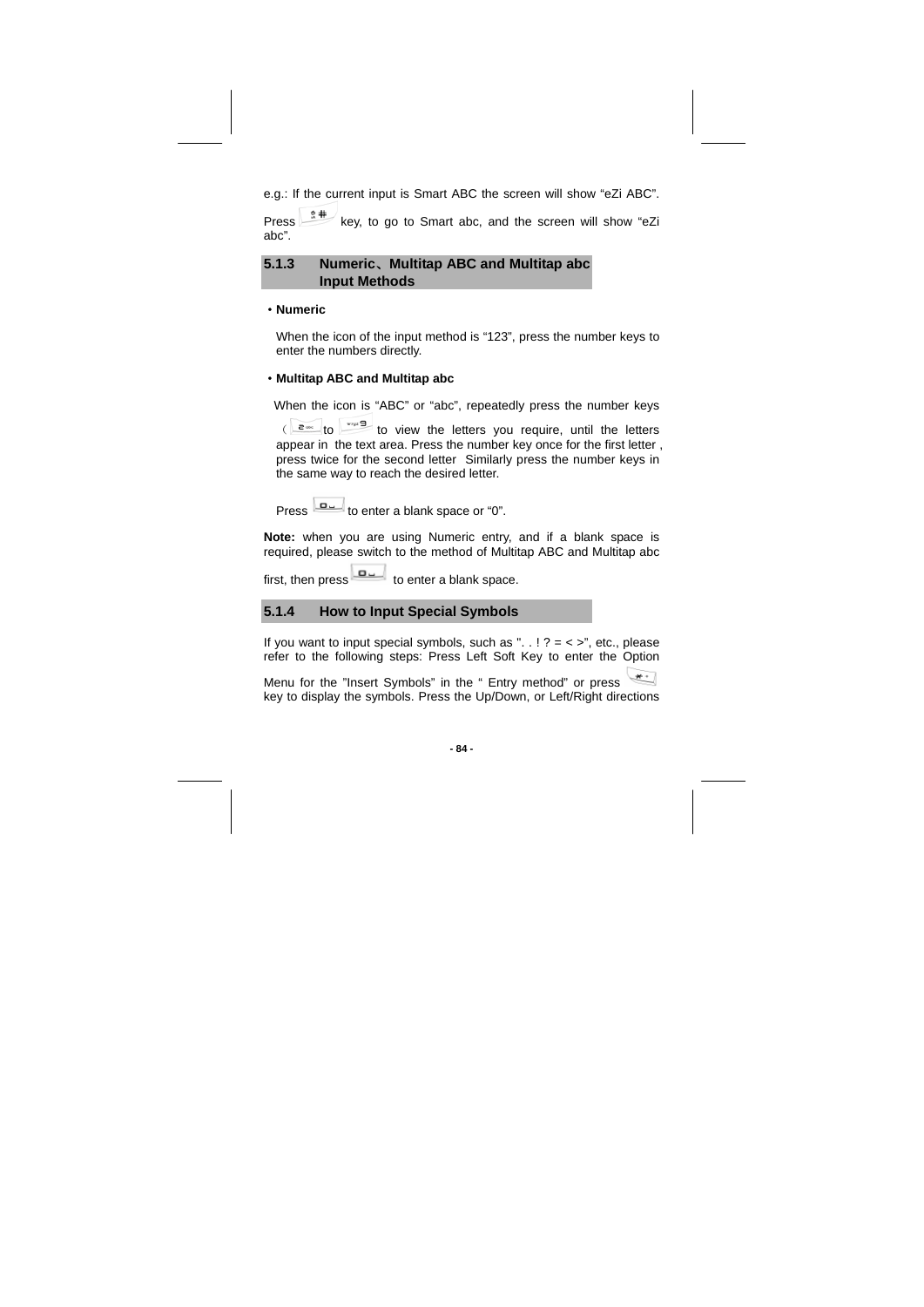of the Selection Key to move the cursor in the symbol table, and then press Left Soft key to choose one symbol, or press the Right Soft key to cancel the symbols selection.

# **5.2 APPENDIX B: MAINTENANCE AND TROUBLE SHOOTING**

### **5.2.1 Maintenance**

Your phone is a product of superior design and craftsmanship and should be treated with care.

The following suggestions will help you to fulfill any warranty obligations and enable you to enjoy your mobile phone for many years:

- ·The mobile phone and all its parts and accessories should be kept out of reach of small children.
- ·Keep the phone dry. Precipitation, humidity and all types of liquids or moisture can contain minerals that will corrode the electronic circuits.
- ·Do not use or store the phone in dusty, dirty areas. Its moving parts can be damaged. Do not store the phone in hot areas. High temperatures may decrease the life of the electronic circuit, damage the battery, and warp or melt certain plastic parts.
- ·Do not store the phone in cold areas. When it warms up (to its normal temperature), moisture can form inside, which may damage the electronic circuit boards.
- ·Do not use corrosive chemicals, cleansers or strong detergents to clean the phone. Dip a soft towel in soap water to clean the phone.

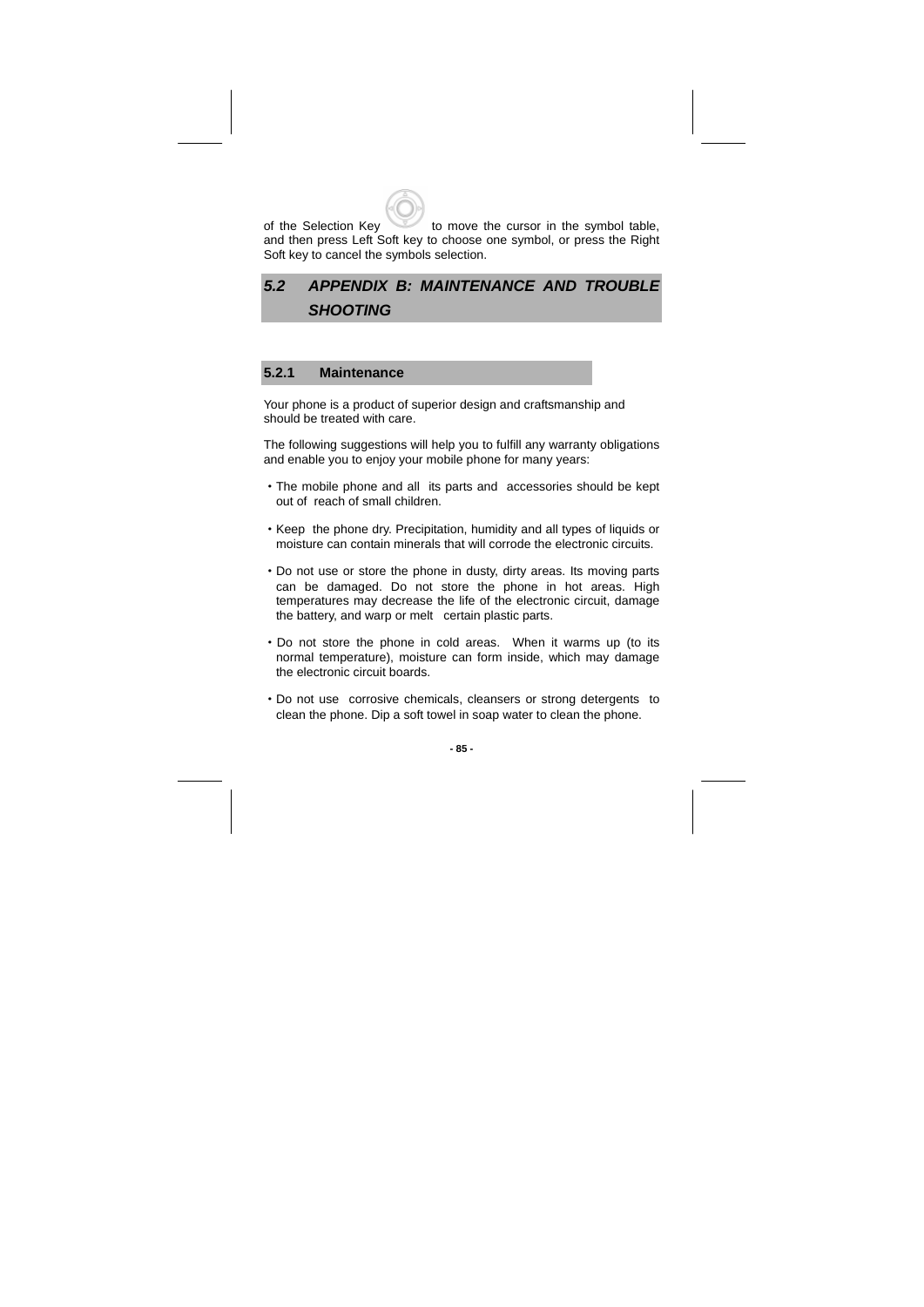·If your phone or any accessory doesn't function normally, please send them to the nearest authorized service facility . The qualified personnel there will assist you, and if necessary, arrange for service.

## **5.2.2 Troubleshooting**

This section lists some problems that you might face while using your phone. If you feel that your phone is not functioning normally, please reset settings first and then refer to the following Troubleshooting Guide. If you are still unable to solve the problems, please contact the authorized service center or the store from where you purchased the phone.

| <b>Problems</b>                  | <b>Solutions</b>                                                                                                                                                                                                                                                                                                                                                                                                                                                                                                                                    |
|----------------------------------|-----------------------------------------------------------------------------------------------------------------------------------------------------------------------------------------------------------------------------------------------------------------------------------------------------------------------------------------------------------------------------------------------------------------------------------------------------------------------------------------------------------------------------------------------------|
| Can not answer or<br>make a call | Make sure that the phone has been switched<br>on.<br>Make sure that the battery is charged.<br>Make sure that the signal intensity is high<br>enough.<br>Make sure the own number function in the call<br>setting is system preset or number sending.<br>Make sure the line switch in call setting is the<br>system preset line. Check whether you have<br>set up call barring or fixed dialing or any other<br>safety function.<br>Check whether you have set up call divert.<br>Check whether you have inserted the proper<br>SIM card correctly. |
| Low voice                        | Check if the volume has been set too low.                                                                                                                                                                                                                                                                                                                                                                                                                                                                                                           |
| No ring                          | Check whether you have set up the "Vibrating"<br>Only" option.<br>Check whether the ring volume is not too low<br>Move away from a noisy place to check if you<br>can hear the phone ringing.<br>Check whether you have set up call divert.                                                                                                                                                                                                                                                                                                         |
| LCD unclear                      | Check whether the contrast has been set too<br>low.                                                                                                                                                                                                                                                                                                                                                                                                                                                                                                 |

**- 86 -**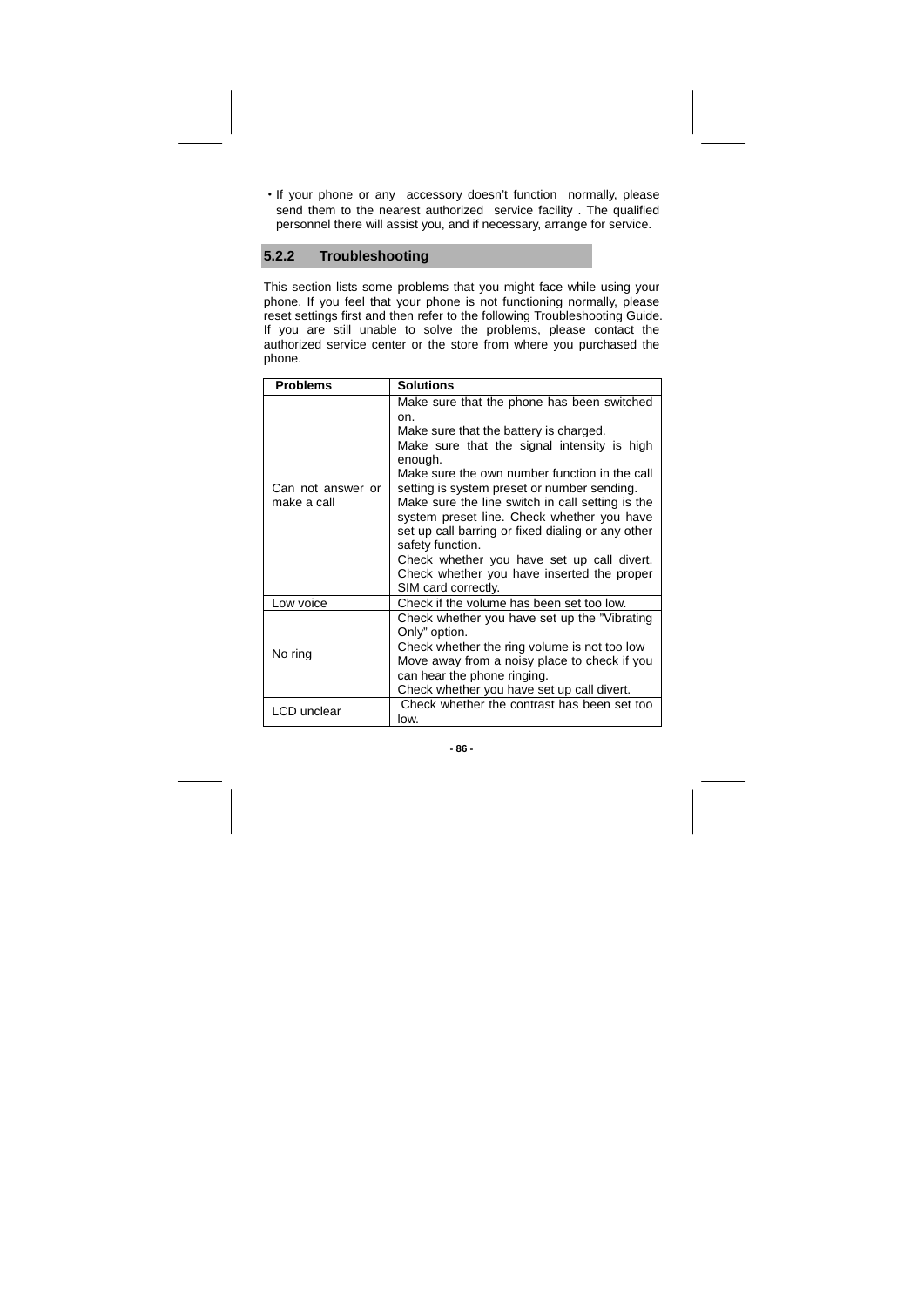| Can't<br>recognize<br>Memory card                                         | Check whether the T-FLASH card is in good<br>condition.<br>Check whether the installation of the T-FLASH<br>card is all right.<br>Check whether the card has been formatted<br>into FAT system, not a NTFS system                                                                                                                                                      |
|---------------------------------------------------------------------------|------------------------------------------------------------------------------------------------------------------------------------------------------------------------------------------------------------------------------------------------------------------------------------------------------------------------------------------------------------------------|
| <b>Bluetooth</b><br>connection<br>Why I can't find my<br>friends' devices | Check whether the two devices' Bluetooth<br>function is activated already.<br>Ensure the distance between the two device<br>is no more than 10 meters (about 32 feet)<br>Ensure there is no wall or other obstacles<br>between the two devices<br>Check whether the other device is in the<br>status of hiding.<br>Check whether the two devices<br>are<br>compatible. |

# **5.3 APPENDIX C: INTRODUCTION OF AVAILABLE ACCESSORIES**

### **5.3.1 Dual Stereo Personal Hands Free Kit**

The Dual Stereo Personal Hands Free Kit allows and you listen to music or allow you to make conversations with handsfree comfort.

### **5.3.2 Mini USB Cable**

Connect the USB cable to the phone to store files and download pictures. When the USB cable is in use, the charging function will be activated. Drivers are not needed when you are using the USB cable with Windows 2000/XP. If you are using the USB Cable with Windows 98/98SE, you can download and install the drivers from the Internet.

**- 87 -**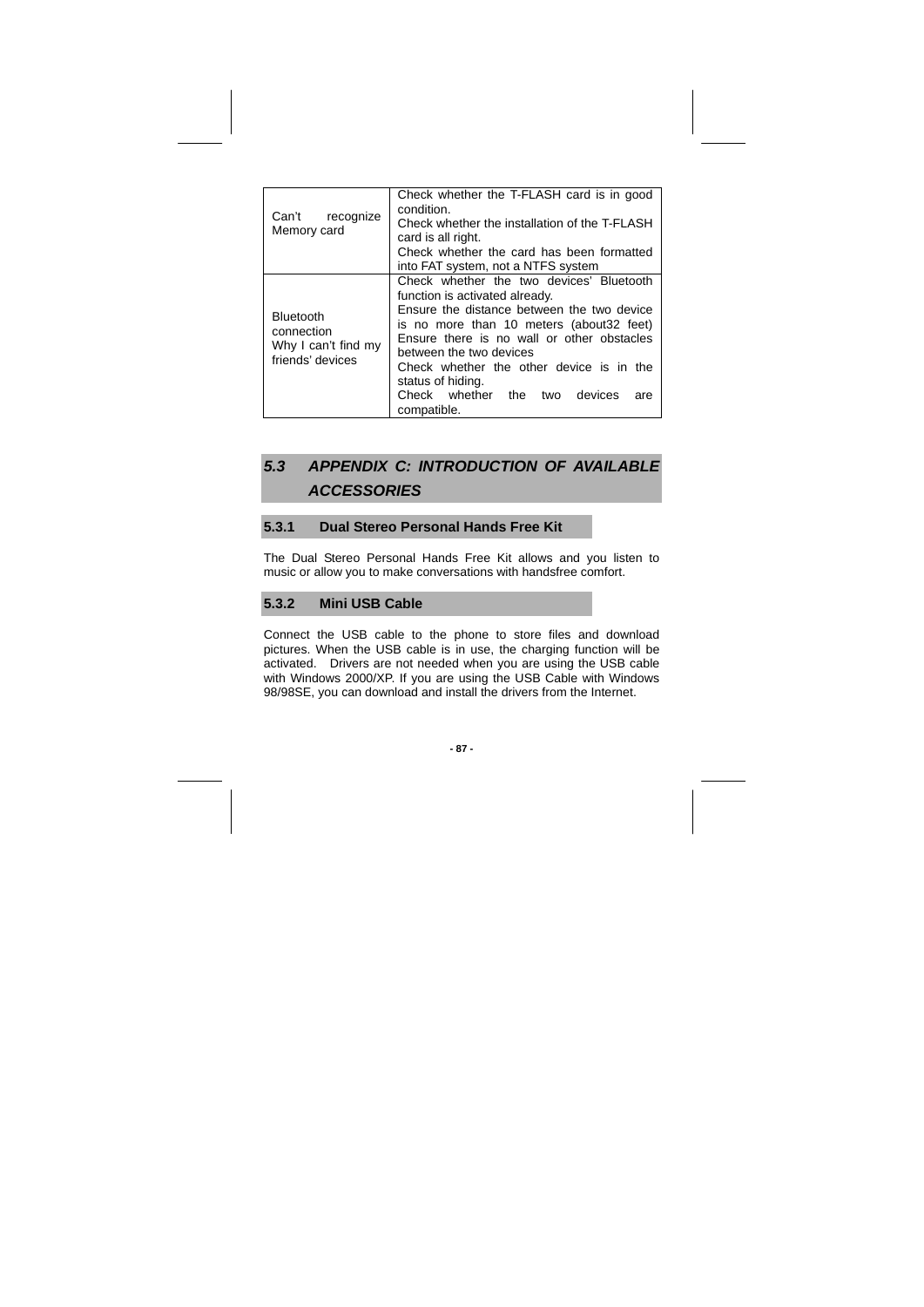## **5.3.3 Travel Charger**

You can charge the phone with the Travel Charger when you are on the move.

**Note:** Please use genuine accessories to get the most out of your phone.

## **5.4 APPENDIX D: FUNCTION LIST**

| Messages | <b>SMS</b> |               | Reply             |
|----------|------------|---------------|-------------------|
|          |            |               | Delete            |
|          |            |               | Edit              |
|          |            |               | Forward           |
|          |            |               | Copy to SIM/Phone |
|          |            |               | Move to SIM/Phone |
|          |            | <b>Inbox</b>  | Chat              |
|          |            |               | Delete All        |
|          |            |               | Copy all          |
|          |            |               | Move all          |
|          |            |               | Use Number        |
|          |            |               | Use URL           |
|          |            |               | Save Objects      |
|          |            | Outbox        | Send              |
|          |            |               | Edit              |
|          |            |               | Delete            |
|          |            |               | Copy to SIM/Phone |
|          |            |               | Move to SIM/Phone |
|          |            |               | Delete All        |
|          |            |               | Copy all          |
|          |            |               | Move all          |
|          |            |               | Use Number        |
|          |            |               | Use URL           |
|          |            | <b>Drafts</b> |                   |
|          |            | Write         | Done              |
|          |            |               |                   |

**- 88 -**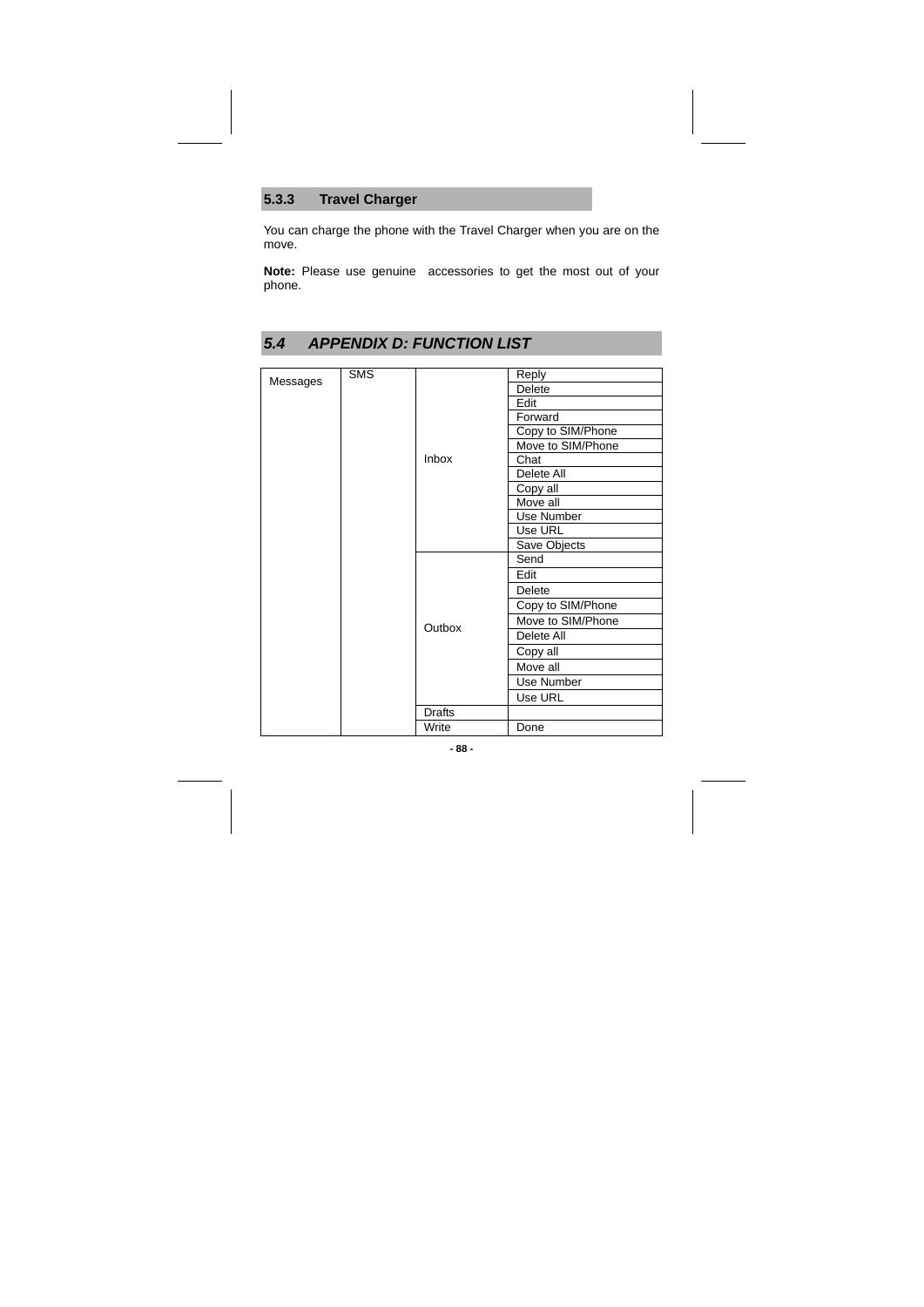|  |            | Message            | Use Template           |  |
|--|------------|--------------------|------------------------|--|
|  |            |                    | <b>Insert Object</b>   |  |
|  |            |                    | <b>Format Text</b>     |  |
|  |            |                    | Input Method           |  |
|  |            | Message            | Edit                   |  |
|  |            | Template           | Erase                  |  |
|  |            |                    | Profile Setting,       |  |
|  |            |                    | <b>Common Setting</b>  |  |
|  |            | Message<br>Setting | Memory Status          |  |
|  |            |                    | Preferred Storage      |  |
|  |            |                    | Pref. Bearer           |  |
|  | <b>MMS</b> | Write              | To,Cc,Bcc,Subject,Edit |  |
|  |            | Message            | content                |  |
|  |            |                    | View                   |  |
|  |            |                    | Properties             |  |
|  |            |                    | Reply                  |  |
|  |            | Inbox              | Reply to all           |  |
|  |            |                    | Forward                |  |
|  |            |                    | <b>Delete</b>          |  |
|  |            |                    | Delete All             |  |
|  |            |                    | Use Number             |  |
|  |            |                    | View                   |  |
|  |            | Outbox             | Properties             |  |
|  |            |                    | Send to others         |  |
|  |            |                    | <b>Delete</b>          |  |
|  |            |                    | Delete All             |  |
|  |            |                    | Use Number             |  |
|  |            |                    | View                   |  |
|  |            |                    | Properties             |  |
|  |            |                    | Send                   |  |
|  |            | <b>Drafts</b>      | Edit message           |  |
|  |            |                    | <b>Delete</b>          |  |
|  |            |                    | Delete All             |  |
|  |            |                    | Use Number             |  |
|  |            |                    | View                   |  |
|  |            | Template           | Properties             |  |
|  |            |                    | Write Message          |  |
|  |            | Message            | Compose                |  |

**- 89 -**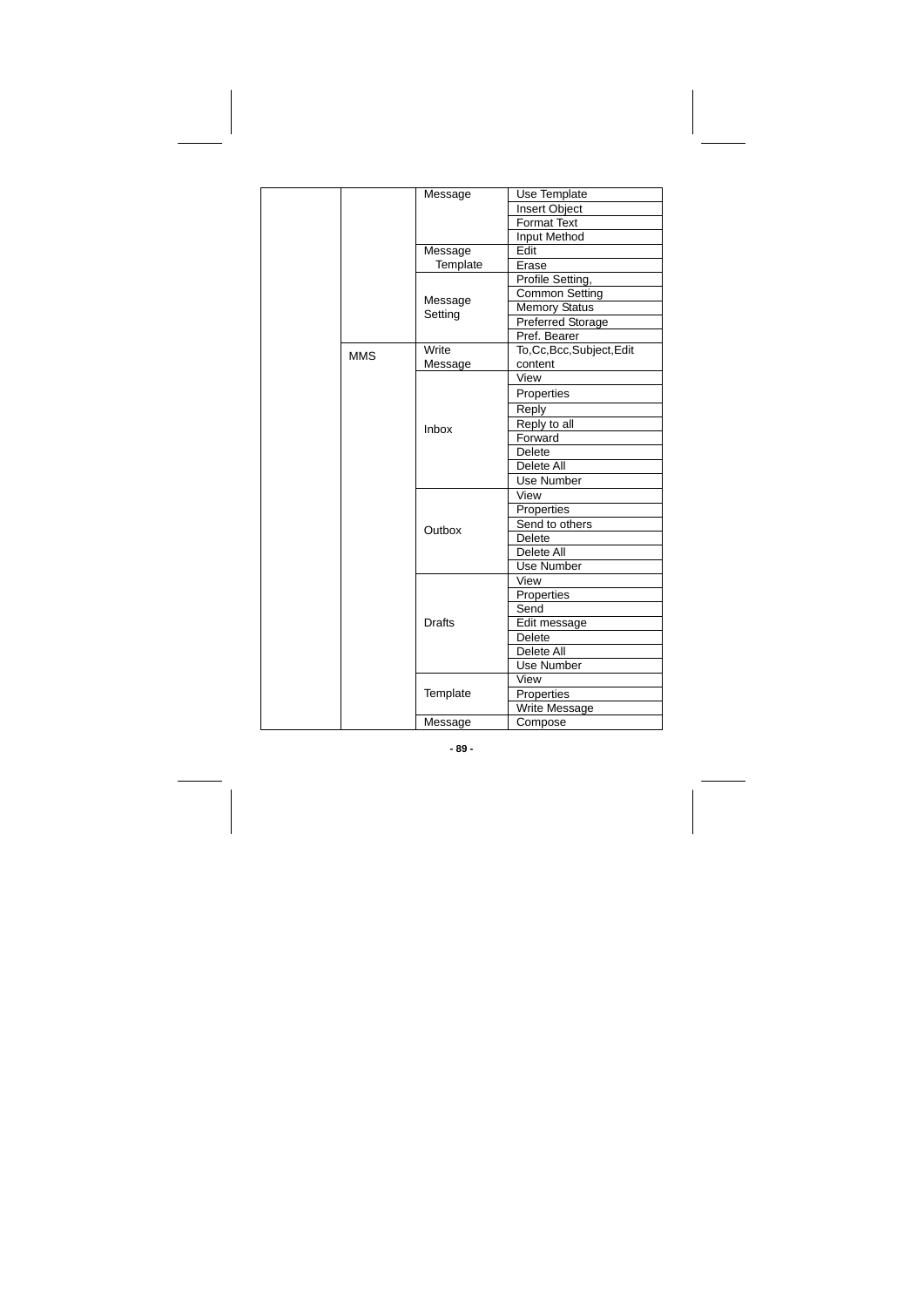|              |                             | Settings                                                                 | Sending              |
|--------------|-----------------------------|--------------------------------------------------------------------------|----------------------|
|              |                             |                                                                          | Retrieval            |
|              |                             |                                                                          | Filters              |
|              |                             |                                                                          | <b>Edit Profile</b>  |
|              |                             |                                                                          | <b>Memory Status</b> |
|              | Chat                        |                                                                          |                      |
|              | Voice Mail<br>Server        | Edit, Connect<br>to Voice                                                |                      |
|              | <b>Broadcast</b><br>Message | Receive<br>mode,<br>Read<br>Message,<br>Languages,<br>Channel<br>Setting |                      |
|              |                             | Delete                                                                   |                      |
| Call History | Missed<br>Calls             | Save<br>to<br>Phone book                                                 | To SIM, To Phone     |
|              |                             | Dial                                                                     |                      |
|              |                             | Edit                                                                     |                      |
|              |                             | <b>Delete</b>                                                            |                      |
|              | <b>Dialed</b><br>Calls      | Save<br>to<br>Phone book                                                 | To SIM, To Phone     |
|              |                             | Dial                                                                     |                      |
|              |                             | Edit                                                                     |                      |
|              |                             | Delete                                                                   |                      |
|              | Received<br>Calls           | Save<br>to<br>Phone book                                                 | To SIM, To Phone     |
|              |                             | Dial                                                                     |                      |
|              |                             | Edit                                                                     |                      |
|              | Delete Call<br>Log          | Missed Calls,<br>Dialed<br>Calls,<br>Received<br>Calls,<br>Delete<br>All |                      |

**- 90 -**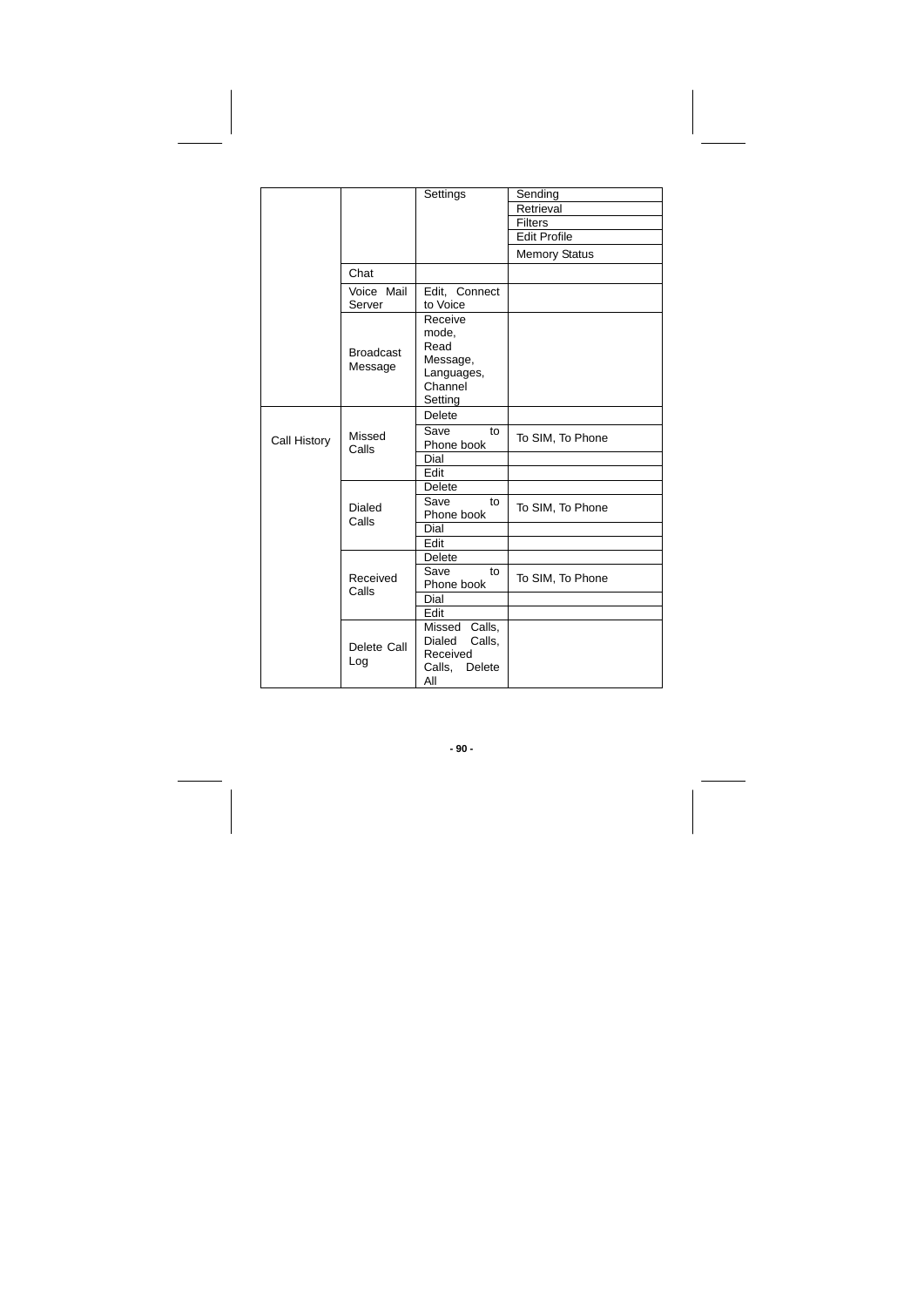|           | Call Time              | Last Call<br>Time, Total<br>Sent, Total<br>Received,<br>Reset All Time                |                                                                   |
|-----------|------------------------|---------------------------------------------------------------------------------------|-------------------------------------------------------------------|
|           | <b>SMS</b><br>Counter  | Sent,<br>Received                                                                     |                                                                   |
|           | <b>GPRS</b><br>Counter | Last Sent,<br>Last<br>Received,<br>All Sent,<br>All Received,<br><b>Reset Counter</b> |                                                                   |
|           |                        | Open                                                                                  | Default Folder<br><b>User Created Folder</b><br><b>User Files</b> |
|           | Phone                  | <b>Create Folder</b>                                                                  |                                                                   |
| File      |                        | Format                                                                                |                                                                   |
| Manager   | <b>DRM</b><br>Rights   |                                                                                       |                                                                   |
|           |                        | Open                                                                                  |                                                                   |
|           | Memory                 | Create folder                                                                         |                                                                   |
|           | Card                   | Format                                                                                |                                                                   |
|           |                        | Remove                                                                                |                                                                   |
| Phonebook |                        | IP Dial                                                                               |                                                                   |
|           |                        | Send SMS                                                                              |                                                                   |
|           |                        | View                                                                                  |                                                                   |
|           |                        | Edit                                                                                  |                                                                   |
|           | Quick<br>Search        | <b>Delete</b>                                                                         |                                                                   |
|           |                        | Copy                                                                                  |                                                                   |
|           |                        | Move                                                                                  |                                                                   |
|           |                        | Duplicate                                                                             |                                                                   |
|           |                        | Send vCard                                                                            |                                                                   |
|           | Search                 | Search                                                                                |                                                                   |

**- 91 -**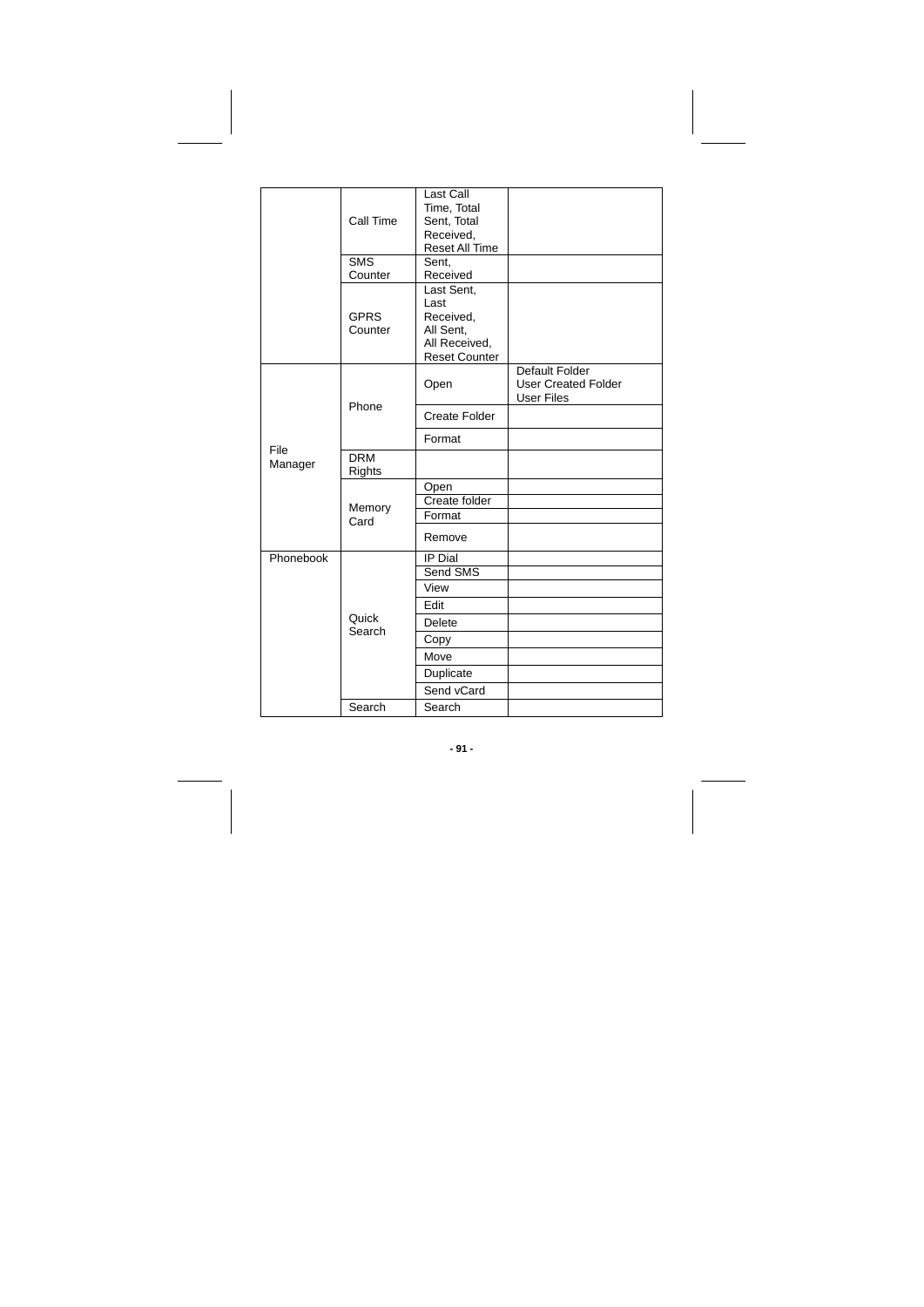|      | Entry               | Input Method              |  |
|------|---------------------|---------------------------|--|
|      | Add<br><b>New</b>   | To SIM                    |  |
|      | Entry               | To Phone                  |  |
|      |                     | From SIM                  |  |
|      | Copy All            | From Phone                |  |
|      |                     | From SIM                  |  |
|      | Delete              | From Phone                |  |
|      |                     | One By One                |  |
|      | Caller<br>Group     |                           |  |
|      | Extra               | Owner<br>Number           |  |
|      | Number              | Dial<br>Service<br>Number |  |
|      |                     | <b>SOS Number</b>         |  |
|      |                     | Memory<br><b>Status</b>   |  |
|      | Settings            | Preferred<br>Storage      |  |
|      |                     | Fields                    |  |
|      |                     | My vCard                  |  |
|      |                     | To new entry              |  |
|      | Caller              | selected<br>To<br>entry   |  |
|      | picture             | caller<br>To<br>group     |  |
|      |                     | To new entry              |  |
|      | Caller ring<br>tone | To<br>selected<br>entry   |  |
|      |                     | caller<br>To<br>group     |  |
|      |                     | To new entry              |  |
|      | Caller              | selected<br>To<br>entry   |  |
|      | video               | caller<br>To<br>group     |  |
| User |                     | Activate                  |  |

**- 92 -**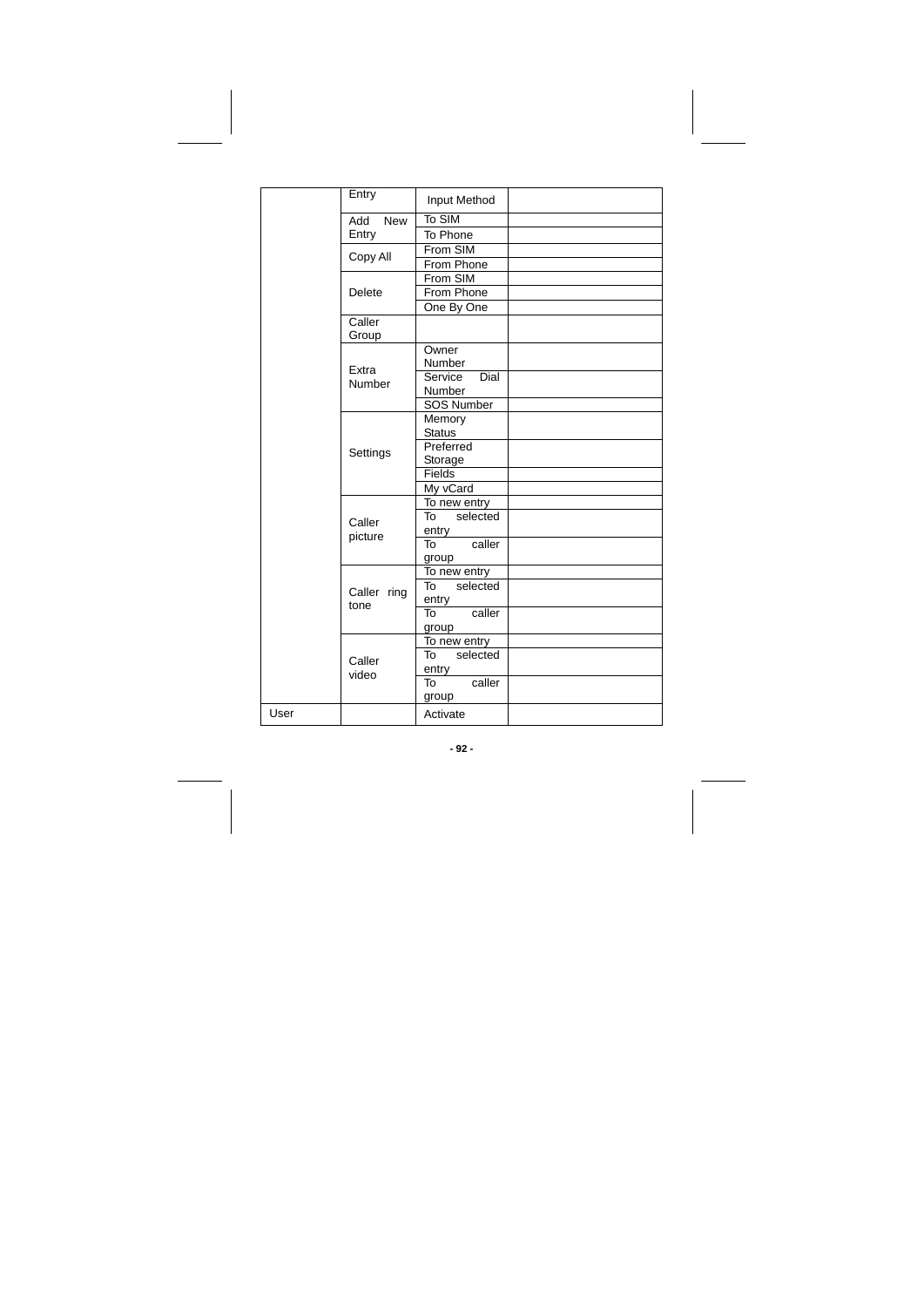| Profiles   | General             | Customize                                              | Tone Setup, Volume, Alert<br>Type, Ring Type, Extra<br>Tone, Answer Mode, |
|------------|---------------------|--------------------------------------------------------|---------------------------------------------------------------------------|
|            |                     | Activate                                               |                                                                           |
|            | Meeting             | Customize                                              | Tone Setup, Volume, Alert<br>Type, Ring Type, Extra<br>Tone, Answer Mode, |
|            |                     | Activate                                               |                                                                           |
|            | Outdoor             | Customize                                              | Tone Setup, Volume, Alert<br>Type, Ring Type, Extra<br>Tone, Answer Mode, |
|            |                     | Activate                                               |                                                                           |
|            | Indoor              | Customize                                              | Tone Setup, Volume, Alert<br>Type, Ring Type, Extra<br>Tone, Answer Mode, |
|            | Headset             | Customize                                              | Tone Setup, Volume, Alert<br>Type, Ring Type, Extra<br>Tone, Answer Mode, |
|            | <b>Bluetooth</b>    | Customize                                              | Tone Setup, Volume, Alert<br>Type, Ring Type, Extra<br>Tone, Answer Mode, |
|            | Homepage            |                                                        |                                                                           |
|            | <b>Bookmarks</b>    |                                                        |                                                                           |
|            | Recent<br>pages     |                                                        |                                                                           |
| <b>WAP</b> | Enter<br>address    |                                                        |                                                                           |
|            | Service             |                                                        |                                                                           |
|            | inbox               |                                                        |                                                                           |
|            | Settings            |                                                        |                                                                           |
| Email      | Send and<br>receive |                                                        |                                                                           |
|            | Write email         | To, cc, subject<br>attachment,<br>priority,<br>content |                                                                           |

**- 93 -**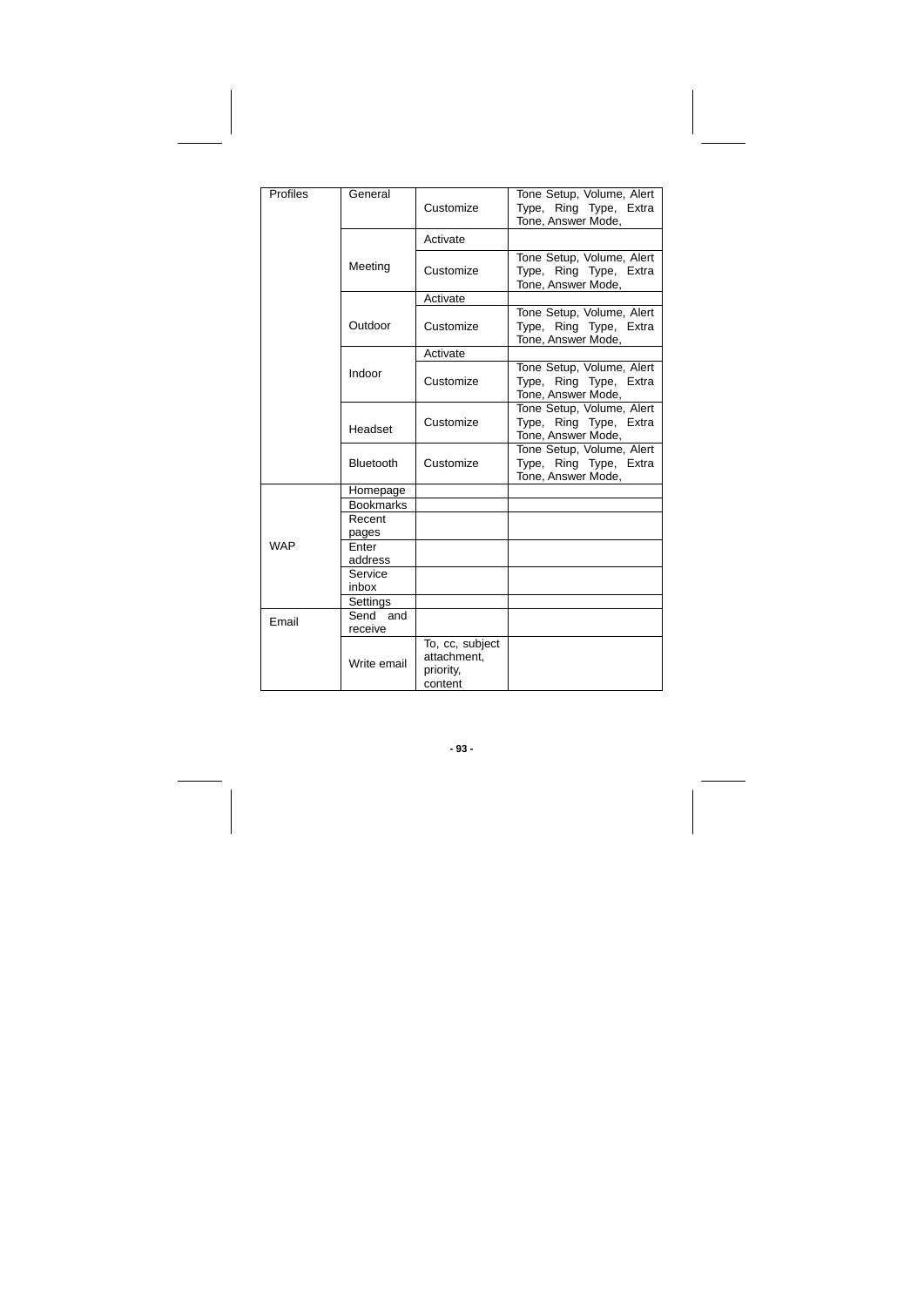|            | Inbox                   | Reply, reply<br>without<br>content, reply<br>all, reply<br>all<br>without<br>content.<br>forward.<br>delete |                                                                                                   |
|------------|-------------------------|-------------------------------------------------------------------------------------------------------------|---------------------------------------------------------------------------------------------------|
|            | Unsent                  | Send.<br>send<br>and save, edit,<br>move<br>to<br>drafts, delete                                            |                                                                                                   |
|            | Sent                    | Forward,<br>delete                                                                                          |                                                                                                   |
|            | <b>Drafts</b>           | Edit, delete                                                                                                |                                                                                                   |
|            | Delete<br>all<br>folder |                                                                                                             |                                                                                                   |
|            | Email<br>profile        |                                                                                                             |                                                                                                   |
| Multimedia |                         | To<br>ImageViewer                                                                                           | View, image info, browse<br>style, Forward, Rename,<br>Delete, Delete All Files,<br>Sort, Storage |
|            |                         | Camera<br>Setting                                                                                           |                                                                                                   |
|            | Camera                  | Image Setting                                                                                               | ImageSize, Image Quality                                                                          |
|            |                         | White balance                                                                                               |                                                                                                   |
|            |                         | <b>Effect Setting</b>                                                                                       |                                                                                                   |
|            |                         | Add Frame                                                                                                   |                                                                                                   |
|            |                         | Storage                                                                                                     | Phone, Memory Card                                                                                |
|            |                         | Restore<br>Default                                                                                          |                                                                                                   |
|            | Image<br>Viewer         |                                                                                                             |                                                                                                   |
|            | Video<br>Recorder       | To Player                                                                                                   | Play, Forward, Rename,<br>Delete, Delete All Files,<br>Sort, Storage                              |
|            |                         | Camcorder<br>Setting                                                                                        |                                                                                                   |

**- 94 -**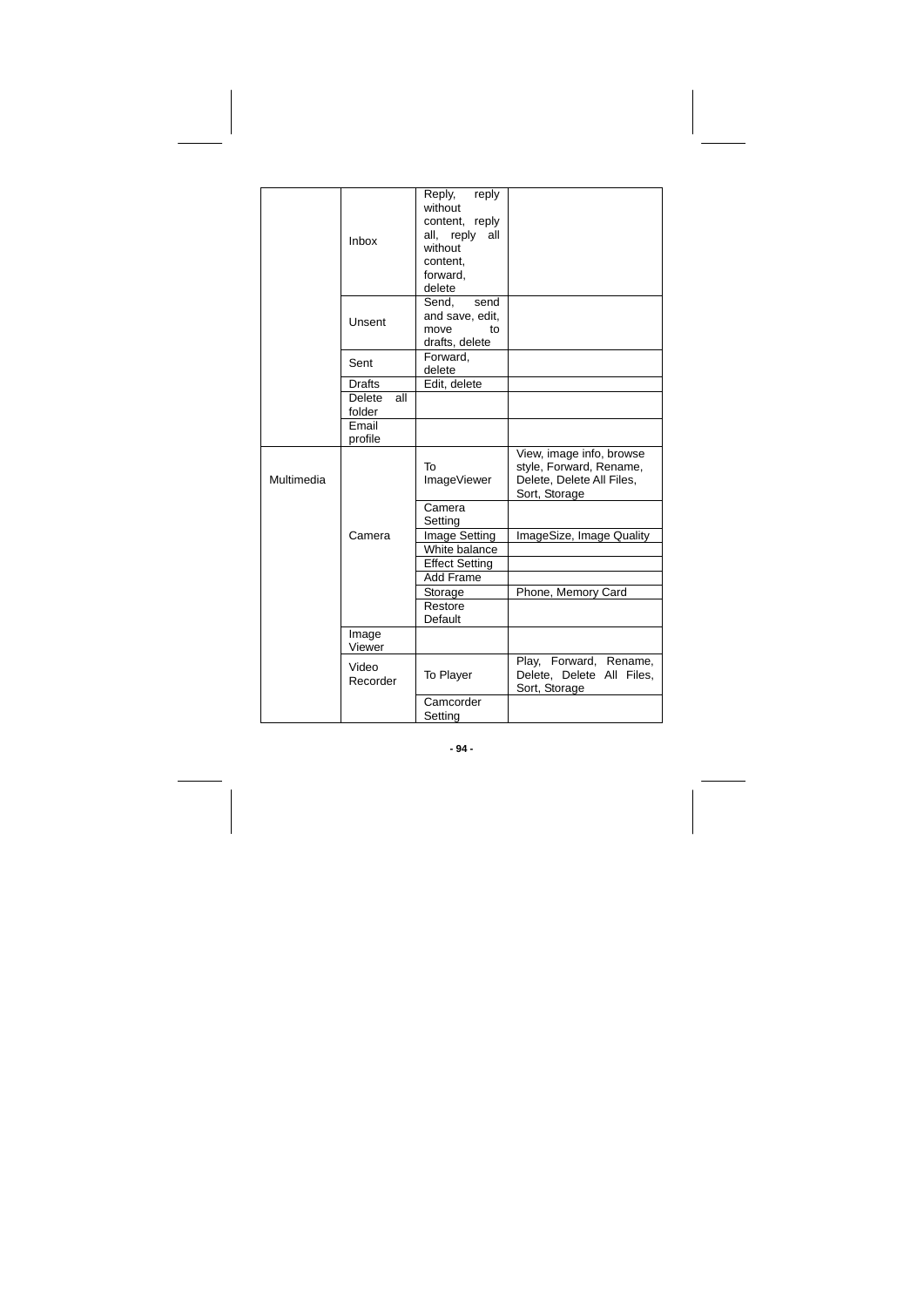|          |          | <b>Video Setting</b>  |                          |
|----------|----------|-----------------------|--------------------------|
|          |          | <b>Effect Setting</b> |                          |
|          |          | Storage               | Phone, Memory Card       |
|          |          | Restore               |                          |
|          |          | Default               |                          |
|          |          | Play, Forward,        |                          |
|          |          | Rename,               |                          |
|          | Video    | Delete, Delete        |                          |
|          | Player   | All Files, Sort,      |                          |
|          |          | Storage               |                          |
|          | Photo    |                       |                          |
|          | Artist   |                       |                          |
|          |          | Play                  |                          |
|          |          | Detail                |                          |
|          | Audio    | Add To Rings          |                          |
|          | Player   | <b>Refresh List</b>   |                          |
|          |          | Settings              |                          |
|          |          | Record                |                          |
|          |          | Play                  |                          |
|          |          | <b>AMR</b>            |                          |
|          |          | Append                |                          |
|          | Sound    | Rename                |                          |
|          | Recorder | <b>Delete</b>         |                          |
|          |          | Delete All            |                          |
|          |          | Setting               | AMR, WAV                 |
|          |          | Forward               |                          |
|          |          | Play                  |                          |
|          |          |                       | Play, Play Speed, Select |
|          |          | Edit                  | Instrument, Save         |
|          |          | Add                   |                          |
|          | Melody   | Rename                |                          |
|          | Compose  | Delete                |                          |
|          |          | Delete<br>All         |                          |
|          |          | <b>Files</b>          |                          |
|          |          | Forward               |                          |
|          | Ebook    |                       |                          |
|          | Reader   |                       |                          |
| Fun<br>& | Java     |                       |                          |

**- 95 -**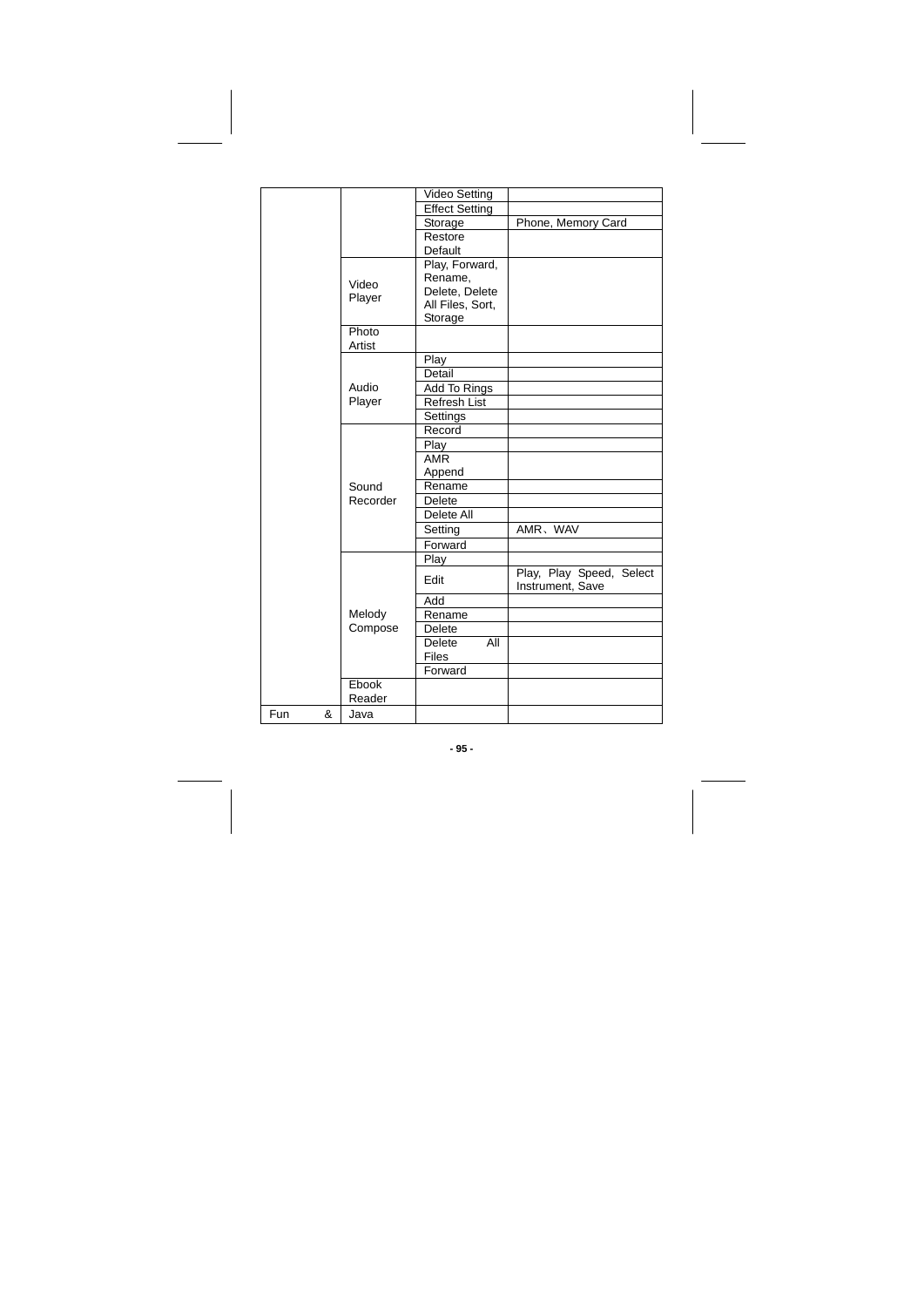| Games    | Games                  | Puzzle                                                  | Start Game, Game Level,<br>Best Grades, Game Help    |
|----------|------------------------|---------------------------------------------------------|------------------------------------------------------|
|          |                        | Magicsushi                                              |                                                      |
|          |                        | <b>BGM</b>                                              |                                                      |
|          | Game                   | Game Audio                                              |                                                      |
|          | Setting                | Game<br>Vibration                                       |                                                      |
|          | Java<br>Setting        | Audio<br>Java<br>Vibration                              |                                                      |
|          | Calculator             |                                                         |                                                      |
|          | Unit<br>converter      | Weight, length                                          |                                                      |
| Extra    | Currency<br>converter  |                                                         |                                                      |
|          | Health                 |                                                         |                                                      |
|          | <b>STK</b><br>services | The contents<br>displayed<br>depends on<br>the SIM card |                                                      |
| Settings | Phone<br>Setup         | Time<br>and<br>Date                                     | Set Home City,<br>Set<br>Time/Date,<br>Set<br>Format |
|          |                        | Schedule<br>Power On/Off                                |                                                      |
|          |                        | Language                                                |                                                      |
|          |                        | Preferred<br>input method                               |                                                      |
|          |                        | Display<br>Characteristic                               |                                                      |
|          |                        | <b>Greeting Text</b>                                    | Status, Greeting Text                                |
|          |                        | Speed Dial                                              |                                                      |
|          |                        | Short cut                                               | Up, Down, Left, Right                                |
|          |                        | Auto update of<br>date and time                         |                                                      |
|          |                        | <b>Flight Mode</b>                                      |                                                      |

**- 96 -**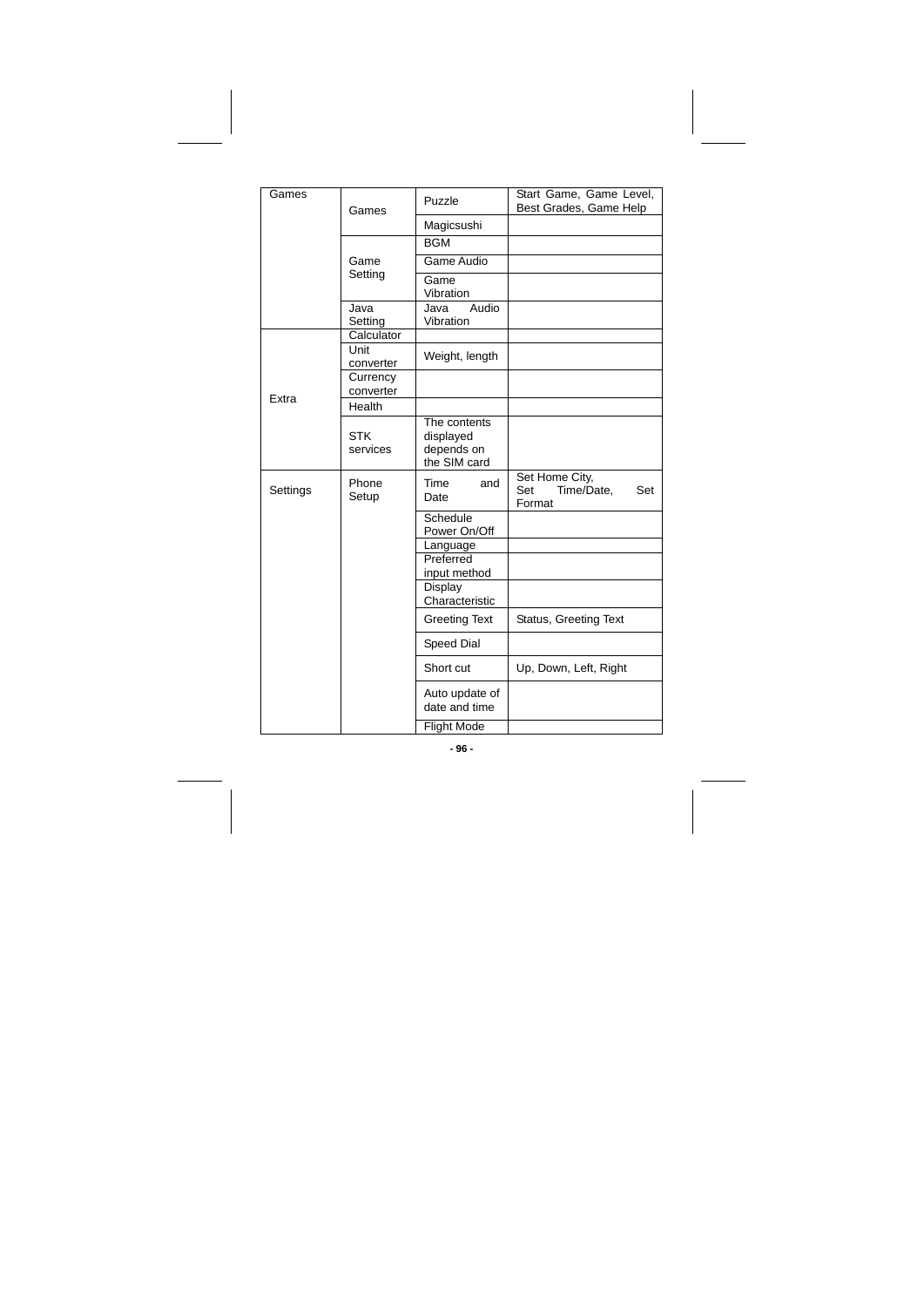|  |                         | TV out                       |                                                                                                                                                    |
|--|-------------------------|------------------------------|----------------------------------------------------------------------------------------------------------------------------------------------------|
|  |                         | Misc setting                 |                                                                                                                                                    |
|  |                         | Shortcuts                    |                                                                                                                                                    |
|  | Themes                  |                              |                                                                                                                                                    |
|  | Call Setup              | Caller ID                    | Set By Network, Hide Id,<br>Send Id                                                                                                                |
|  |                         | Call Waiting                 | Activate.<br>Deactivate, Query Status                                                                                                              |
|  |                         | <b>Call Divert</b>           | Divert All Voice Calls.<br>Divert If Unreachable.<br>Divert If No Answer.<br>Divert If Busy,<br>Divert All Data Calls,<br><b>Cancel All Divert</b> |
|  |                         | Call Barring                 | Outgoing Calls, Incoming<br>Calls, Cancel All, Change<br><b>Barring Password</b>                                                                   |
|  |                         | Line Switching               |                                                                                                                                                    |
|  |                         | Time<br>Call<br>Reminder     | Off, Single, Periodic                                                                                                                              |
|  |                         | Time<br>Call<br>Display      |                                                                                                                                                    |
|  |                         | Auto Redial                  |                                                                                                                                                    |
|  |                         | Closed<br>User<br>Group      |                                                                                                                                                    |
|  |                         | <b>IP Number</b>             |                                                                                                                                                    |
|  |                         | <b>Blacklist</b>             |                                                                                                                                                    |
|  | <b>Network</b><br>Setup | <b>Network</b><br>selection  |                                                                                                                                                    |
|  |                         | Preferred<br><b>Networks</b> |                                                                                                                                                    |
|  |                         | <b>GPRS</b><br>Connection    |                                                                                                                                                    |
|  |                         | Data account                 |                                                                                                                                                    |
|  | Security<br>Setup       | <b>SIM Lock</b>              |                                                                                                                                                    |
|  |                         | Phone Lock                   |                                                                                                                                                    |
|  |                         | Auto<br>Keypad<br>Lock       |                                                                                                                                                    |
|  |                         | <b>Fixed Dial</b>            |                                                                                                                                                    |

**- 97 -**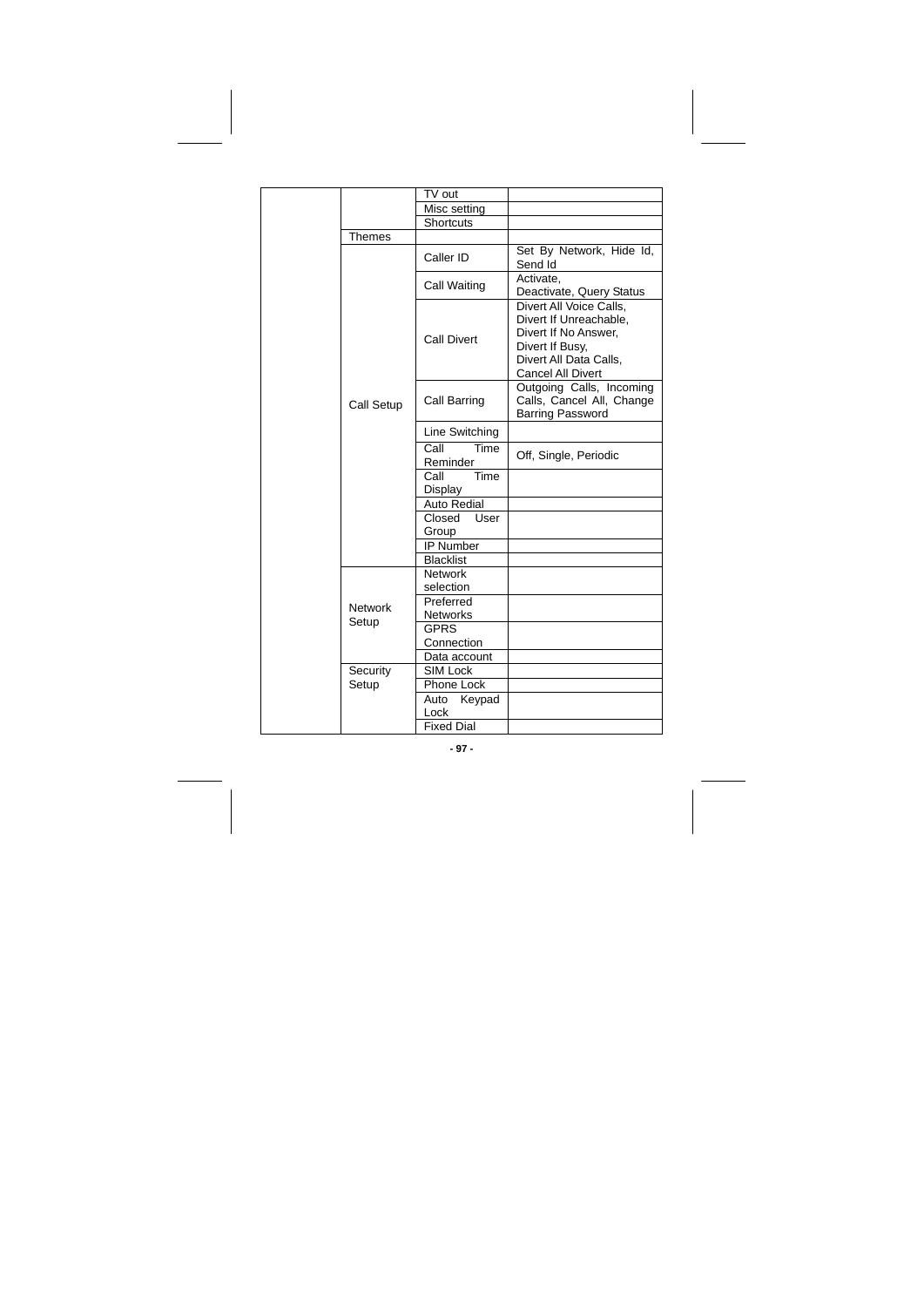|           |                  | <b>Barred Dial</b> |  |
|-----------|------------------|--------------------|--|
|           |                  | Change             |  |
|           |                  | Password           |  |
|           | Restore          |                    |  |
|           | Factory          |                    |  |
|           | Settings         |                    |  |
|           | Sound            |                    |  |
|           | effect           |                    |  |
|           | <b>Bluetooth</b> |                    |  |
|           | Calendar         | <b>View Tasks</b>  |  |
|           |                  | Jump To Date       |  |
|           | To Do List       | View               |  |
|           |                  | Add                |  |
|           |                  | Edit Task          |  |
| Organizer |                  | Delete Task        |  |
|           |                  | Delete All         |  |
|           | Alarm            |                    |  |
|           | World            |                    |  |
|           | Clock            |                    |  |
|           | Flash light      |                    |  |

**- 98 -**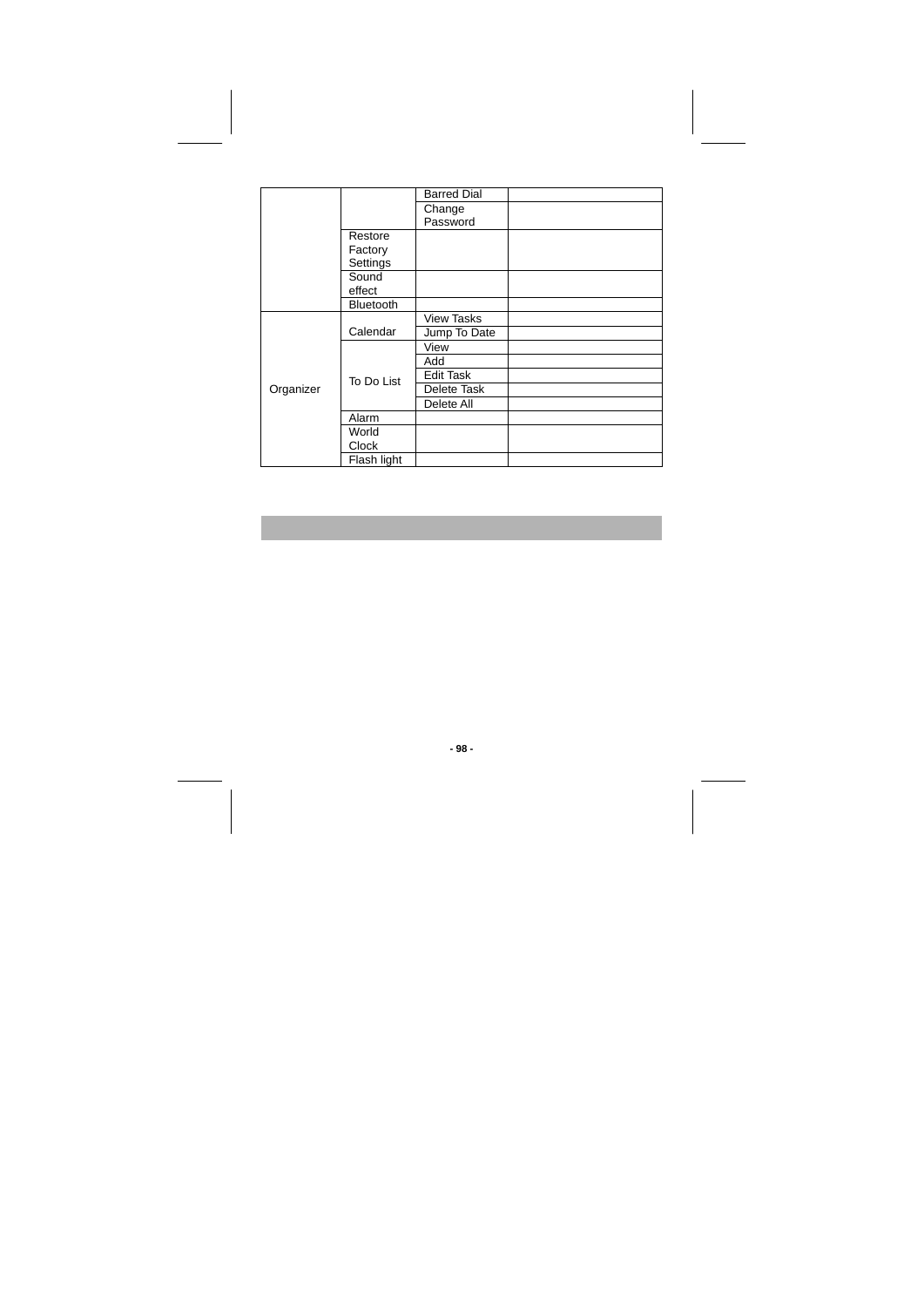# **5.5 APPENDIX E: 1 RF EXPOSURE INFORMATION AND STATEMENT**

The SAR limit of USA (FCC) is 1.6 W/kg averaged over one gram of tissue. Device types ZMKN2000 (FCC ID: UT3KK363) has also been tested against this SAR limit. The highest SAR value reported under this standard during product certification for use at the ear is 1.192 W/kg and when properly worn on the body is 0.317 W/kg. This device was tested for typical body-worn operations with the back of the handset kept 1.5cm from the body. To maintain compliance with FCC RF exposure requirements, use accessories that maintain a 1.5cm separation distance between the user's body and the back of the handset. The use of belt clips, holsters and similar accessories should not contain metallic components in its assembly. The use of accessories that do not satisfy these requirements may not comply with FCC RF exposure requirements, and should be avoided.

This device complies with part 15 of the FCC rules. Operation is subject to the following two conditions: (1) this device may not cause harmful interference, and (2) this device must accept any interference received, including interference that may cause undesired operation.

**- 99 -**